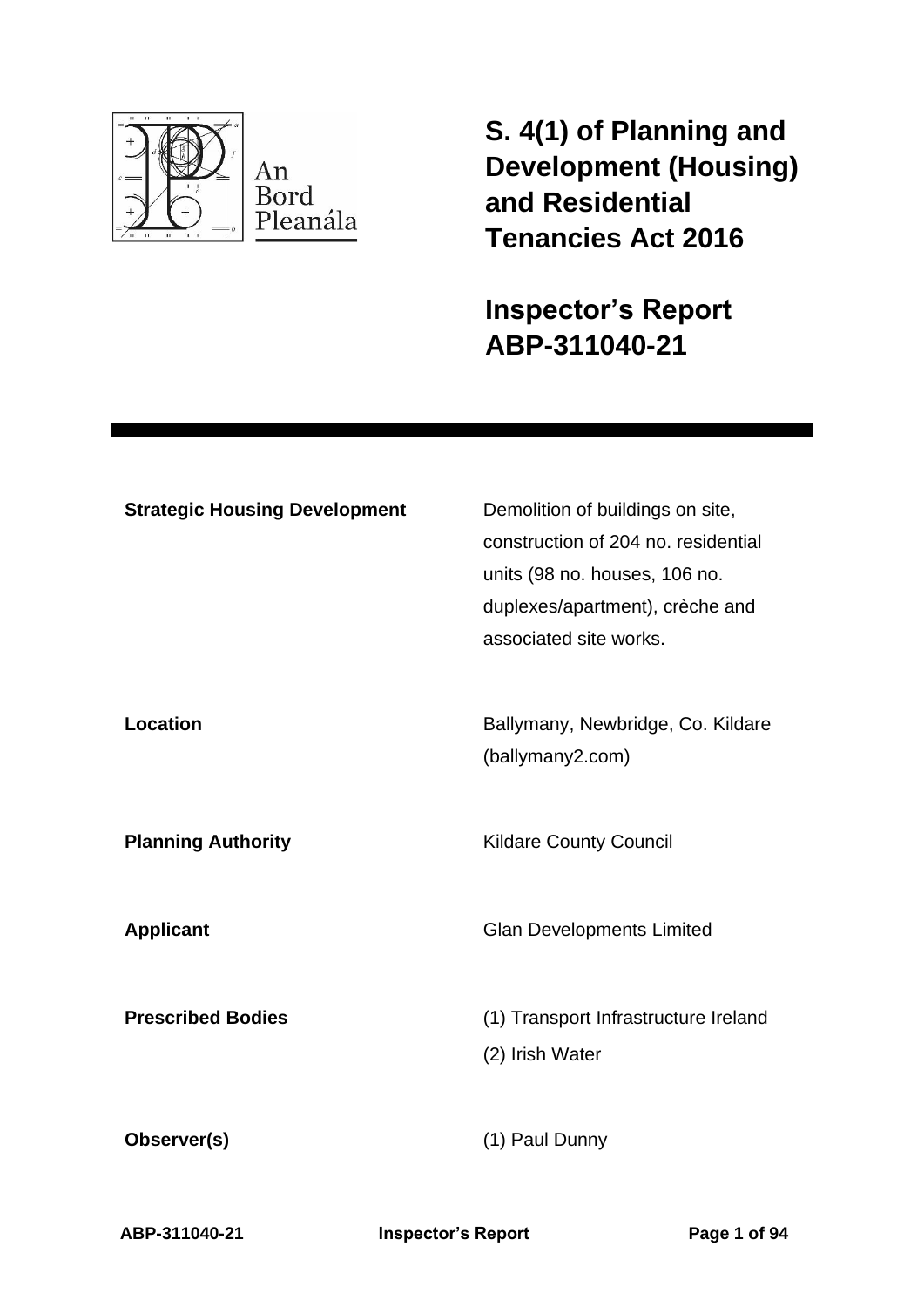(2) Ballymany Residents Association

**Date of Site Inspection** 19th October 2021

**Inspector** Colin McBride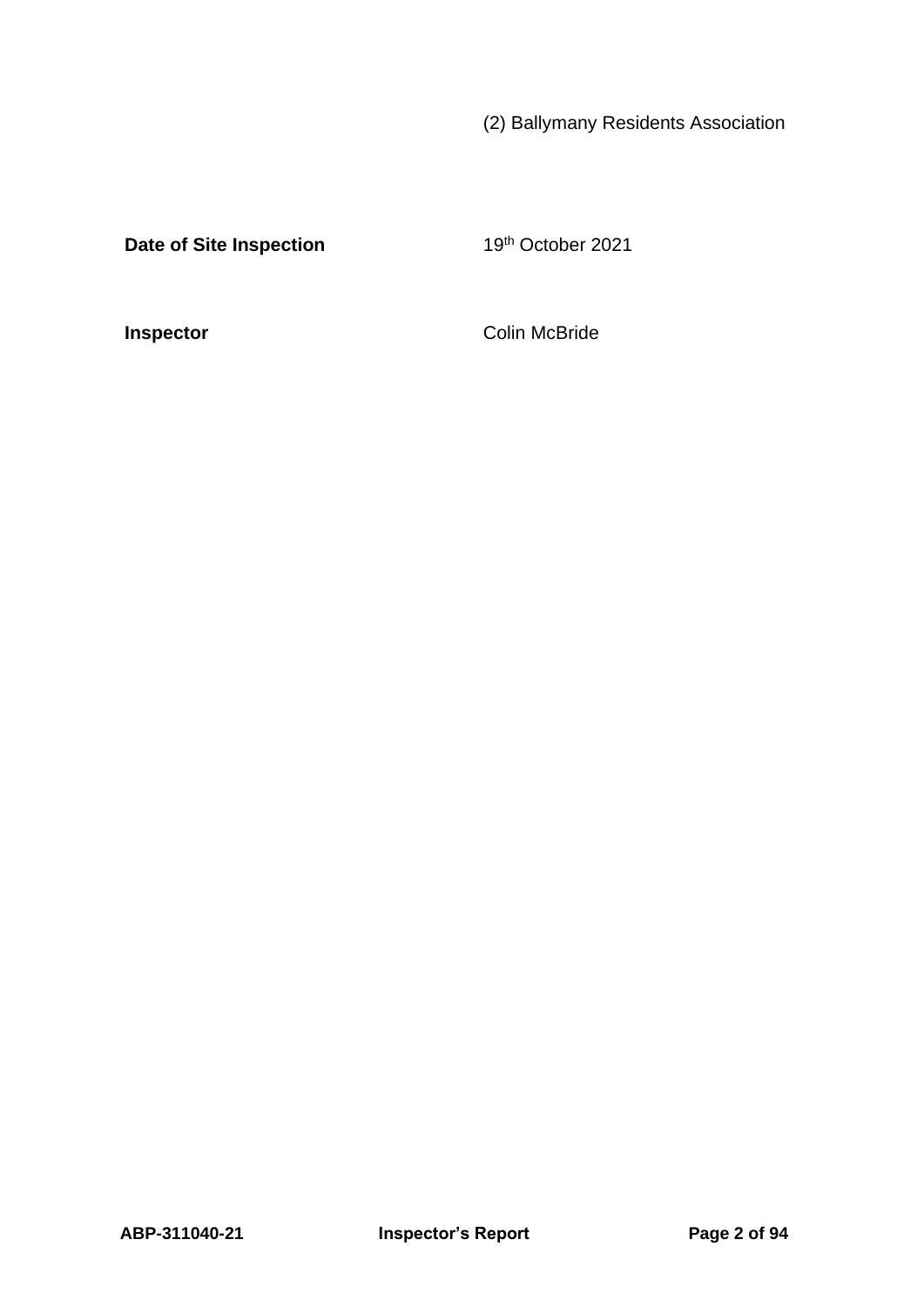# **Contents**

| 10.0 |  |
|------|--|
| 11.0 |  |
| 12.0 |  |
| 13.0 |  |
| 14.0 |  |
| 15.0 |  |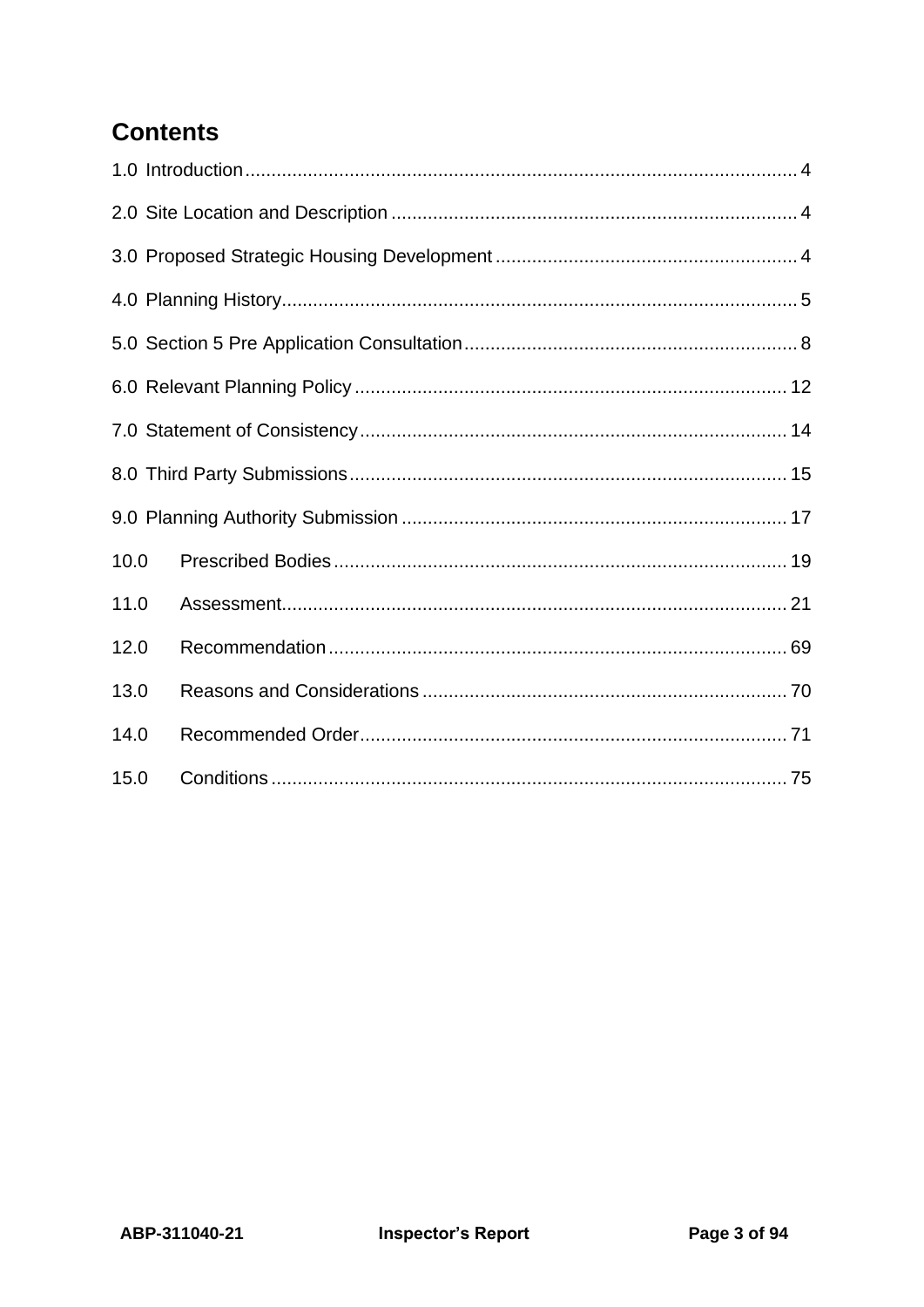## <span id="page-3-0"></span>1.0 **Introduction**

1.1 This is an assessment of a proposed strategic housing development submitted to the Board under section 4(1) of the Planning and Development (Housing) and Residential Tenancies Act 2016.

## <span id="page-3-1"></span>2.0 **Site Location and Description**

2.1 The application site, has a stated area of 6.76 hectares and is located to the southwest of Newbridge town centre, approximately 90-150 metres north of the M7 motorway. The site is currently under grass, in agricultural use and has an irregular narrow configuration. The Ballymany Manor and Rathcurragh housing developments are located to the east of the site, as is a petrol filling station. Two 38kv overhead power lines traverse the site. The site is quite level but does rise marginally from south-west to north-east. There are a number of agricultural sheds and a derelict house on site. Native hedgerow planting forms the boundary with the R445 with mature trees along same.

## <span id="page-3-2"></span>3.0 **Proposed Strategic Housing Development**

3.1 The proposed development comprises the demolition of an existing derelict house and 2 no. sheds. The renovation of an existing cottage and shed, and the construction of a new residential development with a crèche comprising of 204 no. dwellings including 98 no. houses and 106 no. duplexes/apartments.

The breakdown of units is as follows…

98 no. dwellings consisting of 2-2.5 storey semi-detached and terraced dwellings consisting of…

28 no. 2-bedroom houses;

48 no. 3-bedroom houses;

22 no. 4-bedroom houses;

106 no. duplexes/apartments in 7 no. 3 storey blocks consisting of…

**ABP-311040-21 Inspector's Report Page 4 of 94**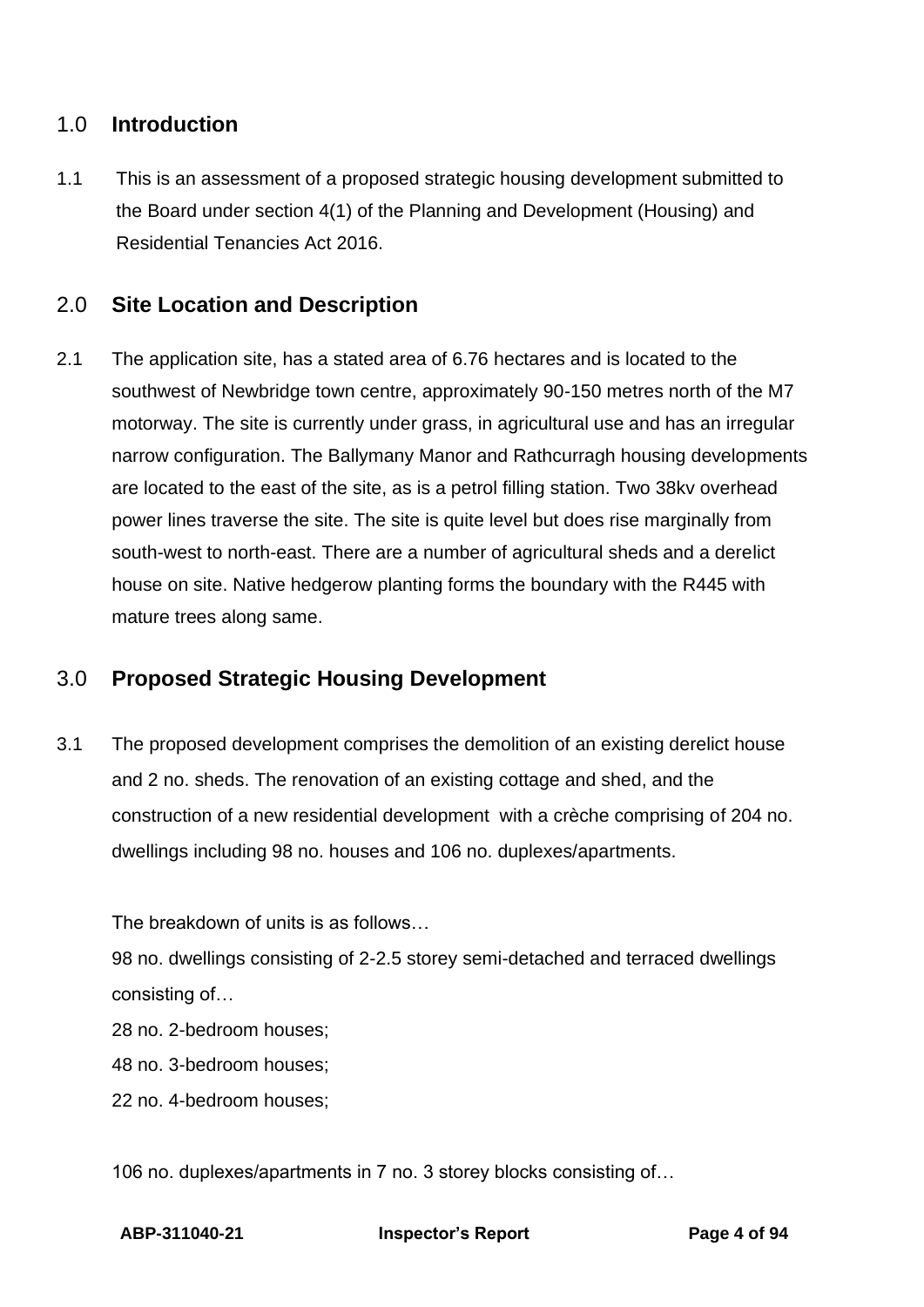23 no. 1-bedroom units; 77 no. 2-bedroom units; 6 no. 3-bedroom units;

The proposal entails construction of single-storey crèche including the renovation of existing cottage and adjoining shed for the purposes of ancillary activity area, plant room, store, bin and bicycle storage.

The proposal entails construction of c.335m long section of link street and provision of a new right turning lane at the proposed junction on the R445 (Ballymany Road).

Provision of car parking, bicycle storage and bin storage. Improvement works to the existing foul sewer pump station located within the development site.

Provision of additional surface water storage capacity and attenuation pond. Landscaping, play areas, boundary treatment and public lighting. All associated site development works.

## <span id="page-4-0"></span>4.0 **Planning History**

#### 4.1 Subject site

ABP-302922-18 : Permission refused for demolition of existing derelict house and sheds, construction 180 no. dwellings, new link street connecting onto R445 (Ballymany Road) and associated site works. Refused based on three reasons…

*1. It is considered that the proposed design strategy for the overall development, and in particular the scale, mass and design of the apartment building at the entrance to the development, and also the design, layout and unit mix of the housing units proposed, does not provide an acceptable design solution having regard to the site's locational context. The design of the proposed apartment block is considered to be an inappropriate design response to the site, given its locational context, which requires a building of much greater architectural quality than that proposed. It is*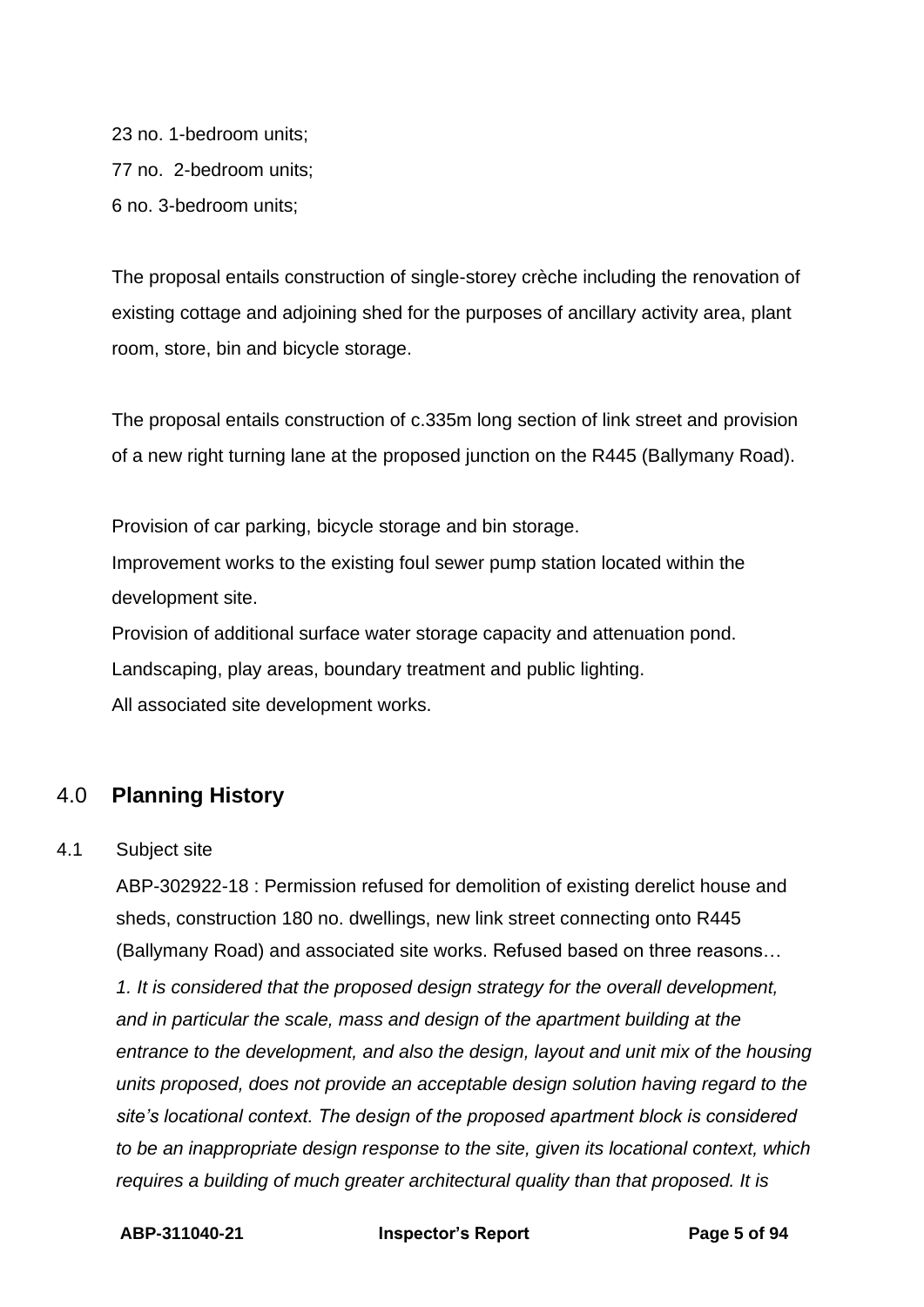*considered that the arrangement and overall design of the apartment scheme is monolithic with repetitive proportions and an unrefined palette of materials. In addition, it is dominated by car parking and lacks proximate usable open space. Furthermore, the "Urban Design Manual – a Best Practice Guide" issued by the Department of the Environment, Heritage and Local Government (2009), to accompany the Guidelines for Planning Authorities on Sustainable Residential Development in Urban Areas includes key criteria such as context, connections, inclusivity, variety and distinctiveness. It is considered that the overall residential development results in a poor design concept and layout that is unimaginative and substandard in its form, scale and layout and fails to provide a hierarchy of high quality usable open spaces. In addition, the proposal fails to establish a sense of place and includes a poor quality of architectural design and limited palette of materials to the proposed units and apartment block which would result in a substandard form of development lacking in variety and distinctiveness. Furthermore, the urban edge proposed to the south of the site lacks architectural quality, variety and sense of place. The proposed development would, therefore, be contrary to these Ministerial Guidelines which promote innovative and qualitative design solutions, and would be contrary to the proper planning and sustainable development of the area.*

*2. The Board is not satisfied, on the basis of the information submitted in respect of surface water management on the site and flood risk that the documentation received, both drawings and accompanying reports, is sufficiently detailed, is consistent and incorporates satisfactory SuDS measures to facilitate a comprehensive examination of the storm water proposals for the proposed development. Furthermore, it is considered that the flood risk report submitted is not sufficiently comprehensive nor does it comply with the requirements of the Flood Risk Guidelines entitled 'The Planning System and Flood Risk Management' (including the associated 'Technical Appendices'). The Board cannot be satisfied, therefore, that the proposed development would not lead to a risk of flooding, including flood risk to third party properties and lands, and cannot be satisfied that the development would not be prejudicial to public health. In the absence of*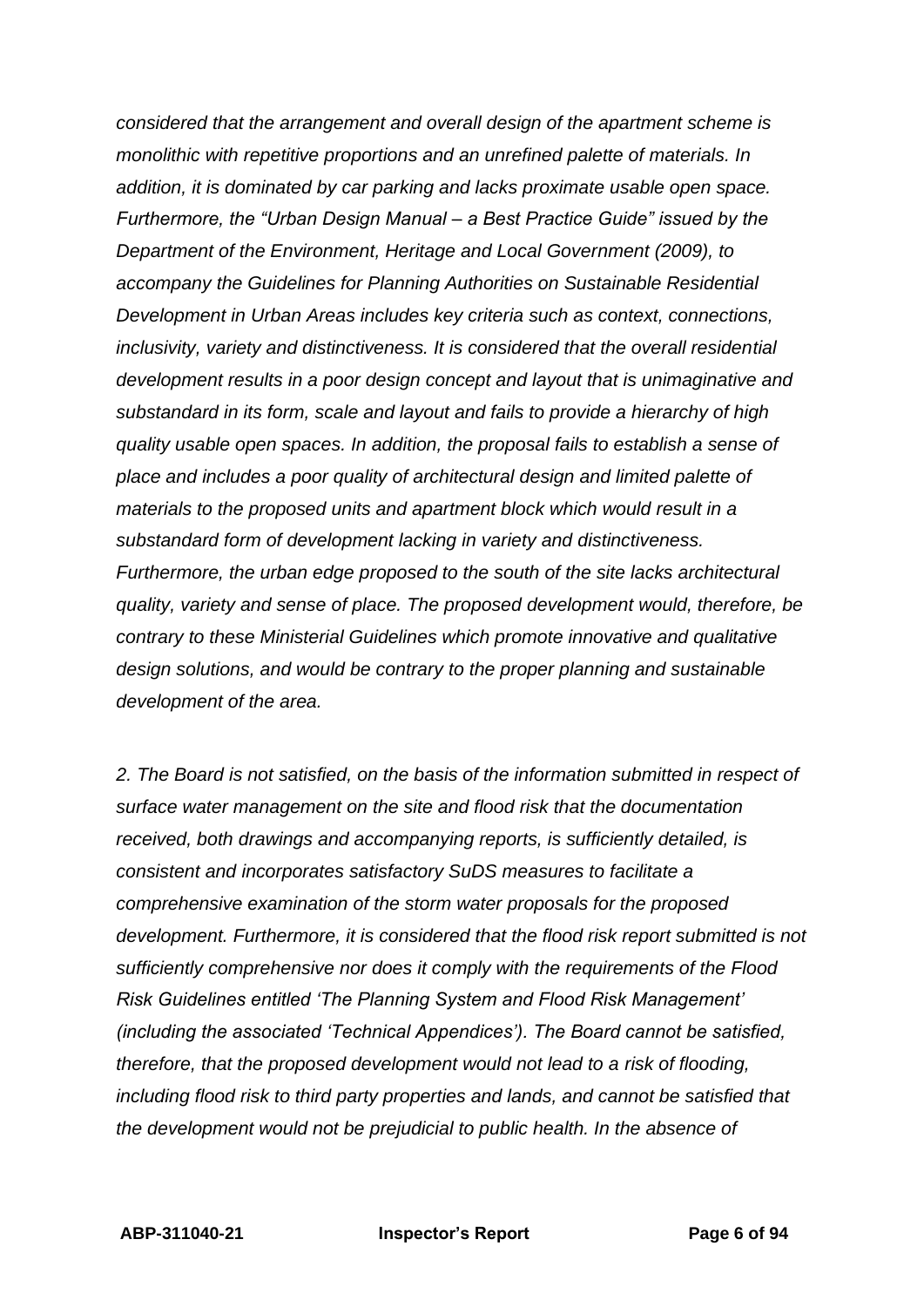*certainty in relation to these matters, the proposed development would, therefore, be contrary to the proper planning and sustainable development of the area.*

*3. It is considered that the proposed Link Street does not meet the design requirements for a link street in accordance with Objective SRO 5(b) of the Newbridge Local Area Plan 2013 – 2019. The design of the proposed street exhibits multiple road safety hazards, through the proliferation of domestic entrances along this route where cars must either reverse in or out, through impeded sight lines due to the likelihood of on-street car parking, and as a result of poorly designed traffic calming measures that fail to comply with the principles set out in the Design Manual for Urban Roads and Street (2013), and in particular the protection of vulnerable road users such as pedestrians. Furthermore, this Link Street as identified in the Local Area Plan will be required to be delivered through to Green Road in the future and a new junction constructed at this location, however, the proposed development may render this unviable due to improper design. Accordingly, the proposed development would be contrary to Objective 5 (b) of the Newbridge Local Area Plan 2013 – 2019, would endanger public safety by reason of traffic hazard, including hazard to vulnerable road users such as pedestrians, and would, therefore, be contrary to the proper planning and sustainable development of the area.*

Ref. 12/562 - Permission GRANTED for modifications to 10/112 and 05/271 to provide 102 dwellings, revisions to approved crèche, car parking layout and relocation of site entrance (increase of 25 no units from that previously approved).

Ref. 10/112 - Extension of duration of permission GRANTED for 05/271.

Ref. 05/271 - Permission GRANTED for demolition of existing house and sheds and construction of 77 residential units, crèche, pumping station and associated site works  $4.2 \cdot 4.3$ 

4.2 Site to the northwest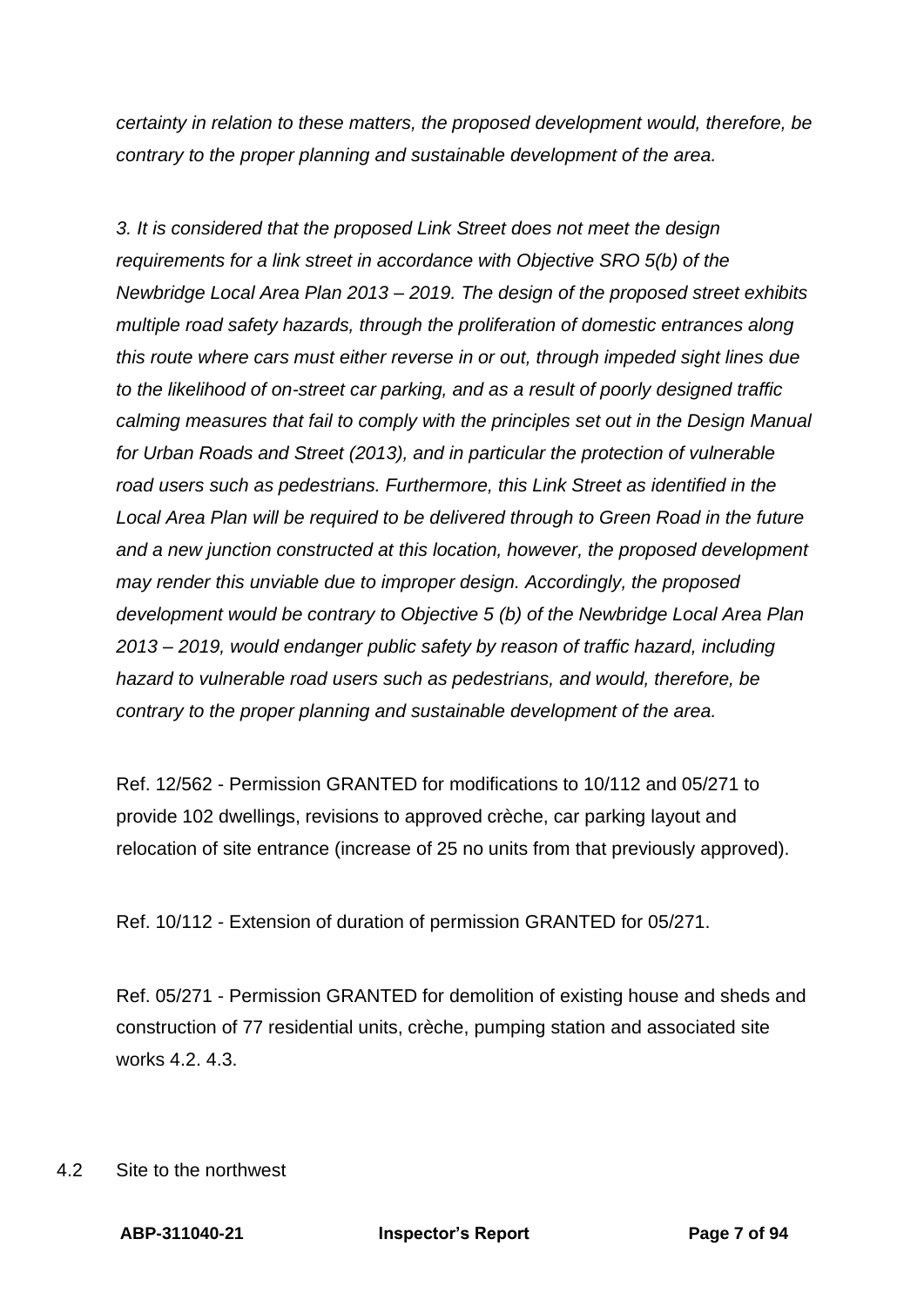ABP-310912-21: Current application for 336 no. residential units (245 no. houses, 91 no. apartments/duplexes), crèche and associated site works. Pending decision.

PL09.249038 (Ref. 16/658 ) – Permission granted on appeal by the Board for 280 dwelling units including dwelling houses, apartments and duplex (220 originally applied for but amended as per public notices received by ABP on 14 February 2018), crèche and 120 bed nursing home. Previous permission on this site expired in April 2018.

## <span id="page-7-0"></span>5.0 **Section 5 Pre Application Consultation**

- 5.1 A Section 5 pre-application virtual consultation took place with the PA and prospective applicant on the 20th October 2020 in respect of a development consisting of 210 no. residential dwellings in a mixture of houses, duplexes and apartments (86 No. houses of between 1 and 2.5 storeys and 124 No. duplexes / apartments), provision of a crèche facility with capacity for up to 56 children and a new 600m long link street connecting onto the R445. Representatives of the prospective applicant, the planning authority and An Bord Pleanála were in attendance. Following consideration of the issues raised during the consultation process, and having regard to the opinion of the planning authority, An Bord Pleanála was of the opinion that the documentation submitted with the request to enter into consultations required further consideration and amendment in order to constitute a reasonable basis for an application for strategic housing development.
- 5.2 In the opinion of An Bord Pleanála, the following issues required to be addressed in the documents submitted to which section 5(5) of the Act of 2016 relates that could result in them constituting a reasonable basis for an application for strategic housing development:

Design Strategy and Layout

Further consideration of documents and/or amendments, as they relate to the Design Strategy and Layout including further justification of, or amendments to, the materiality of the proposed scheme. Additional justification should take the form of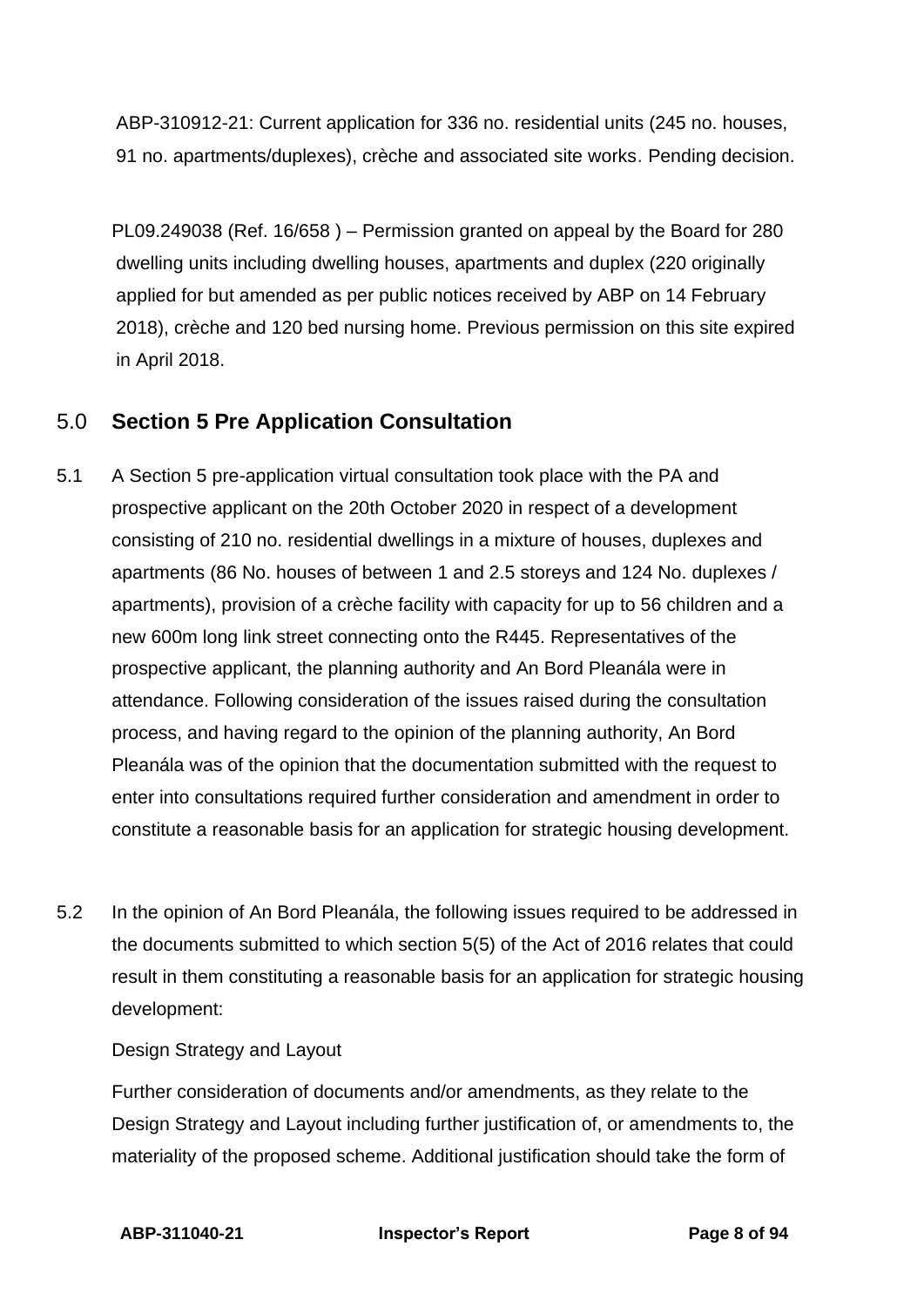photorealistic CGI's and additional CGIs/Photomontages from various vantage points throughout the development, with a particular focus on the appearance of the proposed housing units, ensuring that sufficient diversity is provided in relation to external materials and detailed design. In addition, the location of the crèche unit requires further justification, having regard to the accessibility of same for users that may originate outside of the development, and having regard to the proximity of the crèche unit to existing residential properties.

### Road Proposals

Further consideration of documents and/or amendments, as they relate to the detailed design of the proposed Link Road, having regard to the comments of the Planning Authority, the previous reason for refusal as relates to this site (Reason No. 3 of ABP-302922-18), and having regard to the requirements of DMURS in relation to the design of such roads. Indicative designs for the future completion of the road should be considered as part of the application or justification put forward for the non-provision of same. Additional consultation with the Planning Authority is recommended in relation to same.

Pursuant to article 285(5)(b) of the Planning and Development (Strategic Housing Development) Regulations 2017, the applicant was notified that in addition to the requirements as specified in articles 297 and 298 of the Planning and Development (Strategic Housing Development) Regulations 2017, the following specific information should be submitted with any application for permission arising from the notification:

1. In addition to the comments of the Planning Authority's on the detailed design of the road and parallel parking on same, additional details and/or revised proposals in relation to other transport issues, having regard to the detailed comments contained within the Planning Authority's submission on this pre-application (dated 02nd September 2020) namely additional details in relation to road noise issues; clarification of the quantum of parking provided for the residential units and crèche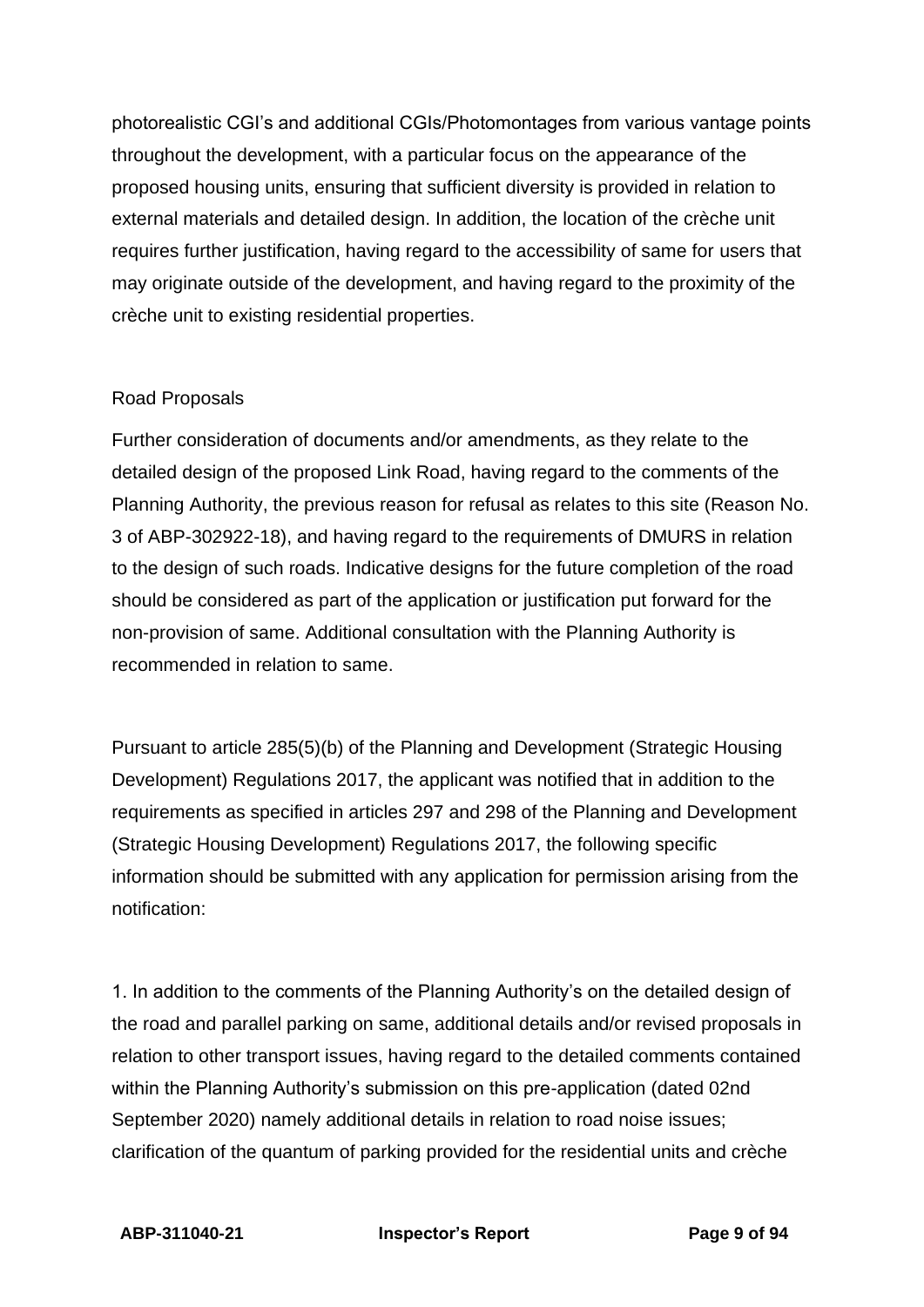and layout of same; compliance with DMURS; lack of car parking; accessible car parking space and electric car charge points; revised Mobility Management Plan; details of pedestrian crossing points; surface water proposals; Stage 1 and 2 Road Safety Audit/Assessment; detailed design for a signalised 4 arm junction of the R445 Regional Road; any potential impacts on the M7 Motorway as a result of surface water proposals; cycle and pedestrian permeability links with Ballymany Manor; lighting details.

2. Additional details and/or revised proposals having regard to site services, having regard to the detailed comments contained within the Planning Authority's submission on this pre-application (dated 02nd September 2020) including those comments within the internal report from Water Services (dated 26th August 2020), and having regard to the submission from Irish Water (dated 4th September 2020), namely the requirement to ensure that the necessary upgrades to the Irish Water foul water networks are completed prior to connections being facilitated; the requirement to ensure that the relevant consents to connect to 3rd party foul water infrastructure are in place and that such infrastructure is of sufficient standard and has sufficient capacity; additional infrastructure required within and around the development site; additional details as relates to surface water proposals including, but not limited to, the requirement for an accurate depiction of the prevailing groundwater regime, which includes an on-site groundwater monitoring programme to commence immediately; additional details as relates to Flood Risk.

3. Additional details and/or revised proposals having regard to Landscaping Proposals, having regard to the detailed comments contained within the Planning Authority's submission on this pre-application (dated 02nd September 2020) namely recommendations in relation to arboricultural works; additional landscaping details as set out in the Parks Section Report; open space proposals including the possibility of combining the proposed open space within the development with the existing open space at Ballymany Manor; detail of boundary treatments; enhanced designs for the proposed attenuation pond and access road; additional details of play areas.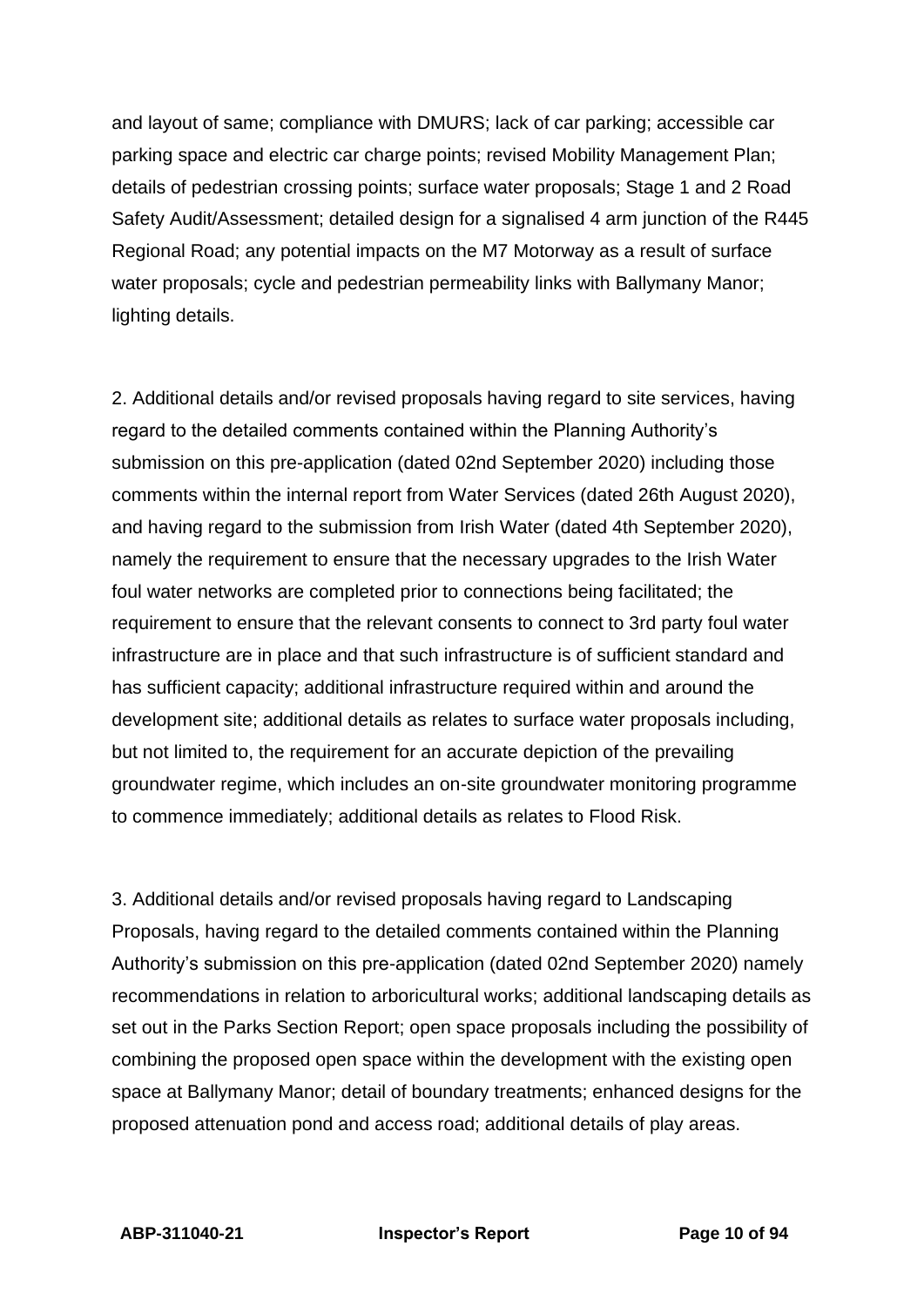4. A report that addresses issues of residential amenity (both existing residents of nearby development and future occupants), specifically with regards to daylight/sunlight analysis, overlooking, overshadowing, visual impact and noise. The report shall include full and complete drawings including levels and cross-sections showing the relationship between the proposed development and nearby residential development.

5. A Housing Quality Assessment which provides the specific information regarding the proposed apartments/duplex units as required by the Sustainable Urban Housing: Design Standards for New Apartments Guidelines for Planning Authorities. The assessment should also demonstrate how the proposed apartments comply with the various requirements of those guidelines, including its specific planning policy requirements.

6. All supporting technical/environmental reports to be updated as required.

7. Additional CGIs/visualisations/3D modelling.

8. A plan of the proposed open space within the site clearly delineating public, communal and private spaces.

9. A site layout plan indicating what areas, if any, are to be taken in charge by the planning authority.

10. Waste Management Details.

11. Site Specific Construction and Demolition Waste Management Plan.

- 5.3 A list of authorities that should be notified in the event of making an application were also advised to the applicant and included:
	- 1. National Transport Authority
	- 2. Transport Infrastructure Ireland
	- 3. Minister for Culture, Heritage, and the Gaeltacht
	- 4. Heritage Council
	- 5. An Taisce the National trust for Ireland
	- 6. Inland Fisheries Ireland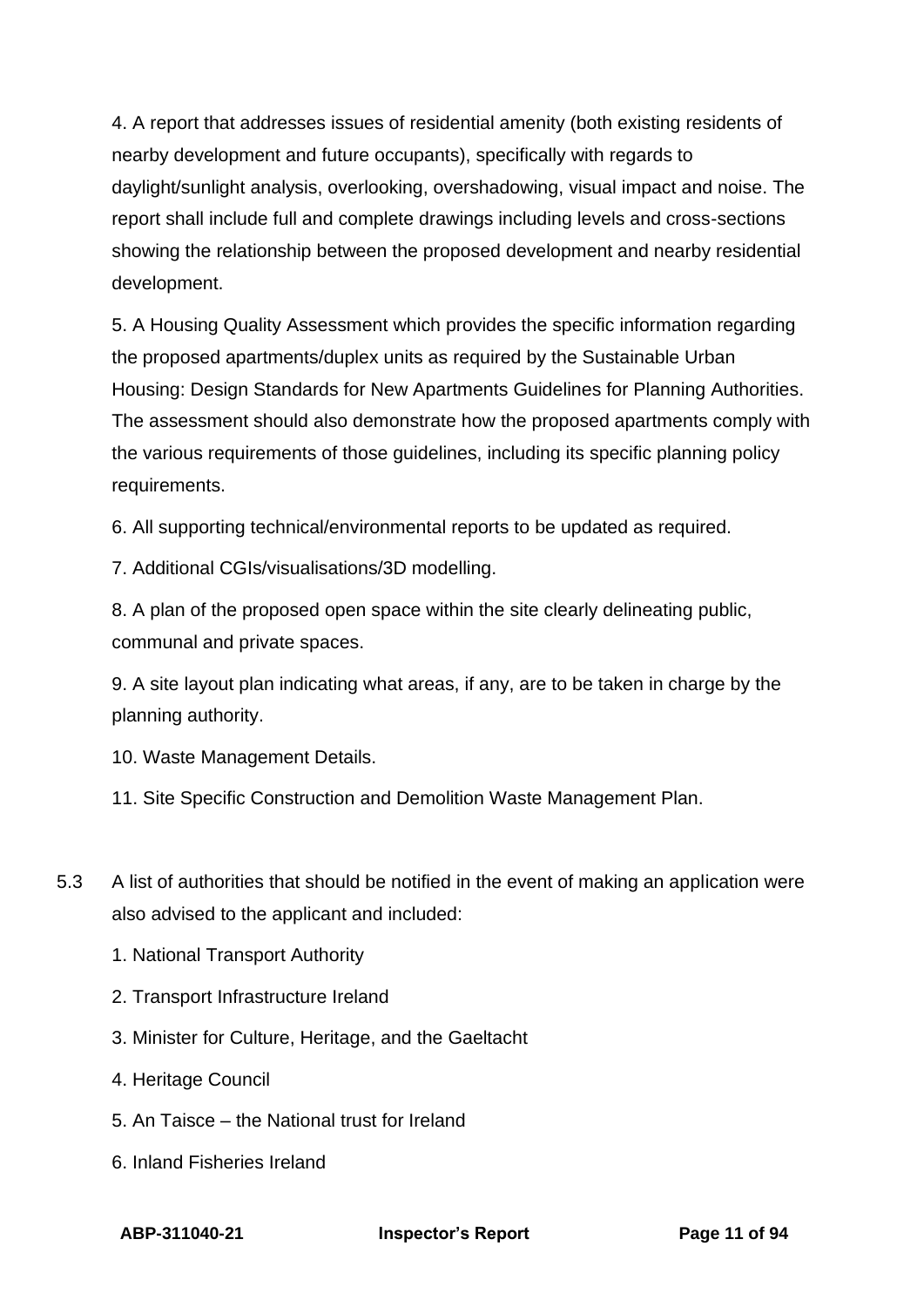- 7. Irish Water
- <span id="page-11-0"></span>8. Kildare County Childcare Committee

## 6.0 **Relevant Planning Policy**

- 6.1 National Planning Policy
- 6.1.1 Having considered the nature of the proposal, the receiving environment, the documentation on file, including the submissions from the planning authority, I am of the opinion that the directly relevant section 28 Ministerial Guidelines and other national policy documents are:

• Guidelines for Planning Authorities on Sustainable Residential Development in Urban Areas (including the associated Urban Design Manual)

• Sustainable Urban Housing: Design Standards for New Apartments Guidelines for Planning Authorities

• Urban Development and Building Heights Guidelines for Planning Authorities

• Design Manual for Urban Roads and Streets • Childcare Facilities Guidelines for Planning Authorities

• The Planning System and Flood Risk Management Guidelines for Planning Authorities (including the associated Technical Appendices)

Other relevant national guidelines include:

• Framework and Principles for the Protection of the Archaeological Heritage Department of Arts, Heritage, Gaeltacht and the Islands 1999.

- 6.2 Project Ireland 2040 National Planning Framework
- 6.2.1. The recently published National Planning Framework includes a specific Chapter, No. 6, entitled 'People Homes and Communities'. It includes 12 objectives among which Objective 27 seeks to ensure the integration of safe and convenient alternatives to the car into the design of our communities, by prioritising walking and cycling accessibility to both existing and proposed developments, and integrating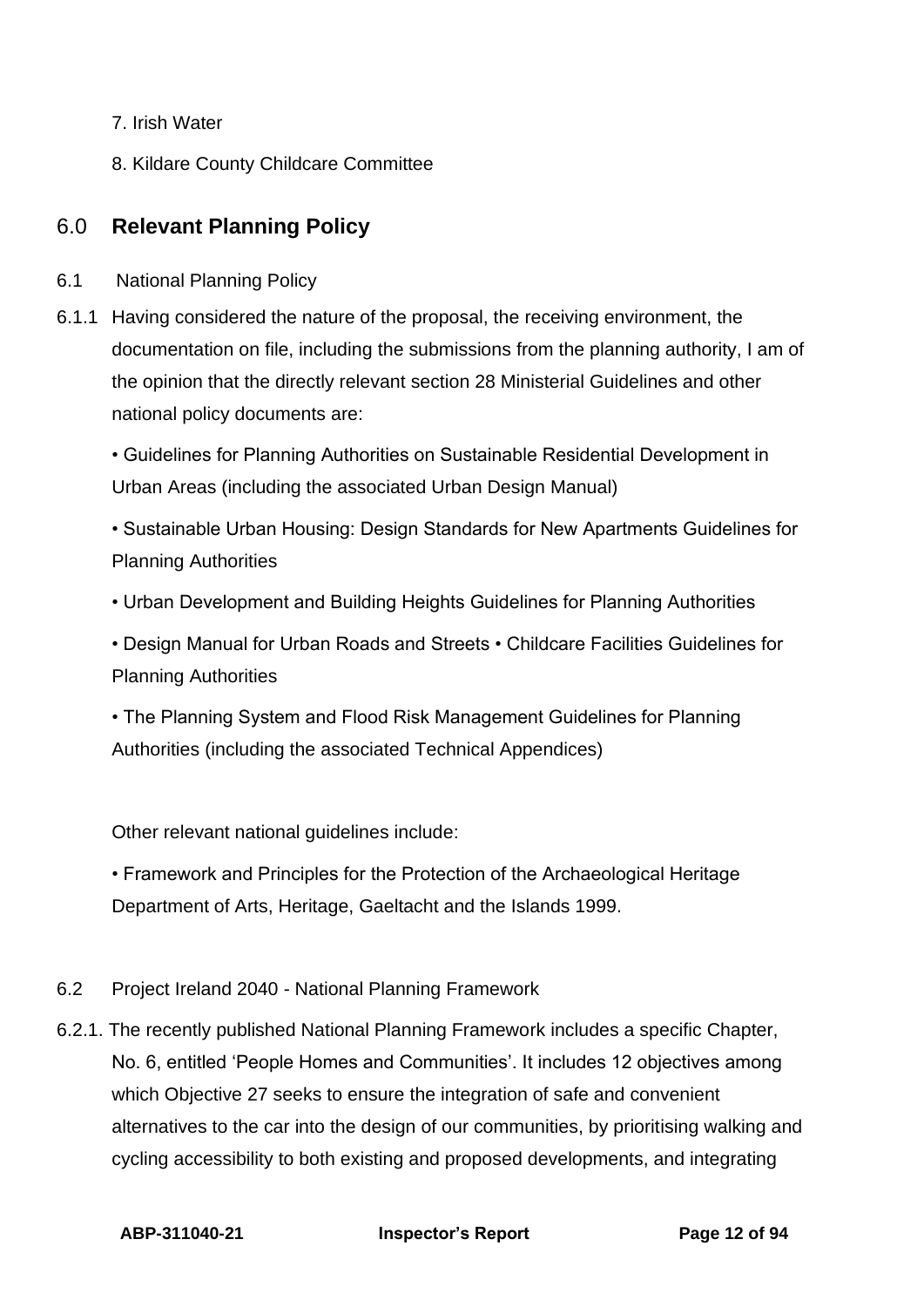physical activity facilities for all ages. Objective 33 seeks to prioritise the provision of new homes at locations that can support sustainable development and at an appropriate scale of provision relative to location. Objective 35 seeks to increase densities in settlements, through a range of measures including reductions in vacancy, re-use of existing buildings, infill development schemes, area or site-based regeneration and increased building heights.

- 6.3 Regional Spatial and Economic Strategy for the Eastern and Midland Region 2019- 2031 (RSES-EMRA)
- 6.3.1 The primary statutory objective of the Strategy is to support implementation of Project Ireland 2040 - which links planning and investment through the National Planning Framework (NPF) and ten year National Development Plan (NDP) - and the economic and climate policies of the Government by providing a long-term strategic planning and economic framework for the Region.

• RPO 3.2 - Promote compact urban growth - targets of at least 50% of all new homes to be built, to be within or contiguous to the existing built up area of Dublin city and suburbs and a target of at least 30% for other urban areas.

• RPO – 4.1 – Settlement Hierarchy – Local Authorities to determine the hierarchy of settlements in accordance with the hierarchy, guiding principles and typology of settlements in the RSES.

• RPO 4.2 – Infrastructure – Infrastructure investment and priorities shall be aligned with the spatial planning strategy of the RSES.

- 6.4 Rebuilding Ireland Action Plan for Housing and Homelessness, (Government of Ireland, 2016),
- 6.5 'Housing for All a New Housing Plan for Ireland' (September 2021).
- 6.5. Kildare County Development Plan 2017-2023 The Kildare County Development Plan 2017-2023 is the operative County Development Plan wherein Newbridge is

**ABP-311040-21 Inspector's Report Page 13 of 94**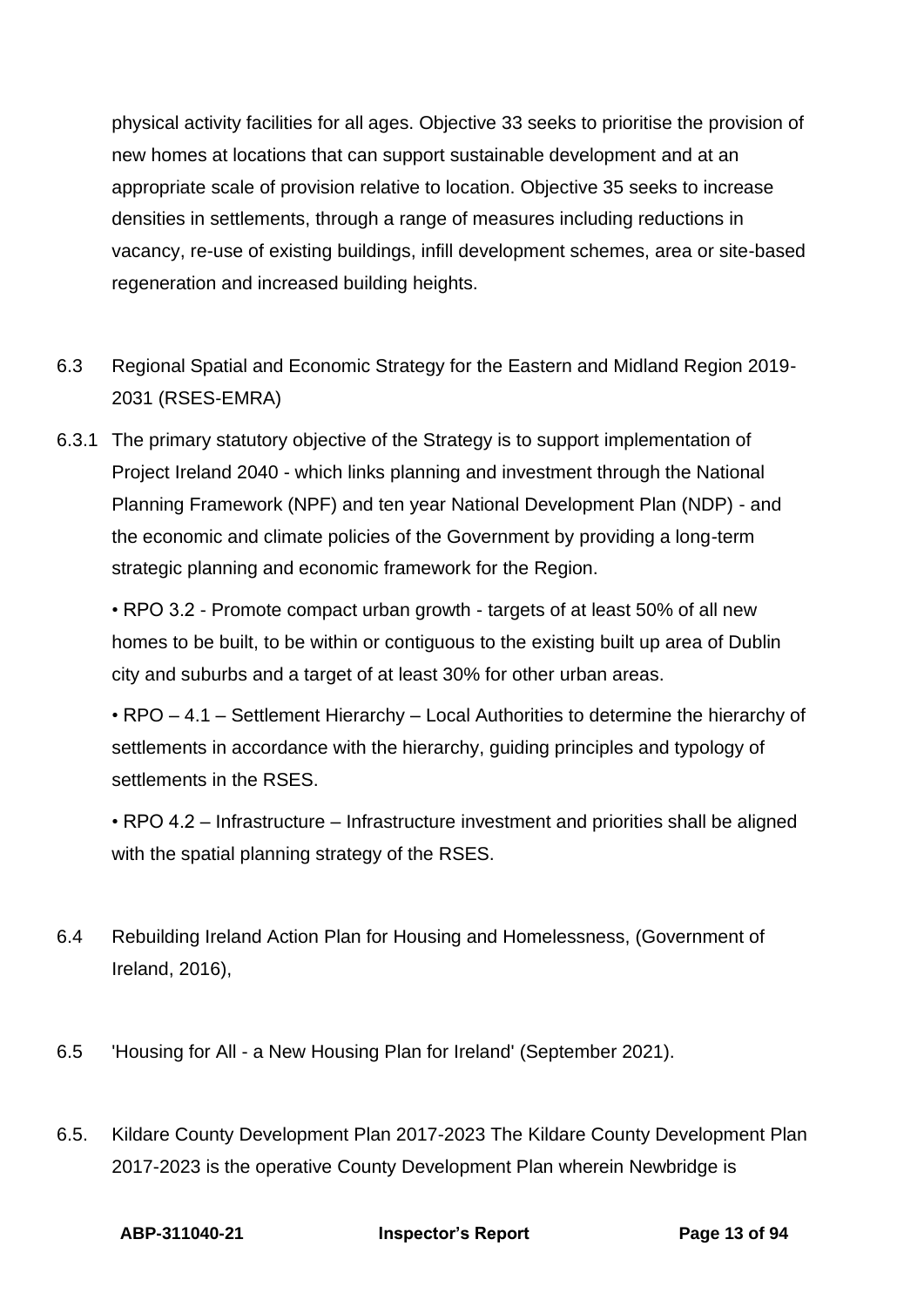designated as a Large Growth Town II. In the County Plan it is stated that 'Outer Suburban/Greenfield' sites have stated general density parameters of 30-50 units/hectare.

#### 6.6. Newbridge Local Area Plan 2013-2019

• This LAP provides that the site is zoned Objective C1- New Residential with part of the site zoned I-Agricultural.

• Policy HL6 – restrict apartment development to town centres and public transport connections, higher density schemes only considered where they exhibit high architectural design standard with duplex units not permitted;

• SRO5 (b) - link road from L7042 Green Road (c) to the L7037 Standhouse Road including new junction with the R445 Ballymany Road (d);

• NH3 – Protection of trees – Map 5 – 16 mature trees on both side of the R445 on approach from Ballymany interchange;

• The site is located approximately 800 metres from the Curragh pNHA.

• Policy NH6 – seeks to protect the Curragh pNHA with NH7 requiring development proposals within vicinity of or effecting Curragh pNHA to provide sufficient detail on how it will limit impact;

• Two Recorded Monuments are located within 200 metres of the site- a mound to the west (Ref KD023-019) and a Church to the south-east (Ref. KD023-020).

## <span id="page-13-0"></span>7.0 **Statement of Consistency**

7.1 The applicant has submitted a Statement of Consistency as per Section 8(1)(iv) of the Act of 2016, which indicates how the proposal is consistent with the policies and objectives of National Planning Framework, Section 28 Guidelines and the Development Plan and I have had regard to same. A Statement of Material Contravention also accompanies the application with respect to the proposal for duplex apartment outside of town centre locations and the shortfall in parking provision which are matters contrary to the Development Plan.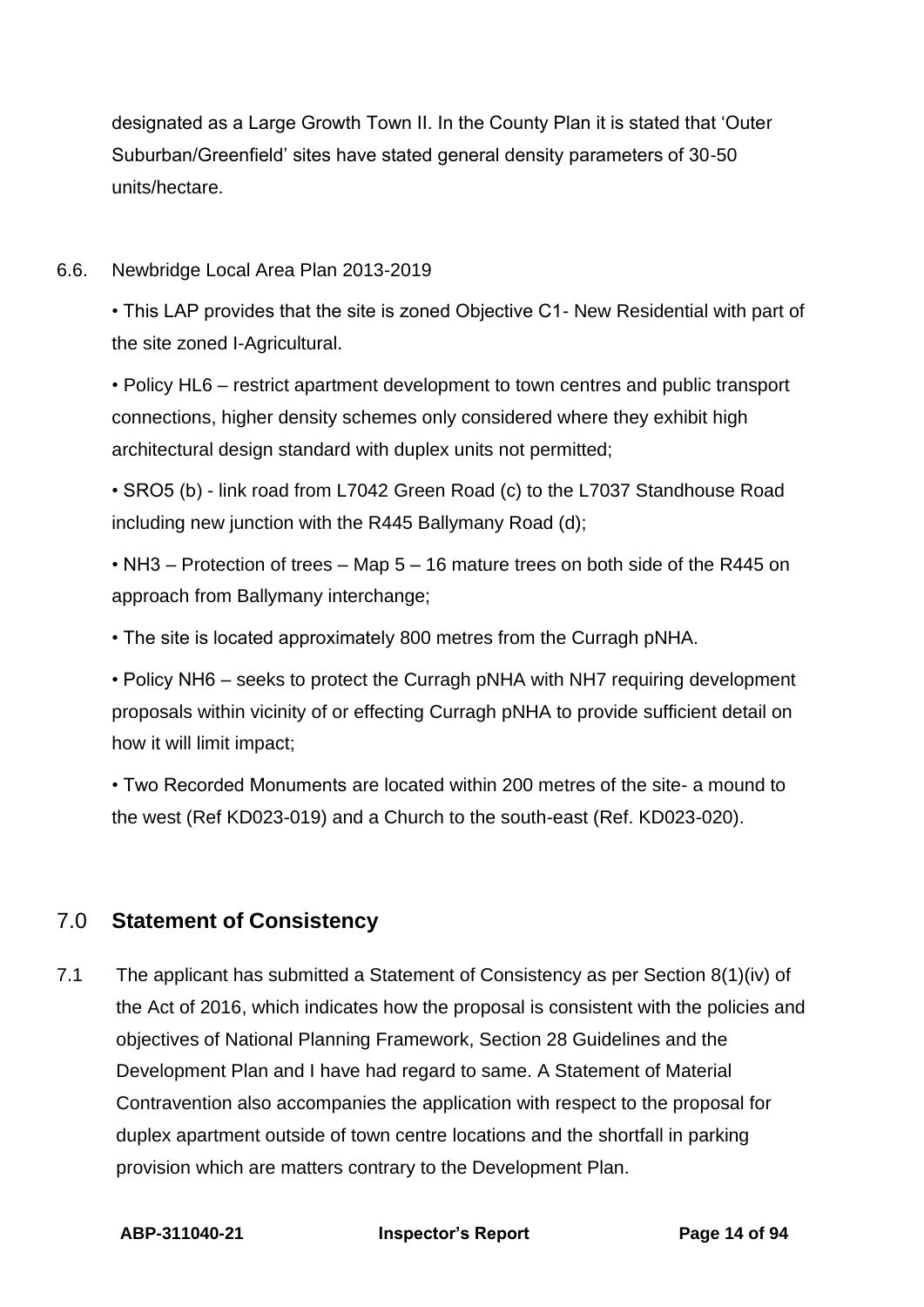## <span id="page-14-0"></span>8.0 **Third Party Submissions**

2 no. third party submissions were received. The concerns raised are summarised below: -.

- 8.1 Submission by Paul Dunny, 41 Moore Park, Newbridge, Co. Kildare.
	- Newbridge population growth has been high while provision of infrastructure and amenities has not kept pace with such. There is a lack of school places currently in the area and the appeal site would be suitable site for a new school.
	- Newbridge has existing traffic problems regarding congestion with a need for additional infrastructure. The proposed development would exacerbate existing traffic issues.
	- There is a lack of investment or provision in public facilities such as a public square, footpaths, dedicated cycleways, swimming pool, playgrounds and a ring road.
	- The proximity of the site to the Curragh and the Curragh Aquifer with concerns regarding impact on groundwater.
	- The proposal will encourage car use with a lack of bicycle and pedestrian infrastructure.
	- The development of Newbridge has become imbalanced southwards towards the Curragh to the detriment of the town with the current proposal exacerbating such.
- 8.2 Submission by Ballymany Residents Association
	- Loss of sense of place and character for the existing Ballymany Manor development due to the amalgamation of the new development with existing residential development. The impact of additional traffic and potential overspill of car parking into the existing residential development is inappropriate. The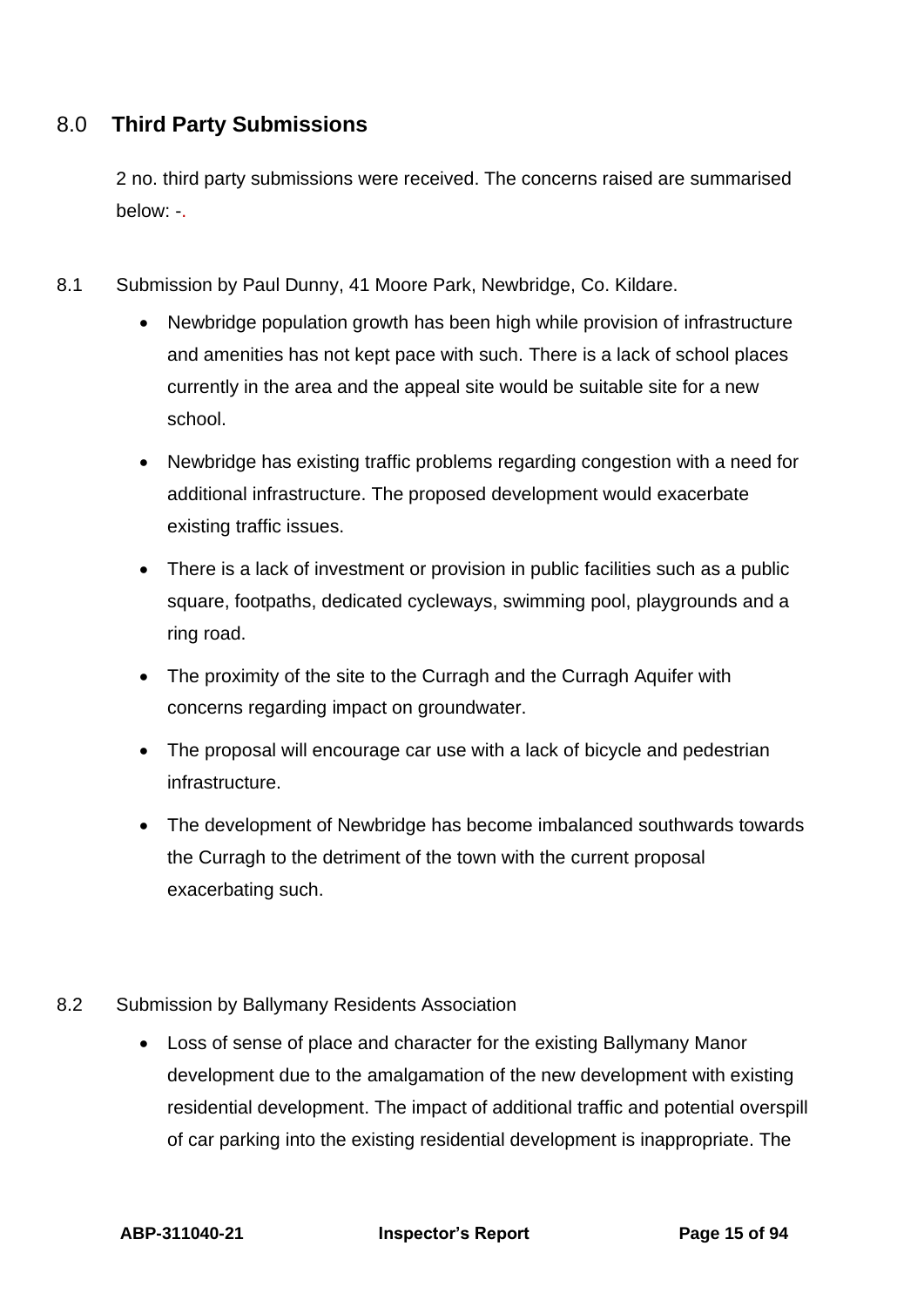TIA and RSA submitted are deficient in that they fail to acknowledge the impact of traffic through the existing development as a result of the proposal.

- The submission is critical of the Social Infrastructure Assessment in its assessment of the proximity to public transport and open space facilities. The submission questions whether an existing wall defining the boundary of existing open space and open in the proposal is to be removed.
- Part of the proposed link road is on land zoned for Agricultural use. The proposed use does not appear to be facilitated by this zoning and should be within the residentially zoned lands.
- In relation to bats the submission indicates that the presence of such on the site should be treated with caution.
- The submission is critical of the conclusion of the TIA and RSA regarding negligible traffic impact with concern expressed regarding traffic levels and speed on the R445 and previous traffic fatalities.
- The submission raises concern regarding the residential amenity of the proposed development with such critical of level of parking proposed, open space provision and orientation of houses and potential overspill into Ballymany Manor. The submission is critical of the overall quality of the proposal.
- The impact of noise levels from the M7 would have an adverse impact on residential amenity and the quality of the development proposed.
- There are existing mature trees that should be preserved and incorporated in the design with no justification for removal protected Lime Trees.
- The proximity of a bin store serving apartments to no. 85-88 Ballymany Manor is unacceptable.
- Existing water supply at Ballymany Manor is deficient with the proposal premature pending the provision of a potable water supply.
- The submission includes individual submissions by residents of Ballymany manor. I am satisfied that the main submission highlights the issues raised in these.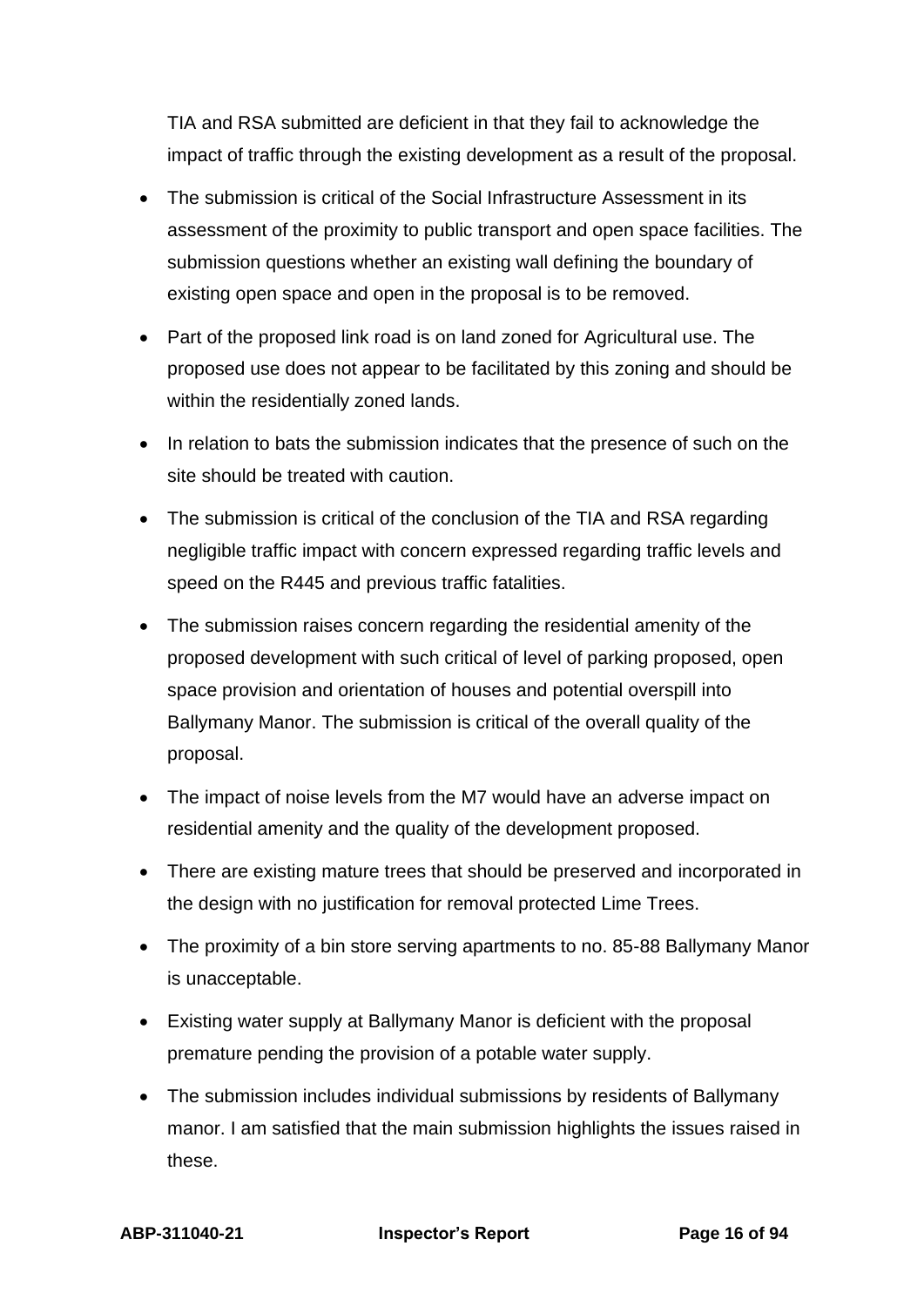## <span id="page-16-0"></span>9.0 **Planning Authority Submission**

9.1 In compliance with section 8(5)(a) of the 2016 Act the planning authority for the area in which the proposed development is located, Kildare County Council, submitted a report of its Chief Executive Officer in relation to the proposal. This was received by An Bord Pleanála on 30th September 2021. The report may be summarised as follows:

Information Submitted by the Planning Authority

Details were submitted in relation to the site description, proposal, pre-application consultations, planning history, interdepartmental reports, Municipal District Meeting details, policy context. A summary of representations received was outlined.

#### Summary of Inter-Departmental Reports

Roads, Transportation & Public Safety department: Shortfall in parking standards, shortfall in provision of road under Objective SRO 5, lack of signalised junction onto R445. Refusal recommended on basis of noise levels for the M7, inadequate level of parking.

Environmental Section: No objection subject to conditions.

Housing Section: No objection subject to Part V condition.

Parks Section: Refusal recommended due to proposal retain a boundary between the proposed development and Ballymany Manor and inadequate design and layout of the attenuation pond in terms of landscaping, layout and ecological and amenity value.

A detailed and informative report has been received from the planning authority. Pertinent issues raised therein shall be referred to throughout my assessment.

The report raises a number of concerns regarding the design and layout. recommends a number of amendments.

The report raises concerns regarding layout and quality of open space in particular lack of connectivity between existing (Ballymany Manor) and proposed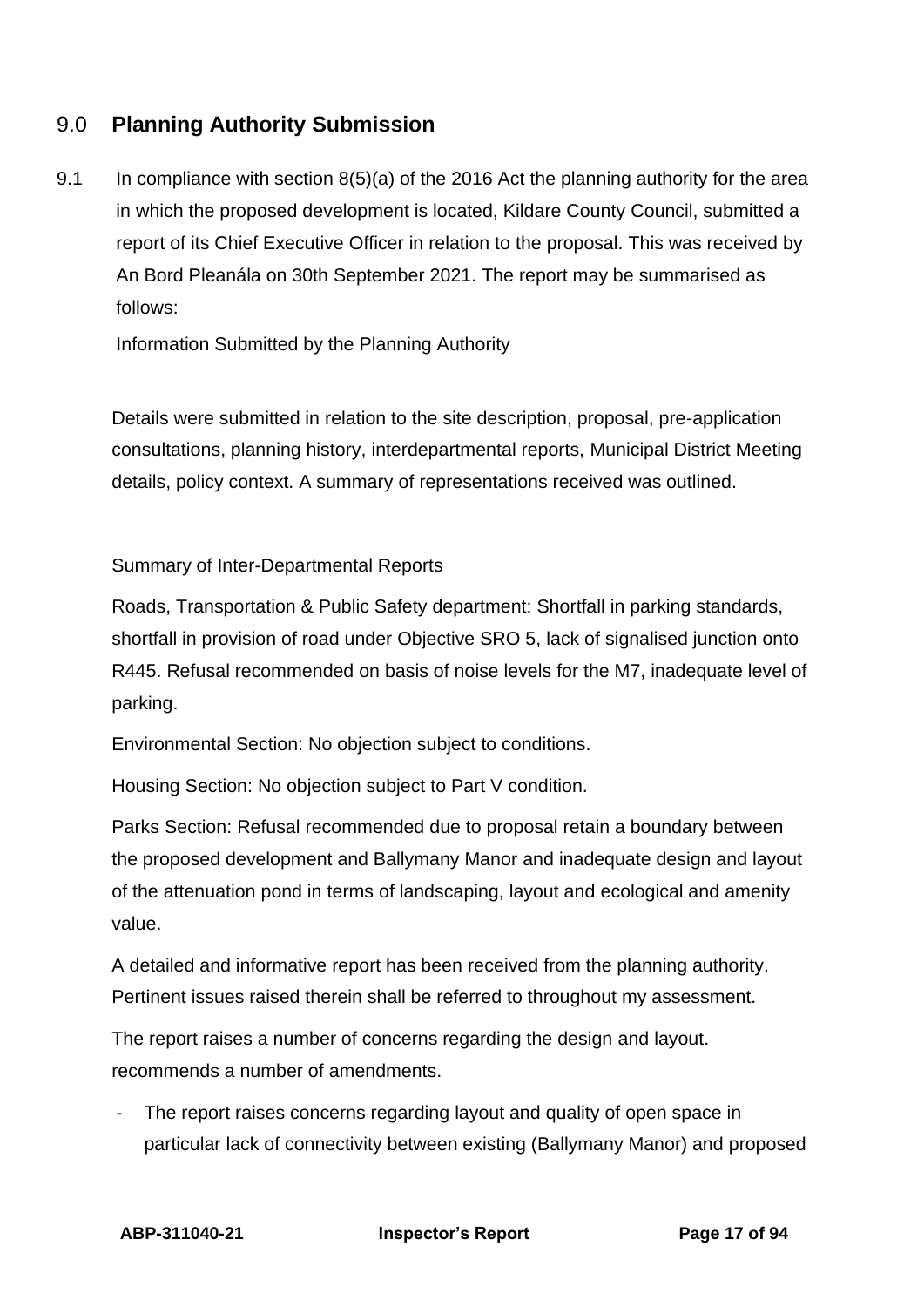open space and a narrow strip of open space, which should be discounted with an alternative provision required.

- The proposal is considered deficient in relation to Objective SRO5(b) with the proposal to provide a partial level of the road required under the objective considered inappropriate. The issues raised in the Transportation report including provision of a signalised junction onto the R445, the lack of adequate car parking and noise impact form the M7 are highlighted.
- The proposal to remove all trees expect one is considered inappropriate and inconsistent with Local Area Plan policy with more effort required to retain category A and B trees desirable.
- The issues raised by the Parks section are highlighted including connectivity issues between open space areas.
- The distribution and layout of car parking spaces relative to units is indicated as being an issue with as is the level of such space in the context of Development Plan policy and the layout of some spaces in term turning movements.

The report concludes that permission should be refused for 3 reasons, which can be summarised as follows….

1. The noise impact of the M7 motorway is considered to be such that it would severely impact the residential amenity of future occupants and the proposal would be contrary Objective EN4 of the Kildare County development plan 20127-2023 and the Council Noise Action Plan 2019-2023.

2. There is shortfall in the required level of parking spaces based on the standards under the DHPLG design Standards for new Apartments (March 2018) and the Kildare County Development plan 2017-2023. The layout of the parking is considered to be contrary the recommendations of Design Manual for Urban Streets and Roads. The design layout is deficient in quality in terms of parking and is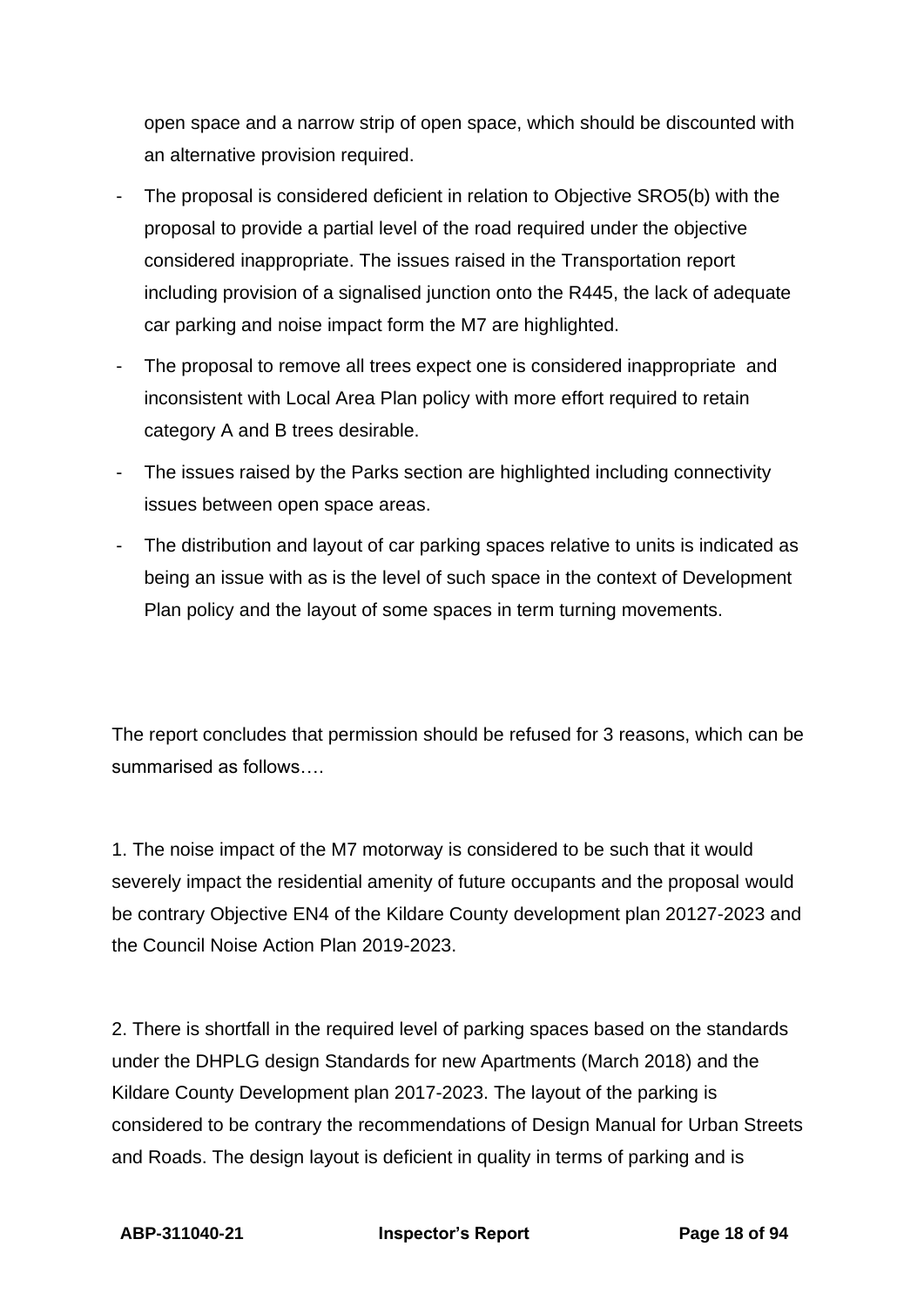considered to be a traffic hazard due to the layout of parking and the potential for unauthorised parking and associated turning movements.

3. The proposal is considered to be deficient in terms of layout of open space in particular the proposal to retain a boundary wall between proposed open space and adjoining open space in Ballymany Manor, the provision to provide half of the required link road leading to further construction and nuisance to residents and the proposal to remove existing trees being contrary Objective NH3 of the Newbridge Local Area Plan 2013-2019.

The report includes a summary of the views of relevant Elected Members, as expressed at the Kildare Municipal District Special Meeting held on 09/09/2021 and are broadly summarised below:

- Inadequate extent of link road provided.
- Lack of school capacity for additional children in the area.
- Inadequate crèche provision.
- Inadequate boundary treatment
- Inadequate parking provision.
- Inadequate provision of social infrastructure, lack of playground and inadequate size of units.

## <span id="page-18-0"></span>10.0 **Prescribed Bodies**

- 10.1 The applicant was required to notify the following prescribed bodies prior to making the application:
	- 1. Irish Water
	- 2. Transport Infrastructure Ireland
	- 3. National Transport Authority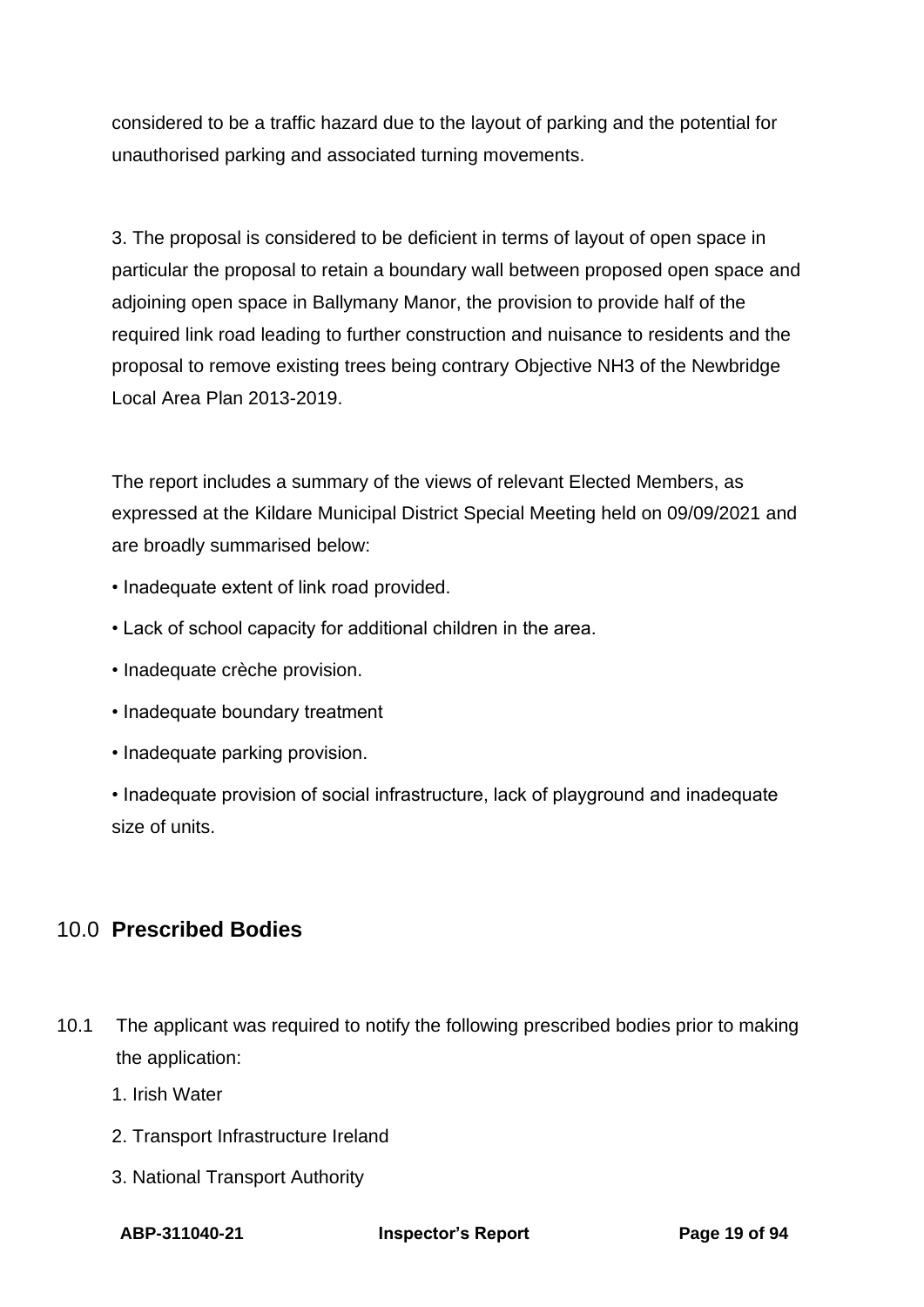4. Minister for Culture, Heritage and the Gaeltacht (archaeology)

5. An Taisce

6. The Heritage Council

Three bodies have responded and the following is a brief summary of the points raised.

#### Transport Infrastructure Ireland

The proposed development is to be undertaken in accordance with the requirements of the Transport (Traffic) Assessment and Road Safety Audit submitted.

## Department of Housing, Local Government and Heritage (Development Applications **Units**

Recommendation that topsoil removal if necessary for construction of attenuation pond, pumping station and access track to be carried out subject to archaeological monitoring. In relation to architectural heritage it is recommended that there is provision for architectural record of buildings for demolition and reuse of material. Engagement of conservation architect in relation to renovation works in relation to buildings to be retained.

#### Irish Water

The submission acknowledges that the applicant has been issued confirmation of feasibility for connection(s) to the Irish Water network subject to evidence of consent to connect to third party infrastructure and evidence of capacity and condition of such. Irish water recommend attachment of a number of conditions in respect of water supply.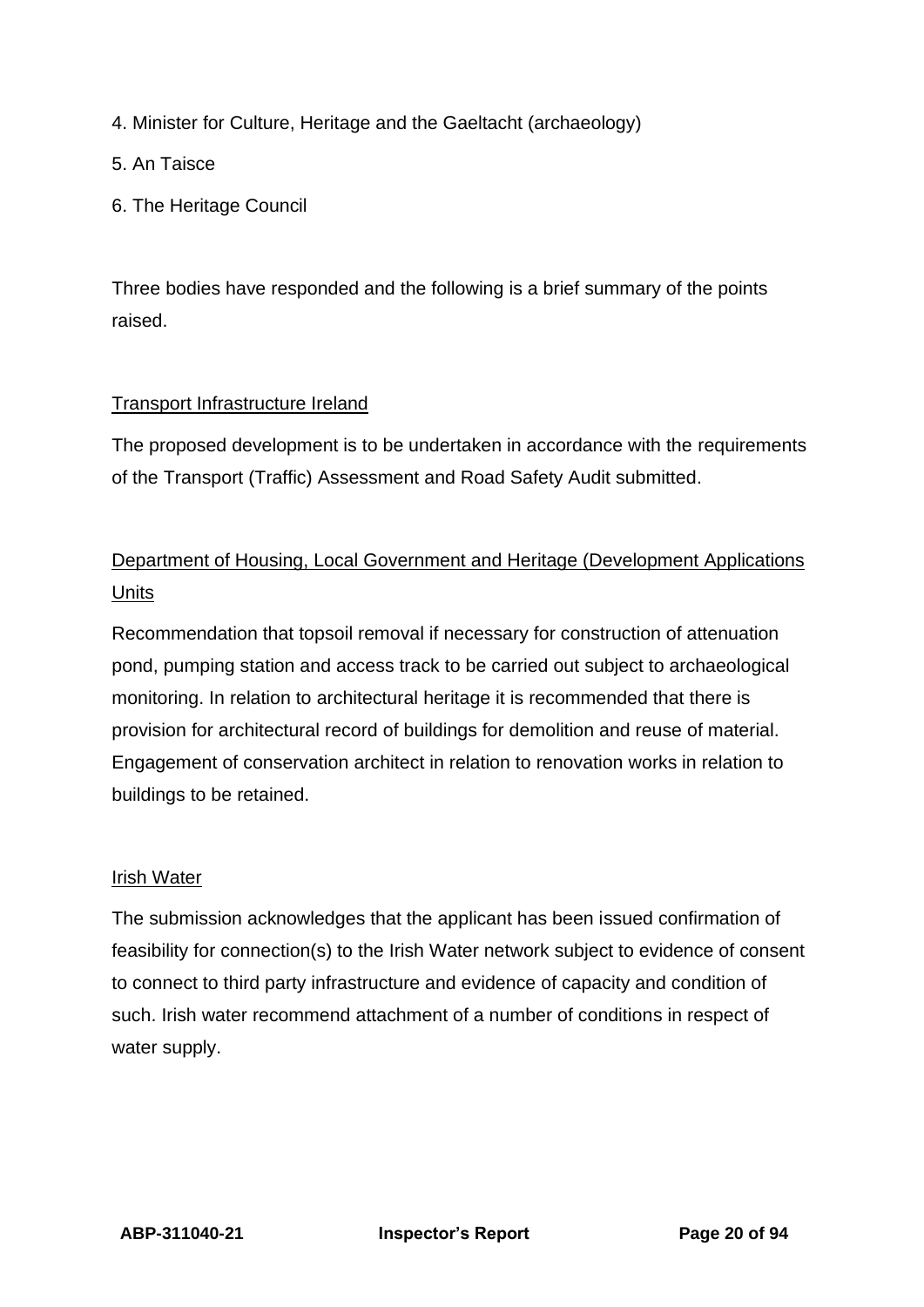## <span id="page-20-0"></span>11.0 **Assessment**

- 11.1 I have had regard to all the documentation before me, including, inter alia, the report of the planning authority; the submissions received; the provisions of the Kildare County Development Plan 2017-2023 and the Newbridge Local Area Plan 2017- 2023; as extended; relevant section 28 Ministerial guidelines; provisions of the Planning Acts, as amended and associated Regulations. I have visited the site and its environs. In my mind, the main issues relating to this application are:
	- Principle of the proposed development
	- Density and Core Strategy
	- Layout & Design/Development Control Standards
	- Residential Amenity
	- Noise Impact
	- Traffic and transportation
	- Material Contravention
	- Infrastructure/Surface Water
	- Flood Risk
	- Ecological Impact/Tree Removal
	- Archaeology/Architectural Heritage
	- Chief Executive's Recommendation
	- Appropriate Assessment
	- Environmental Impact Assessment-Screening

#### 11.2 **Principle of the proposed development:**

11.2.1 Having regard to the nature and scale of the proposed development, comprising of 204 no. residential units including 98 no. houses and 106 no. duplexes/apartments a crèche and associated site works, I am satisfied that the proposed development falls within the definition of Strategic Housing Development, as set out in Section 3 of the Planning and Development (Housing) and Residential Tenancies Act, 2016.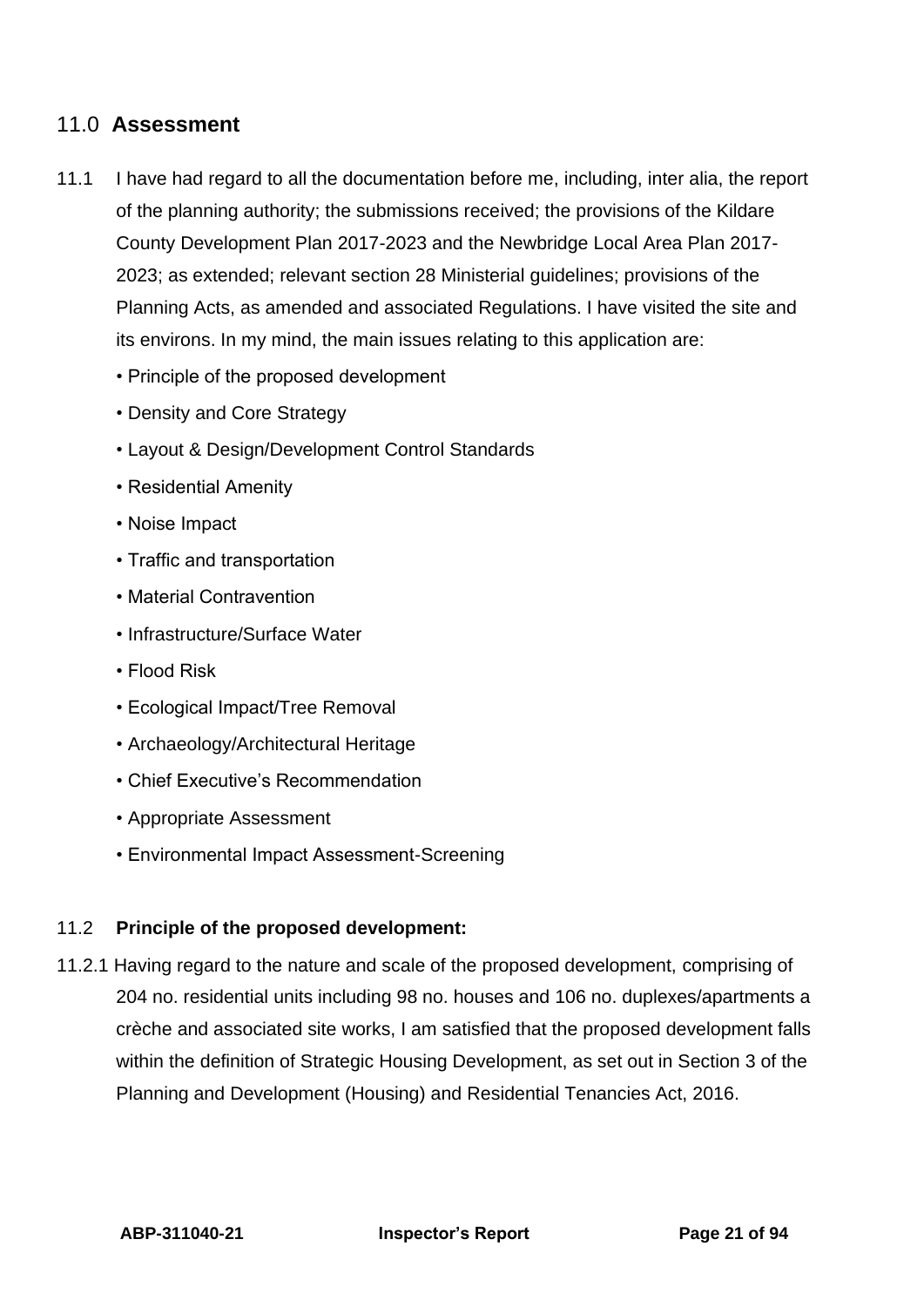- 11.2.2 The majority of the site is zoned C1-New Residential with a stated objective 'to provide for new residential development' with part of the site along its southern boundary being within an area zone I-Agricultural with a stated objective 'To retain and protect agricultural uses'. The third party submissions question the fact that the proposed link road is located within lands zoned I-Agricultural and are of the view that such is not facilitated for under this zoning. The link road to the R445, the attenuation pond and pumping station serving the development are all within the agricultural zoning. I would note for the Boards information that the indicative line of the road on the Newbridge LAP zoning map is clearly shown within the 'I' zoning where it relates to the appeal site. I would also refer to the fact that the location of the link road on lands zoned I-Agricultural was not a source of issue or objection in the Chief Executives report with it considered consistent with Local Area Plan policy. The objective of this zoning is agriculture. Contrary to the observers opinion I would suggest that roads are a common feature in agricultural land not only within the environs of Newbridge but all over the country. I do not consider that the location of the road should be revised such that it is within the residential zoning. I consider it is imperative that the most efficient use is made of lands zoned for residential development and therefore I consider that the proposal to locate the road, pumping station and attenuation pond on agricultural land is acceptable.
- 11.2.3 The third party submissions and comments by elected members raise issues relating the principle of the proposed development and the zoning of the land for residential development. The third party submissions outline concerns about imbalance of development in the town towards the south and further away from the town centre, while the elected members raise concern about school provision and the suitability of the site for a new school. The application site is zoned for residential development under the Newbridge LAP and the Core Strategy of the County Development plan identifies a housing allocation for new dwellings between 2020-2023 (detailed in the section below). The principle of a housing development at this location is supported by both Local Area Plan and Development Plan policy, and would constitute planned development. The principle of the proposed development at this location is acceptable.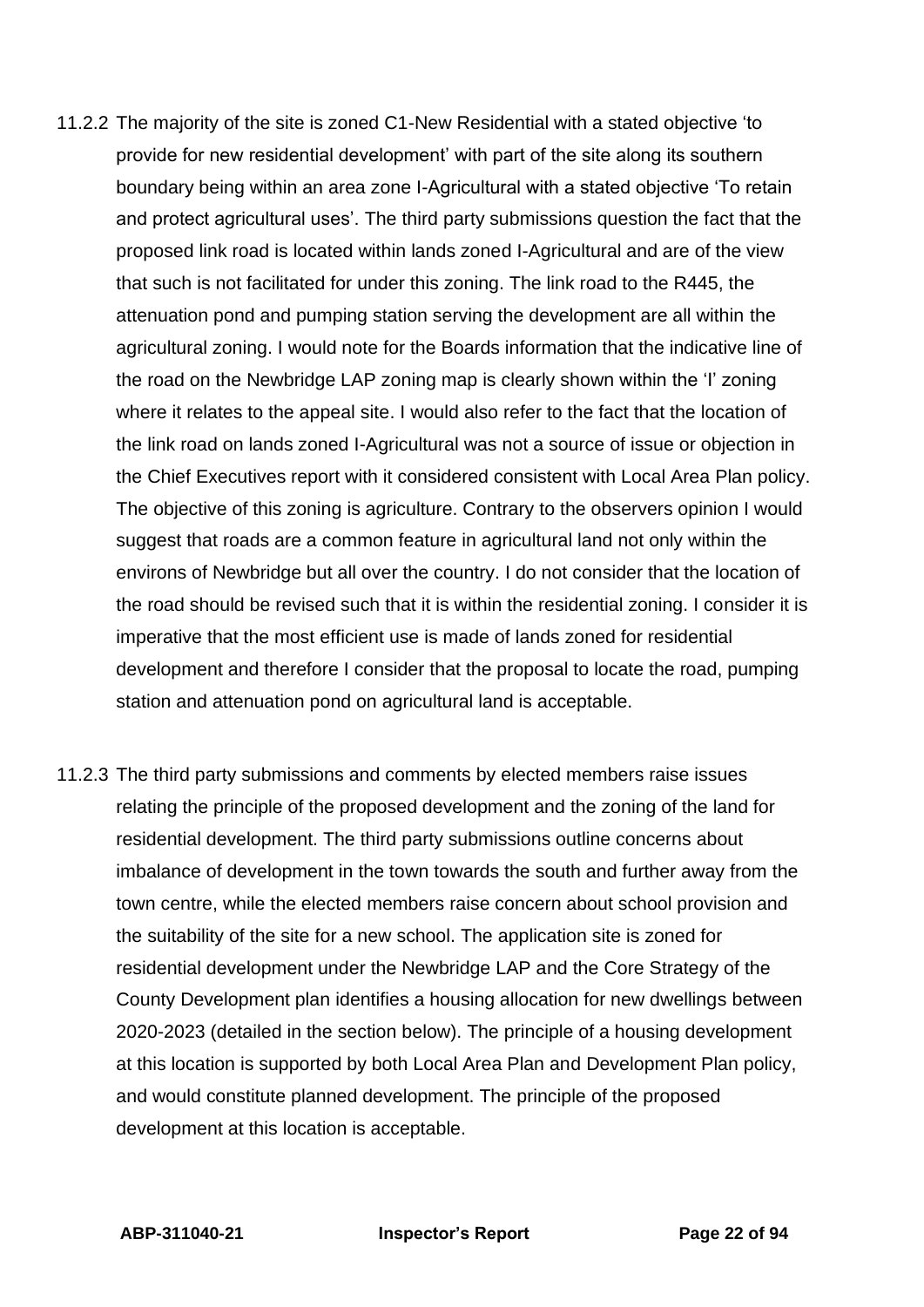#### 11.3 **Density and Core Strategy:**

- 11.3.1 The development comprise 204 residential units on a site with an area of 6.76 hectares. The net development area is 5.4 hectares and this excludes the area of the site dedicated to infrastructural development to the southwest including the new link road, upgraded pumping station and attenuation pond. This yields a density of 38 units per hectares. The Chief Executives report states that the density proposed is an appropriate density for an inner suburban site. National policy on density is contained under the Guidelines for Planning Authorities on Sustainable Residential Development in Urban Areas' (including the associated 'Urban Design Manual'). Chapter 5 relates to Cities and Larger Towns. The application site is on the periphery of a large town and would constitute an Outer Suburban/Greenfield Site defined as "defined as open lands on the periphery of cities or larger towns whose development will require the provision of new infrastructure, roads, sewers and ancillary social and commercial facilities, schools, shops, employment and community facilities". The guidelines identify that "the greatest efficiency in land usage on such lands will be achieved by providing net residential densities in the general range of 35-50 dwellings per hectare and such densities (involving a variety of housing types where possible) should be encouraged generally". The proposed density levels are consistent with the recommendation of national policy.
- 11.3.2 The Kildare County Development Plan 2017-2023 Core Strategy identifies Newbridge as self-sustaining growth town with a housing allocation of 669 no. dwellings between 2020-2023. The proposal accounts for 204 units with a separate proposal on lands to the northwest for 336 residential units currently under consideration under ref no. ABP-310912-21. The subject site is approximately a 25 minute walk into the centre of Newbridge and there are footpaths to facilitate pedestrian access. The subject site is also served by public transport, with bus routes in proximity to the site along the R445 (11 minute walk). The site is approximately a 10 minute cycle or 30 minute walk to Newbridge Train Station, however I note a lack of existing cycle infrastructure along routes between the site and the station. It would appear based on current information that the level of the provision of units proposed on lands zoned for residential under this application can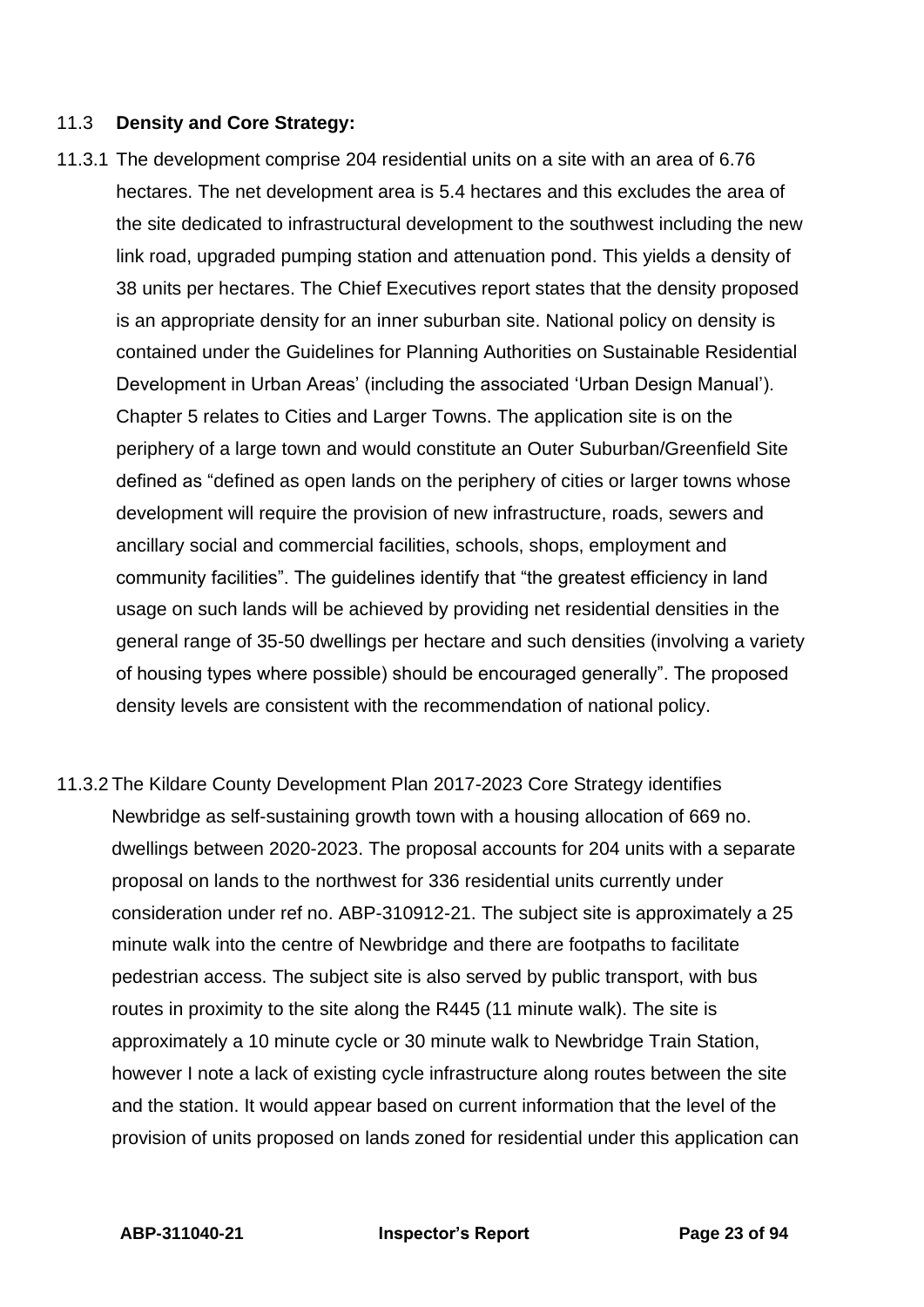be facilitated under the core strategy of the Kildare County Council Development Plan.

#### 11.4 **Layout & Design/Development Control Standards:**

Housing Mix

- 11.4.1 The proposal provides for 204 units split into 96 no. dwellings and 104 no. apartments/duplex units. 47% of units are dwellings with 53% apartment units. The mix of units provides more variety from the previous proposal on site (ABP-302922- 18), which provided for 80.5% of the units as dwellings and 19.5% as apartments. Policy HL6 of the Newbridge LAP restricts apartment development to town centres and public transport connections, provides that higher density schemes will only be considered where they exhibit high architectural design standard with duplex units not permitted. While I consider that ensuring higher density schemes will only be considered where they exhibit high architectural design standard is reasonable and of merit, I consider that restricting apartments and duplexes outside of the two specified locations runs counter to National Guidance. The quality and design of these two typologies is a different matter which I will address in the next section, however in principle it is not considered appropriate to limit the mix of typologies within urban areas as to do same would prevent the achievement of sustainable and efficient densities on residentially zoned land.
- 11.4.2 I note that while the surrounding residential developments contain a mix of dwelling types, there remains a predominance of 3 and 4 bedroom houses in the area as many of the adjacent developments were permitted prior to the NPF or the RSES. I consider that the proposed mix of houses, apartment and duplex units is similar to those of surrounding more recently permitted developments and will add to the variety of housing typologies in the area. I note SPPR 4 of the Building Height Guidelines, which requires that planning authorities must secure a greater mix of building heights and typologies in planning the future development of greenfield or edge of city/town locations and avoid mono-type building typologies such as two storey own door houses only, particularly in developments > 100 units and I consider that the development is consistent with this guidance. As discussed above,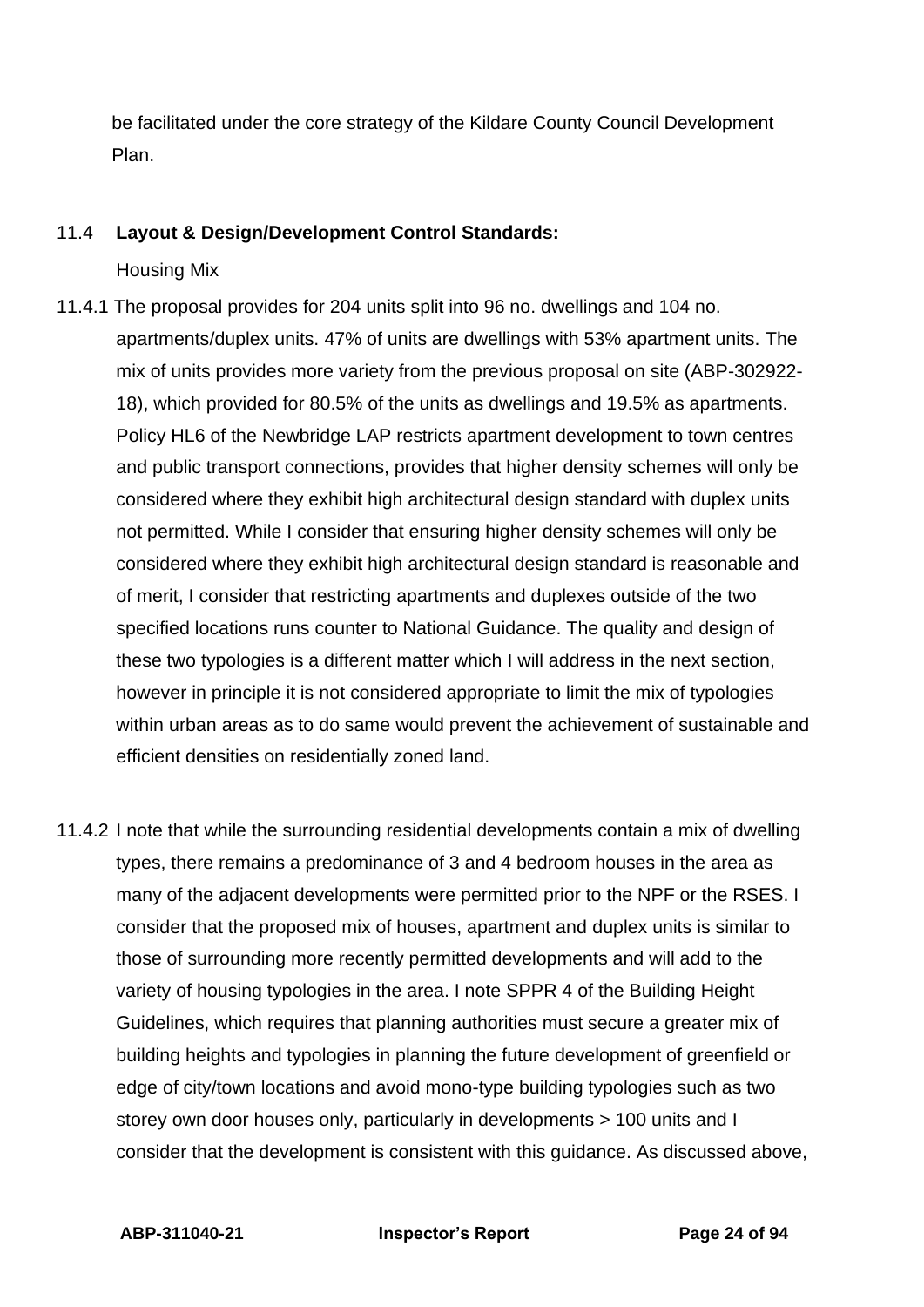the density complies with the guidance for outer suburban sites in the Sustainable Residential Development Guidelines and is therefore also consistent with SPPR 4 in this regard. The development also meets the requirements of SPPR 1 of the Apartment Guidelines. The proposed housing mix is considered acceptable on this basis.

Development Control Standards:

- 11.4.3 The proposal entails a mix of dwellings (98) and apartments (106). The relevant guidance in terms of the apartments is the Sustainable Urban Housing: Design Standards for New Apartments Guidelines for Planning Authorities (December 2020) whereas there are development control standards set out under the Kildare County Development Plan for housing developments as well as guidelines for housing developments under Quality Housing for Sustainable Communities including standards for space provision and room dimensions in dwellings. The submitted document include a housing quality assessment that outlines the standard of the proposed units in the context of key development control standards including unit area, room size/dimensions, private and public open space provision.
- 11.4.4 Minimum floor area for apartments under Section 3.4 of the Apartment Guidelines is 45sqm, 73sqm (two bed 4 person units) and 90sqm for one, two and three bed units respectively. All apartments meet these standards. In addition there is a requirement under Section 3.8 for "the majority of all apartments in any proposed scheme of 10 or more apartments shall exceed the minimum floor area standard for any combination of the relevant 1, 2 or 3 bedroom unit types, by a minimum of 10% (any studio apartments must be included in the total, but are not calculable as units that exceed the minimum by at least 10%)". In this case this standard is also met.
- 11.4.5 In relation to the minimum number of dual aspect apartments that may be provided in any single apartment scheme, the following shall apply:

(ii) In suburban or intermediate locations it is an objective that there shall generally be a minimum of 50% dual aspect apartments in a single scheme.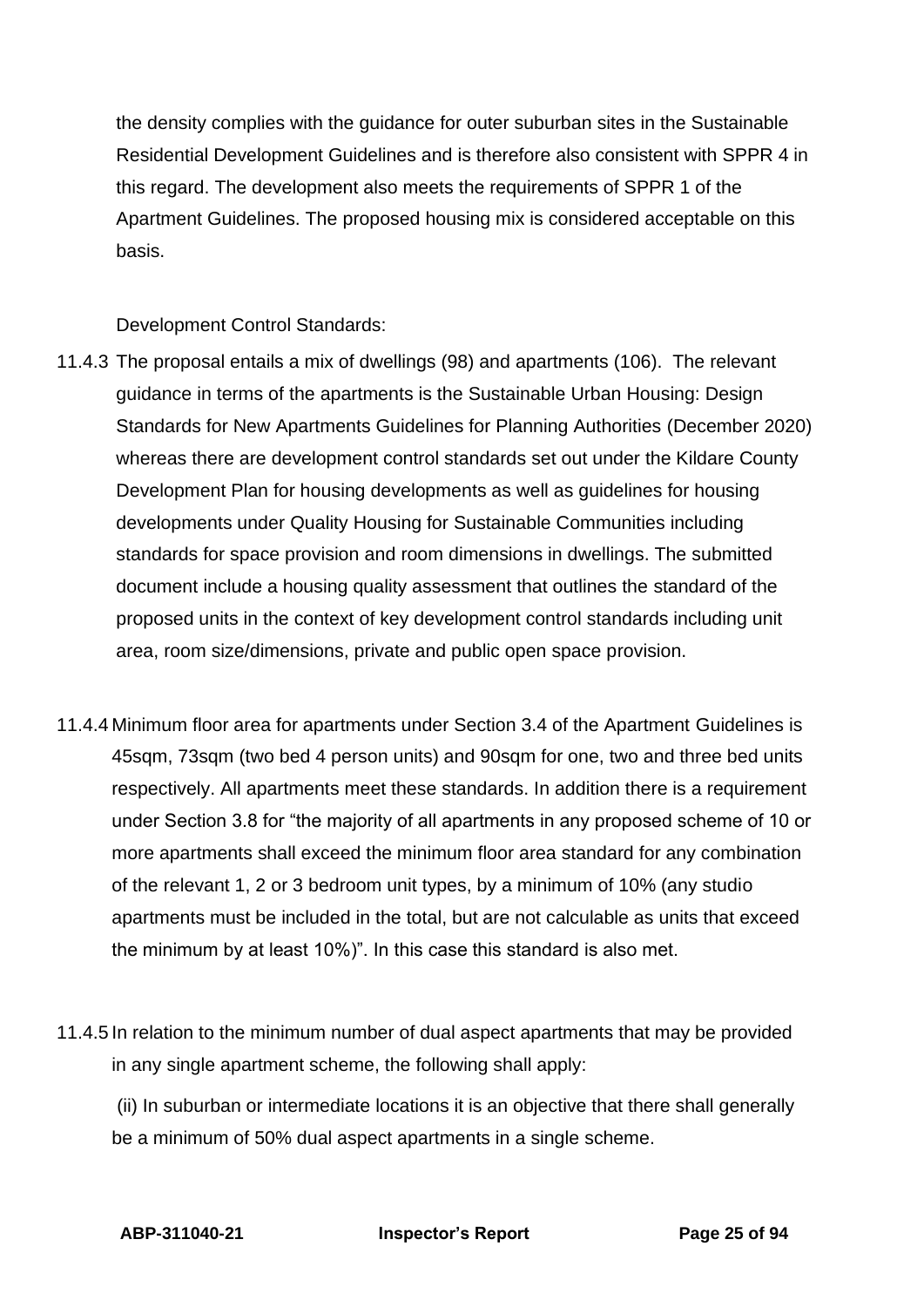All apartment units are dual aspect with some being triple aspect with the requirement of the guidelines met.

All apartment units are provided with balcony areas or garden areas. The requirement under the Sustainable Urban Housing: Design Standards for New Apartments (December 2020) being for 6, 7 and 9sqm for one bed, two (3 person), two bed (4 person) and three bed units respectively. This standard is met in all cases. All apartment units meet the required standards in terms of room dimensions and storage space.

- 11.4.6 In case of the proposed dwellings the recommended room size/dimensions are as set out under the Quality Housing for Sustainable Communities guidelines. All dwellings are provided with rear gardens with the required standard under the Kildare County Development plan being 55, 60 and 75sqm for a two, three and for bed dwelling respectively. The proposal exceeds these standards in all cases.
- 11.4.7 The requirements for car parking under development Plan policy is under Table 17.9 of the County Development Plan. For apartments the requirement is 1.5 spaces per unit and 1 visitor space per 4 no. units. For dwellings the requirement is 2 spaces per dwelling unit. For cycle parking (table 17.10) the requirement is 1 space per apartment and 1 visitor space per 2 units. Based on the number of units proposed the parking requirement for the apartment portion of the development is 185.5 and for the dwellings it is 196. The parking provision in the scheme consists of 183 spaces to serve the dwelling units, 106 spaces to serve the apartment units, 13 spaces to serve the crèche and 31 visitor spaces. Not including the spaces identified for the crèche this is total of 320 spaces with the requirement under Table 17.10 being 381.5 spaces. Provision of bicycle parking for the dwellings is within their curtilage, 224 spaces are provided for the apartments and mid-tercre units, 72 spaces for visitors (Sheffield Stands) and 20 for the crèche in an ancillary structure. Bicycle parking provision is consistent with Development Plan policy. The documents submitted include a statement of material contravention in relation to parking provision, which is dealt with in a separate section of this report. The requirement for crèche development is 0.5 per staff member plus 1 per 4 children. The information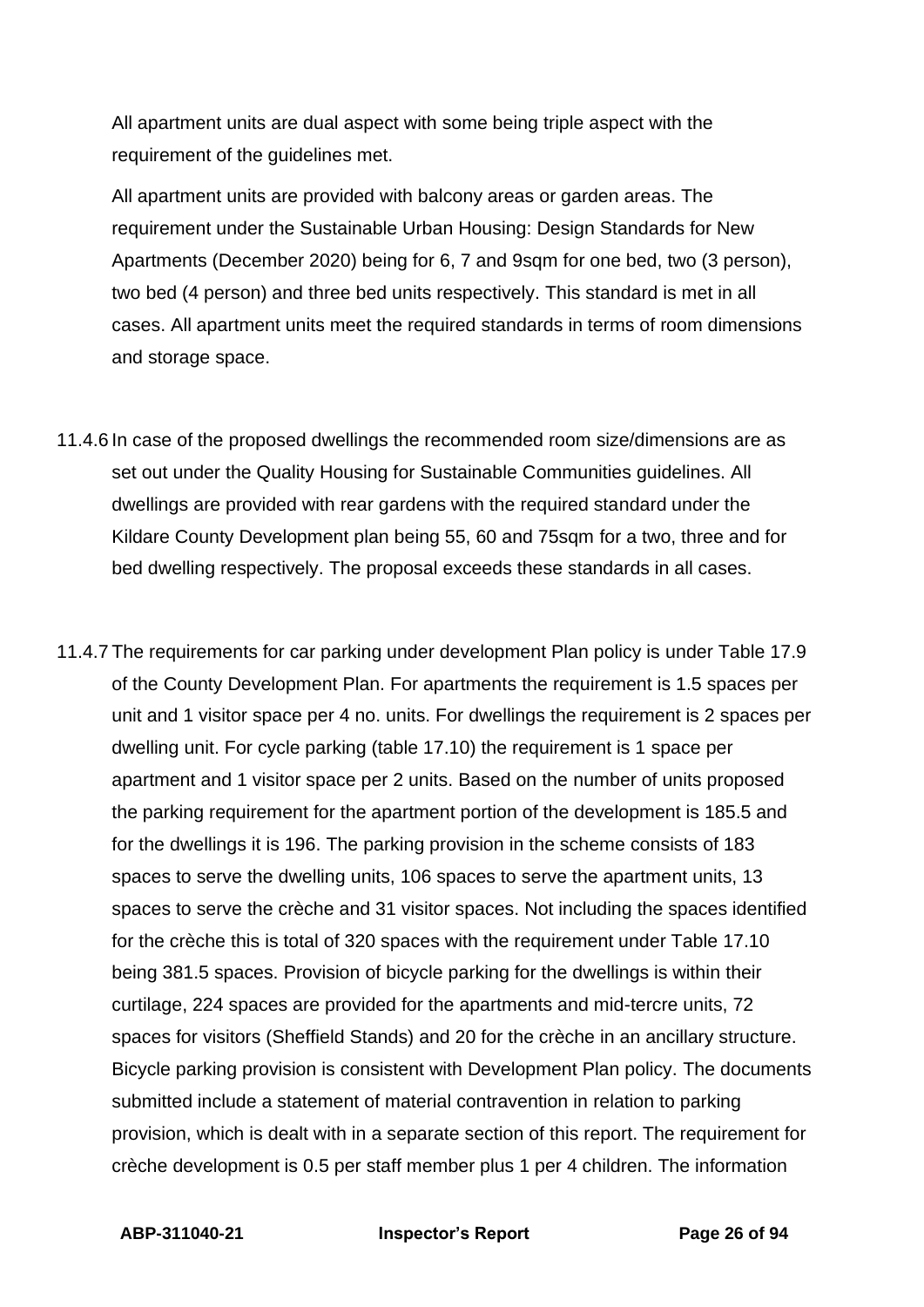on file indicates that the crèche has a capacity for 54 children with no details of staff figures. Based on 54 kids and 3 staff the requirement is 15 (1 per 4 children and 0.5 per staff member) with 13 spaces provided.

11.4.8 The requirement for public open space is 15% of the total site area (Section 17.4.7). The appeal site has an area of 6.76 hectares with the net development area being 5.4 hectares (excluding area catering for link road, attenuation pond and pumping station). The level of public open space provided is 0.82 hectares which is above the 15% minimum requirement (0.81 hectares of the net development area of 5.4 hectares). The proposed development meets all relevant minimum Development Control requirements apart from car parking. This aspect of the proposal will be addressed further in later sections of this report.

#### Layout/Urban Design

- 11.4.9 One of the main issues of refusal of the previous proposal related poor quality design and layout. Weaknesses identified previous included the quality of the design of the apartment block adjacent the R445, the legibility of development and urban edge along the link road and variation in design and use of materials and provision of open space and connectivity through the site. The CE report identifies a number of concerns regarding the layout including the design and layout of parking, design and layout of open space. The potential overspill of parking is an issue identified onto the link road and within the development and is linked to the issue of shortfall of parking relative to Development Standards and its layout and distribution throughout the site. The issue of shortfall is dealt with under Section 11.6 below, but will be discussed in this section in relation to distribution of such throughout the scheme.
- 11.4.10 The applicants have submitted an Architectural and Urban Design Statement detailing how the proposal provides for a good quality design in layout in terms of Architectural character and variation in use of materials, is compliant with DMURS (a statement of compliance with DMURS is also include in the Traffic and Roads Assessment) in relation to provision of a street layout that caters for an integrated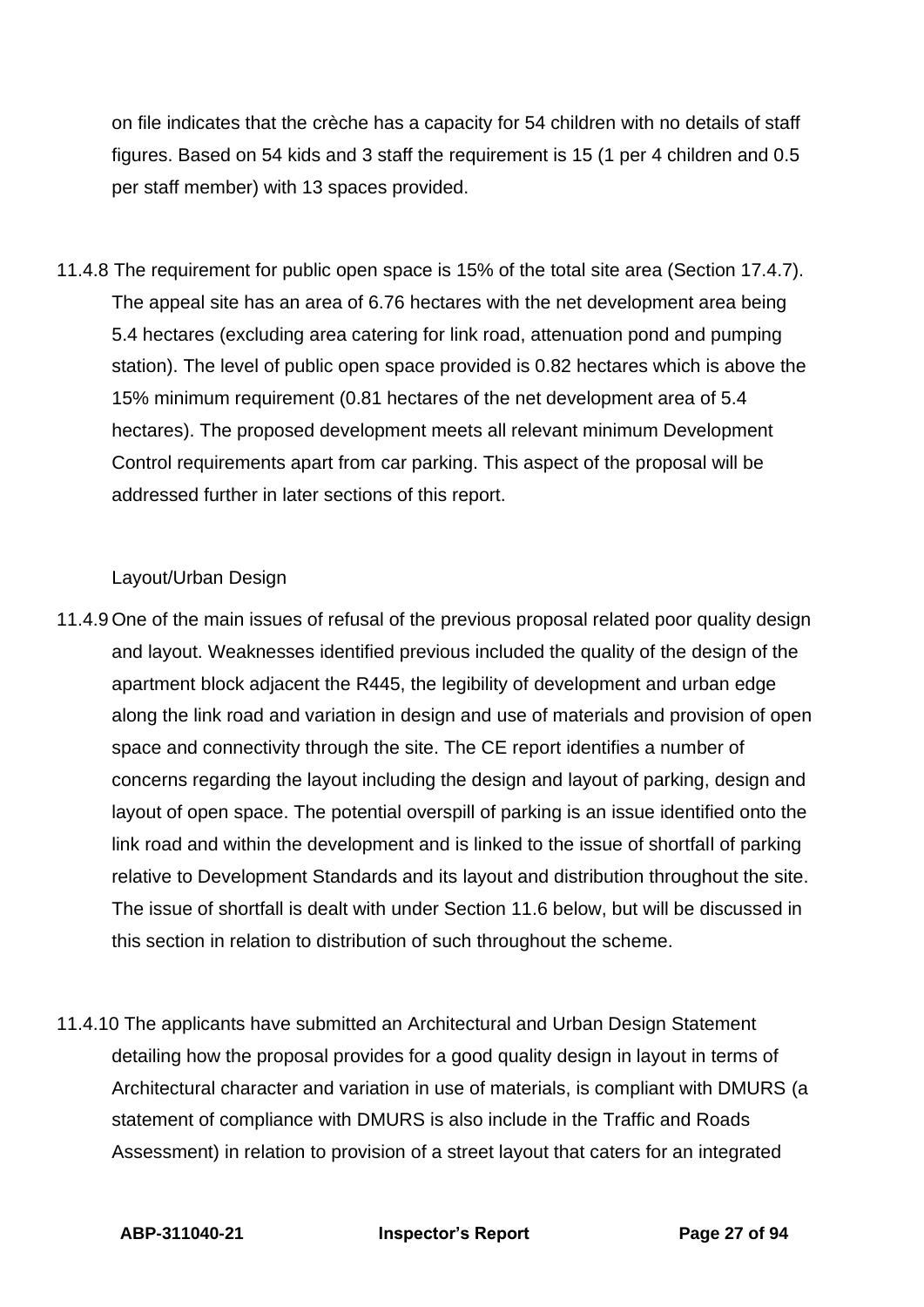street network that is accessible for pedestrian and cyclists as well as vehicular traffic. The statement also detail how the proposal provides for a good sense of place, quality open space areas throughout the scheme and good linkages throughout the site, between open spaces and the proposed link road. The statement details the variation in housing typologies, the design rationale for the structure adjacent the R445/road frontage of the site. The statement also details the planning history of the site and how the design deals with the issues raised under the previous refusal on site under ABP-302922-18. The statement also includes a section detailing how the proposal is consistent with the twelve principles of urban design identified in the Urban Design Manual.

- 11.4.11 The CE report is critical of a number of aspects of the layout and states that the proposal is not compliant with DMURS in particular the provision of a significant level of on street car parking in some case on both sides of streets. The distribution of spaces is considered deficient with it noted that in the case of some of apartment blocks the rate of provision is 1 space per unit, which is considered too low as well as the fact that some spaces are not sufficiently overlooked. The report highlights concerns regarding provision of accessible spaces at the end of cul-de-sac that would necessitate reversing a significant distance to turn. In the case of dwelling no. 71-79 it is noted that their orientation towards the link road would be contrary DMURS and that such are located a considerable distance from parking and do not overlook such. The parking for the crèche is not overlooked with concerns regarding outside of crèche hours. The CE report is critical of the layout of open space to west of unit no.s 31-35 due to its narrow configuration along the existing boundary wall with Ballymany Manor.
- 11.4.12 I would consider that the proposal is a significant improvement over the previous proposal refused on site. The current proposal provides for a better development strategy for the site with a better treatment of the southern edge of the development along the link road with the provision of gable fronted duplex units with a variation in setback at the corner elements and use of materials. There is a variation in the design and use materials throughout the development including the 2/2.5 storey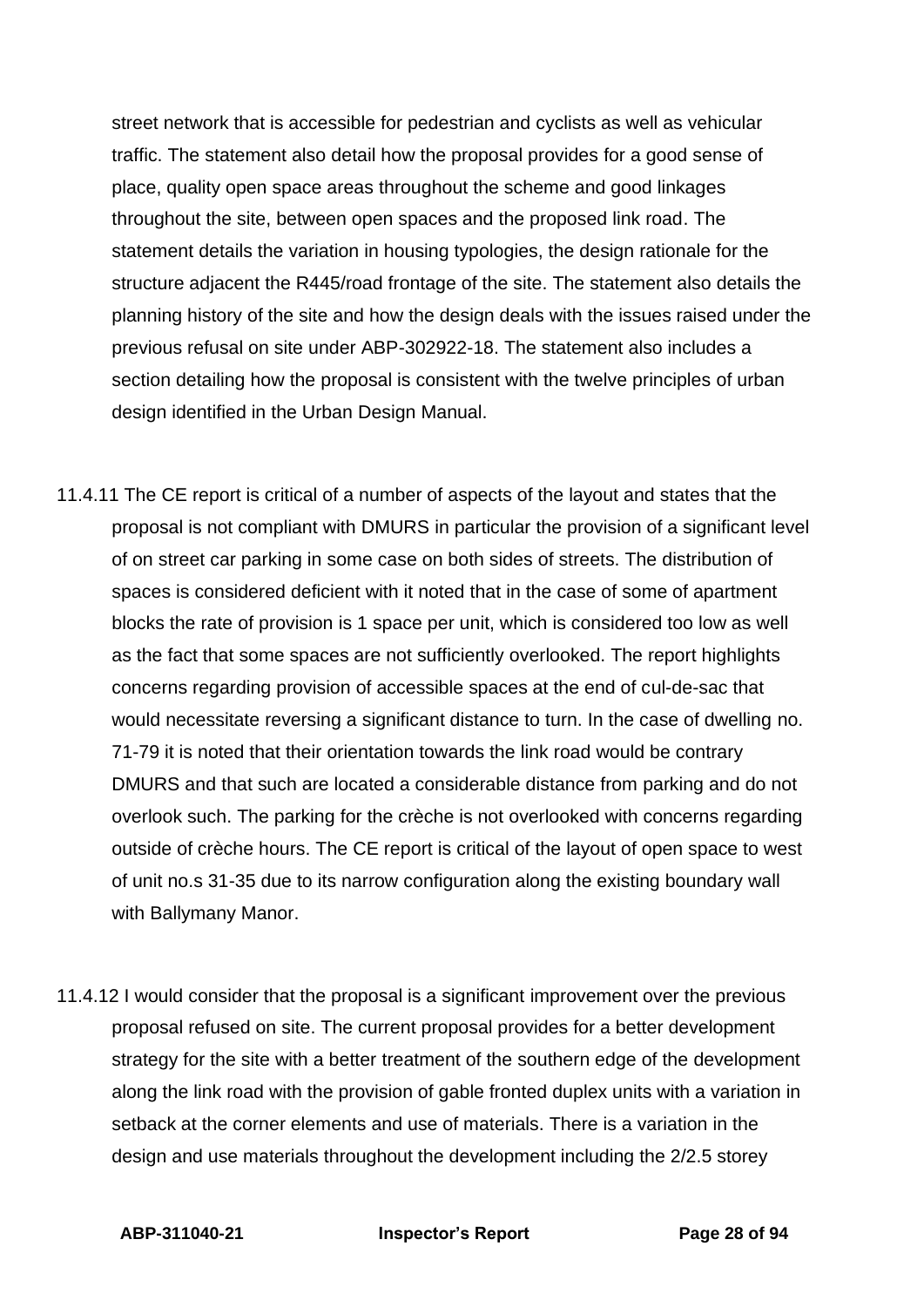dwellings. The provision of open space throughout the site is evenly distributed, is varied in size and function with provision for a play area. The design and scale of the apartment adjacent the R445 is of satisfactory character and quality.

- 11.4.13 The applicant has stated that the design has had regard to the provision of the Design Manual for Urban Roads and Streets whereas the Local Authority is of the view that the proposal does not comply with such. One of the mains issues concerning the design and layout relates to the link road along the southern edge of the site, which is an objective of the LAP. The previous development on site was refused due to the provision of multiple access points off such (was not a reason recommended by the Inspectors Report). It would appear that the intention of this road is as distributor road to provide access to a wide range of lands and such is to link from the Standhouse Road to the R445 and from the R445 to Green Rd. The link road proposed has a carriageway width of 6.5m with 2m wide footpaths on each side and a 3m wide two way cycle path along the northern edge. The link road features horizontal deflections along it length to encourage reduced speed. There is provision of a number of pedestrian access points along the length of the link road and two junctions providing vehicular access. The three-storey apartment development provides a degree of fringe/urban edge despite being setback with provision of visible permeable boundary railings. It is proposed to provide a high degree of planting along the link road.
- 11.4.14 The Design Manual for Urban Roads and Streets identifies three different categories relating to movement function for roads and streets, Arterial, Link or Local. I would consider that the link road falls in 'Link' category, "these provide the links to Arterial streets, or between Centres, Neighbourhoods, and/or Suburbs". The carriageway width of the link road is as per the recommendations of DMURS (6.5m). The link road provides sufficient space to provide for tree planting (proposed as part of landscaping scheme) to create a boulevard effect as advocated by the DMURS. The design of the junctions from the link road conform to the recommendations of DMURs for priority junctions between local roads and link streets and the junction radii proposed are consistent with DMURS recommendations. The proposal also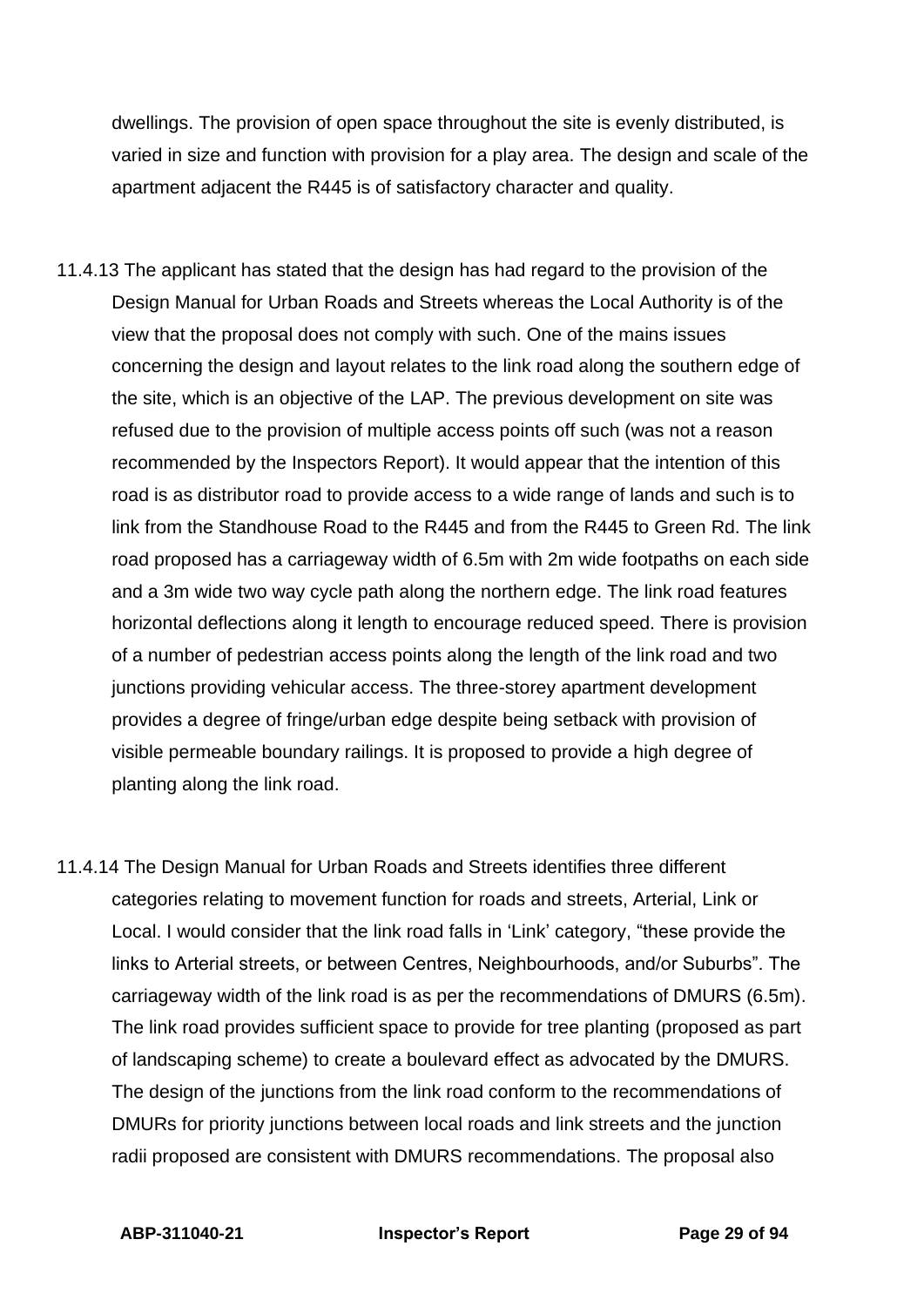provides for raised tables at the junctions with the link road and the local streets within the housing scheme.

- 11.4.15 The design of the roads/streets within the main body of the development appear to have adequate regard to the recommendation of DMURS with the provision of carriageway widths of 6m and reduced to 5m at certain points. The proposal uses raised tables/sections of varies materials/road surface finishes in particular where there are junctions. The street layout provides for good quality pedestrian spaces and linkages throughout the development. The street layout provides for junction radii in compliance with DMURS as well as grid pattern, raised tables, varied roads surfaces, which will serve to ensure reduced traffic speeds and good quality environment for pedestrians. The dimensions of the parking spaces are also compliant with the recommendations of DMURs.
- 11.4.16 I would be of the view that the overall design and layout has adequate regard to the provision of relevant guidelines in relation to urban design such as the, Urban Design Manual-A Best Practice Guide, the Urban Development and Building Heights Guidelines for Planning Authorities and the Design Manual for Urban Roads and Streets. I am satisfied that the link road is designed and laid out in accordance with the recommendations for DMURs in relation to 'link' streets and the that the design and location of units relative to such is satisfactory in the context of urban design, scale, design and variation of materials. The overall development provides for a satisfactory design and layout in terms of providing a sense of place, a good standard of amenity, adequate provision for vehicular traffic without being at the expense of the provision of pedestrian friendly spaces/infrastructure.
- 11.4.17 In relation to the specific criticisms of the Local Authority, I would disagree that the distribution of spaces is deficient with open spaces evenly spread throughout the development. There is provision of a narrow strip of open space to the west of units no.s 31-35 with such proposed to facilitate possible future amalgamation with the open space area within Ballymany Manor. I would consider that there is some logic to this provision. I would of the view that despite the narrow configuration of such,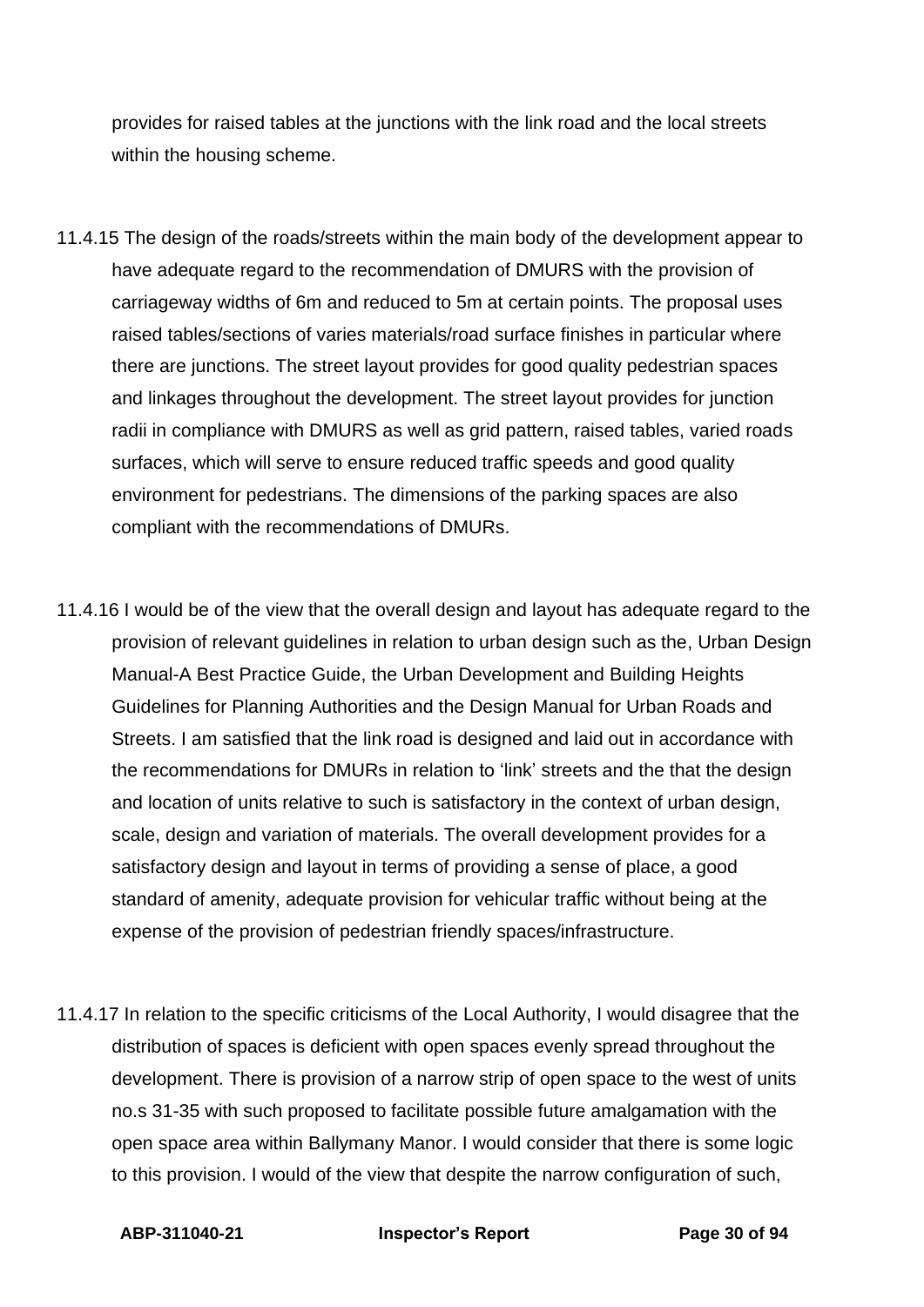the remainder of open space areas are laid out in a manner that provides for good quality open space areas. As noted by the Local Authority in relation to apartment development there is provision of a rate of at worst one space per unit. I refer to my assessment of car parking under Section 11.7 and note that the distribution of car parking is satisfactory with a rate of one per apartment unit being consistent with the recommendation of the Apartment Guidelines (recommended provision is one space per apartment unit in a location such as this). In relation to the crèche parking, such is not overlooked directly by any dwellings, however is located at a point, which requires access through roads that are sufficiently overlooked by dwellings and the spaces in question are in close proximity to existing dwellings that can benefit from there use outside of the crèche opening hours. It is my view that the majority of parking spaces are well overlooked by residential units in the scheme.

11.4.18 In relation to the provision of accessible spaces at the end of cul-de-sacs with parking each side and concern regarding turning movements, I would consider that such could be dealt with by way of condition with relocation of these spaces from the end of the cul-de sac to the side.

### 11.5 **Residential Amenity:**

- 11.5.1 The application site is located on the outskirts of Newbridge and adjoins the existing the housing existing developments of Ballymany Manor and Rathcurragh which adjoin the north eastern boundary of the site. These existing developments are made up of two-storey semi-detached dwellings and the majority of the existing dwellings back onto the boundary with the application site (in some cases the side gable faces the boundary with the site). Boundary treatment adjoining the existing housing development is a block wall approximately 2m high. The development consist of 98 no. two/two and a half-storey dwellings,106 no. apartment units including duplex units arranged in three-storey blocks and a single-storey crèche.
- 11.5.2 The layout of the development is such that where it adjoins existing residential development the units proposed are dwellings and are two/two and a half storeys in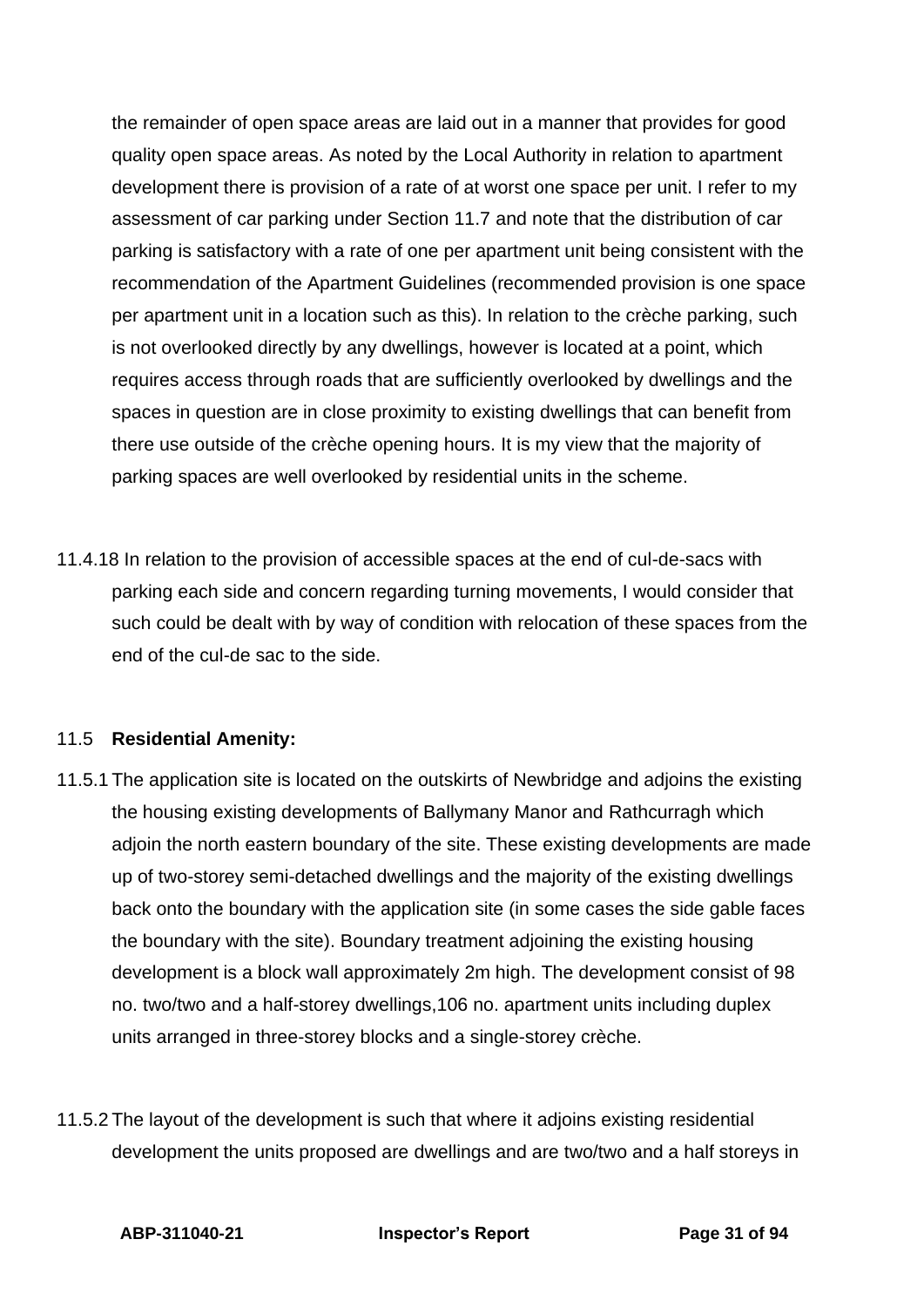height. The proposed dwellings back onto the existing boundary apart from an area of open space that adjoins the boundary with Ballymany Manor and the location of the crèche and its outdoor space, which also adjoins Ballymany Manor. The height, scale and pattern of development adjoining existing residential development has regard to and reflects the established pattern of development with the height and type of development similar in nature and pattern of development and a similar level of separation provided in the case of proposed dwellings backing onto existing dwellings with the common standard of 22m between opposing first floor windows applied. Some of the proposed dwellings are two and a half-storeys and feature a second floor level in the roof space. These dwellings are still similar in height to existing dwellings on the adjoining sites (ground level on site lower) and echo the suburban pattern of development in the area. The crèche structure is modest in scale being single-storey in height and does not have any impact in terms of physical scale relative to adjoining properties. The three-storey apartment blocks are located well away from the boundaries with the existing housing developments and are concentrated along the southern edge of the development and link road with the lands further to the south being agricultural in nature. There is a three-storey block adjacent the entrance to the development and the R445. Existing development to the north of this L-shaped block is commercial in nature (petrol station and forecourt) with no adverse impact on adjoining amenity.

11.5.3 The Building Height Guidelines seeks compliance with the requirements of the BRE standards and associated British Standard (note that BS 8206-2:2008 is withdrawn and superseded by BS EN 17037:2018), and that where compliance with requirements is not met that this would be clearly articulated and justified. The applicant has submitted a Daylight and Sunlight Report with the application. The Building Research Establishments (BRE) 'Site Layout Planning for Daylight and Sunlight – A guide to good practice' describe recommended values (eg. ADF, VSC, APSH, etc) to measure daylight, sunlight and overshadowing impact, however it should be noted that the standards described in the BRE guidelines are discretionary and not mandatory policy/criteria (para.1.6). The BRE guidelines also state in paragraph 1.6 that: *"Although it gives numerical guidelines, these should be*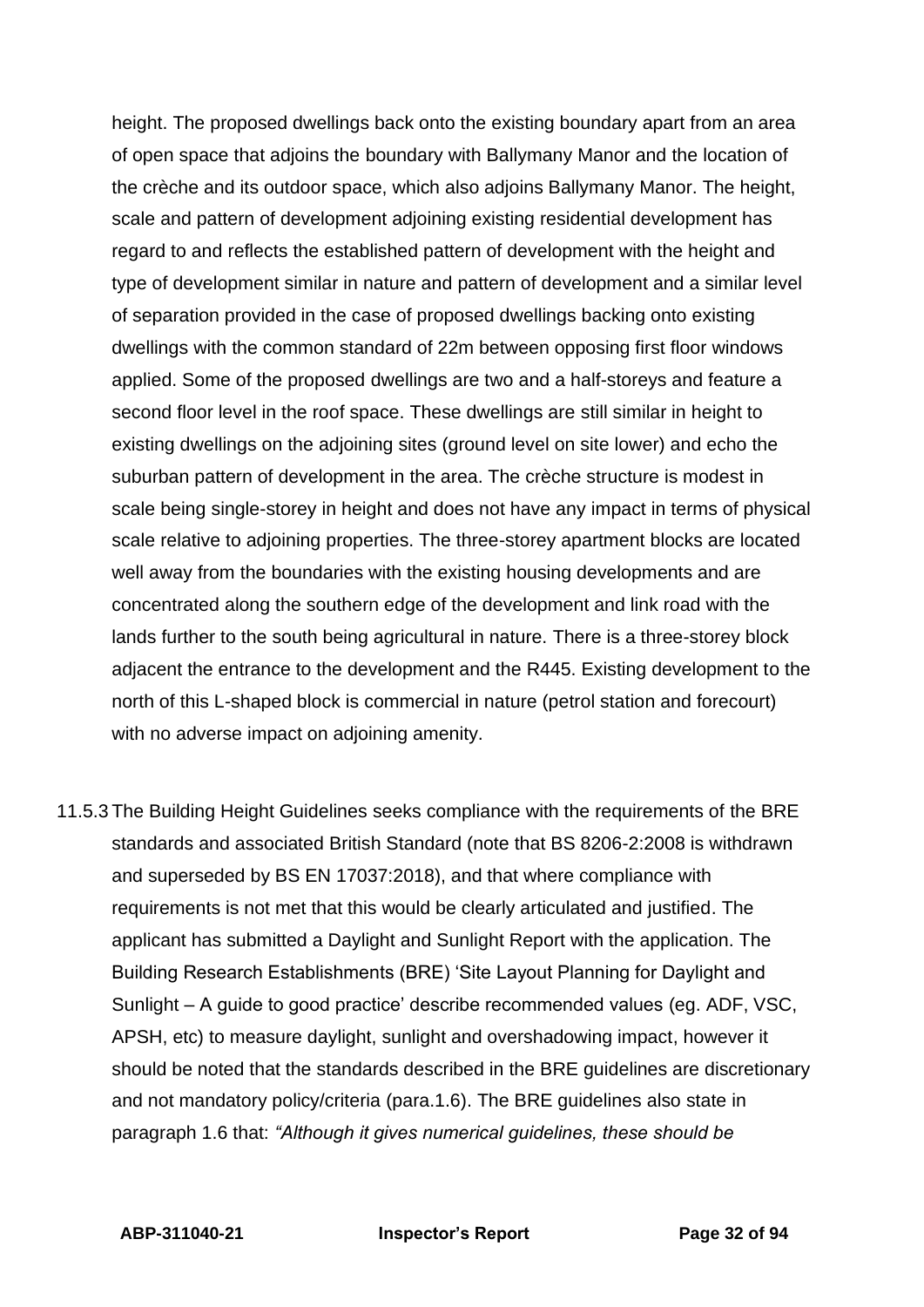*interpreted flexibly since natural lighting is only one of many factors in site layout design."*

- 11.5.4 The BRE note that other factors that influence layout include considerations of privacy, security, access, enclosure, microclimate etc. in Section 5 of the standards. In addition, industry professionals would need to consider various factors in determining an acceptable layout, including orientation, efficient use of land and arrangement of open space, and these factors will vary from urban locations to more suburban ones.
- 11.5.5 The BRE guidelines state that in relation to daylight to existing buildings:

*"Loss of light to existing windows need not be analysed if the distance of each part of the new development from the existing window is three or more times its height above the centre of the existing window. In these cases the loss of light will be small..."* (para. 2.2.4)

11.5.6 In relation to existing properties that could potentially be impacted, the BRE guidelines recommend that a proposed development does not reduce daylight levels to a VSC (vertical sky component) to less than 27%, or where this is the case, not more than 0.8 times its former value. The guidelines state that if with a new development in place, the VSC to an existing neighbouring property 'is both less than 27% and less than 0.8 times its former value, occupants of the existing building will notice the reduction in the amount of skylight.' Therefore, the preservation of a minimum VSC of 27% and reductions no more than 0.8 times the former value, illustrate acceptable daylight conditions to existing properties. In relation to sunlight to windows, the BRE guidelines refer to a test of Annual Probable Sunlight Hours (APSH) to windows. This checks main living rooms of dwellings, and conservatories, if they have a window facing within  $90^{\circ}$  of due south. If with the development in place, the centre of the window can receive more than one quarter APSH, including at least 5% of APSH in the winter months between 21<sup>st</sup> September and 21<sup>st</sup> March, then the room should still receive enough sunlight. In relation to overshadowing,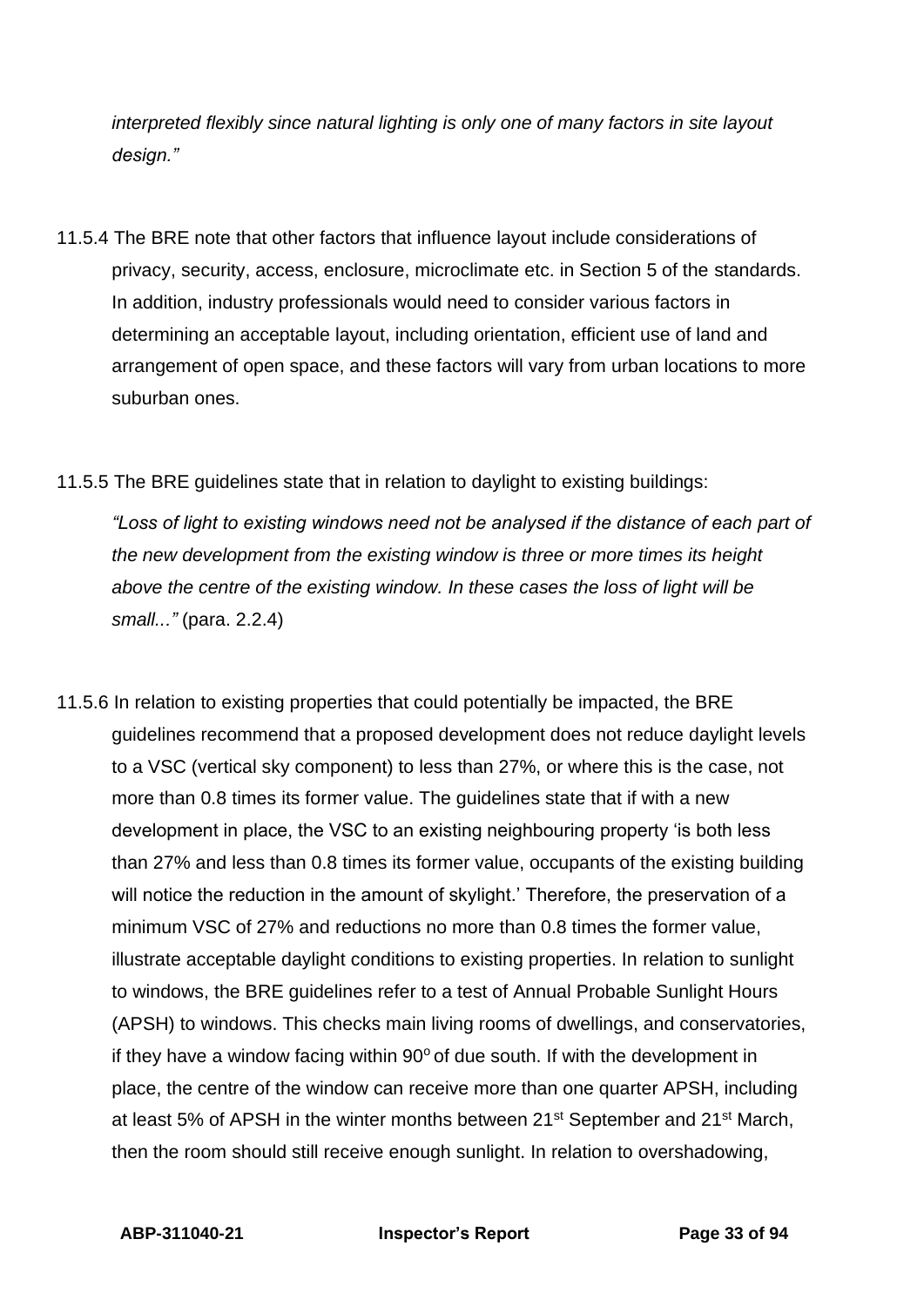BRE guidelines recommend that at least 50% of existing properties rear gardens or other public / communal amenity areas, should receive at least 2 hours of sunlight on the 21st March.

- 11.5.7 The BRE guidelines recommend that loss of light to existing windows needs not to be assessed if the distance of each part of the new development from existing windows is three or more times its height above the centre of the existing window, if this is the case then the next check is whether part of a new building measured in a vertical section perpendicular to the main window wall of an existing building from the centre of the lowest window subtends an angle of more than 25 degrees to the horizontal, then diffuse light of the existing building may be adversely affected. If a window falls within a 45 degree angle both in plan and elevation with a new development in place then the window may be affected and should be assessed. In the case of the proposed development the scale and level of separation of the proposed dwellings/structures and existing dwellings on adjoining sites is such that a 25 degree angle from the centre line of the lowest level window on the existing dwellings would not be subtended in any case (cross sections included) and no further analysis is required in relation to impact on daylight.
- 11.5.8 In relation to sunlight to windows, the BRE guidelines refer to a test of Annual Probable Sunlight Hours (APSH) to windows. This checks main living rooms of dwellings, and conservatories, if they have a window facing within  $90^\circ$  of due south. If with the development in place, the centre of the window can receive more than one quarter APSH, including at least 5% of APSH in the winter months between 21st September and 21<sup>st</sup> March, then the room should still receive enough sunlight. Is some part of the new development within 90degrees of due south of the main window wall of and existing building. If so if section drawn perpendicular to the existing window wall, the new development subtends an angle greater than 25 degree to the horizontal when measures from the centre of the lowest window to the main living room. As noted above where the development adjoins existing dwellings it does not subtend the 25 degree angle from the lowest windows facing the site and no further assessment is required.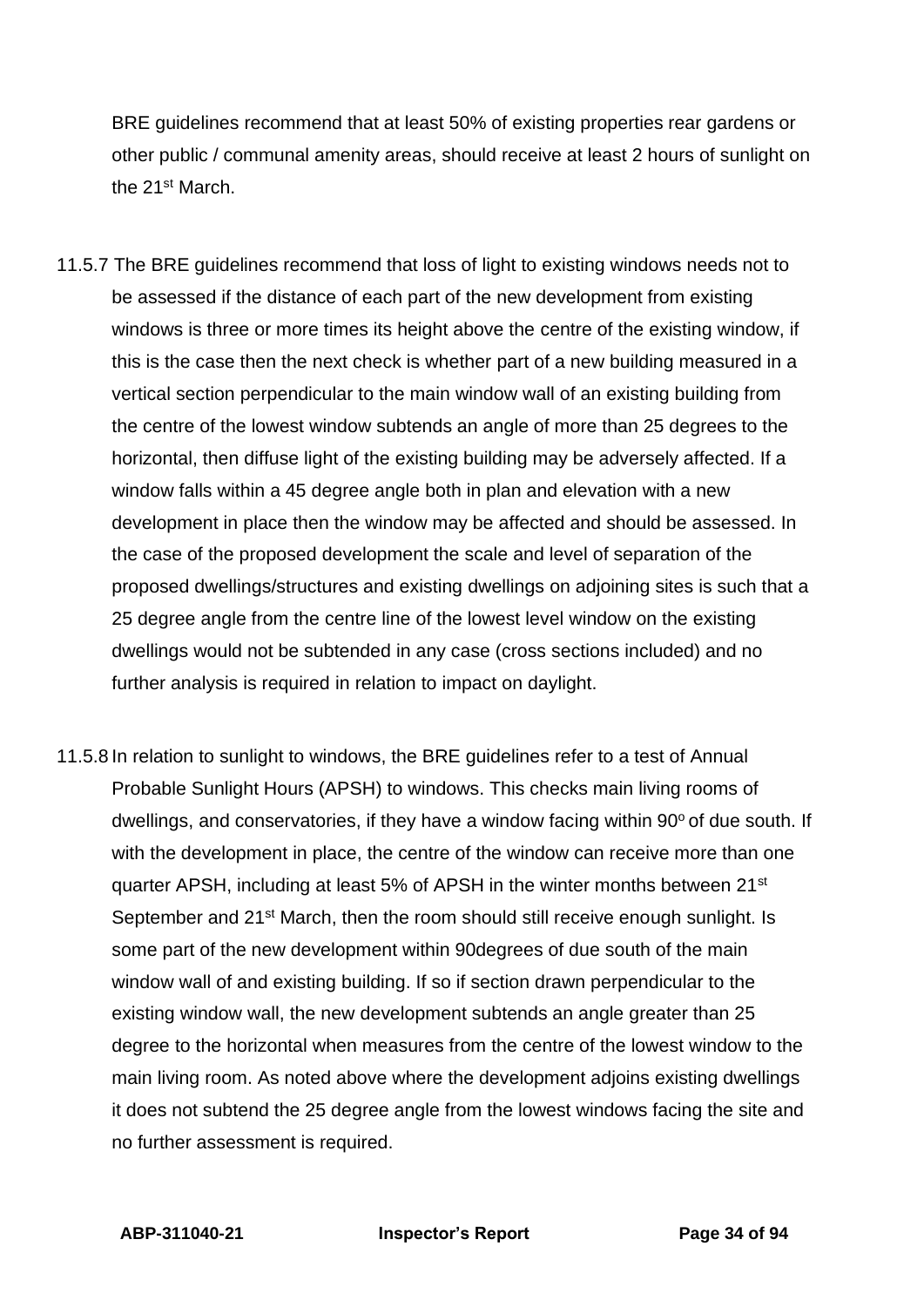- 11.5.9 The report includes an assessment of daylight level to the proposed development with Average Daylight factor being the relevant test. The BRE guidelines recommend an ADF of 2% for kitchens, 1.5% for living rooms and 1% for bedrooms. The BS 8206-2 standards recommends a minimum value corresponding to the use which has the highest recommended value with 2% for shared kitchen/dining/living space (k/d/l). The assessment of all the apartment blocks indicates across the board compliance with the recommended standards for kitchen, living and bedroom spaces, with shared k/d/l spaces also achieving the 2% standard
- 11.5.10 In relation sunlight to gardens the BRE guidelines recommend that to appear adequately sunlit throughout the year, at least half of a garden or amenity area should receive at least two hours of sunlight on 21 March. The assessment report includes an assessment of the public open space areas provided with all meeting the required standard in terms of sunlight. The report includes a shadow study of the development showing the shadow impact of the development for various hours on the 21st of March, 21st of June and 21st of December. Such indicates that the proposed development would not give rise to any adverse levels of overshadowing of adjoining properties. The overall scale of the proposed development is not excessive relative to existing properties with the concentration of higher structures (three-storeys) along the link road to the south or adjoining existing commercial development. Where the development adjoins the existing residential development the scale of such and pattern of development/level of separation is very much in keeping with the existing.
- 11.5.11 In relation to overlooking Section 17.2.4 'Overlooking' of the County Development Plan states that in general, a minimum distance of 22m between opposing aboveground floor level windows is required for habitable rooms. In the proposed development, separation distances to surrounding existing dwellings, exceed 22m in all cases and the layout of the development is such that where it adjoins existing residential development the units proposed are 2/2.5 storey dwellings or the singlestorey crèche buildings. The design and layout of the proposed development would not generate any overlooking concerns.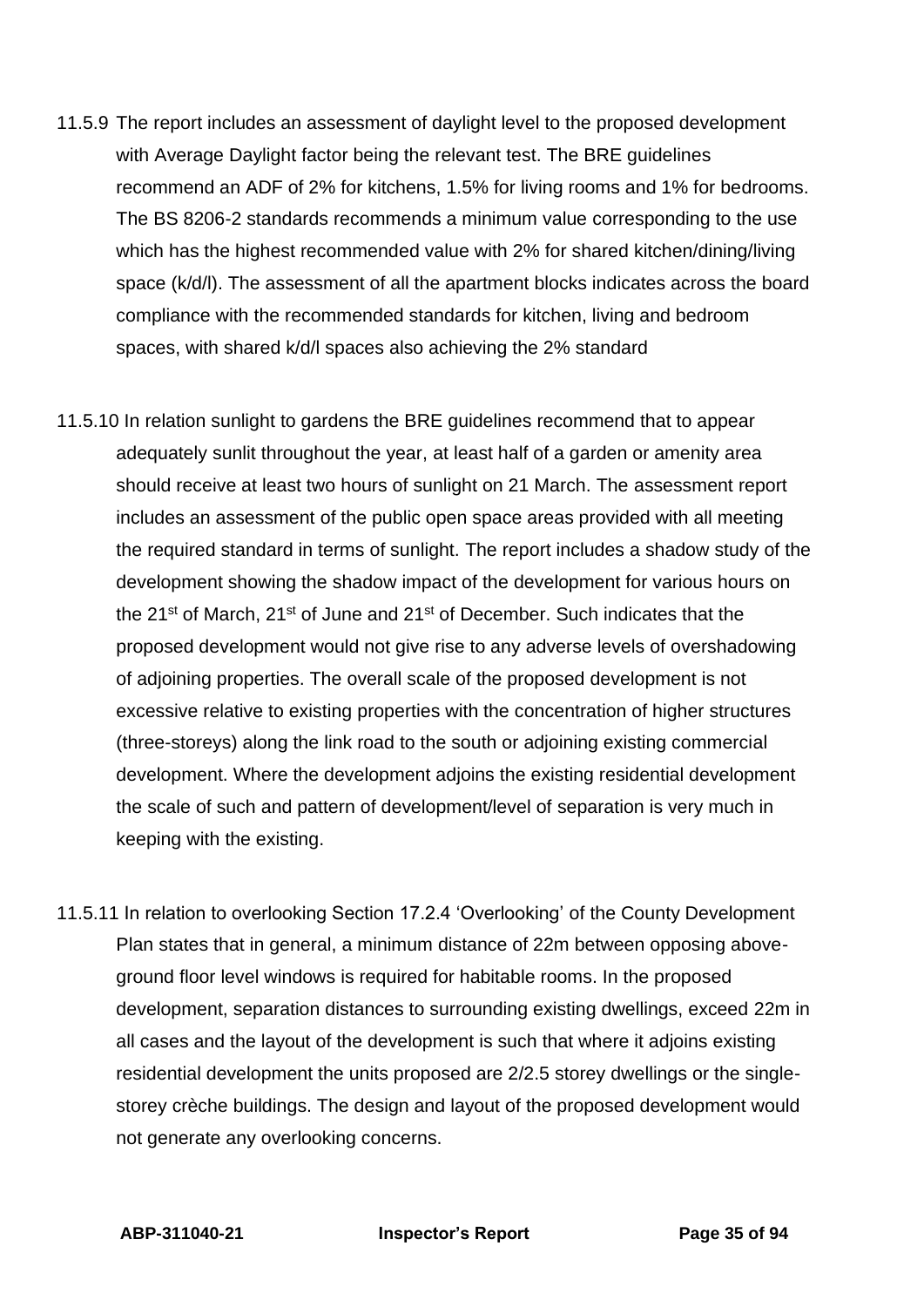- 11.5.12 The third party submissions raise concern about the impact of the proposal on the amenities of existing housing due to the potential for amalgamation of green spaces, road network and overspill of parking. This relates to the proposal that provides for potential amalgamation with an area of open space located adjacent an existing area of open space within Ballymany Manor as well as the provision of a service road with potential to link into an existing service road in Ballymany Manor. The design and layout of the proposal provides a layout that could facilitate such in the future but does not have a concrete proposal for such an amalgamation to happen with an existing solid boundary separating the site from the existing housing development. There are no proposals to remove this boundary and such would require third party consent. I would be of the view that the provision of a design and layout that would facilitate a level of amalgamation in terms of providing larger and more useable open space areas, providing permeability allow for existing housing development to have the benefit of access to facilities such as the proposed crèche as well as traffic and pedestrian permeability would be in keeping with proper planning and sustainable development as well being consistent with the recommendations of documents such as the Urban Design Manual-A Best Practice Guide (May 2009). I would highlight that amalgamation of the proposed development and the existing housing development is not proposed as part of this application and is not currently in the power of the applicants to implement. I would consider that the design of a layout to facilitate such in the future if feasible would not be contrary to the proper planning and sustainable development of the area.
- 11.5.13 The third party submission raise concerns regarding potential overspill of parking and the proximity of bin storage to existing housing development. In relation to car parking there is a shortfall of car parking based on the Development Plan policy and this issue is discussed further in Section 11.7 (Traffic and Transportation). As noted above the proposal does not entail amalgamation of the proposed development and Ballymany Manor with the design facilitating such in the future. At present there is no potential for overspill of parking as the proposal is a separate housing development. Communal bin storage is provided for the apartment blocks adjacent the R445 and along the proposed link road to the south of the site. In particular the proximity of bin storage serving the L-shaped apartment block and its proximity to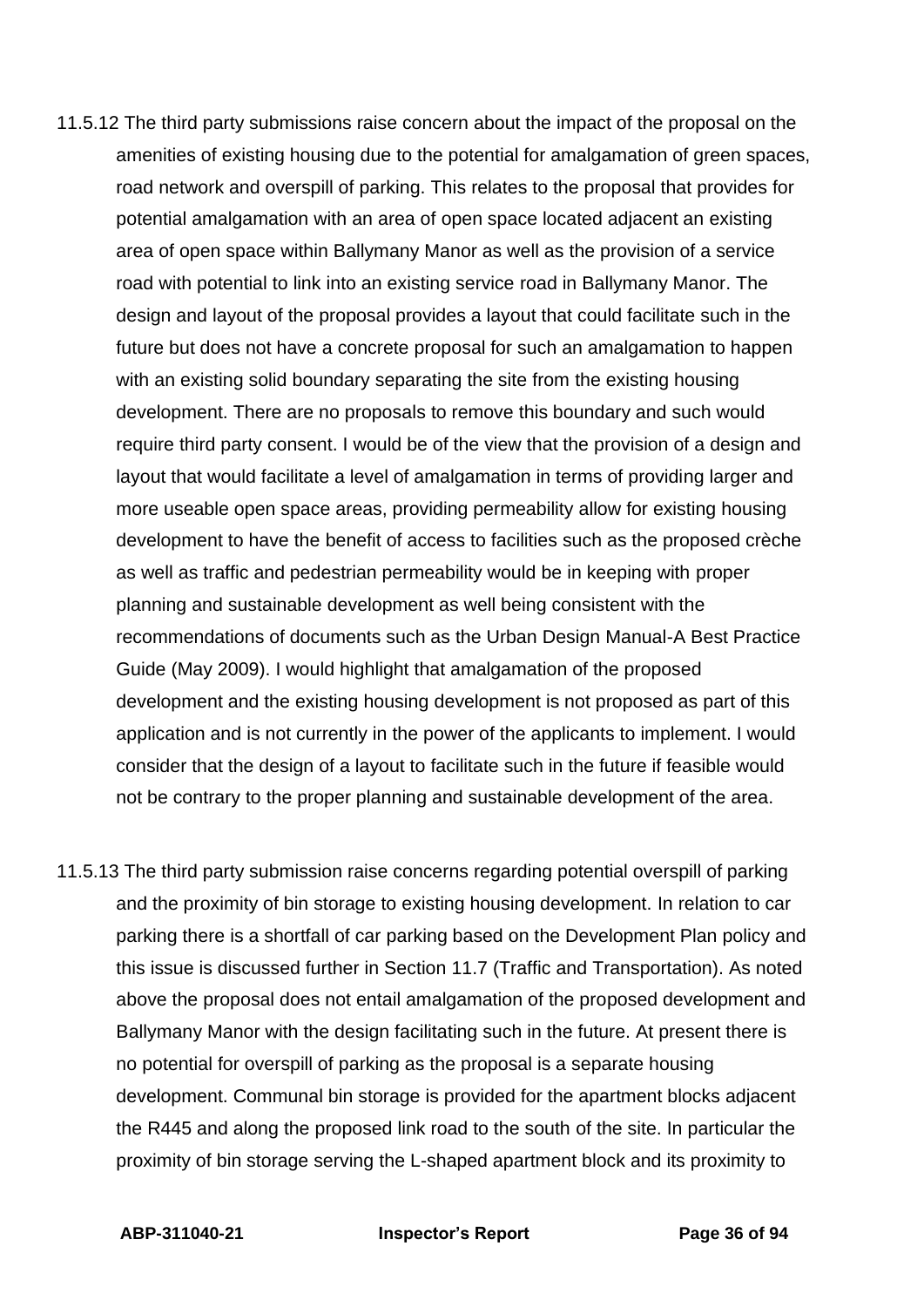no. 85-87 Ballymany Manor was highlighted as a concern. I would note that the bin storage for these apartments is located well away from the boundary with adjoining housing development and there are no instances where I would consider that such is provided in too close proximity to existing development.

### 11.6. **Noise Impact:**

- 11.6.1 The impact of inward noise from the M7 is identified as a matter of concern in the Chief Executives report as well as one of reasons that this report recommends refusal of the proposed development. The basis for refusal is exceedance of noise threshold level specified by the Kildare County Council Third Noise Action Plan 2019-2023 from the M7 motorway and such being injurious to the residential amenities of future occupiers. The issue of impact of noise levels is brought up in the third party submissions in terms residential amenity of future occupants. The Noise Action Plan requires a noise impact assessment for developments within 150m of a rail corridor or adjacent to major roads. The application is accompanied by an Inward Noise Assessment (June 2021) and a report entitled review of Benefits of Traffic Noise Barrier and other issues at Ballymany (April 18). The Inward Noise Assessment uses the Professional Guidance & Noise (ProPG) document to evaluate noise impact, which is the method espoused in the Noise Action Plan.
- 11.6.2 The Noise Action Plan specifies design goals in relation to external noise including locations exposed to significant levels, 70dB(A) Lden and 57dB(A)Lnight that it is appropriate to have target noise levels within noise sensitive rooms such as living rooms and bedrooms (BS 8233 Guidance on Sound Insulation and Noise, 2014). The noise report provides detail of baseline conditions using TII noise mapping for M7 and noise monitoring survey at three locations on site. This information was used to model baseline noise maps for different elevations from the ground (1.5, 4.0 and 6.5m). The baseline maps shows the overall site within the 70dB Lden contour at ground and first floor level with the majority of the site being within such at second floor level. The overall site is within the 57 dB Lnight contour at ground level with the majority of the site within such at first and second floor level.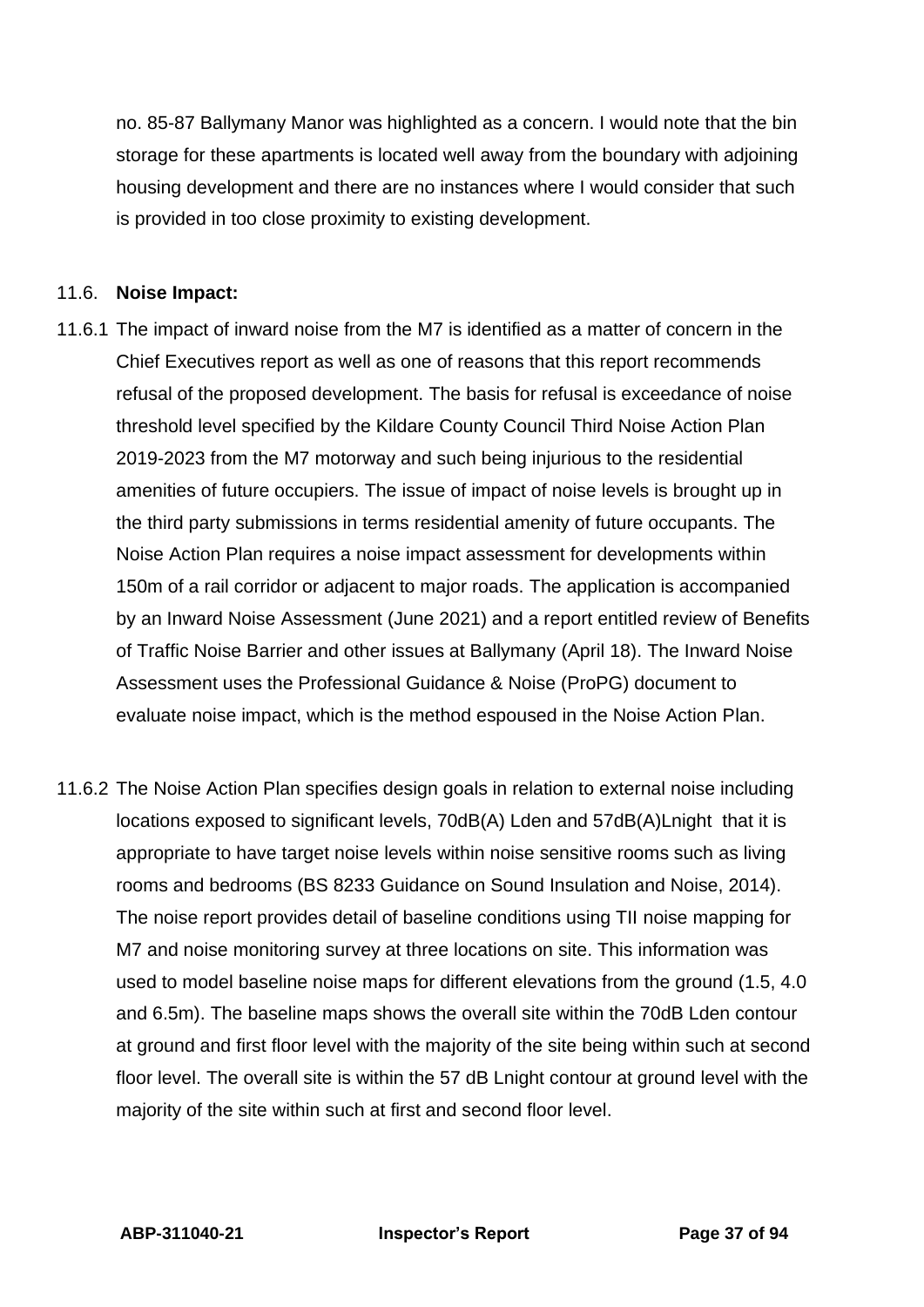- 11.6.3 The report identifies the relevant standards for external amenity spaces (not above the range of 50-55 dB LAeq16hr) and internal noise criteria for living (35 dB LAeq16hr, daytime), dining (40 dB LAeq16hr, daytime) and bedrooms (35 dB LAeq16hr, daytime and 30 dB LAeq8hr/45 dB LAmax, T\*, night time). In relation to open windows a good standard is classified as 50-55 dB LAeq16hr, daytime and 45 dB LAeq8hr, night time while a reasonable standard is classified as 50-65 dB LAeq16hr, daytime and 50 dB LAeq8hr. These standards are based on ProPG guidance. In relation to the proposed development it is stated that at all facades without direct line of sight of the M7 can achieve good or reasonable internal noise level with the windows open during daytime and night time periods. In the case of facades where it is not possible to achieve these standards appropriate acoustic specifications to windows and passive vents to ensure appropriate noise level and internal ventilation. The report include noise mapping for the site development daytime and night time at ground, first and second floor levels. The report includes detail of specification of glazing, wall construction and ventilation to ensure achievement of internal noise levels as per BS 8233 Guidance on Sound Insulation and Noise, 2014, predicted external noise level for all amenity spaces is also within the recommended level of 55 dB LAeq. The report also includes additional modelling to account for the impact of the link road running along the southern edge of the development. The overall results of the assessment are that the noise levels for the vast majority of facades across the development fall at 70 dB Lden and 57 dB or below with a limited number of facades along the southern edge falling 1-2 dB in excess of the threshold at first and second floor level. The review of Benefits of Traffic Noise Barrier indicates that noise barriers would do little to mitigate noise with a reduction in noise of c. 1dB which is limited.
- 11.6.4 Based on the assessment received, the majority of the site meets the standard set out under the Noise Action Plan with some exceedance of the standards along the southern edge of the development. In the case of the properties at the southern edge, all the units are either dual or triple aspect with glazing on facades serving living spaces that are not directly facing the M7. I am satisfied that subject to adequate provision of high quality acoustic glazing and ventilation to achieve the internal acoustic standards specified above, the proposal is satisfactory in the

**ABP-311040-21 Inspector's Report Page 38 of 94**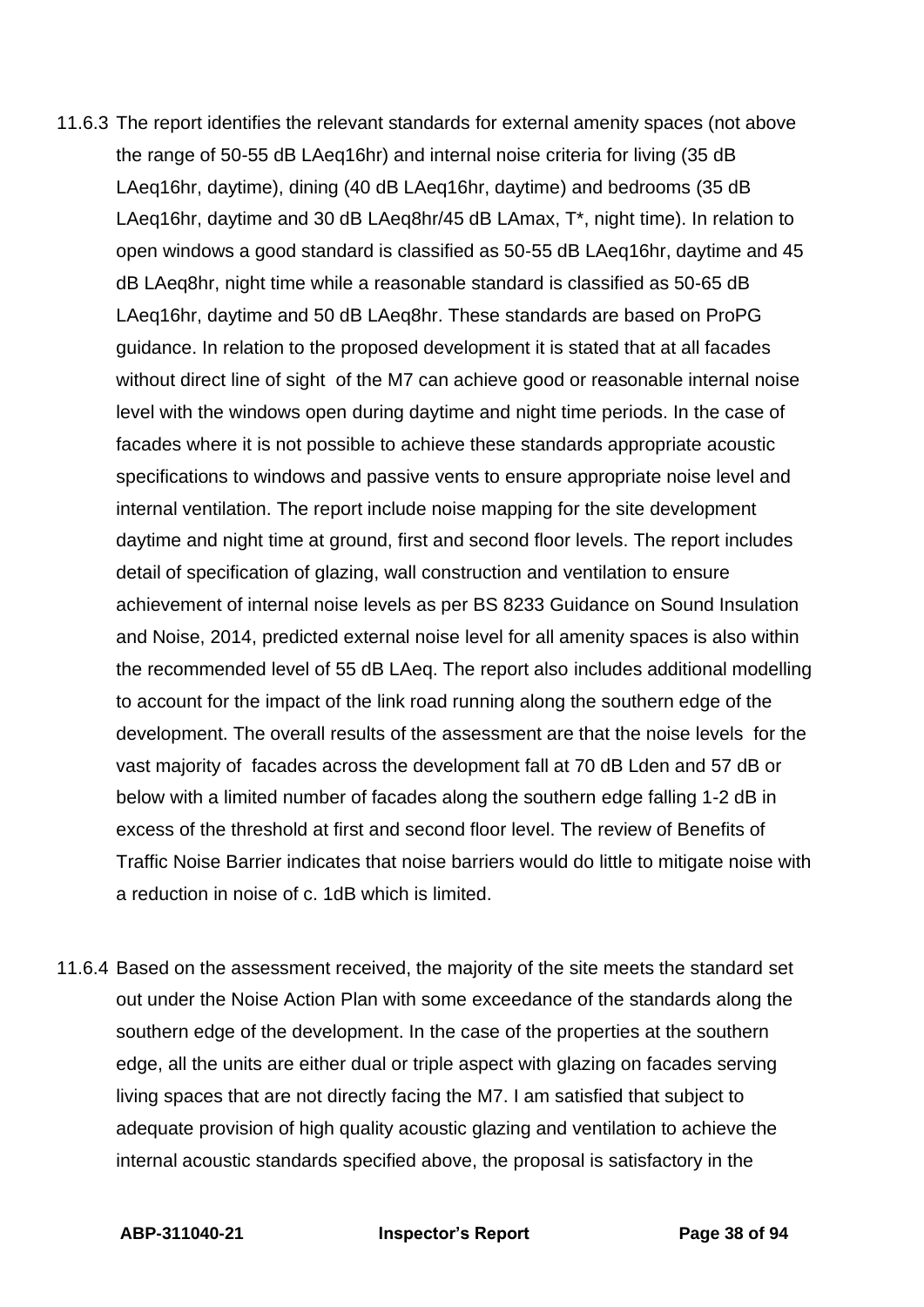context of inward noise level. If the Board are minded to grant permission I would suggest that it might be appropriate to condition that the glazing specification is agreed in writing with the PA prior to commencement of development.

### 11.7 **Traffic and Transportation:**

- 11.7.1 The proposal entails the provision of a new vehicular entrance off the R445 to the north west of the site and the provision of a link road running along the southern edge of the development. The Newbridge LAP contains an objective to provide a road through this site which is outlined as follows: SRO5 (b) - link road from L7042 Green Road (c) to the L7037 Standhouse Road including new junction with the R445 Ballymany Road (d). The applicant is providing only part of the link road that coincides within their land ownership with the remaining section undeveloped. It is proposed to provide two junctions off the link road accessing the development. The Chief Executives report outlines concerns regarding the proposal for partial section of the link road and the provision of two junctions with the desired option being a provision of a link road on the entire extent of the applicants land ownership and the provision of three junctions. The CE report also outlines concern about potential overspill of car parking onto the proposed link road due to deficiencies in the amount of parking provided based on development plan requirements. The CE report also raises concern regarding the failure to provide a signalised junction onto the R445, the deficiency in car parking based on Development Standards and the layout and location of parking relative to the units it serves. The third party submissions raise issues concerning traffic safety in relation the proposal for traffic movements off the R445 as well as concerns in relation overspill of car parking due to deficiencies in parking provision.
- 11.7.2 The previous proposal on site had included provision of the link road for the entire extent of the applicant's ownership with the current proposal providing approximately half the length of the link road and a reservation for the remainder. In the applicant's statement of response to the ABP opinion it is stated that the level of link road necessary to facilitate the development is provided and such is consistent with a development permitted under ABP302142-18 (Athgarvan Road) with the remaining area of the site required to facilitate construction of the road as per the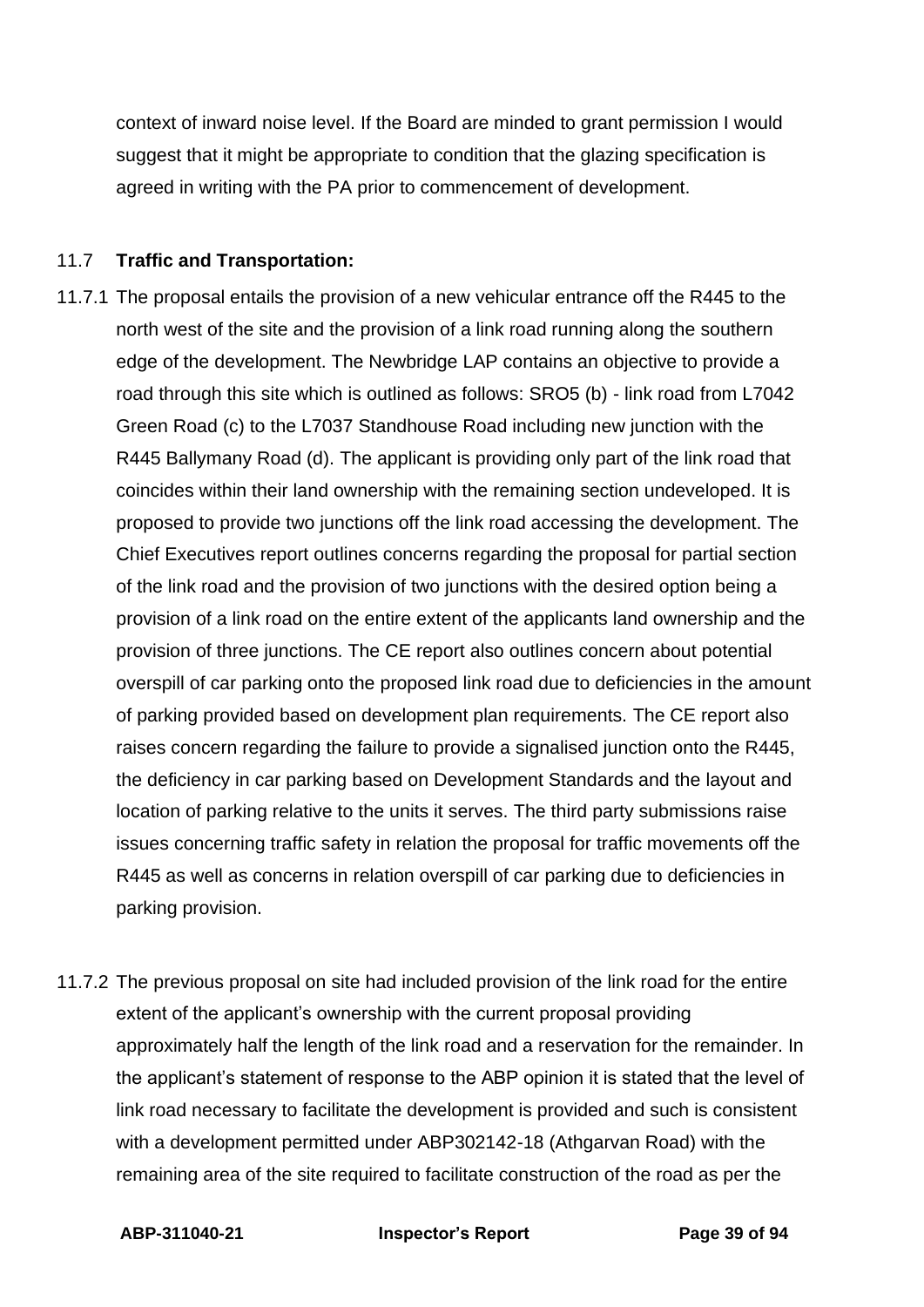Objective SRO5 reserved. It is stated that extension of this road into the Local Authority lands to the east is the remit of the Local Authority and will be facilitated by the applicant. There appears to be disagreement regarding the extent of the link road that applicants are willing to provide within lands in their ownership despite previous proposals to provide the full extent (the previous proposal entailed more individual access to units from the link road). The applicants note that Transport Assessment Report, preliminary Mobility Management Plan, DMURS Statement of Consistency and a Stage 1 Road Safety Audit have been submitted. It is stated that the layout of the link road, internal service road, car parking layout and level, cycle infrastructure is compliant with the recommendations of DMURS.

- 11.7.3 The proposal entails provision of a new priority junction onto the R445 with a new right hand turning lane on the R445. The Transport Assessment Report (TRA) includes details of trip generation, assignment and distribution, and an assessment of junction capacity with such operating within capacity for the opening year (2024) and design year (2039). The TRA also includes an assessment of junction capacity with provision of a four armed signalised junction (serving the application site and the site to the northwest, subject to application ref no. ABP-310912 and subject to permission granted under PL09.249038) with such operating within capacity for the opening year (2024) and design year (2039). The third party submissions raise concerns in relation to impact of traffic along the R445. The proposed development is on zoned and serviced lands with the proposed vehicular access location within the 50kph speed limit zone. The alignment of the public road and sightlines are of good standard. I am satisfied based on the information submitted as part of the TRA that the local road network has sufficient capacity to cater for the proposed development and that junction capacity will be sufficient to cater for the traffic generated and turning movements proposed.
- 11.7.4 The CE report indicates the desire for a 4-armed signalised junction onto the R445 which would also serve an access point on the opposite side of the R445 that allows continuation of the link road part of Objective SRO5 to the Standhouse Road. There is a current proposal on a site to the northwest (ABP-310912-21). This proposal is not directly opposite and is located further north along the R445 with its layout

**ABP-311040-21 Inspector's Report Page 40 of 94**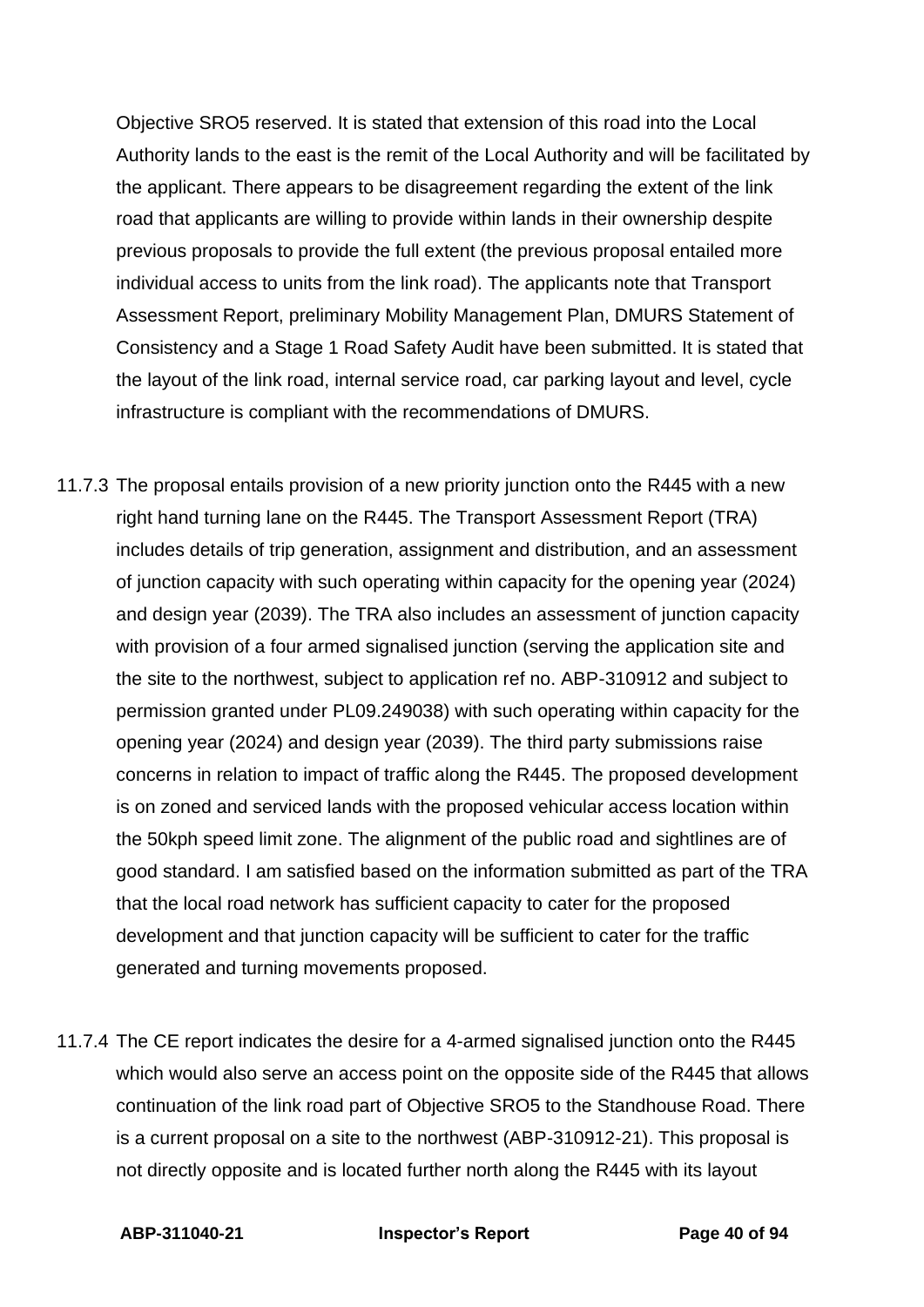facilitating connection to a section of link road on lands to the south west and onto the R445 opposite the application site. ABP-310912-21 does not have detailed proposal for the signalised junction with the entrance to such located further north along the R445 and the lands on opposite side of the road to the application site being assessed not part of the site associated with ABP-310912-21. The site on the opposite side of the road is an undeveloped site with an existing entrance and there is a set of traffic lights (appear to be defunct) on each side of the road.

- 11.7.5 The TRA includes and assessment of the proposed junction with the R445 in isolation and in the context of it being part of a 4 armed signalised junction. No firm design for such has been provided with an indicative outline layout provided in the TRA and it is not clear how this piece of infrastructure is to be provided with no concrete proposal for its continuation immediately opposite the application site. What is proposed is a priority junction and given there is no proposals for any development on the opposite side of the road, this is satisfactory and sufficient to cater for the proposed development. The proposal does entail the provision of a right hand turning lane on the R445. I would recommend a condition requiring the applicant to agree the final design details for the priority junction onto the R445 as well a requirement to liaise with the Local Authority on the provision of the right hand turning lane on the R445 prior to the commencement of development.
- 11.7.6 The function and provision of the link road serving the site is an issue. In relation to provision, the applicants' note that the level of such provided is sufficient to serve the development proposed whereas the Local Authority request that the entire extent of the road be provided. I would note that the level of provision is sufficient to cater for the proposed development. The link road is necessary to provide access to other lands to the east under the Local Authority's ownership and link the Green Road to the Standhouse Road to the west of the town SRO5 (b) - link road from L7042 Green Road (c) to the L7037 Standhouse Road including new junction with the R445 Ballymany Road (d). In my view that applicant is providing sufficient amount of the road to service the development proposed and the question does arise whether the burden of providing the full extent of road infrastructure to serve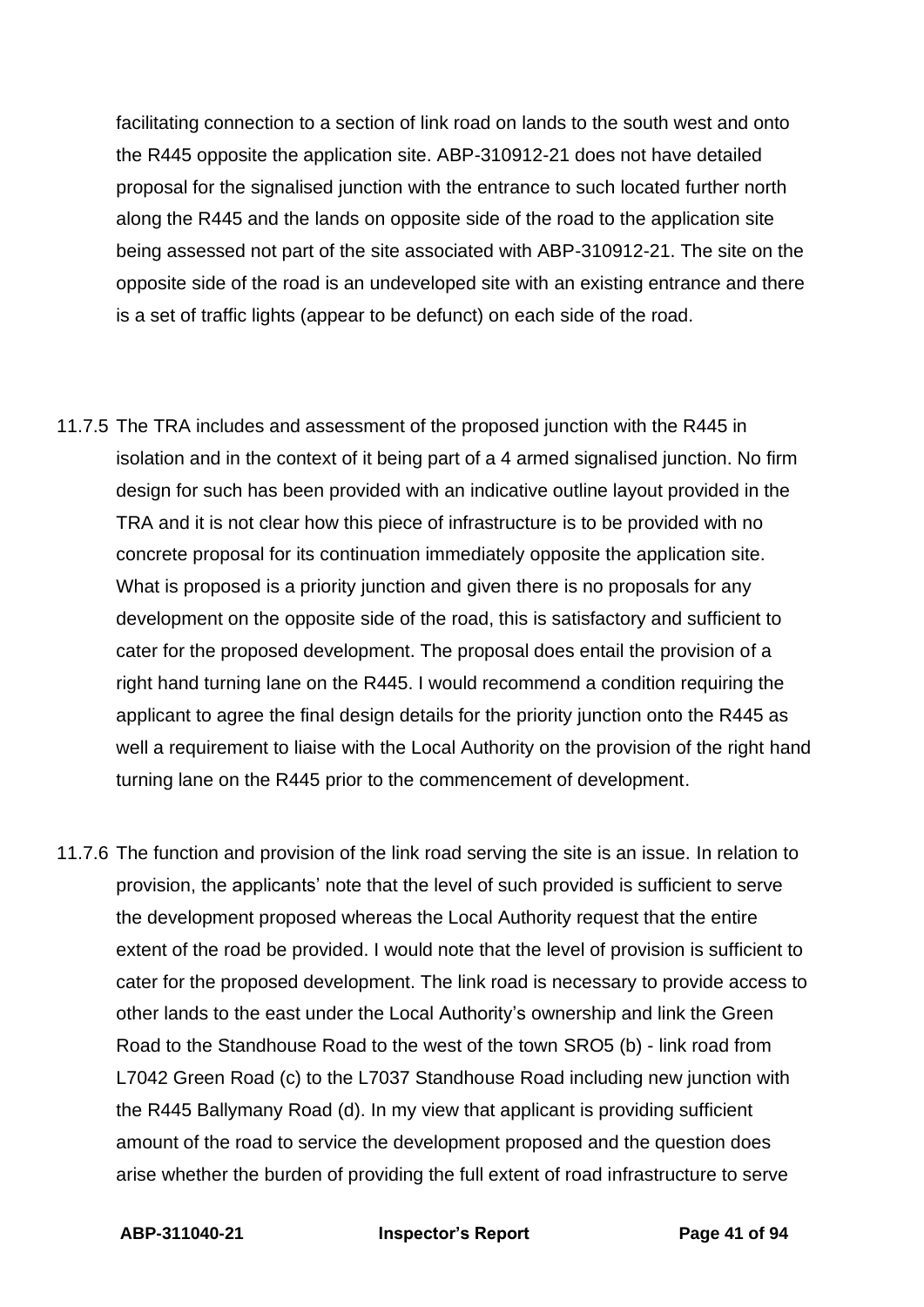an adjoining site does fall on the applicant. The applicant has noted that they are reserving the land needed for the remainder of the link road and will facilitate provision of such. The layout of the proposal has been designed to provide a third access and junction off such when it is provided in the future The Local Authority raise concerns about the disruption construction of the remaining section would have on existing dwellings. I would consider that a sufficient level of the link road is proposed to facilitate the development being sought in this case and that the development as proposed is providing infrastructure in accordance with the Objective SRO5 and the level of provision would not compromise the provision an extended section into the lands to the east of the site. If the Board considers that insufficient extent of the link road is provided to serve the proposed development then it is possible that refusal is justified, I would however consider that a sufficient level of road infrastructure is being provided to serve the development proposed.

- 11.7.7 The design of the link road and its function is major issues. The current proposal has been designed as a distributor road with limited level of access off such with two access points/junctions and a possible third if the road is extended further east. The previous proposal on site entailed provision of more access points off the road and was indicated as a reason for refusal (not recommended by the Inspectors report ) under ABP-302922). The design proposed appear to be more in keeping with the Local Authority's desire for a distributor road. The applicants have indicated that the design of the road is in keeping with DMURS. As stated earlier the design and function of the road as a link street is consistent with DMURS recommendations.
- 11.7.8 The Planning Authority's Transport Department has raised concern regarding the car parking proposed which it considers to be insufficient in number. I note that the applicant identifies a shortfall when compared to parking standards in the Development Plan and has submitted a Material Contravention Statement which includes reference to this matter. I consider matters of material contravention in section 11.8. The table below outlines the parking provision relative to required level under Development Plan policy.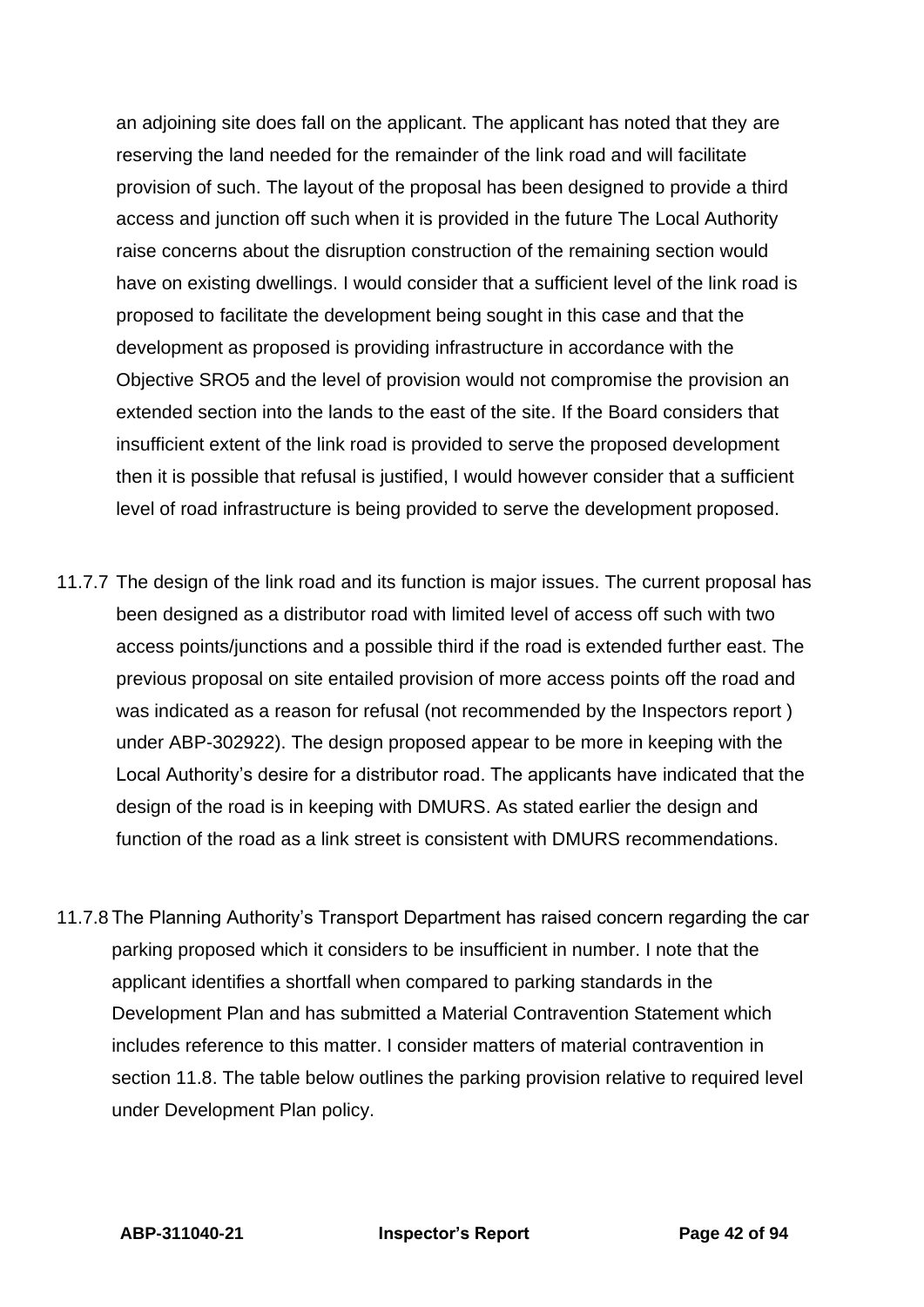| <b>Type</b>            | Ratio                      | Proposed | Required        |
|------------------------|----------------------------|----------|-----------------|
| Creche                 | $0.5$ per staff + 1        | 13       | 15 (my estimate |
|                        | per 4 children             |          | based on 54     |
|                        |                            |          | children and 3  |
|                        |                            |          | staff).         |
| <b>Houses</b>          | 2 per unit                 | 183      | 196             |
| Apartments             | 1.5 per unit               | 106      | 159             |
| <b>Visitor Parking</b> | 0.25 per apartment<br>unit | 31       | 26.5            |
| Total                  |                            | 333      | 396.5           |

- 11.7.8 There is a shortfall of 63.5 car parking spaces when comparing the proposed development with parking standards in the Development Plan. In relation to the proposed crèche, it is provided well into the scheme with question regarding its location in terms of catering for users outside of the development. In relation to location I would note that it is reasonable to expect that the crèche will be used by a high level of occupants of the scheme itself and would not generate traffic for such users. The parking associated with crèche would also be available to use outside of crèche operating hours.
- 11.7.9 All houses in the proposed development have at least one car parking space, with the vast majority having 2 spaces. While the proportion of spaces for the duplex and apartment units, proposed does not reflect Development Management Standards in the County Plan, the approach is in keeping with the Apartment Guidelines which advises that car parking should be reduced in appropriate locations such urban/suburban location served by public transport in close proximity to town centres. As set out in section 11.3.2, the subject site is a reasonable walking distance to both the town centre and bus stops. The Apartment Guidelines also note "as a benchmark guideline for apartments in relatively peripheral or less accessible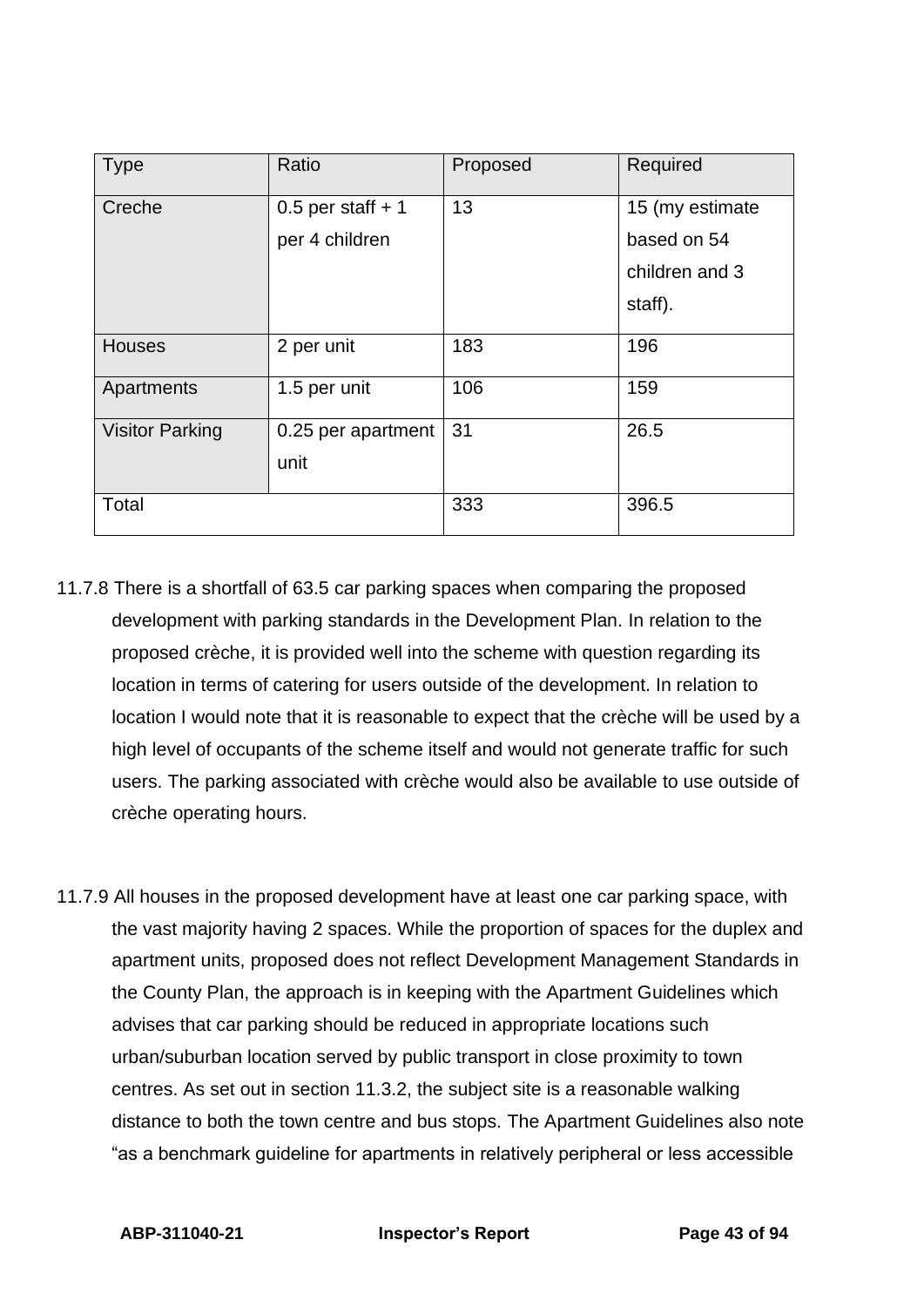urban locations, one car parking space per unit, together with an element of visitor parking, such as one space for every 3-4 apartments, should generally be required". The current proposal would exceed this standard. I do not consider the shortfall in car parking spaces for the proposed development to be significant, and I'm satisfied that adequate spaces are provided to serve the needs of the development, particularly in light of the proximity to the town centre and availability of public transport. I am of the view that this element of the proposal is not a material contravention of Development Plan policy and such is to be discussed in more detail in the following section.

### 11.8 **Material Contravention:**

- 11.8.1Section 9(6)(a) of the Planning and Development (Housing) and Residential Tenancies Act 2016 states that subject to paragraph (b), the Board may decide to grant a permission for strategic housing development in respect of an application under section 4, even where the proposed development, or a part of it, contravenes materially the development plan or local area plan relating to the area concerned. Paragraph (b) of same states 'The Board shall not grant permission under paragraph (a) where the proposed development, or a part of it, contravenes materially the development plan or local area plan relating to the area concerned, in relation to the zoning of the land'.
- 11.8.2 Paragraph (c) states 'Where the proposed strategic housing development would materially contravene the development plan or local area plan, as the case may be, other than in relation to the zoning of the land, then the Board may only grant permission in accordance with paragraph (a) where it considers that, if section 37(2)(b) of the Act of 2000 were to apply, it would grant permission for the proposed development'.
- 11.8.3 The applicant has submitted a Statement of Material Contravention with the application identifying a number of potential areas that may be considered material contraventions of the Development Plan. The public notices make reference to a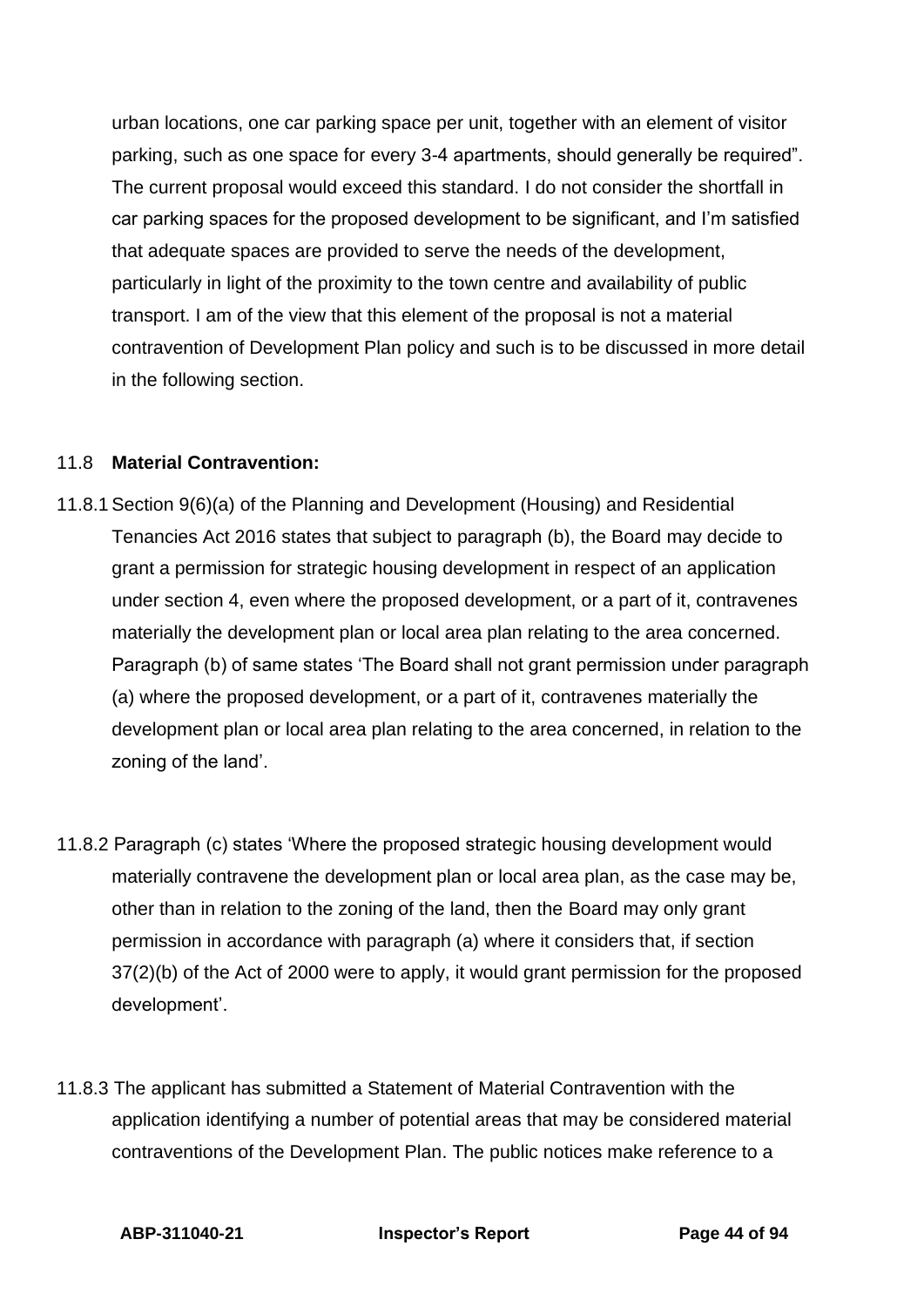statement being submitted indicating why permission should be granted having regard to the provisions s.37(2)(b) of the Act. I set out my assessment of the application in relation to this below.

- 11.8.4The proposed development is identified by the applicant as materially contravening the following objectives in the Kildare County Development Plan 2013-2019 and Newbridge Local Area Plan (extended to 2021):
	- i) Apartment / Duplex Units: The Newbridge Local Area Plan has a specific policy to restrict apartment development generally to town centre locations or suitably located sites adjoining public transport connections, and it is noted that duplex units shall not generally be permitted. The proposal includes both apartment and duplex units on a site defined as an outer suburban / greenfield location.
	- ii) Parking: The Development Plan provides a car parking standard of 2 no. spaces for each house unit, 1.5 spaces per apartment and 1 visitor space per 4 apartments. The proposed development does not conform, to this standard with a shortfall in the number of spaces (outlined above under Section 10.6.7).
- 11.8.5 In relation to the provision of apartments and duplexes on the site, I note that policy HL 6 of LAP states the following:

*To restrict apartment developments generally to town centre locations or suitably located sites adjoining public transport connections. Apartments will not be permitted where there is an over concentration of this type of development. Higher density schemes will only be considered where they exhibit a high architectural design standard creating an attractive and sustainable living environment. Duplex units shall not generally be permitted.*

11.8.6 Of the 204 units proposed there are 106 no. apartments and duplexes. I do not agree with the applicant that this represents a material contravention of the plan. In my view this policy seeks to restrict apartment developments *generally* to town centre locations or suitably located sites adjoining public transport connections (my emphasis). This implies that there are situations where apartments outside of these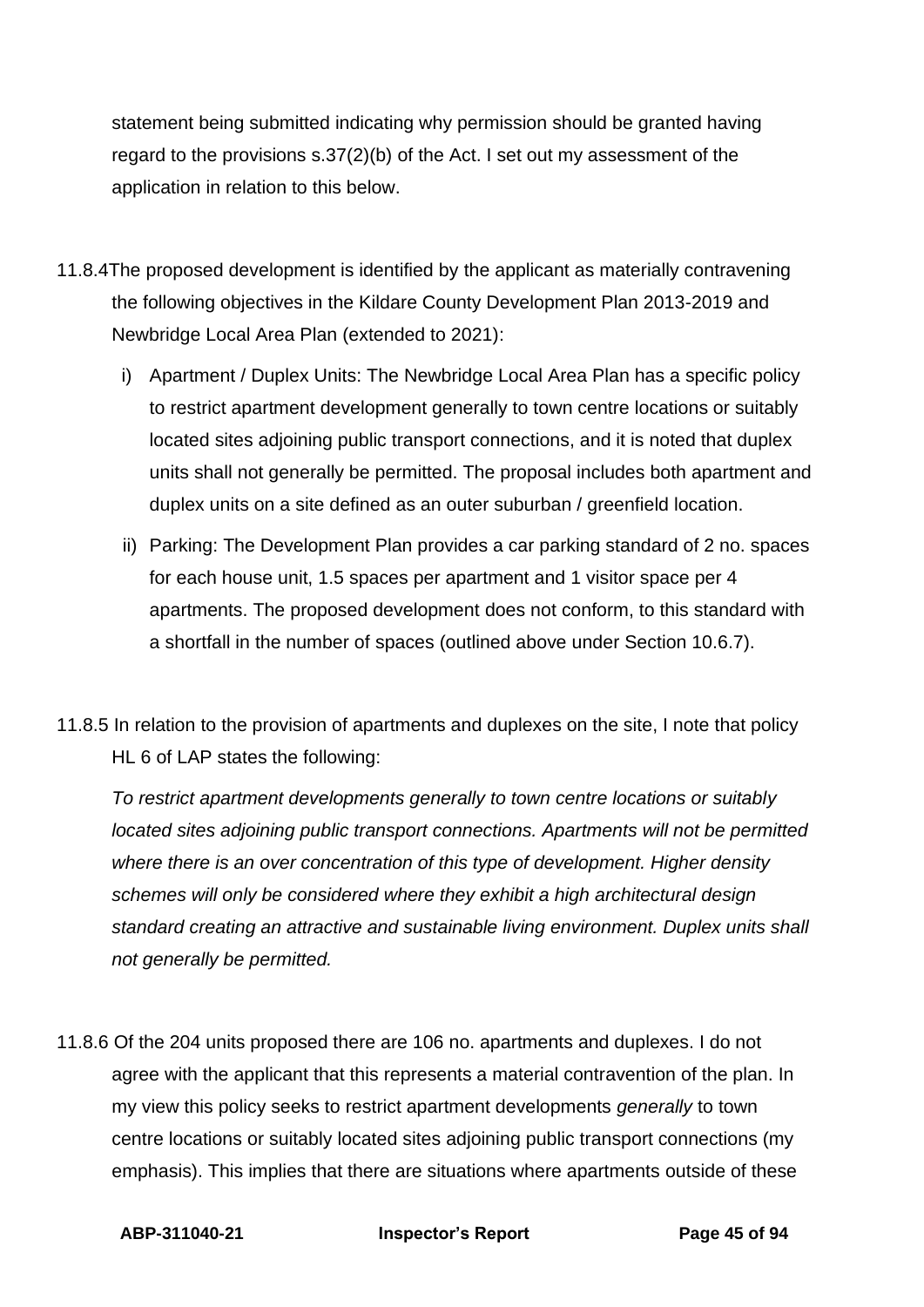locations are appropriate, and I have outlined in section 10.2 and 10.3 of my report why I consider the site to be appropriate for the proposed apartment and duplex units proposed. I am of the view that, given the qualified wording of the policy, the proposal here does not materially contravene same.

- 11.8.7 There is no over concentration of apartment units in the general locality, with the surrounding developments predominantly consisting of 1 and 2 storey housing. I am of the view that that the proposal is acceptable in terms of the height and design proposed and will create an attractive and sustainable living environment, as described in section 11.4 above. In relation to the duplex units proposed, policy HL 6 states that duplex units shall not *generally* be permitted (my emphasis), but I am of the view that the policy is worded so as to allow them in some instances, and I have set out in detail in sections 11.4 of this report above, why the characteristics of the site support the proposed apartment and duplex units within the development and with acceptable design and quality standards proposed. Given the qualified wording in the policy, I am not of the view that the proposal materially contravenes same.
- 11.8.8 Similarly, in relation to car parking, the County Development Plan describes standards for car parking in table 7.9, with a minimum of 2 spaces per housing unit and 1.5 spaces per apartment, with 1 visitor space for every 4 apartments. The proposed development does not conform with this standard, with less car parking spaces included than would be generated in accordance with the minimum quanta identified. The applicant therefore concludes that a material contravention of the plan arises. In my opinion, the aforementioned standards do not amount to a policy or objective under the plan and I do not agree that a material contravention arises. The standards described in section 17 of the County Development Plan are intended to guide the form that development takes, but there is recognition of flexibility in the application of standards to specific development proposals. In this sense, I note section 17.1 of the development plan which states:

*There is an obligation on the Council to ensure that permissions granted under the Planning Acts are consistent with the policies and objectives set out in this Plan. This chapter focuses on the general planning standards and design criteria that will be*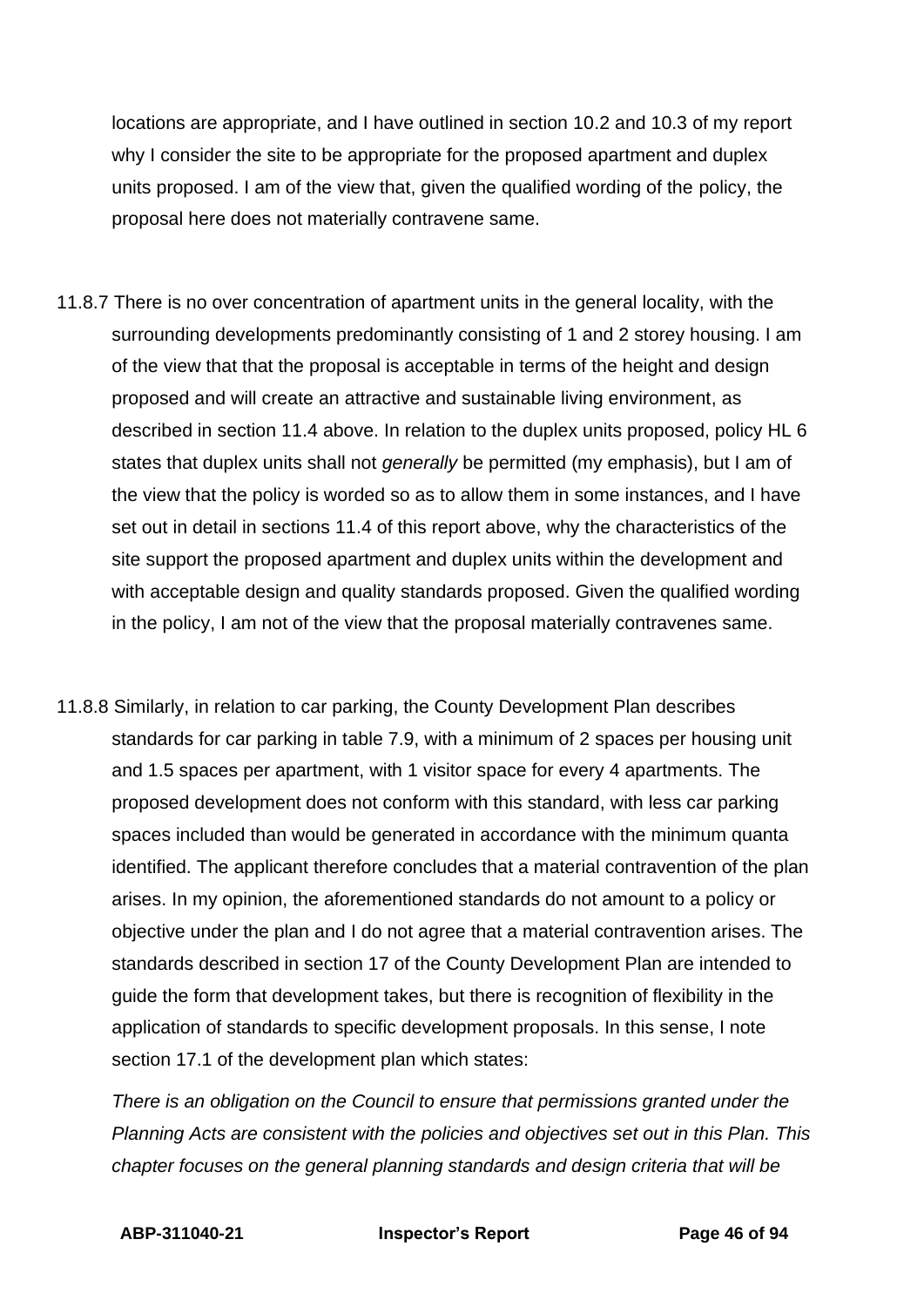*applied by the council to ensure that future development is in accordance with these policies and objectives. There is provision for a degree of flexibility of approach in particular circumstances. This applies where proposed development is otherwise consistent with proper planning and sustainable development and the preservation and improvement of amenities.*

11.8.9 I am of the view that the development is consistent with the proper planning and sustainable development and the preservation and improvement of amenities, and provides for a development of sufficient standard and quality with such outlined under Section 11.4. It is my view that where a proposed development does not comply with the Development Management Standards described in section 17 of the County Plan, this does not amount to a material contravention of the plan. In summary, I consider no material contravention issues arises with respect to this application. I would refer to the Chief Executives report and note that although concern was expressed regarding issues such as a shortfall in parking these elements were not identified as being a material contravention of the County Development Plan by the Local Authority and the issue of provision of duplex apartments was not a recommended refusal reason.

# 11.9 **Infrastructure/Surface Water:**

- 11.9.1 The details of foul water drainage, surface water drainage/attenuation and water supply are outlined in the Site Services report by prepared by Donnelly Troy and Associates. Foul drainage discharges to an existing pumping station to the south west (owned by Horse Racing Ireland) and is to be upgraded as part of the proposal, this then discharges to the foul sewer along the R445. Surface water drainage and attenuation is provided including four soakaway locations and an attenuation pond with incorporating of SuDS measures including permeable paving, soakaways, surface water attenuation, rainwater harvesting, retention pond and tree planting. Water supply is to be from an existing 150mm watermain along the R445.
- 11.9.2 The previous proposal on site under ref no. ABP-302922-18 was refused on the basis that the Board were not satisfied that surface water proposals were sufficiently

**ABP-311040-21 Inspector's Report Page 47 of 94**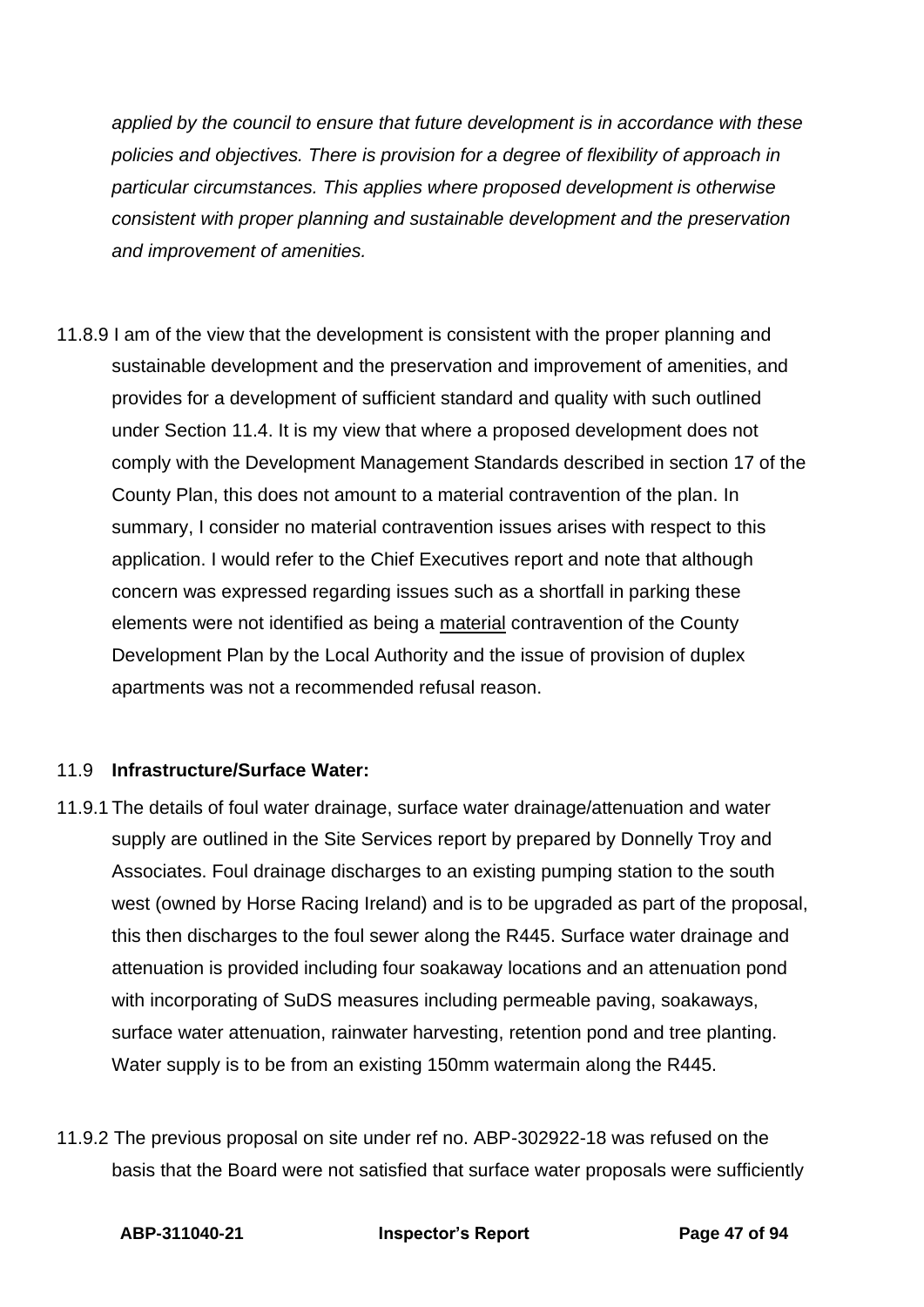detailed or incorporated satisfactory SuDS measures to facilitate a comprehensive examination of the storm water proposals for the proposed development. It was also considered that the flood risk report submitted was not sufficiently comprehensive or complied within the requirements of the Flood Risk Guidelines entitled 'The Planning System and Flood Risk Management' (including the associated 'Technical Appendices').

- 11.9.3 Irish Water submission acknowledges that the applicant has been issued confirmation of feasibility for connection(s) to the Irish Water network subject to evidence of consent to connect to third party infrastructure and evidence of capacity and condition of such. Irish water recommend attachment of a number of conditions in respect of water supply. The CE report does not include a detailed Water Services report, which does not appear to been available at the time submission. The CE report does refer to recommended amendments in the event of a grant of permission including a redesign of attenuation, however there are no specific details in regard to such.
	- 11.9.4 The surface water management strategy for the site is set out in section 4 of the Site Services Report prepared by Donnelly Troy and Associates and provides that it is proposed to use a SuDS approach to stormwater management. The surface water management strategy includes the provision to four soakaways within the site in the housing portion of the development. Test results indicate that three of the four zones have reasonable soakage with the one that does not to include a proposal for underground attenuation. The link is road to be drained to an attenuation pond with a flow control to limit discharge to a drainage ditch to the south. The proposal does entail SuDs measures incorporated (listed above). The applicants indicate that extensive on site testing has been carried out to determine the groundwater characteristics of the site and groundwater will not be impacted by the proposed surface water drainage scheme and that it is also proposed to use oil interceptors to prevent pollution. It is also stated that attenuation volumes have been calculated to cater for a 1 in 100 year storm event plus a 20% figure to cater for climate change. A flood risk assessment was submitted and such identifies the site as being in Flood Zone C with the site determined not to be impacted in terms of flood risk or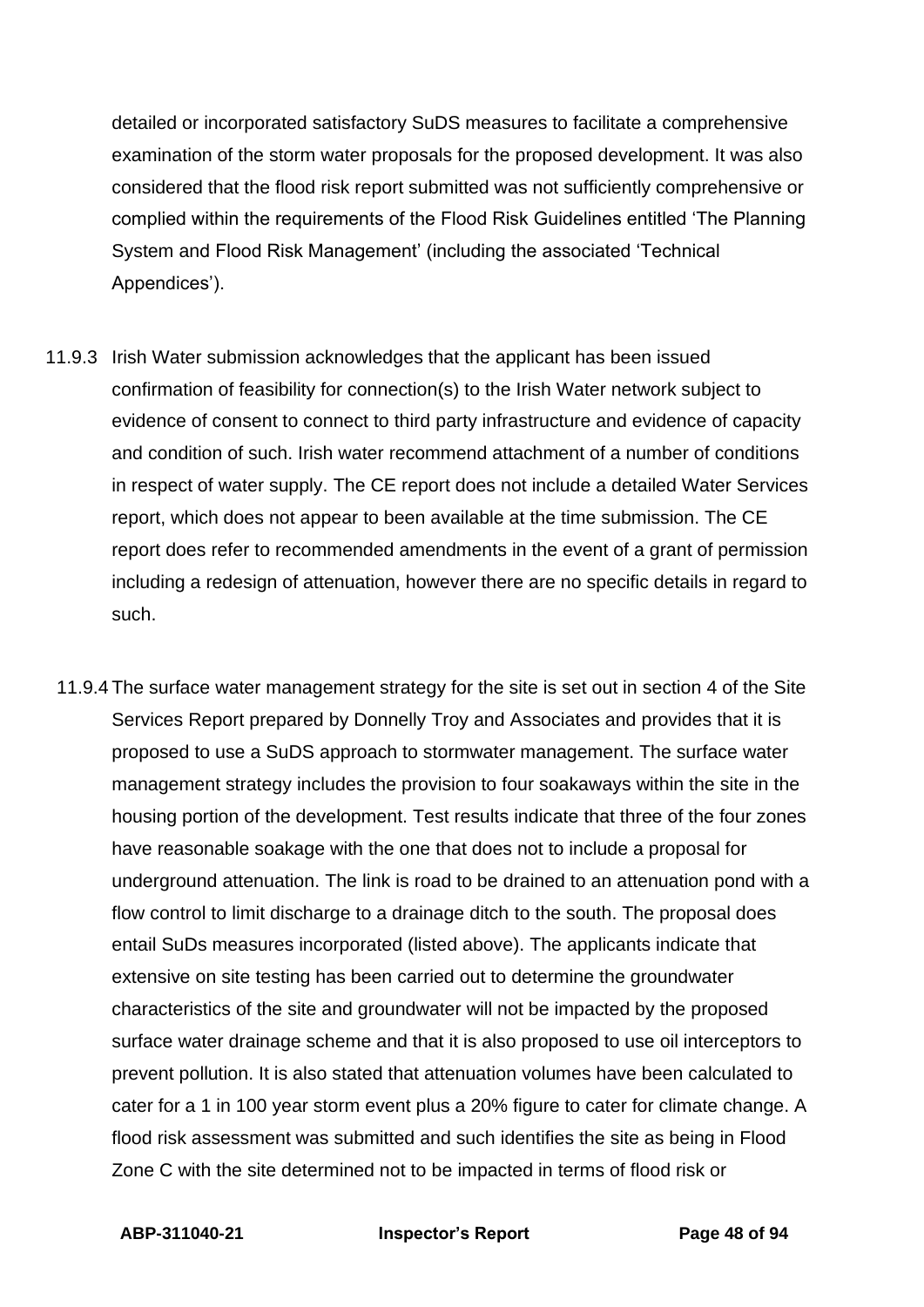exacerbate flood risk elsewhere. The detailed assessment of flood risk is contained in the following chapter of this report.

11.9.5 As noted above, no detailed Water Services report was available at the time of submission of the CE report. The applicants' documents indicate that they got a d a copy of a detailed report from Kildare County Council Water Services after the preapplication consultation meeting and have provided a response to the issues raised in this report with the application. The report includes a response to a number of points. Based on this report, it would appear that majority of the issues relate specific design and issues and a number of elements that could be dealt with by way of a condition requiring that drainage arrangements including the attenuation and disposal of surface water, shall comply with the detailed requirements of the planning authority for such works and services. I would refer to the fact that the Chief Executives report although outlining potential amendments to the attenuation design, did not recommend refusal on this issue. I am satisfied that on the balance of information submitted that there has been adequate site investigations to determine the drainage/groundwater characteristics of the site and that the proposal does incorporate SuDs measures. I would consider that subject to an appropriate condition requiring compliance with planning authority's requirements and consultation on such prior to the commencement of development, the proposed development would be satisfactory in the context of drainage infrastructure.

### 11.10 **Flood Risk:**

11.10.1 The applicant has submitted a Site-Specific Flood Risk Assessment as part of the application. The report outlines the drainage characteristics of the site including identifying a stream located to the south of the site to which the intention is to discharge to (from the attenuation pond) at the current greenfield rate. The report identifies the most significant hydrological feature relative to the site being the River Liffey, which is deemed to be a significant distance away with no CFRAM map relative to such stretching to the site. Based on site investigations it is determined the groundwater levels below are such that they will not impact on surface water/attenuation.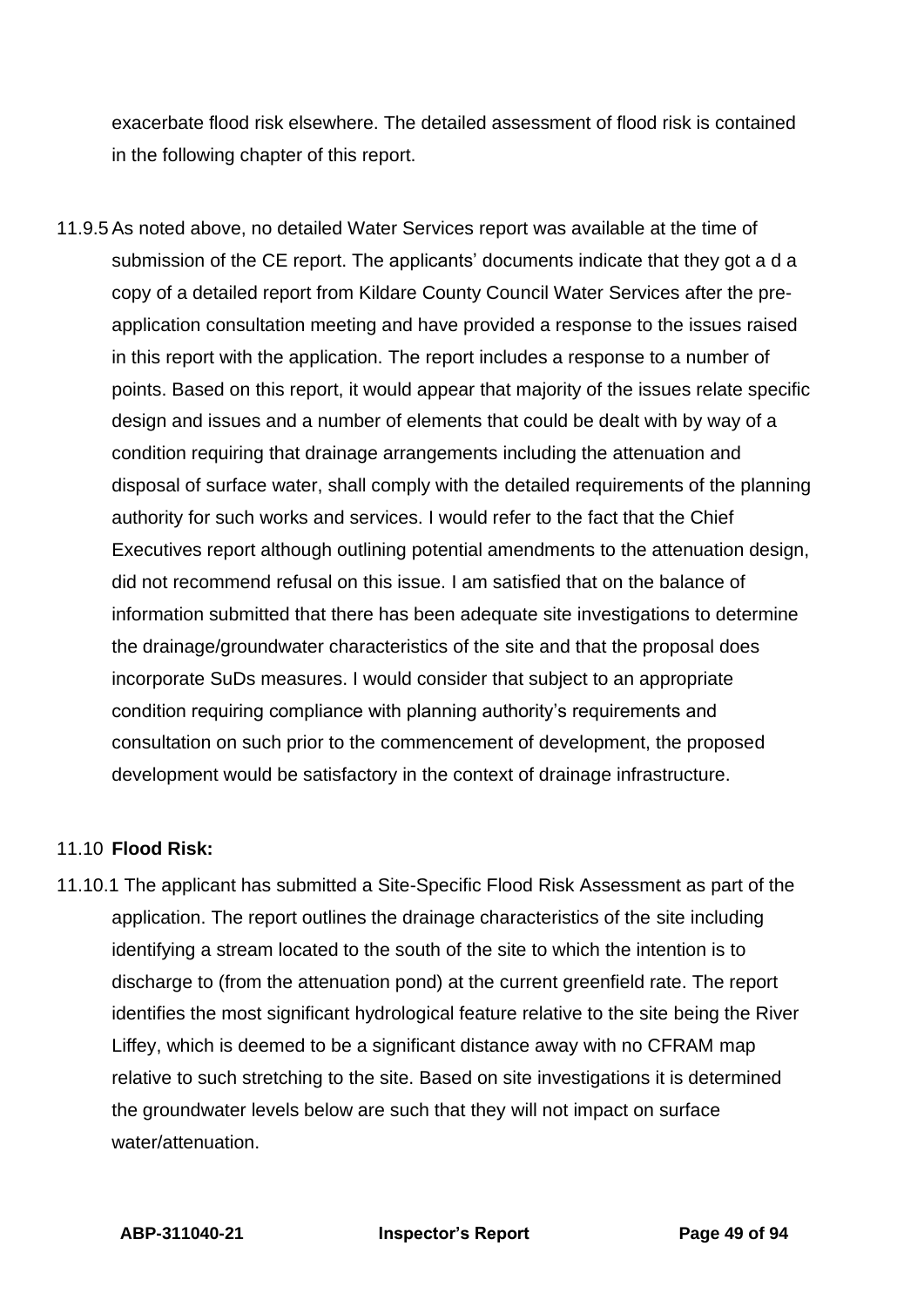- 11.10.2 The report identifies that there are no historical incidences of flooding impacting the site (OPW flood maps). The report outlines that the site is not impatced by fluvial flooding with the stream located at a much lower elevation than the site and the proposed level of discharge to such being at greenfield rates due to surface water management. In relation to pluvial flooding it is noted that the surface water management is designed to cater for storm events. The report identifies there is no risk of groundwater flooding with adequate investigation of the drainage and groundwater characteristics of the site. The report concludes that as the site is located within Flood Zone C that a justification test as specified under the Flood Risk Management Guidelines for Planning Authorities is not required.
- 11.10.3 The previous proposal on site was refused partly due to a consideration that the flood risk report submitted was not sufficiently comprehensive or complied within the requirements of the Flood Risk Guidelines entitled 'The Planning System and Flood Risk Management' (including the associated 'Technical Appendices'). I am satisfied on basis of the documentation submitted with the appplication including the site services report and site investigation report, that the applicants' have provided an accurate assessment of the drainage characteristics of the site. I satisfied on the basis of information on file that the site is within Flood Zone C and that a justification test is not required for the proposed development as per The Planning System and Flood Risk Management guidelines. On this basis the proposed development would not be at risk of flooding and would not exacerbate flood risk elsewhere.

### 11.11 **Ecological Impact/tree removal:**

11.11.1. There are a number of existing trees on site. The observers state that the LAP protects the mature lime trees that front the site (Policy NH3) onto the R445 with the removal of such identified in the Chief Executives report as being undesirable and it is suggested that existing trees be retained and incorporated into the scheme. The Boards opinion on the pre-application also recommended that the applicant provide for retention of existing trees where feasible. The application was accompanied by Arborist's report identifying existing trees on site, classifying such by/quality/value.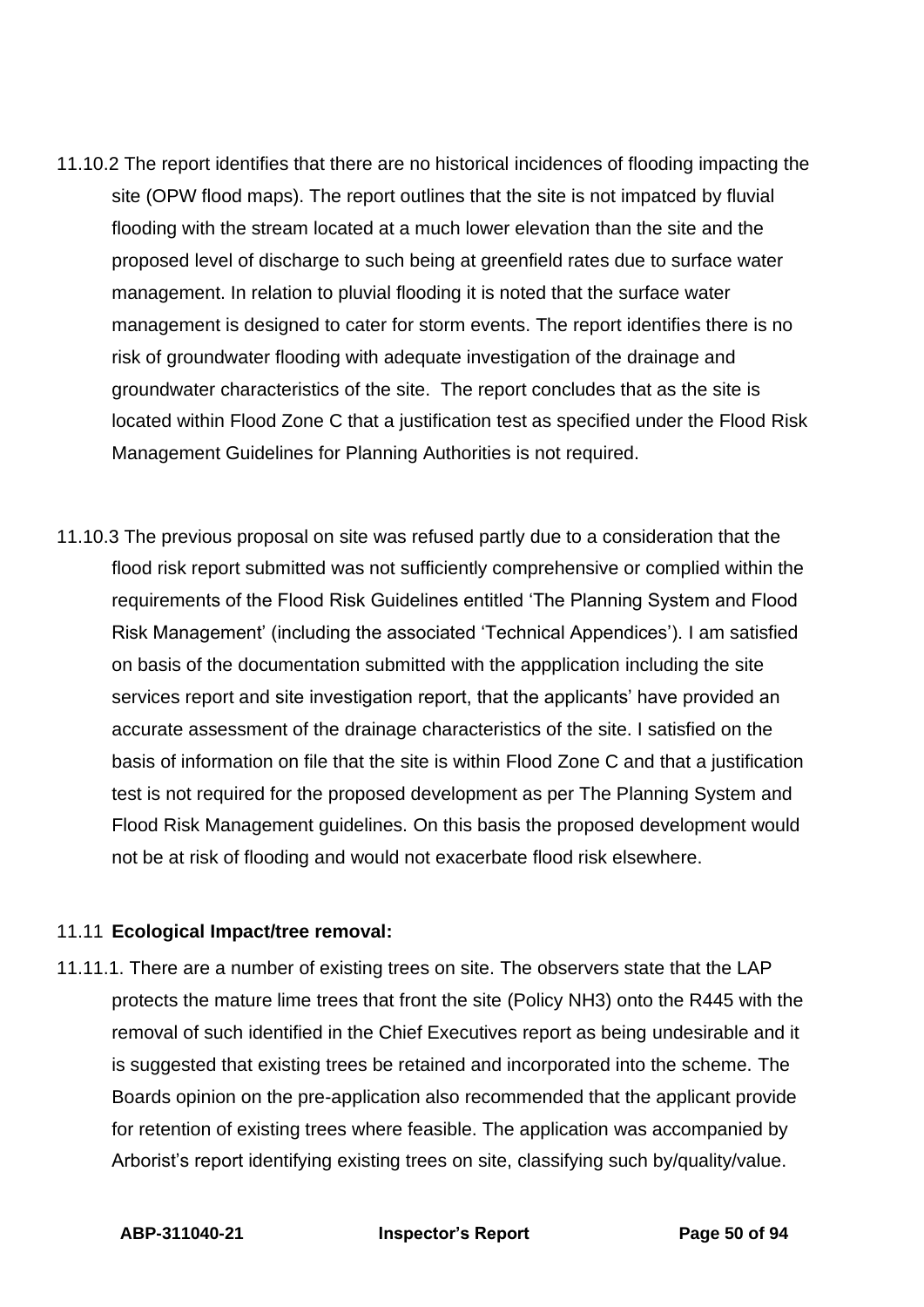Category U (32 on site, existing value lost in 10 years due to condition), Category A (5 on site, trees of high quality/value), Category B (26 on site) trees of moderate quality/value) and Category C (30 trees + 6 hedges + 2 tree line on site, trees of low quality/value). These trees are colour-coded and identified on a number of drawings submitted. The proposal entails the removal of all vegetation with the exception of Tree no.s 1, 0597, 0580 & 0586-0589 and Hedge no. 6B to facilitate the proposed development. This includes one of 4 no. trees along the R445 frontage, and trees and a hedgerow along the eastern boundary. The report includes details of tree protection measures to protect such during construction as well noting that comprehensive landscaping scheme including new planting is proposed.

- 11.11.2 I would consider that the retention and incorporation of mature trees and vegetation of high quality and value is desirable, however such must be balanced with the objective to achieve efficient use of zoned and serviced lands. In relation to policy NH3 of the LAP, such relates to 4 no. lime trees along the R445, which are the highest value trees identified on site (Category A). It is proposed to retain one of these trees. In addition to policy NH3, it is an objective of the LAP under SRO5 for a link road from L7042 Green Road to the L7037 Standhouse Road including new junction with the R445 Ballymany Road. This requires a new vehicular entrance/junction onto the R445 and the provision of footpaths along the road frontage of the site. I would consider that removal of trees along the road frontage is unavoidable to facilitate road infrastructure necessary to facilitate the proposed development and the roads objective at this location and the removal of such would be in the interest of traffic safety. In relation the remainder of the site the removal of existing trees and vegetation is necessary to facilitate the efficient development of the site, which is zoned for such development. I am satisfied that the proposal does include for retention of some trees and vegetation on site and measures to ensure their protection during construction. Subject to an appropriate condition requiring implementation of tree protection measures, the proposal is satisfactory in this regard.
- 11.11.3 The application site is currently agricultural grassland with the remnants of a farmhouse and farm buildings on site. In terms of natural heritage designations, the

**ABP-311040-21 Inspector's Report Page 51 of 94**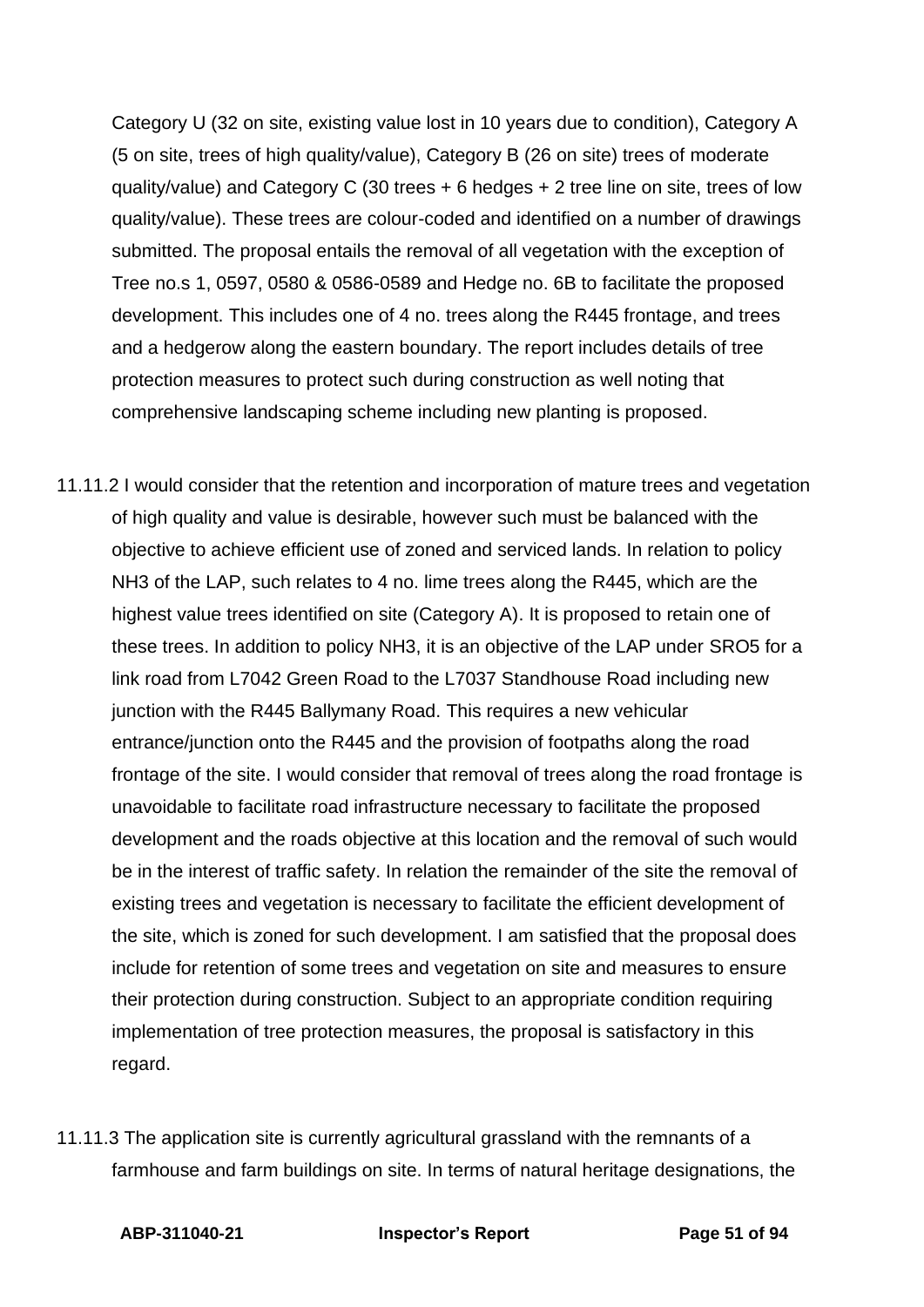application site is not designated as an area of any special conservation interest in terms of flora and fauna. The application are agricultural lands and at the time of the site visit were being grazed by cattle and sheep. The third party submission raises concern about the potential impact on bat species on site. A Bat Survey report (carried out by Faith Wilson, Ecological Consultant) was submitted with application. The report states that no roosts were confirmed in any of the derelict buildings on site and did not confirm any roosts in any of the trees scheduled for removal but potential roosts were identified. The main areas for potential bat roosting is in the mature trees along the existing laneway and around the old farmhouse and farm buildings. These tress are identified as being of high value for in terms of providing a habitat for bats and other fauna.

- 11.11.4 The report includes mitigation including the creation of a dedicated bat roosting area within the refurbished cottage and stable buildings to be used as a crèche with non-illuminated access points in the structures. Mitigation measures during construction include re-survey buildings prior to construction and carrying out of works in response, resurveying of trees prior to removal and tree feeling carried out in October/November when bat numbers are lower in trees, protection measures for trees and vegetation to be retained, landscaping proposals, green roof on the crèche and the attenuation pond has potential to accommodate wildlife, provision of artificial nest boxes, provision of wildlife friendly lighting scheme and employment of a bat specialist to oversee measures during construction.
- 11.11.5 The application site is zoned for residential development and the provision of such development is going to impact existing habitat for bats. I am satisfied that subject to implementation of the mitigation measures that the adequate provision is made for consideration for existing bat species during the construction phase and to facilitate the site as a habitat for bat species post construction. I recommend a condition requiring all mitigation measures identified to be carried out. Notwithstanding such a derogation licence from the NPWS would be required in any proposals impacting bats species.

### 11.12 **Archaeology/Architectural Heritage**

**ABP-311040-21 Inspector's Report Page 52 of 94**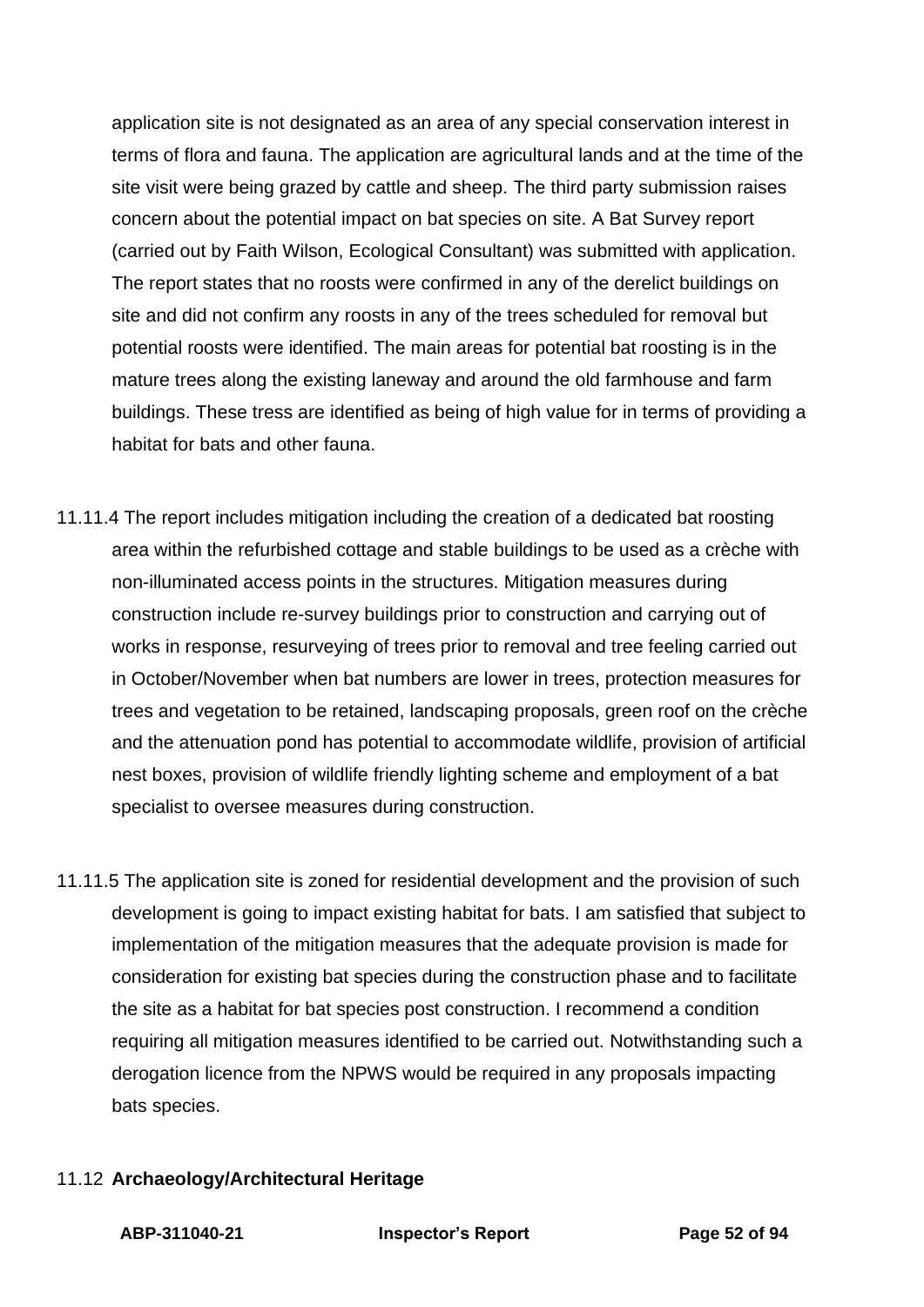11.12.1There are a number existing structures on site including a two-storey farmhouse, single-storey cottage and a number of outbuildings. The structures in question are derelict and in poor condition. It is notable that since the previous application on site there are proposals to retain two of the existing structures (single-storey cottage and single-storey stable block) with renovation and conversion to a crèche. I would consider this is a positive relevant of the proposal. A submission from the Department of Housing, Local Government and Heritage outlines recommendations including assessment and potential retention/re-use of the structures, recording of the structures or re-use of materials as well archaeological monitoring. The structures in question are vernacular structures that are not protected structures or on the National Inventory of Architectural heritage. The structures in question are in a very poor condition. I am satisfied that the proposal does entail the retention and reuse of some of structure in question, which is a positive factor and would note that an archaeological impact assessment report assesses the vernacular farm buildings on site which it concludes are of no architectural or historic significance and were not on the 1st edition OS map c.1838. In the absence of any historical or architectural significance or merit I consider that it is reasonable to facilitate their demolition particularly if it facilitates the provision of a high quality residential development of sustainable density. In relation to archaeology I would consider an appropriate condition requiring archaeological monitoring is sufficient.

### 11.13 **Chief Executive's Recommendation**

11.13.1 The CE report recommends refusal based on three reasons, which area outlined above under Section 9. 1. In relation noise impact from the M7, I am satisfied that the inward noise assessment submitted by the applicant demonstrates that noise levels within the majority of the proposed development would be satisfactory in the context of the Council's Noise Action Plan and that adequate mitigation measures are possible to deal with areas along the southern fringe of the development where noise levels would be highest. Subject to such mitigation measures the proposal would be satisfactory in the context of residential amenity of future residents.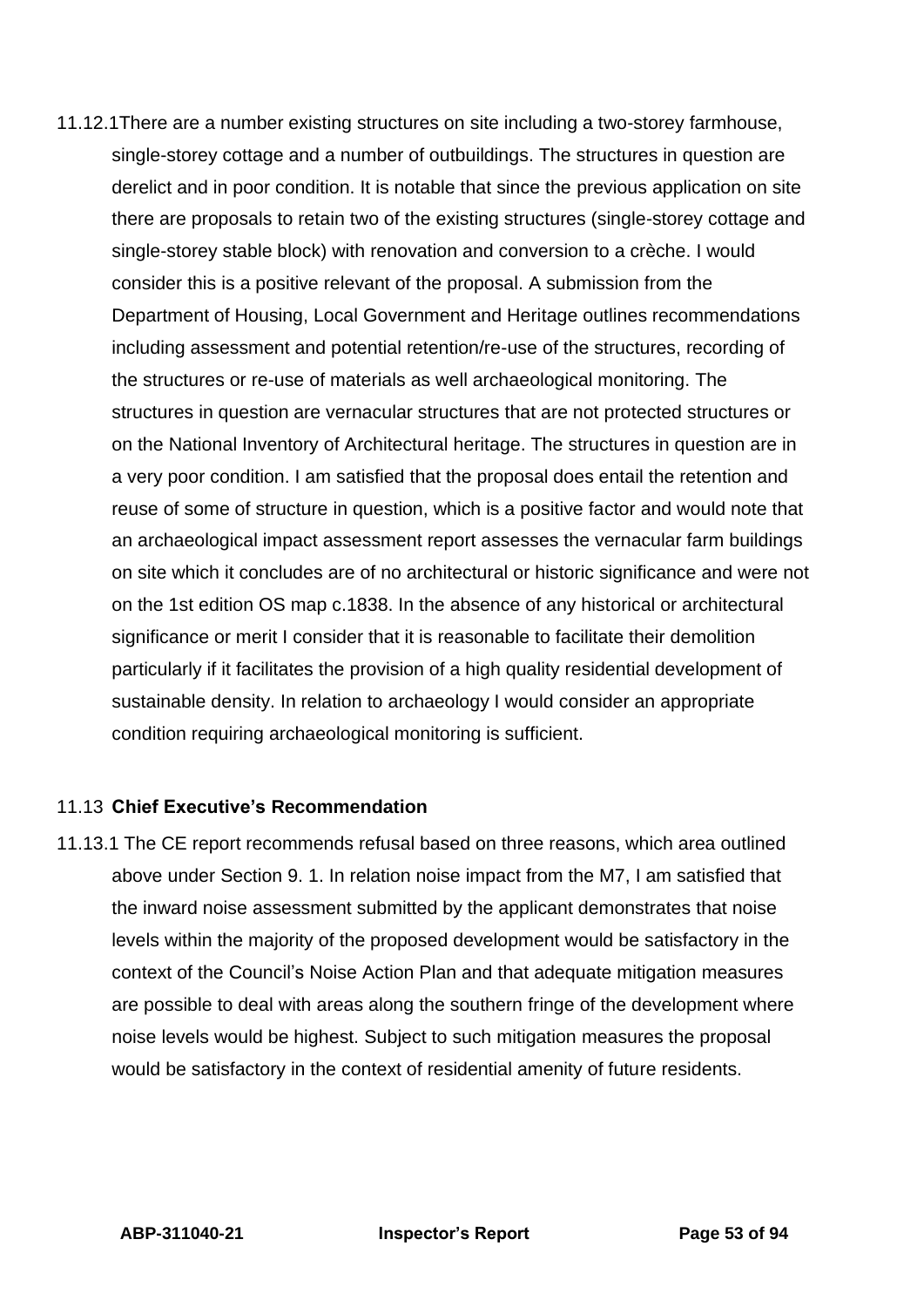- 11.13.2 It is acknowledged that there is shortfall in the level of car parking provides over that specified under Development Plan policy. I would be satisfied that having regard to the location of the site and the availability of alternative modes of transport and having regard to the recommendation of the Apartment guidelines, the level of parking proposed is sufficient to cater for the proposed development. I am satisfied subject to some minor amendment by way of condition that the roads and traffic layout is satisfactory in context of facilitating the turning movement likely to be generated without the threat of a traffic hazard and is compliant with the recommendations of DMURS.
- 11.13.3 I am of the view that the overall design and layout is of sufficient quality in terms of the configuration and distribution of public open space and that the provision of such provides sufficient quality in terms of residential amenity urban design. I am also of the view that the level of trees and vegetation loss proposed is reasonable to allow for the efficient use of zoned and serviced lands and loss of trees along the road frontage is unavoidable to facilitate access and road objectives contained in the Local Area Plan.

### 11.14 **Environmental Impact Assessment-Screening:**

- 11.14.1 The site is a greenfield site (existing dwelling and outbuildings) zoned primarily C1- New Residential with a portion of the site zoned I-Agricultural. The proposed development relates to the demolition of the existing structures and construction of 204 dwelling units including 98 no. houses and 106 no. duplexes/apartments a crèche and associated site works.
- 11.14.2 The development is within the class of development described at 10(b) of Part 2 of Schedule 5 of the planning regulations. An environmental impact assessment would be mandatory if the development exceeded the specified threshold of 500 dwelling units or 10 hectares.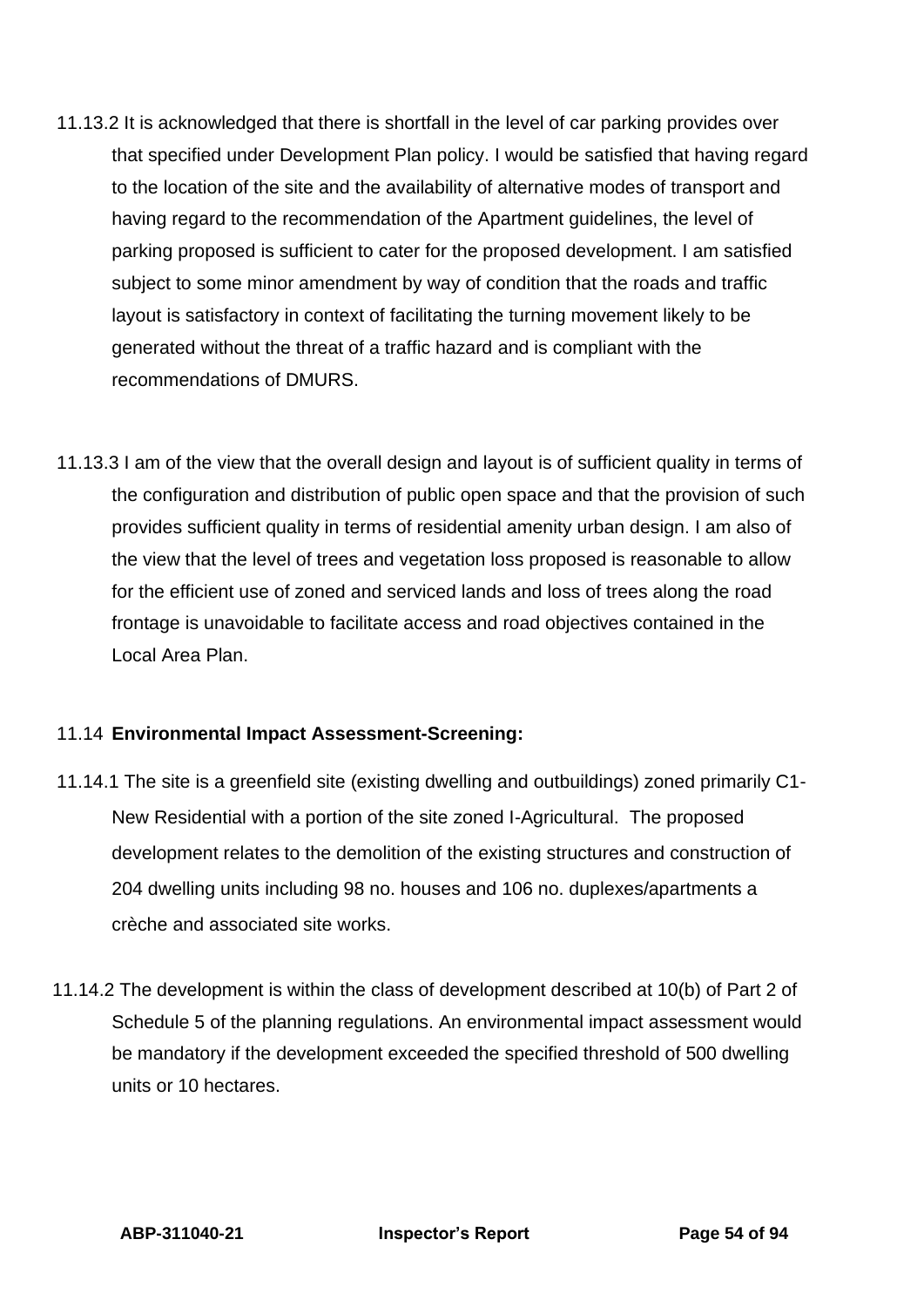- 11.14.3 The proposal for 204 no. residential units on a site of 6.76 ha is below the mandatory threshold for EIA. The nature and the size of the proposed development is well below the applicable thresholds for EIA. I would note that the uses proposed are similar to predominant land uses in the area and that the development would not give rise to significant use of natural recourses, production of waste, pollution, nuisance, or a risk of accidents. The site is not subject to a nature conservation designation and does not contain habitats or species of conservation significance. The AA Screening and subsequent Stage 2 Appropriate Assessment set out in Section 11.14 concludes that the potential for adverse impacts on Natura 2000 site can be ruled out.
- 11.14.4 The criteria at schedule 7 to the regulations are relevant to the question as to whether the proposed sub-threshold development would be likely to have significant effects on the environment that could and should be the subject of environmental impact assessment. The application is accompanied by an EIA Screening Report which includes the information required under Schedule 7A to the planning regulations. In addition, the various reports submitted with the application address a variety of environmental issues and assess the impact of the proposed development, in addition to cumulative impacts with regard to other permitted developments in proximity to the site, and demonstrate that, subject to the various construction and design related mitigation measures recommended, the proposed development will not have a significant impact on the environment. I have had regard to the characteristics of the site, location of the proposed development, and types and characteristics of potential impacts. I have examined the sub criteria having regard to the Schedule 7A information and all other submissions, and I have considered all information which accompanied the application including inter alia:
	- Architectural and Urban Design Statement
	- Site Services Report
	- Ecological Impact Assessment
	- Transport Assessment Report
	- Inward Noise Assessment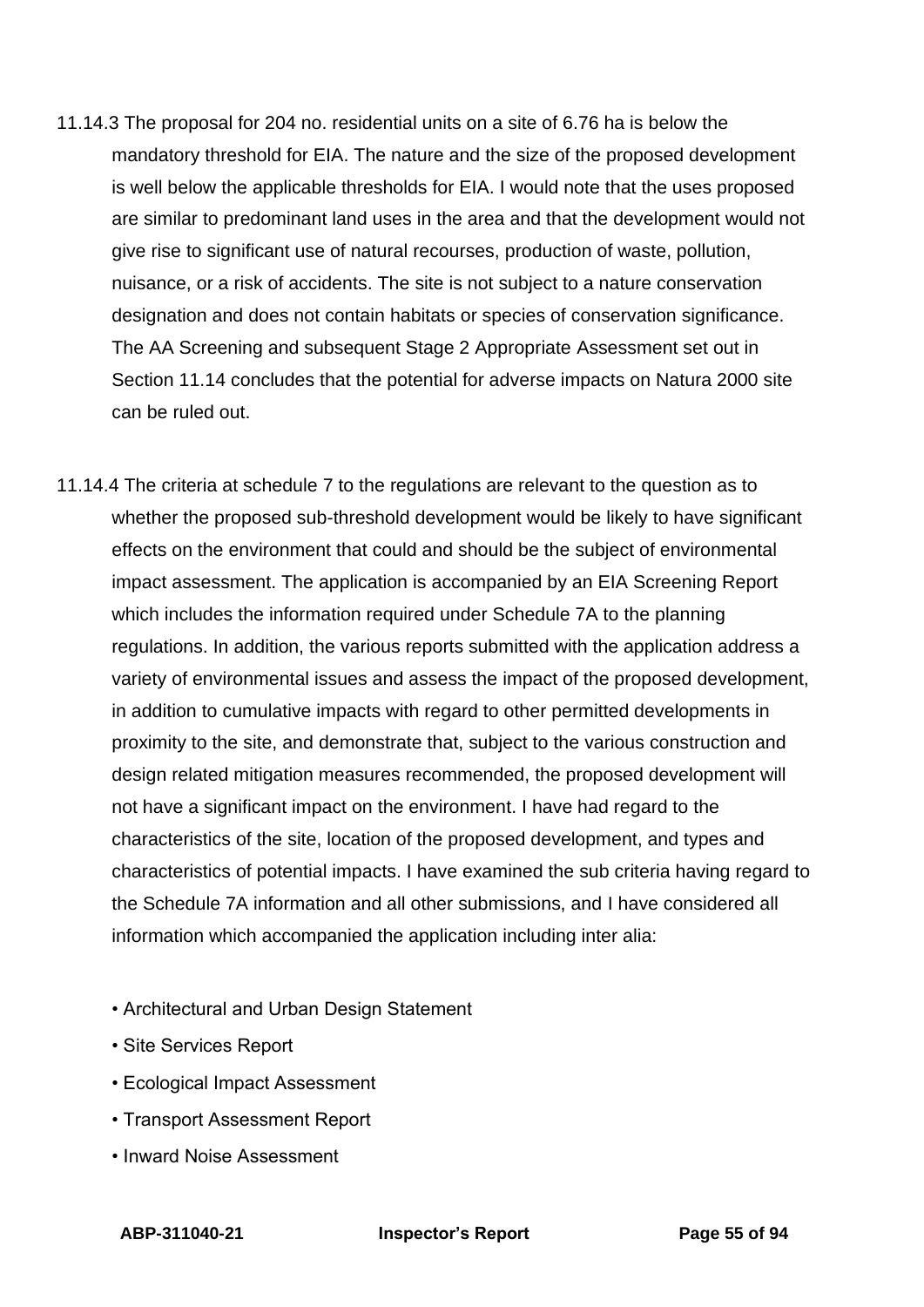- Daylight, Sunlight and Overshadowing Report
- Outline Construction Management Plan
- 11.14.5 Noting the requirements of Section 299B (1)(b)(ii)(II)(C), whereby the applicant is required to provide to the Board a statement indicating how the available results of other relevant assessments of the effects on the environment carried out pursuant to European Union legislation other than the Environmental Impact Assessment Directive have been taken into account I would note that the following assessments / reports have been submitted.

• Appropriate Assessment Screening and Natura Impact Statement has been undertaken pursuant to the Habitats Directive (92/43/EEC) and the Birds Directive (2009/147/EC) and also addresses requirements arising from the Water Framework Directive (and River Basin Management Plans) and the Urban Wastewater Treatment Directive.

• The Flood Risk Assessment addresses the potential for flooding having regard to the OPW CFRAMS study which was undertaken in response to the EU Floods Directive.

• A Preliminary Construction and Environmental Management Plan has been submitted that addresses requirements under the EC Waste Framework Directive and EC Environmental Noise Directive.

• The SEA carried out for the Kildare County Development Plan 2017-2023, which zones the development site for development including residential.

- 11.14.6 The EIA screening report prepared by the applicant has under the relevant themed headings considered the implications and interactions between these assessments and the proposed development, and as outlined in the report states that the development would not be likely to have significant effects on the environment. I have taken account of all relevant I am satisfied that all relevant assessments have been identified for the purpose of EIA Screening.
- 11.14.7 I have completed an EIA screening assessment as set out in Appendix A of this report. I consider that the location of the proposed development and the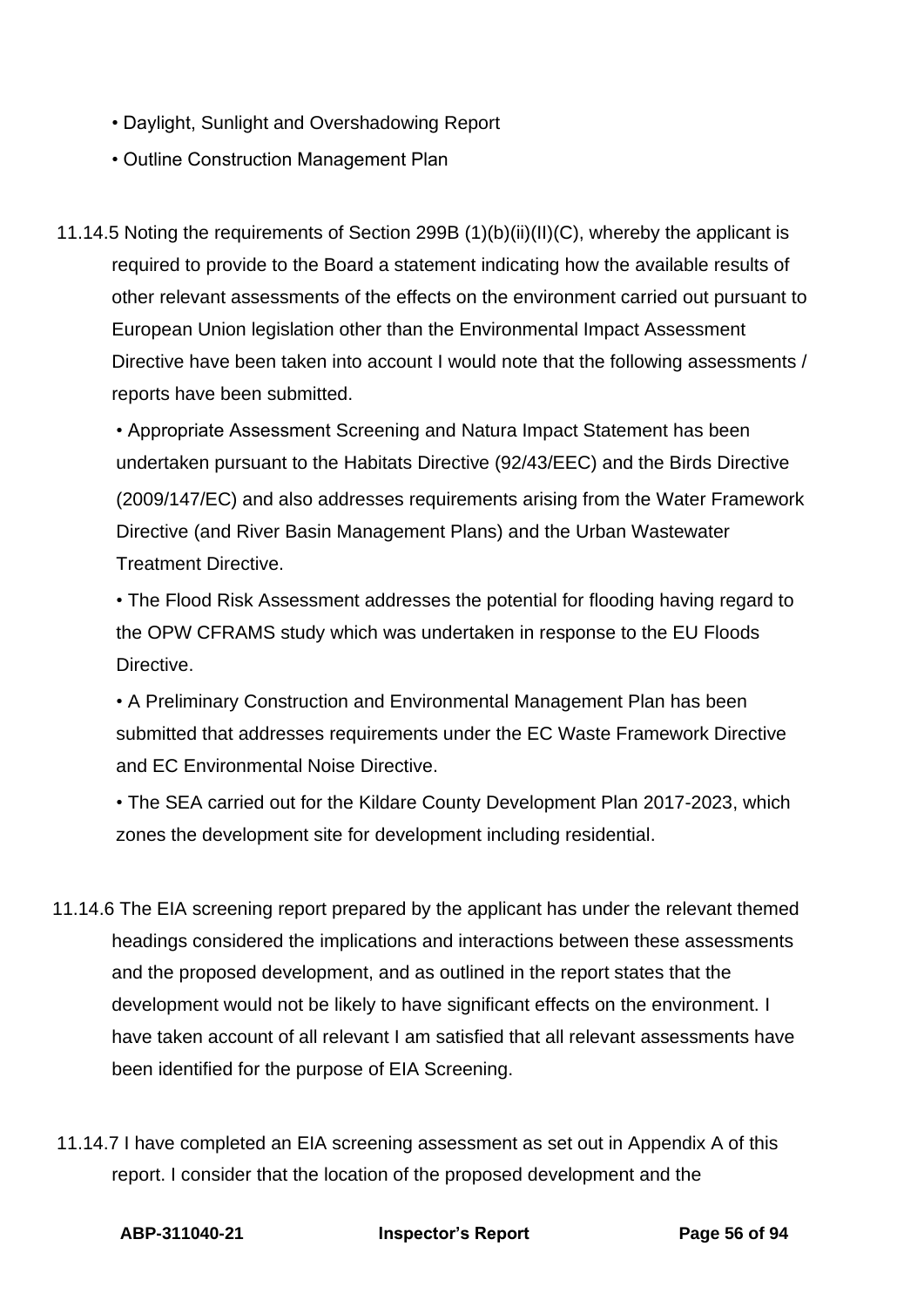environmental sensitivity of the geographical area would not justify a conclusion that it would be likely to have significant effects on the environment. The proposed development does not have the potential to have effects the impact of which would be rendered significant by its extent, magnitude, complexity, probability, duration, frequency or reversibility. In these circumstances, the application of the criteria in Schedule 7 to the proposed sub-threshold development demonstrates that it would not be likely to have significant effects on the environment and that an environmental impact assessment is not required before a grant of permission is considered. This conclusion is consistent with the EIA Screening Statement submitted with the application. A Screening Determination should be issued confirming that there is no requirement for an EIAR based on the above considerations.

## 11.15 **Appropriate Assessment:**

- 11.15.1 The requirements of Article 6(3) as related to screening the need for appropriate assessment of a project under part XAB, section 177U and section 177V of the Planning and Development Act 2000 (as amended) are considered fully in this section. The areas addressed in this section are as follows:
	- Compliance with Article 6(3) of the EU Habitats Directive.
	- Screening the need for appropriate assessment.
	- The Natura Impact Statement and associated documents.
	- Appropriate Assessment of implications of the proposed development on the integrity each European site.

### Compliance with Article 6(3) of the Habitats Directive

11.15.2 The Habitats Directive deals with the Conservation of Natural Habitats and of Wild Fauna and Flora throughout the European Union. Article 6(3) of this Directive requires that any plan or project not directly connected with or necessary to the management of the site but likely to have a significant effect thereon, either individually or in combination with other plans or projects shall be subject to appropriate assessment of its implications for the site in view of the site's conservation objectives. The competent authority must be satisfied that the proposal will not adversely affect the integrity of the European site before consent can be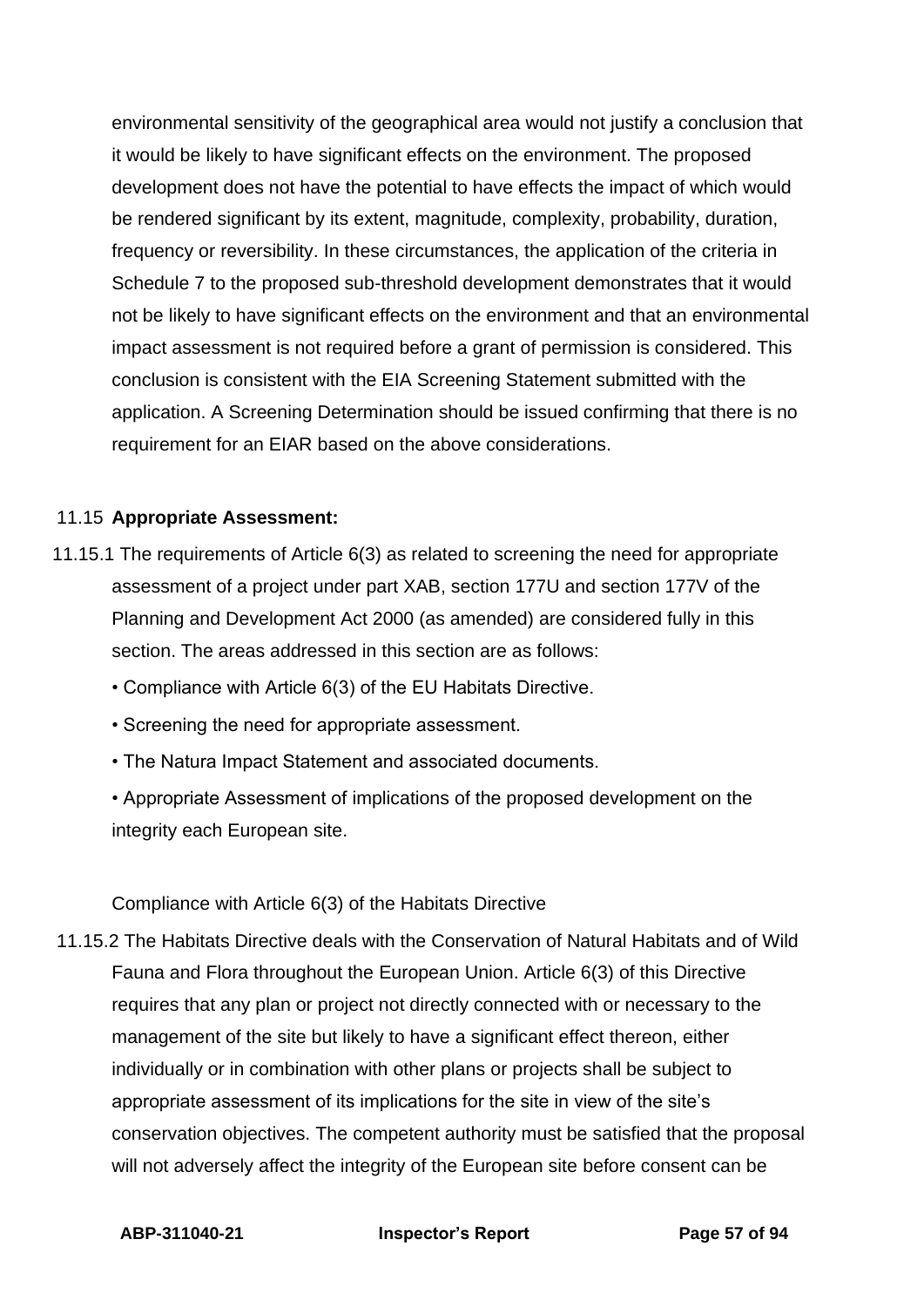given. The proposed development is not directly connected to or necessary to the management of any European site and therefore is subject to the provisions of Article 6(3).

- 11.15.3 The applicant has submitted a Natura Impact Statement (NIS) including screening report for Appropriate Assessment as part of the planning application. It has been prepared by Roger Goodwill & Associates (June 2021). The Stage 1 AA Screening Report provides a description of the proposed development and identifies European Sites within a possible zone of influence (in this case 15km radius) of the development. The AA screening report concludes that acting on a strictly precautionary basis, an NIS is required in respect of the effects of the project on the Pollardstown Fen SAC (000396) only.
- 11.15.4 Having reviewed the documents and submissions, I am satisfied that the information allows for a complete examination and identification of all the aspects of the project that could have an effect, alone, or in combination with other plans and projects on European sites.

Screening for Appropriate Assessment - Test of likely significant effects

11.15.5 The project is not directly connected with or necessary to the management of a European Site and, therefore, it needs to be determined if the development is likely to have significant effects on a European site(s). The proposed development is examined in relation to any possible interaction with European sites designated Special Conservation Areas (SAC) and Special Protection Areas (SPA) to assess whether it may give rise to significant effects on any European Site in view of the conservation objectives of those sites.

### Brief Description of the Development

11.15.6 The applicant provides a description of the project in Section 2.1 of the NIS report. It is noted that the subject site comprises 6.76ha the southwestern edge of Newbridge and consists of a development of 204 dwelling units (106 apartments and 98 dwellings). It is located c. 1.4km from Pollardstwon Fen SAC.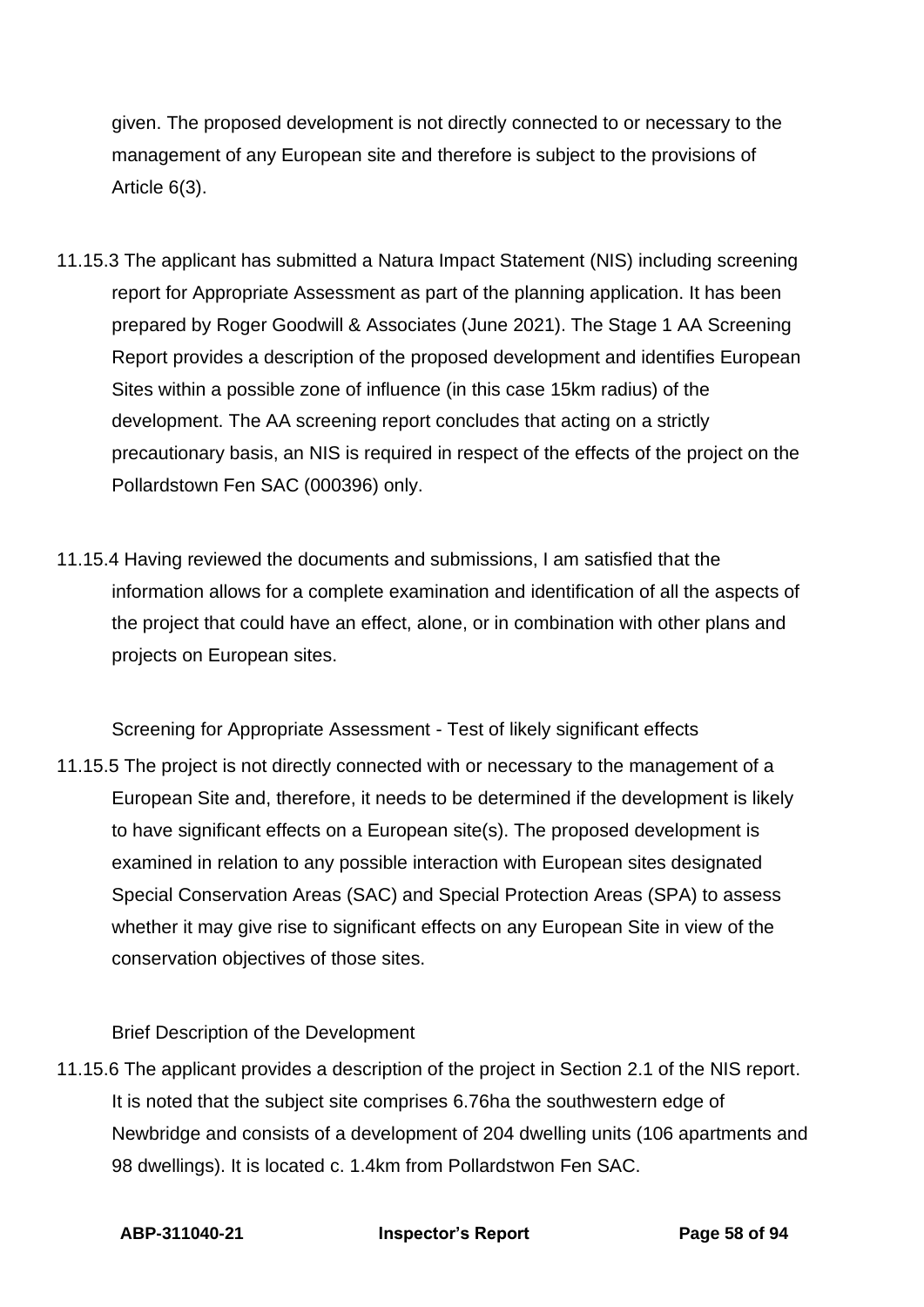Submission and Observations

- 11.15.7 The submissions and observations from the Local Authority, Prescribed Bodies, and third parties are summarised in sections 7, 9 and 10 of this report. None of the submissions raise concerns regarding effects on European Sites and the recommended reasons for refusal in the Chief Executive's report does not include any appropriate assessment issues.
- 11.15.8 In my opinion, having regard to the information submitted in the applicants Screening Statement for Appropriate Assessment and the Natural Impact Assessment, sufficient information has been submitted to allow for a full assessment of the impact of the proposed development on designated sites and to allow for a reasoned determination to be issued, which is outlined below.

# European Sites

11.15.9 The development site is not located in a European site. While the proposed development site is not located immediately adjacent to a European site, it is c. 1.4km from Polloardstwon Fen SAC. A summary of European Sites that occur within a possible zone of influence (15km) of the proposed development is presented in the table below.

| Site Name & Code                                              | Approx. distance from site    |
|---------------------------------------------------------------|-------------------------------|
| Pollardstown Fen SAC (site code<br>000396)                    | c.1.4km to the NW of the site |
| Mouds Bog cSAC (site code 002331)                             | c.4.5km to the N              |
| <b>River Nore and River Barrow SAC (site)</b><br>code 002162) | c.10.7km to the SW            |
| Ballynafagh Lake SAC (site code<br>001387)                    | $c.11.9$ km to the N          |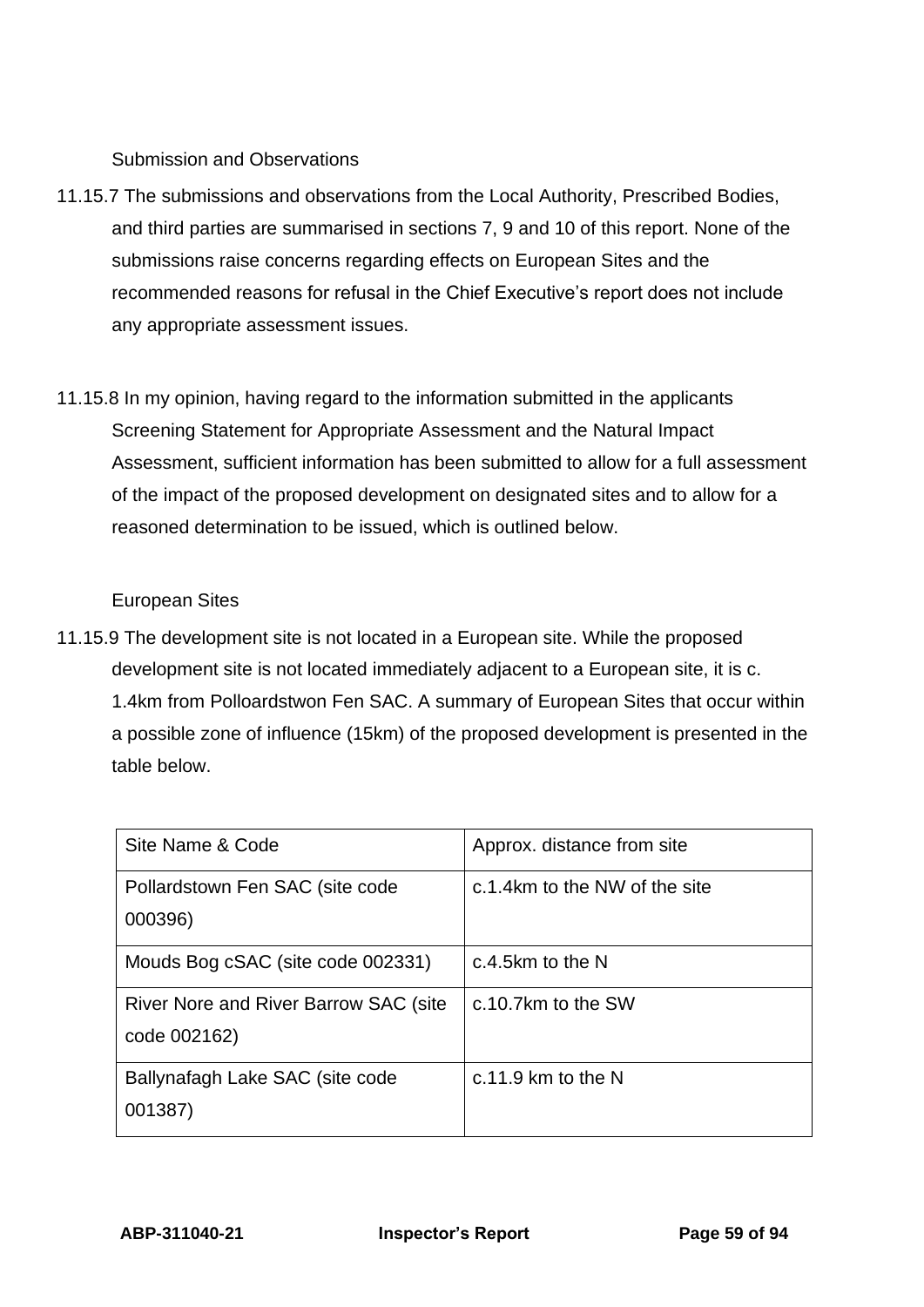11.15.10 The applicant's Screening Assessment lists the Identification and Assessment of Likely Significant Effects on Natura 2000 Sites within the Precautionary Zone of Influence of the Proposed Development (15km). The features of the proposed development that have the potential to directly or indirectly impact on the qualifying interests and/or conservation objectives located within the precautionary zone of influence are detailed. Each site is outlined below and a summary of the findings of the Screening Report with respect to the sites and the features of the development that have potential for likely significant effect and for which I concur with.

# Pollardstown Fen SAC (site code 000396)

The site synopsis for this site states that the site is situated on the northern margin of the Curragh approximately 1.4km west-north-west of Newbridge lying in a shallow depression. About 40 springs provide a continue supply of water to the fen with the continual inflow of calcium-rich water from the Curragh and from limestone ground creating waterlogged conditions leading to peat formation. Owing to its rarity and the number of rare organisms found there the site is of international importance.

The site is a Special Area of Conservation (SAC) and is listed for the following qualifying interests two of which are priority (\*):

- Calcareous fens with Cladium mariscus and species of the Caricion davallianae [7210]\*
- Petrifying springs with tufa formation (Cratoneurion) [7220]\*
- Alkaline fens [7230]
- Vertigo geyeri (Geyer's Whorl Snail) [1013]
- Vertigo angustior (Narrow-mouthed Whorl Snail) [1014]

• Vertigo moulinsiana (Desmoulin's Whorl Snail) [1016] The generic conservation objectives for this site seek to maintain or restore the favourable conservation condition of the Annex I habitat(s) and/or the Annex II species for which the SAC has been selected.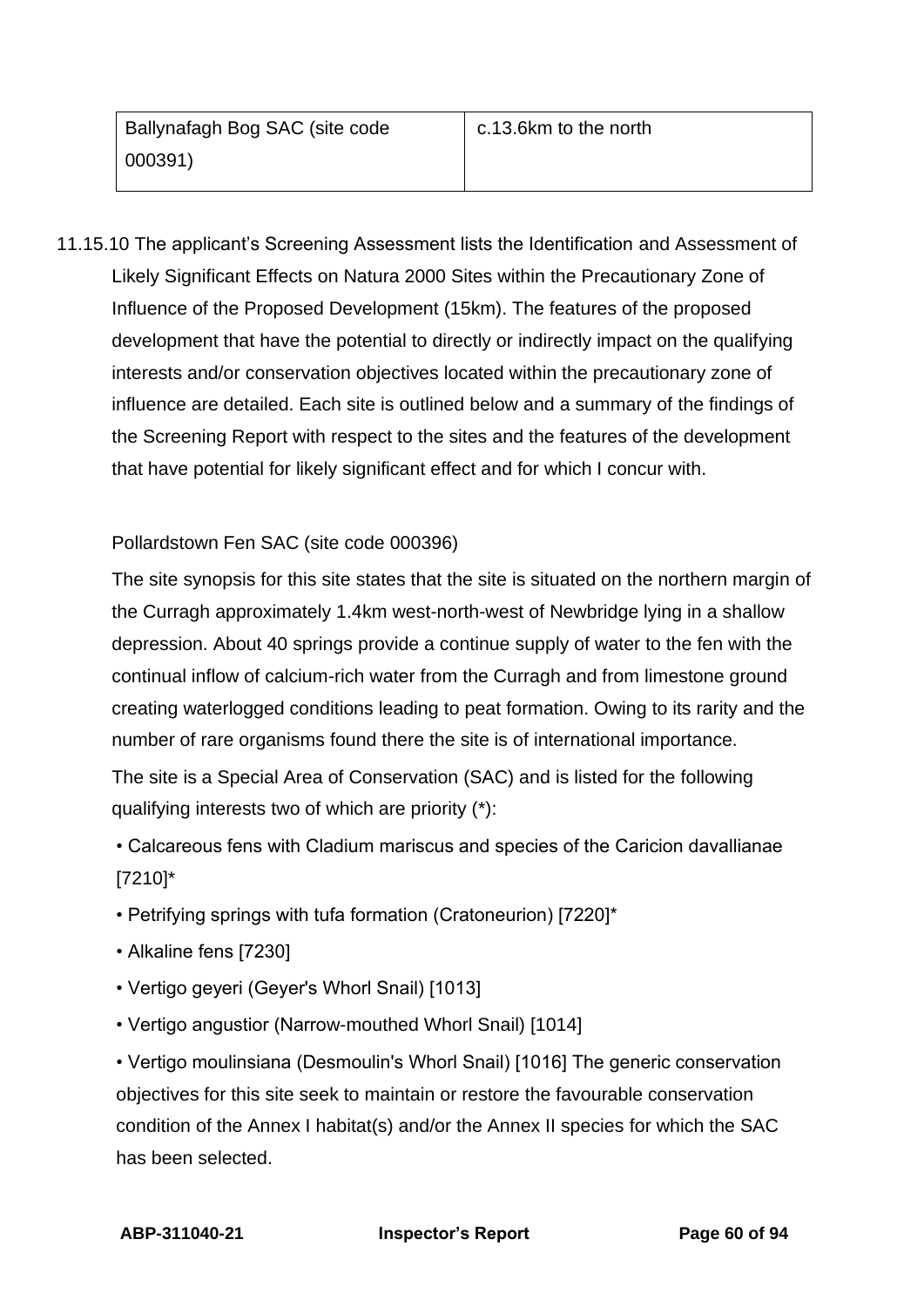Hydrogeological connection between the appeal site and Pollardstwon with potential for pollution of groundwater and significant effects on habitats and species identified as qualifying interests.

# Mouds Bog cSAC (site code 002331)

Mouds Bog is located c.4.5km to the north of the site and is a raised bog with the following qualifying interests:

- Active raised bogs [7110]
- Degraded raised bogs still capable of natural regeneration [7120]
- Depressions on peat substrates of the Rhynchosporion [7150]

There is no hydrological, hydrogeological or ecological link to the subject site.

River Nore and River Barrow SAC (site code 002162)

River Nore and River Barrow is located c.10.7km to the southwest of the site with the following qualifying interests:

- Estuaries [1130]
- Mudflats and sandflats not covered by seawater at low tide [1140]
- Reefs [1170]
- Salicornia and other annuals colonising mud and sand [1310]
- Atlantic salt meadows (Glauco-Puccinellietalia maritimae) [1330]
- Mediterranean salt meadows (Juncetalia maritimi) [1410]
- Water courses of plain to montane levels with the Ranunculion fluitantis and Callitricho-Batrachion vegetation [3260]
- European dry heaths [4030]
- Hydrophilous tall herb fringe communities of plains and of the montane to alpine levels [6430]
- Petrifying springs with tufa formation (Cratoneurion) [7220]
- Old sessile oak woods with Ilex and Blechnum in the British Isles [91A0]
- Alluvial forests with Alnus glutinosa and Fraxinus excelsior (Alno-Padion, Alnion incanae, Salicion albae) [91E0]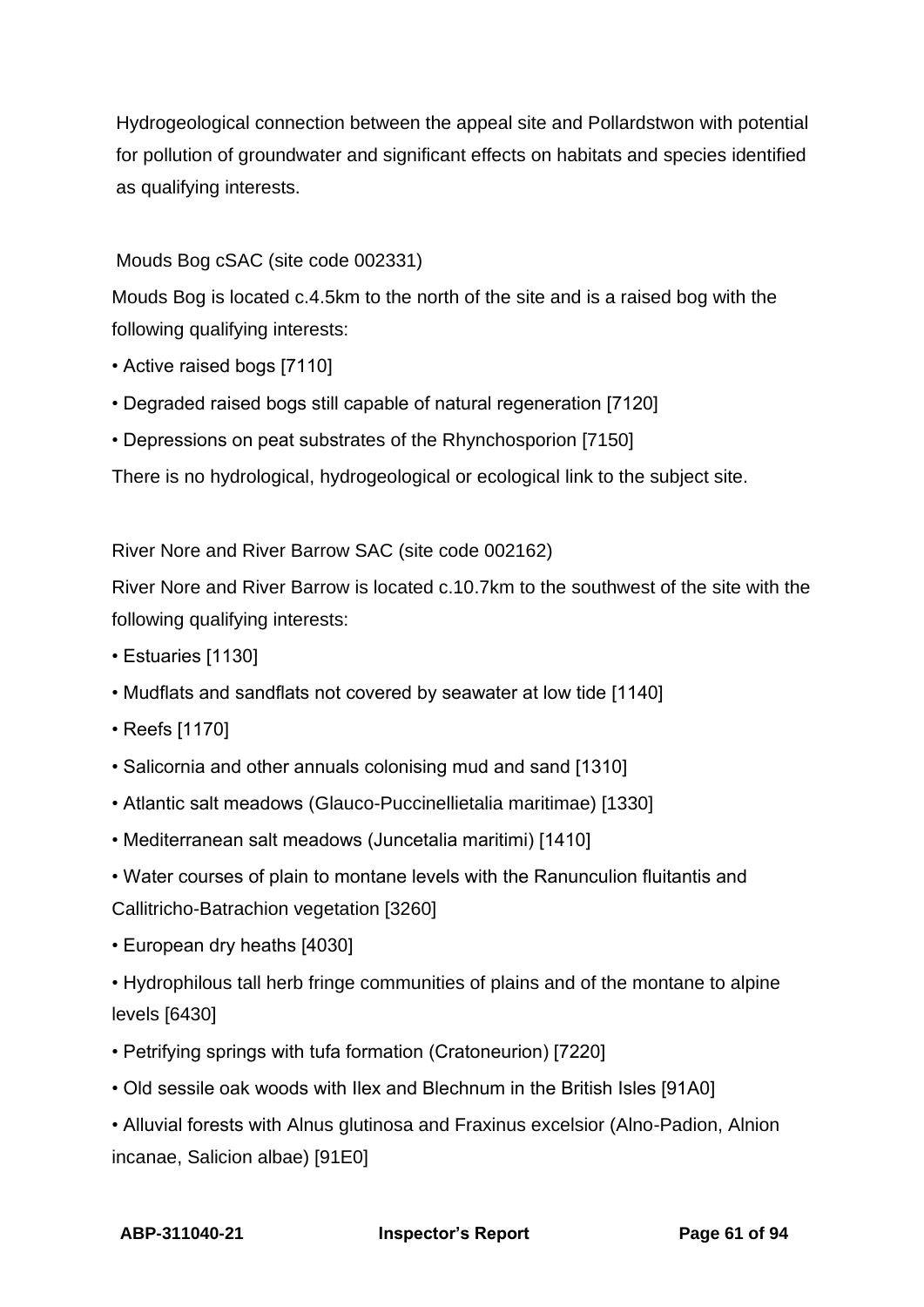- Vertigo moulinsiana (Desmoulin's Whorl Snail) [1016]
- Margaritifera margaritifera (Freshwater Pearl Mussel) [1029]
- Austropotamobius pallipes (White-clawed Crayfish) [1092]
- Petromyzon marinus (Sea Lamprey) [1095]
- Lampetra planeri (Brook Lamprey) [1096]
- Lampetra fluviatilis (River Lamprey) [1099]
- Alosa fallax fallax (Twaite Shad) [1103]
- Salmo salar (Salmon) [1106]
- Lutra lutra (Otter) [1355]
- Trichomanes speciosum (Killarney Fern) [1421]
- Margaritifera durrovensis (Nore Pearl Mussel) [1990]

I note the reference in the NIS report which states that the Barrow system in the form of the Boherbaun/Finnery River, could theoretically be influenced by development at Newbridge since there could be a groundwater connection through the Curragh gravels, however work by Misstear et al (2009) shows the subject site is well within the Pollardstown catchment and groundwater flow is most unlikely to go south-west to the Tully Stream or sough to the Boherbaun/Finnery River. Any potential impact on this SAC is discounted on this basis and I consider that this is a reasonable conclusion to reach.

Ballynafagh Lake SAC (site code 001387)

Ballynafagh Lake SAC is located c.11.9 km to the north of the site with the following qualifying interests:

- Alkaline fens [7230]
- Vertigo moulinsiana (Desmoulin's Whorl Snail) [1016]
- Euphydryas aurinia (Marsh Fritillary) [1065]

There is no hydrological, hydrogeological or ecological link to the subject site.

Ballynafagh Bog SAC (site code 000391)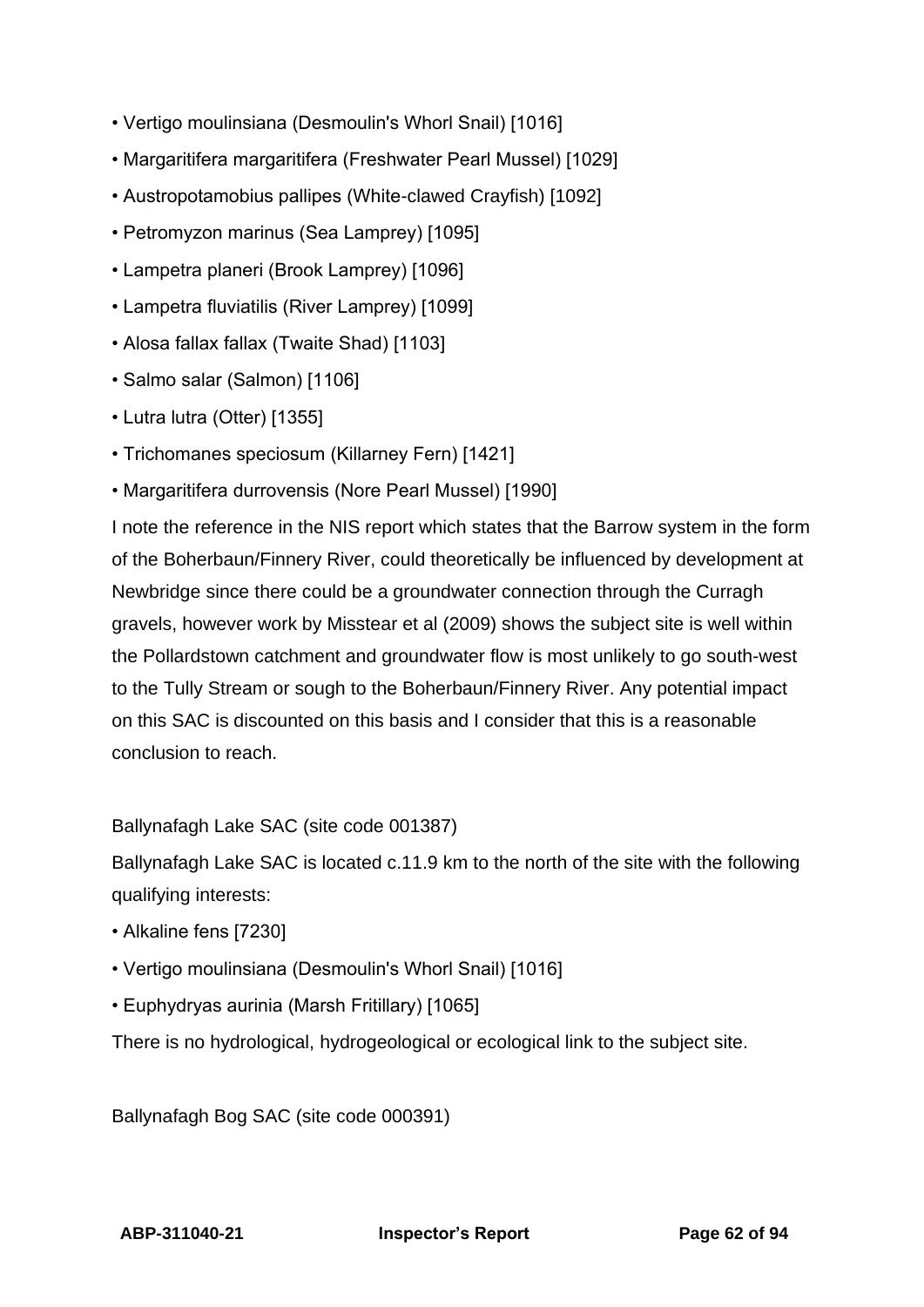Ballynafagh Bog is located c.13.6 km to the north of the site with the following qualifying interests:

- Active raised bogs [7110]
- Degraded raised bogs still capable of natural regeneration [7120]
- Depressions on peat substrates of the Rhynchosporion [7150]
- There is no hydrological, hydrogeological or ecological link to the subject site.
- 11.15.11 As outlined above, it is considered that 4 no. designated sites can be screened out from further assessment. Mouds Bog cSAC (site code 002331), River Nore and River Barrow SAC (site code 002162), Ballynafagh Lake SAC (site code 001387), Ballynafagh Bog SAC (site code 000391) due to the nature of qualifying interests, their proximity to the site and lack of hydrological and hydrogeological links between the project and the designated sites.
- 11.15.12 It is considered that there is nothing unique or particularly challenging about the proposed urban development, either at construction or operational phase. The habitats and species of these 4 no. Natura 2000 sites at Mouds Bog cSAC, River Nore and River Barrow SAC, Ballynafagh Lake SAC, Ballynafagh Bog SAC are between 4.5km and 13.6km from the subject site. During the construction phase, standard pollution control measures would be put in place. Pollution control measures during both construction and operational phases are standard practices for urban sites and would be required for a development on any urban site in order to protect local receiving waters, irrespective of any potential hydrological connection to Natura 2000 sites. In the event that the pollution control and surface water treatment measures were not implemented or failed I am satisfied that the potential for likely significant effects on the qualifying interests of Natura 2000 sites from surface water run off can be excluded given the distance and lack of hydrological or hydrogeological connection and the nature and scale of the development.
- 11.15.13 It is evident from the information before the Board that the proposed development, individually or in combination with other plans or projects, would not be likely to have a significant effect on Mouds Bog cSAC (site code 002331), River Nore and River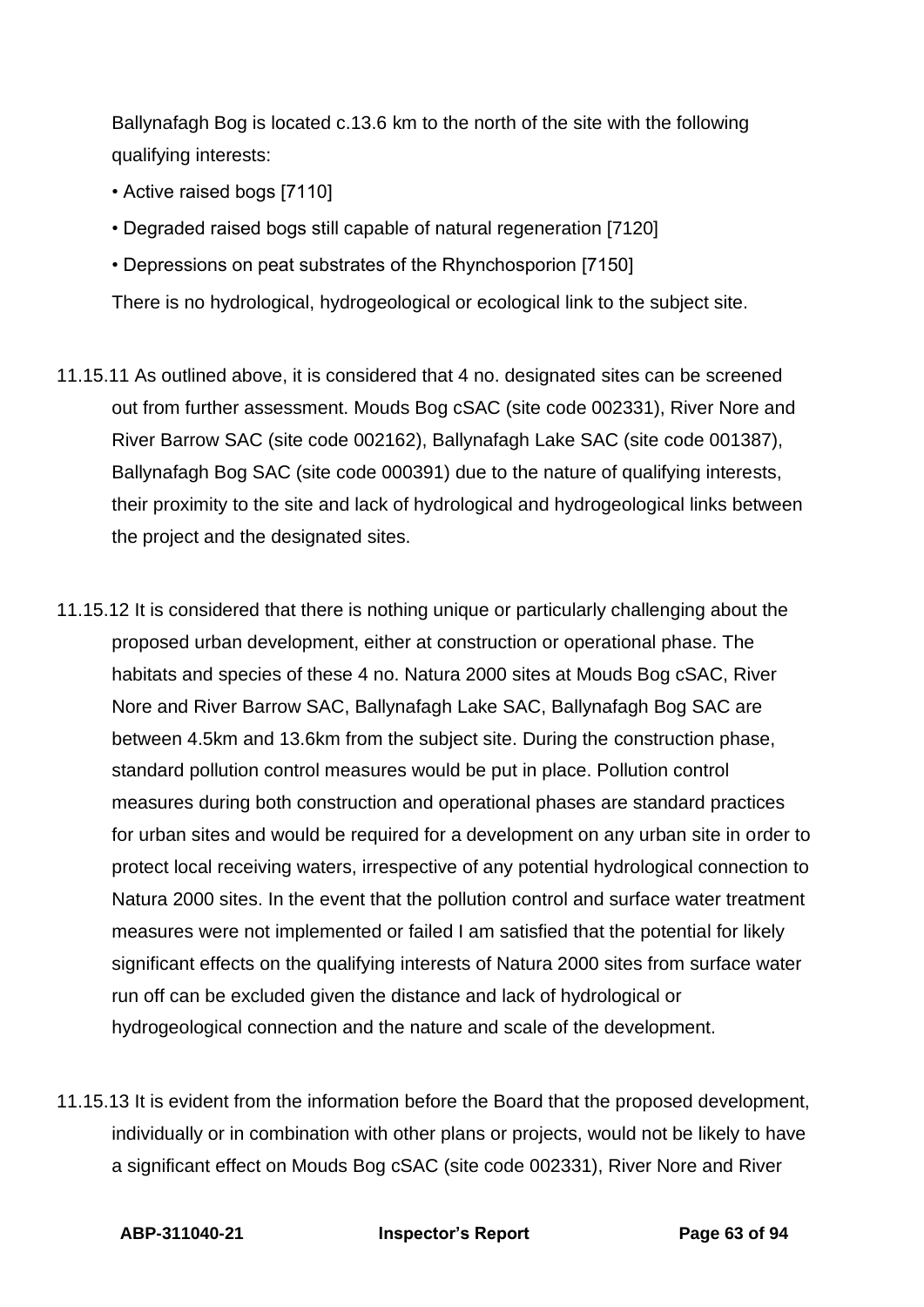Barrow SAC (site code 002162), Ballynafagh Lake SAC (site code 001387), Ballynafagh Bog SAC (site code 000391). I am satisfied, and concur with the applicant, that there is no potential for likely significant effects on these 4 no. designated sites and they can, therefore, be screened out from further assessment.

11.15.14 I concur with the AA Screening Report that further assessment is required for Pollardstwon Fen SAC (site code 000396). It is considered that the proposed development could result in likely significant effects in relation to: -

• The possibility of discharge / run off of surface waters containing sediment, silt, oils and / or other pollutants during the construction phase and operational from the proposed development site to the SAC through groundwater due to hydrogeological connections between the designated site and the appeal site with subsequent damage to the conservation status of habitats/species and dependent on good groundwater quality.

# Screening Determination

- 11.15.15 The proposed development was considered in light of the requirements of Section 177U of the Planning and Development Act 2000 as amended. Having carried out Screening for Appropriate Assessment of the project, it has been concluded that the project individually or in-combination with other plans or projects could have a significant effect on European Sites, Pollardstown Fen SAC (site code 000396), in view of the site's Conservation Objectives, and Appropriate Assessment and submission of a NIS is, therefore, required. The possibility of significant effects on other European sites has been excluded on the basis of objective information. The following European sites have been screened out for the need for appropriate assessment:
	- Mouds Bog cSAC (002331),
	- River Nore and River Barrow SAC (002162),
	- Ballynafagh Lake SAC (001387),
	- Ballynafagh Bog SAC (000391).

Natura Impact Statement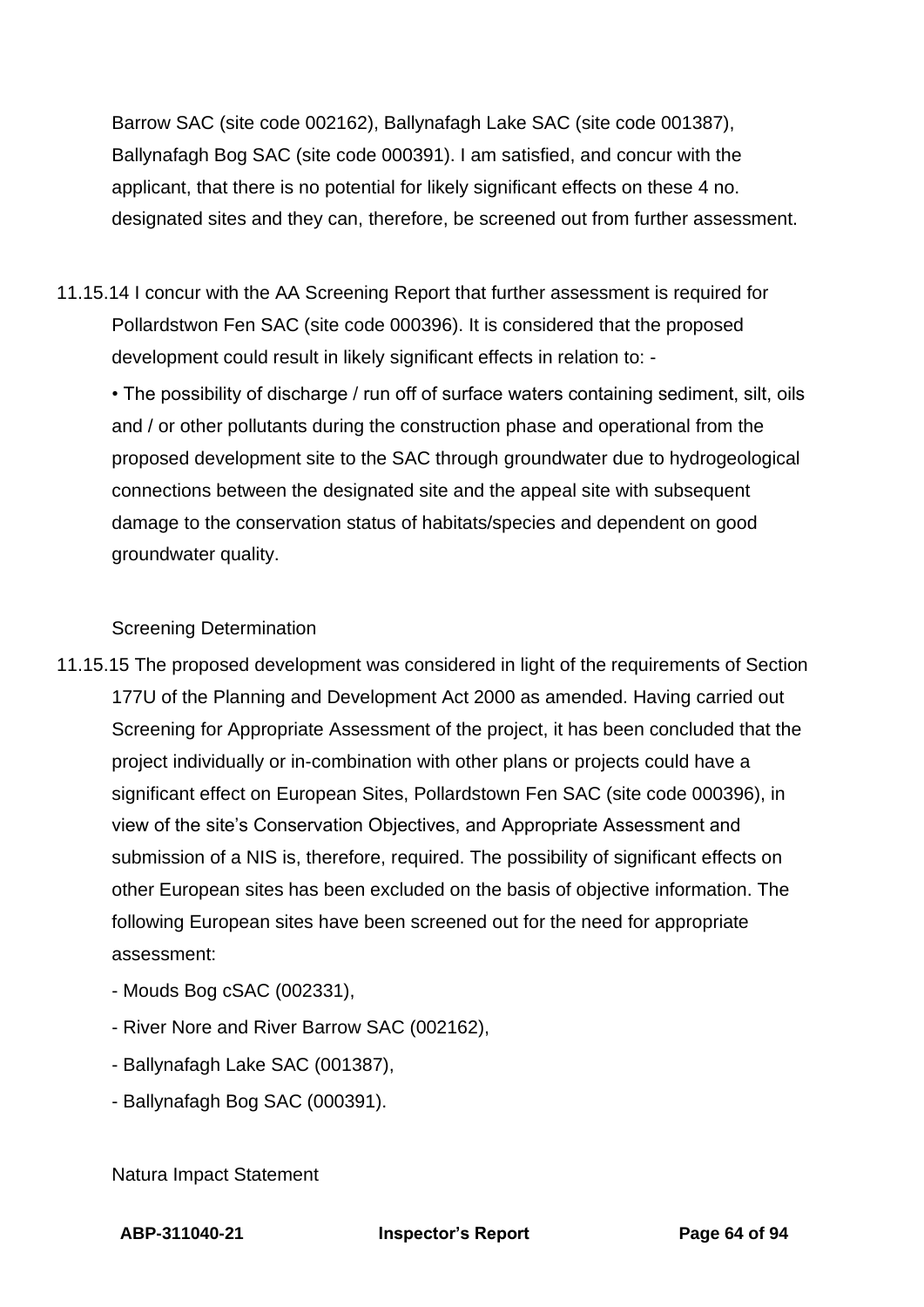11.15.16 The application included an NIS which examines and assesses the potential adverse effects of the proposed development on Pollardstwon Fen SAC (000396). It was prepared in line with current best practice guidance and provides an assessment of the potential impacts to the designated sites and an evaluation of the mitigation measures proposed. The NIS evaluates the potential for direct, indirect effects along or in combination with other plans and projects having taken into account the use of mitigation measures. A summary of the Pollardstown Fen SAC (000396) is provided in the NIS, which includes its qualifying interests and conservation objectives.

Appropriate Assessment of implications of the proposed development

- 11.15.17 The following is a summary of the detailed scientific assessment of the implications of the project on the qualifying interest features of Pollardstown Fen SAC (000396). All aspects of the project which could result in significant effects are assessed and mitigation measures designed to avoid or reduce any adverse effects are considered and assessed.
- 11.15.18 I have relied on the following guidance:
	- DoEHLG (2009). Appropriate Assessment of Plans and Projects in Ireland: Guidance for Planning Authorities. Department of the Environment, Heritage and Local Government, National Parks and Wildlife Service.
	- EC (2002) Assessment of plans and projects significantly affecting Natura 2000 sites. Methodological guidance on the provisions of Article 6(3) and 6(4) of the Habitats Directive 92/43/EC.
	- EC (2018) Managing Natura 2000 sites. The provisions of Article 6 of the Habitats Directive 92/43/EEC.

I have also examined the Natura 2000 data forms as relevant and the Conservation Objectives supporting documents available through the NPWS website (www.npws.ie). As noted above the main aspects of the proposed development that could affect European sites include: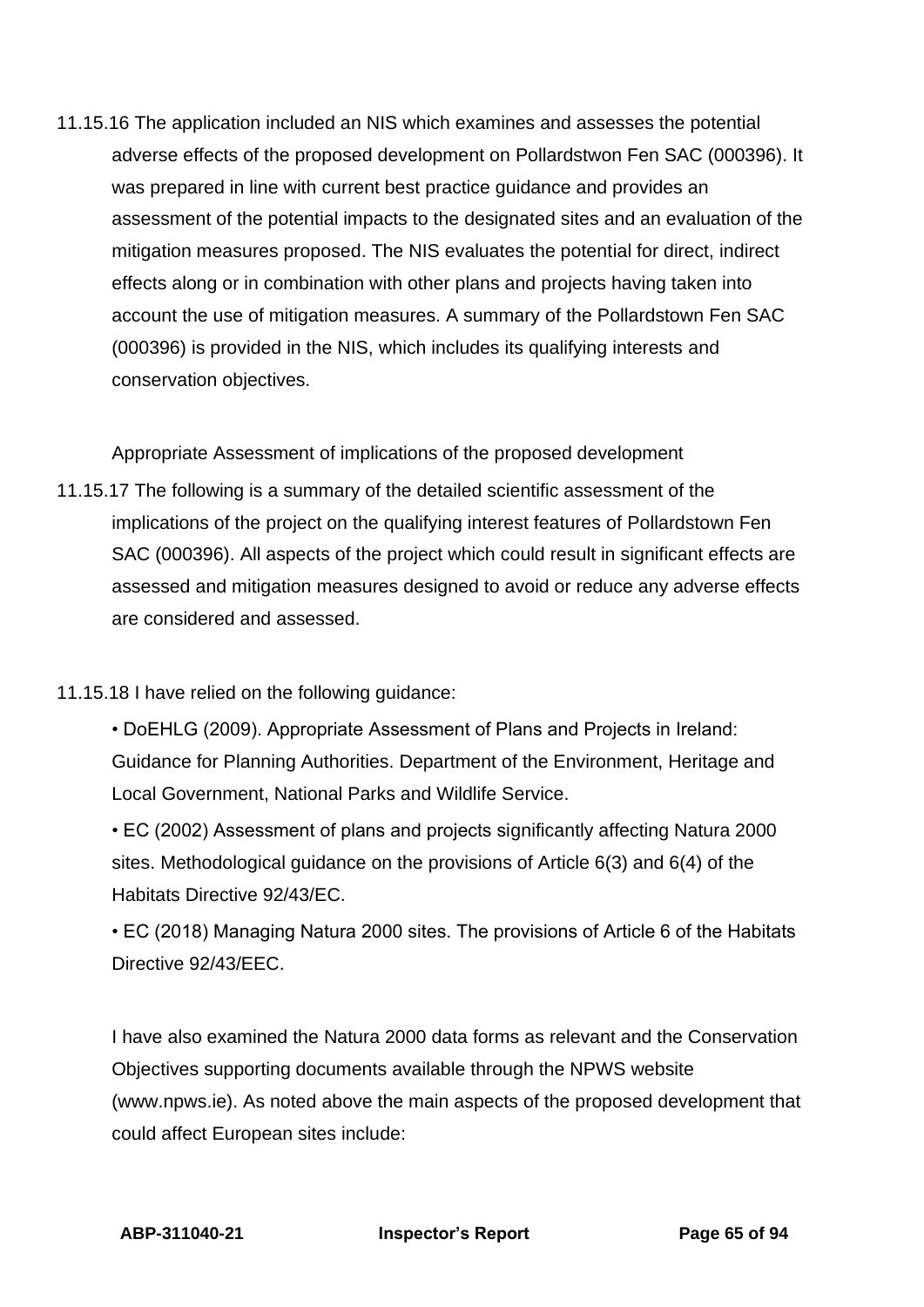• The possibility of discharge / run off of surface waters containing sediment, silt, oils and / or other pollutants during the construction phase and operational from the proposed development site to Pollardstwon SAC through groundwater due to hydrogeological connections between the designated site and the appeal site with subsequent damage to the conservation status of habitats/species and dependent on good groundwater quality.

## Pollardstown Fen SAC (site code 000396)

11.15.19 The NIS (Section 2.3) provides a detailed description of the Pollardstown Fen SAC. The proposed development site is wholly located outside of a European site and is located c. 1.4km from such. The site has hydrogeological links to with the application site and the proposal is for surface water drainage to be discharged to ground at each end of the site and attenuation in the centre. Surface water from the greater part of the site flows southeast to the Liffey and only the northern portion of the site contributes to flows to Pollardstown and is an extremely small part of the Pollardstown catchment. The conservation objectives for the qualifying interests of the SPA are noted in the table below.

| <b>Qualifying interest</b>               | <b>Conservation Objetcive</b>          |  |
|------------------------------------------|----------------------------------------|--|
| Calcareous fens with Cladium mariscus    | To maintain or restore the favourable  |  |
| and species of the Caricion davallianae  | conservation condition of the Annex I  |  |
| $[7210]$ *                               | habitat(s) and/or the Annex II species |  |
| • Petrifying springs with tufa formation | for which the SAC has been selected.   |  |
| (Cratoneurion) [7220]*                   |                                        |  |
| • Alkaline fens [7230]                   |                                        |  |
| • Vertigo geyeri (Geyer's Whorl Snail)   |                                        |  |
| [1013]                                   |                                        |  |
| • Vertigo angustior (Narrow-mouthed      |                                        |  |
| Whorl Snail) [1014]                      |                                        |  |
| • Vertigo moulinsiana (Desmoulin's       |                                        |  |
| Whorl Snail) [1016]                      |                                        |  |
|                                          |                                        |  |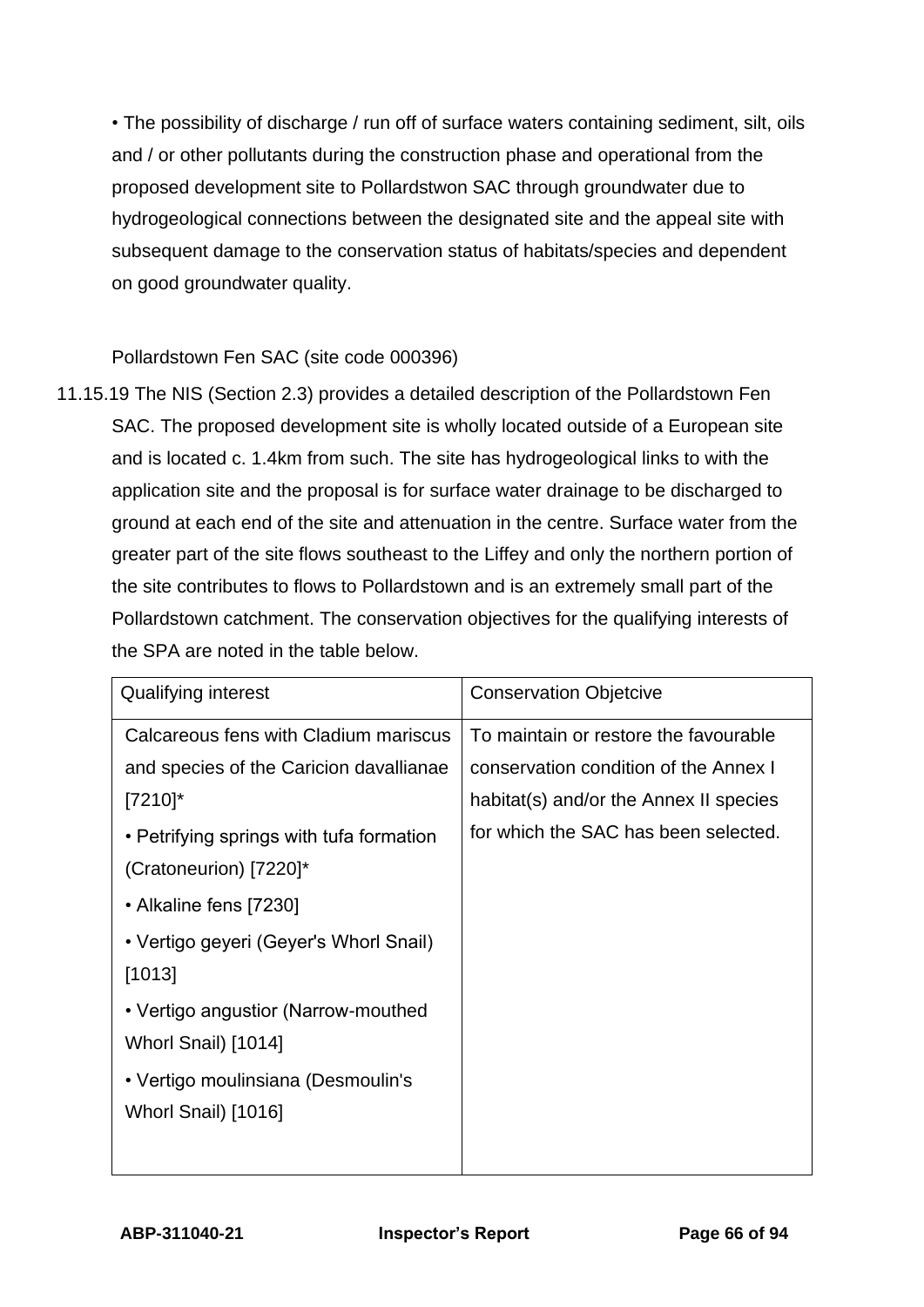Surface Watre/Hydrogeological Link

- 11.15.20 The subject site has a hydrogeological link to the SAC with part of the site within the drainage catchment of the Pollardstown SAC and potential for surface water run off associated with the construction stage and operational phase could potentially enter the SAC. Therefore, there is potential for indirect effects on surface water quality during site preparation and earthworks, including potentially contaminating material such as oils, fuels, lubricants, other construction related solutions and cement based products would be used on site during the construction phase and the accidental emission of such a material would have the potential to undermine water quality within the SAC. During the operational phase there is potential for contaminated surface water run-off from fuel leaks or accidental spills to potentially to undermine water quality. Any uncontrolled release of contaminated surface water to the SAC would likely be rapidly diluted and distributed. Notwithstanding this, the ongoing discharge of waters with high concentrations of contaminating substances could over time lead to the deposition of such contaminants, which has the potential to undermine the conservation status of the designated site.
- 11.15.21. The NIS (Section 2.5 and 2.6) recommends a number of control mitigation measures, to protect the environment from pollutants. These include temporary drainage and sediment control measures, including silt fences and the correct storage, use and maintenance of all equipment, materials and chemicals and daily monitoring of works. Adherence to best practices methodologies during the construction phase would control the release of sediments to surface water and prevent surface and ground water pollution as a result of accidental spillages or leaks. Operational mitigation measures have also been included in the NIS (2.6) including control measures to limit surface water discharge to greenfield run-off rate, flow control device (hydrobrake), SUDS measures and use of by-pass separator to remove pollutants prior to discharge of surface water. The provision of these features would ensure that surface water emitted from the project would be adequately treated and would eliminate any risk of polluted surface water being discharged during the operational phase.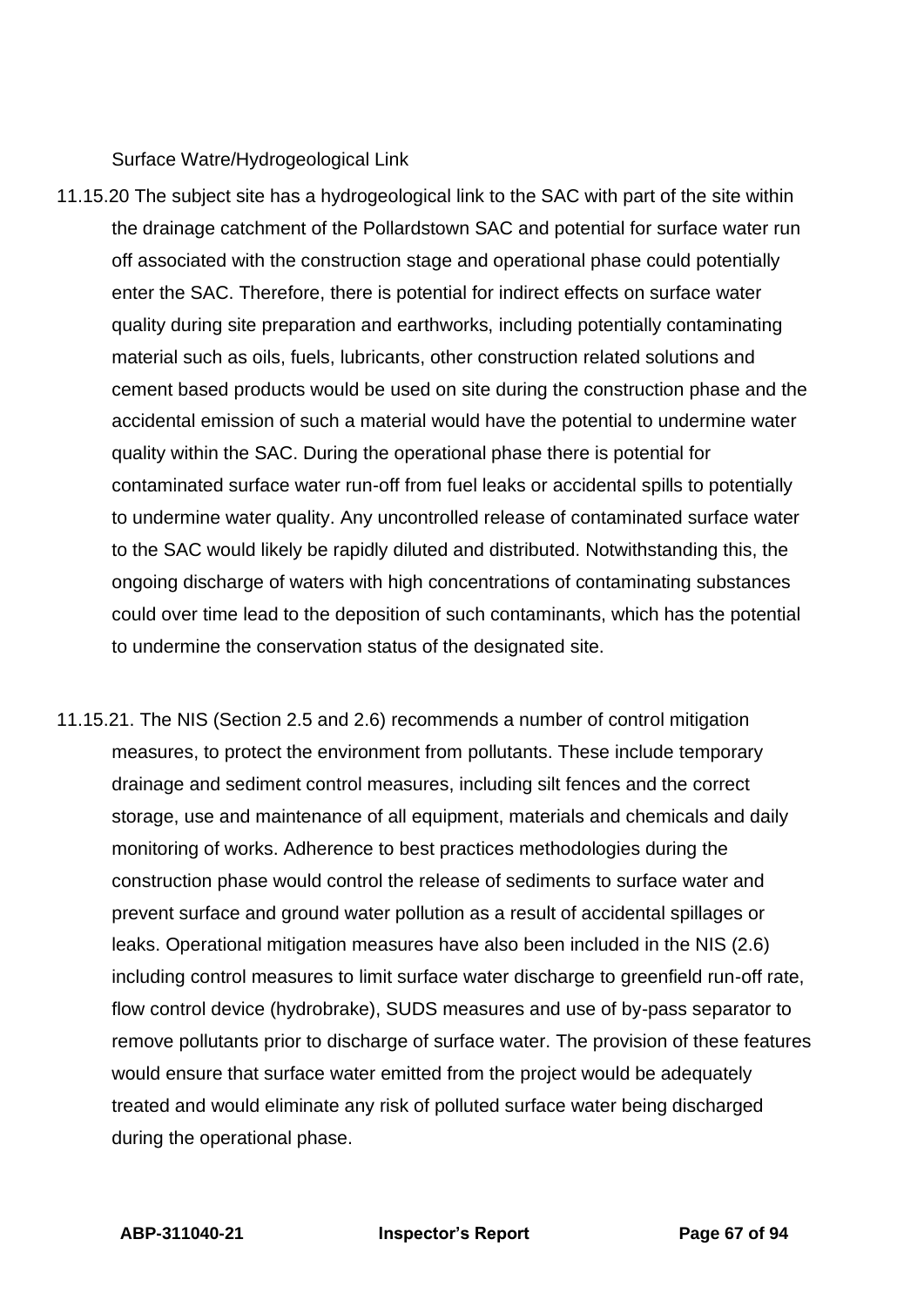11.15.22. The submitted preliminary Construction and Environmental Management Plan also address all potentially polluting activities and includes mitigation measures for critical elements such as storage and handling of harmful materials. Having regard to the measures outlined as well as the application of best practice construction methods, I am satisfied that direct or indirect effects on the SAC can be ruled out with confidence.

### In-Combination Effects

11.15.23. There is a current application under section 4(1) of the Planning and Development (Housing) and Residential Tenancies Act 2016 (ABP-310912-21) for 336 no. residential units (245 no. houses, 91 no. apartments/duplexes), crèche and associated site works to the north west of the site on the opposite side of the R445. Drainage arrangements for this proposal entails connection to existing foul drainage and surface water drainage services. The current proposal entails connection to an existing pumping station that connects to foul drainage services along the R445. Surface water drainage is in the form of soakaways and surface water attenuation to the south of the site. I am satisfied that the project would have a negligible impact on the conservation objectives of Pollardswton Fen SAC and I am satisfied that the proposed project will not have an effect individually or together with any other plan or project.

### **Conclusion**

11.15.24 The proposed development has been considered in light of the assessment requirements of Section 177 of the Planning and Development Act, 2000 (as amended). Having carried out screening for Appropriate Assessment of the project, it was concluded that it may have a significant effect on Pollardstown Fen SAC (site code 000396). Consequently, an Appropriate Assessment was required of the implications of the project on the qualifying features of this site in light of its / their conservation objectives. Following an Appropriate Assessment, it has been ascertained that the proposed development, individually or in combination with other plans or projects would not adversely affect the integrity of the European site or any other European site, in view of the site's Conservation Objectives. This conclusion is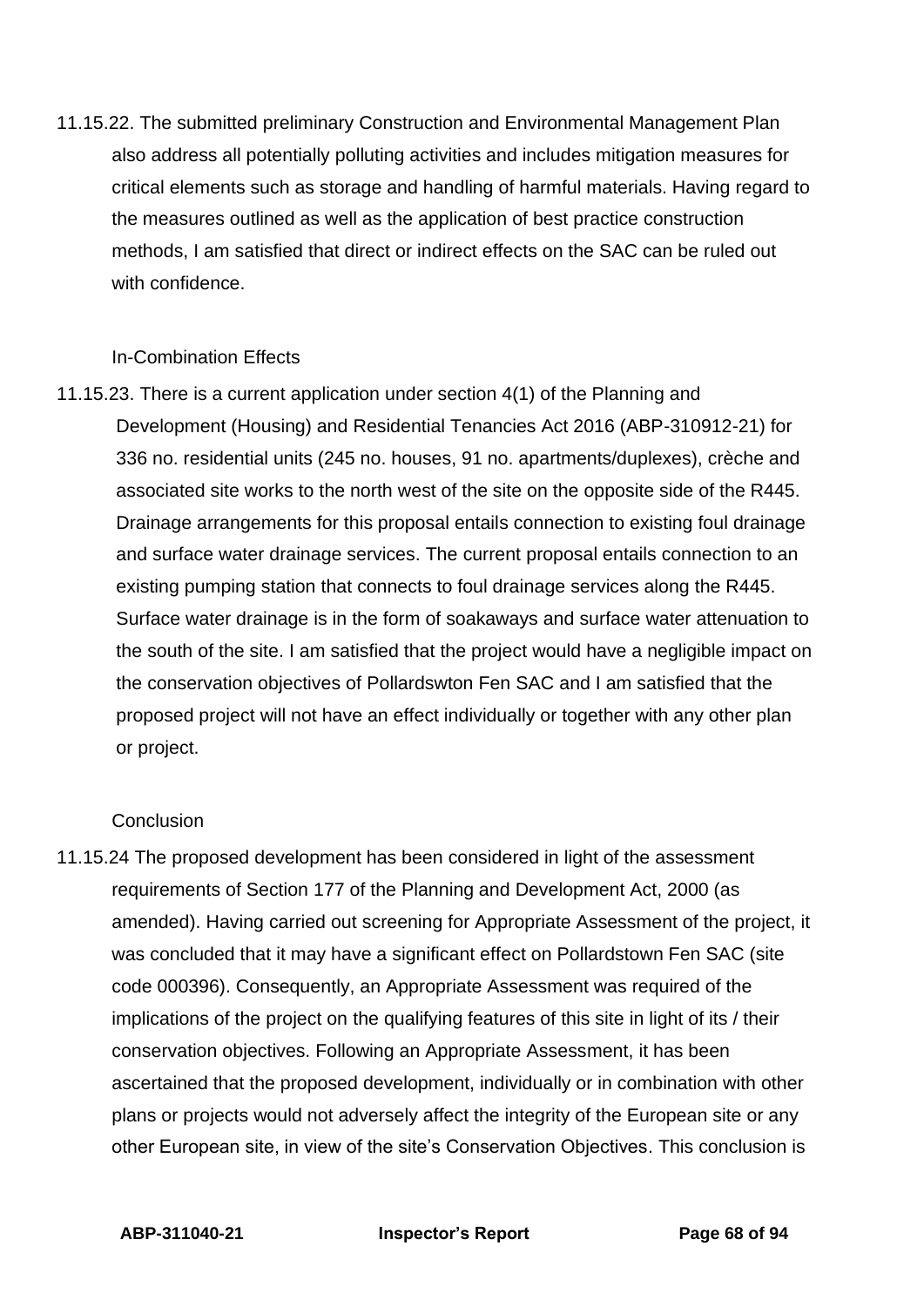based on a complete assessment of all aspects of the proposed project and there is no reasonable doubt as to the absence of adverse effects:

• A full and detailed assessment of all aspects of the proposed project including proposed mitigation measures in relation to the Conservation Objectives the Pollardstown Fen SAC (site code 000396).

• Detailed assessment of in-combination effects with other plans and projects including current proposals and future plans.

• No reasonable scientific doubt as to the absence of adverse effects on the integrity the Pollardstown Fen SAC (site code 000396).

# 12.0 **Recommendation**

- 12.1 In conclusion, I consider the principle of residential development to be acceptable on this site. I am of the opinion that this is a zoned, serviceable site within an emerging area where a wide range of services and facilities exist and proximate to good public transport links. In my opinion, the proposal will provide a quality development, with an appropriate mix of units and an acceptable density of development, in accordance with national policy. Notwithstanding the report submitted by the applicant regarding material contravention, I do not consider that the proposal constitutes a material contravention of Development Plan or Local Area Plan policy. I have fully considered the Chief Executives report and do not concur with the recommendation to refuse permission.
- 12.2 I am satisfied that the proposal will not impact on the visual or residential amenities of the area, to such an extent as to warrant a refusal of permission. In fact, I consider that the proposal, if constructed as permitted would add to the visual amenity of the area and enhance the streetscape at this location. I have no information before me to believe that adequate services and facilities are not available in the wider area, to cater for the development as proposed.
- 12.3 I consider the proposal to be generally in compliance with both national and local policy, together with relevant section 28 ministerial guidelines. I also consider it to be in compliance with the proper planning and sustainable development of the area and

**ABP-311040-21 Inspector's Report Page 69 of 94**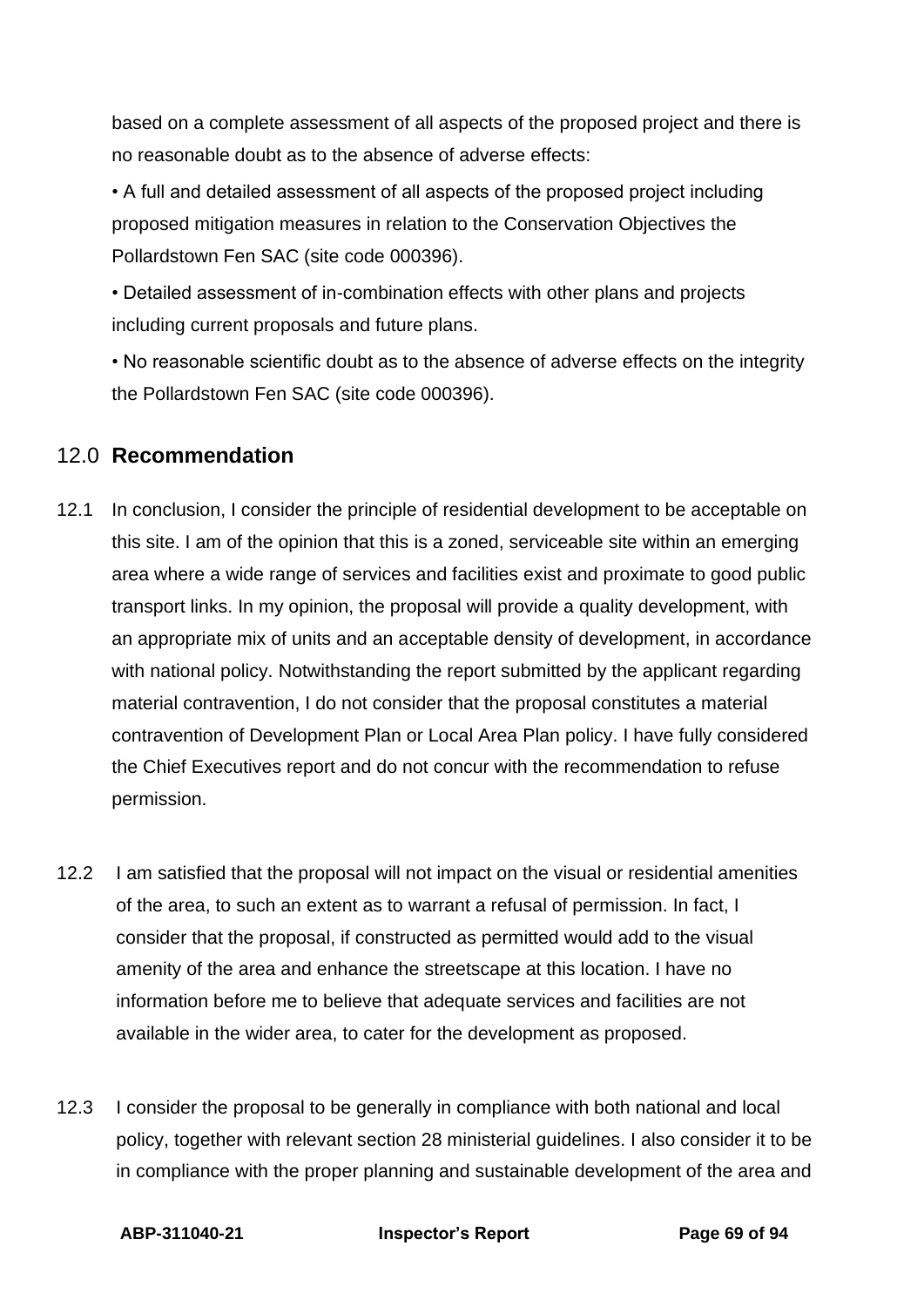having regard to all of the above, I recommend that permission is granted, subject to conditions.

# 13.0 **Reasons and Considerations**

Having regard to the following:

(a) the provisions of the Kildare County Development Plan 2017-2023 and the Newbridge Local Area Plan 2013-2019, including the zoning objective C1-New Residential with a stated objective 'to provide for new residential development',

(b) the Rebuilding Ireland Action Plan for Housing and Homelessness, (Government of Ireland, 2016),

(c) the Housing for All-A New Housing Plan for Ireland (September 2021),

(d) the Design Manual for Urban Roads and Streets (DMURS) issued by the Department of Transport, Tourism and Sport and the Department of the Environment, Community and Local Government in March, 2013

(e) the Guidelines for Planning Authorities on Sustainable Residential Development in Urban Areas, 2009

(f) the Guidelines for Planning Authorities on Sustainable Urban Housing: Design Standards for New Apartments, 2020,

(g) the Planning System and Flood Risk Management (including the associated Technical Appendices), 2009,

(h) Urban Development and Building Heights, Guidelines for Planning Authorities, 2018,

(i) the nature, scale and design of the proposed development,

(j) the availability in the area of a wide range of social, community and transport infrastructure,

(k) the pattern of existing and permitted development in the area,

(l) the planning history within the area,

(m) the report of the Chief Executive and associated appendices and

(n) the report of the Inspector and the submissions and observations received,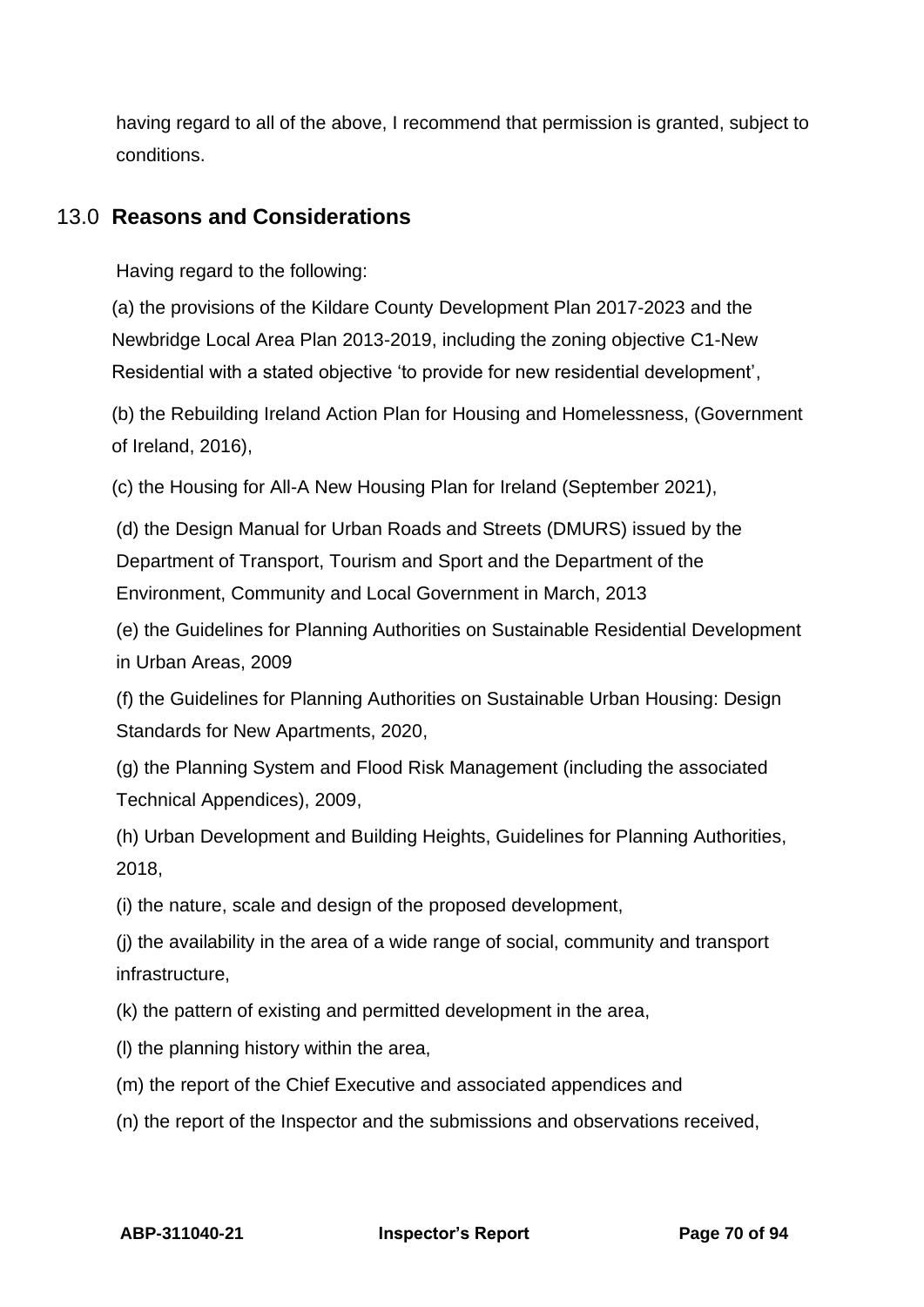It is considered that, subject to compliance with the conditions set out below, the proposed development would constitute an acceptable residential density, would not seriously injure the residential or visual amenities of the area, would be acceptable in terms of urban design, height and quantum of development and would be acceptable in terms of pedestrian and traffic safety. The proposed development would, therefore, be in accordance with the proper planning and sustainable development of the area.

# 14.0 **Recommended Order**

**Application:** for permission under section 4 of the Planning and Development (Housing) and Residential Tenancies Act 2016, in accordance with plans and particulars, lodged with An Bord Pleanála on the 06th day of August 2021 by Glan Developments Limited.

**Proposed Development:** The proposed development will consist the demolition of an existing derelict house and 2 no. sheds. The renovation of an existing cottage and shed, and the construction of a new residential development with a crèche comprising of 204 no. dwellings including 98 no. houses and 106 no. duplexes/apartments. The proposal entails construction of c.335m long section of link street and provision of a new right turning lane at the proposed junction on the R445 (Ballymnay Road). Provision of car parking, bicycle storage and bin storage. Improvement works to the existing foul sewer pump station located within the development site. Provision of additional surface water storage capacity and attenuation pond. Landscaping, play areas, boundary treatment and public lighting and all associated site development works. The application contains a statement setting out how the proposal will be consistent with the objectives of the Kildare County Council Development Plan 2017-2023 and Newbridge Local Area Plan 2013- 2019 and also contains a statement indicating why permission should be granted for the proposed development, having regard to consideration specified in section 37(2)(b) of the Planning and Development Act 2000, as amended, notwithstanding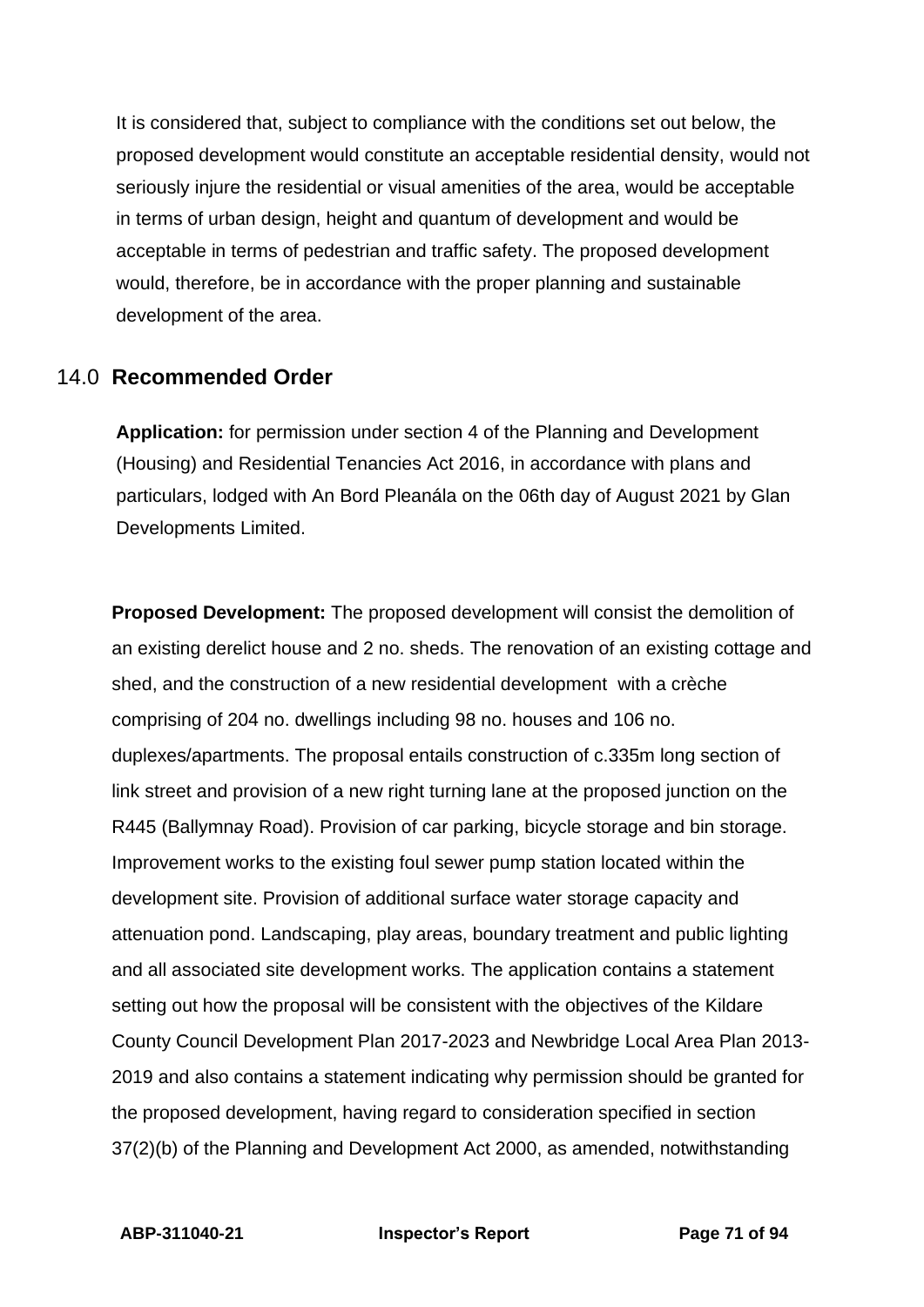that the proposed development materially contravenes a relevant development plan or local area plan other than in relation to the zoning of the land.

**Decision:** Grant permission for the above proposed development in accordance with the said plans and particulars based on the reasons and considerations under and subject to the conditions set out below.

### **Matters Considered:**

In making its decision, the Board had regard to those matters to which, by virtue of the Planning and Development Acts and Regulations made thereunder, it was required to have regard. Such matters included any submissions and observations received by it in accordance with statutory provisions.

# **Reasons and Considerations**

Having regard to the following:

(a) the provisions of the Kildare County Development Plan 2017-2023 and the Newbridge Local Area Plan 2013-2019, including the zoning objective C1-New Residential with a stated objective 'to provide for new residential development',

(b) the Rebuilding Ireland Action Plan for Housing and Homelessness, (Government of Ireland, 2016),

(c) the Housing for All-A New Housing Plan for Ireland (September 2021),

(d) the Design Manual for Urban Roads and Streets (DMURS) issued by the Department of Transport, Tourism and Sport and the Department of the Environment, Community and Local Government in March, 2013,

(e) the Guidelines for Planning Authorities on Sustainable Residential Development in Urban Areas, 2009,

(f) the Guidelines for Planning Authorities on Sustainable Urban Housing: Design Standards for New Apartments, 2020,

(g) the Planning System and Flood Risk Management (including the associated Technical Appendices), 2009,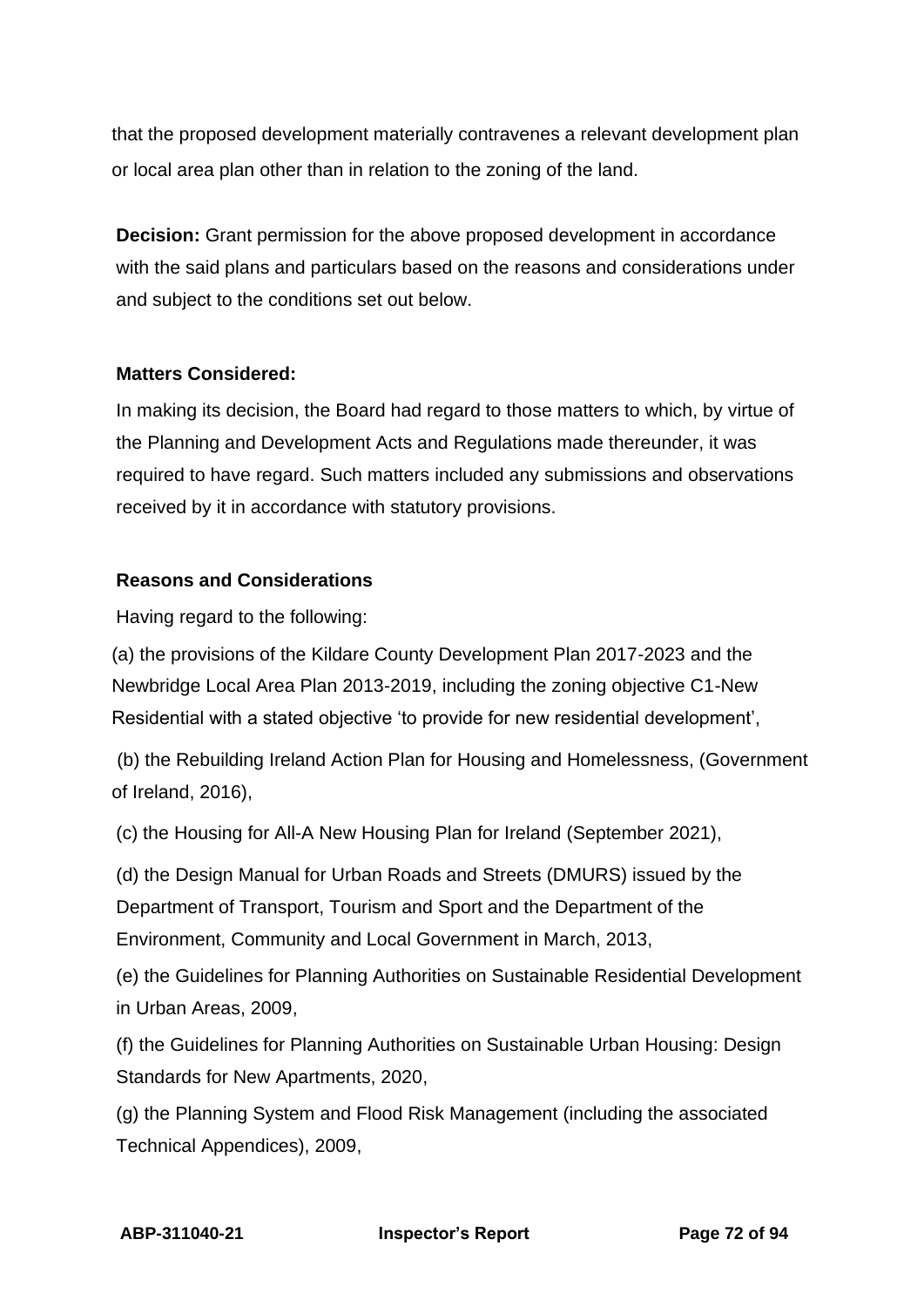(h) Urban Development and Building Heights, Guidelines for Planning Authorities, 2018,

(i) the nature, scale and design of the proposed development,

(j) the availability in the area of a wide range of social, community and transport infrastructure,

(k) the pattern of existing and permitted development in the area,

(l) the planning history within the area,

(m) the report of the Chief Executive and associated appendices and

(n) the report of the Inspector and the submissions and observations received,

It is considered that, subject to compliance with the conditions set out below, the proposed development would constitute an acceptable residential density, would not seriously injure the residential or visual amenities of the area, would be acceptable in terms of urban design, height and quantum of development and would be acceptable in terms of pedestrian and traffic safety. The proposed development would, therefore, be in accordance with the proper planning and sustainable development of the area.

## **Appropriate Assessment: Stage 1**

The Board completed an Appropriate Assessment screening exercise in relation to the potential effects of the proposed development on designated European Sites, taking into account the nature, scale and location of the proposed development, the Natura Impact Statement Report submitted with the application, the Inspector's report, and submissions on file. In completing the screening exercise, the Board adopted the report of the Inspector and concluded that, by itself or in combination with other development in the vicinity, the proposed development would not be likely to have a significant effect on any European Site in view of the conservation objectives of such sites, other than Pollardstown Fen SAC (site code 000396) which is the European site for which there is a likelihood of significant effects.

#### **Appropriate Assessment: Stage 2**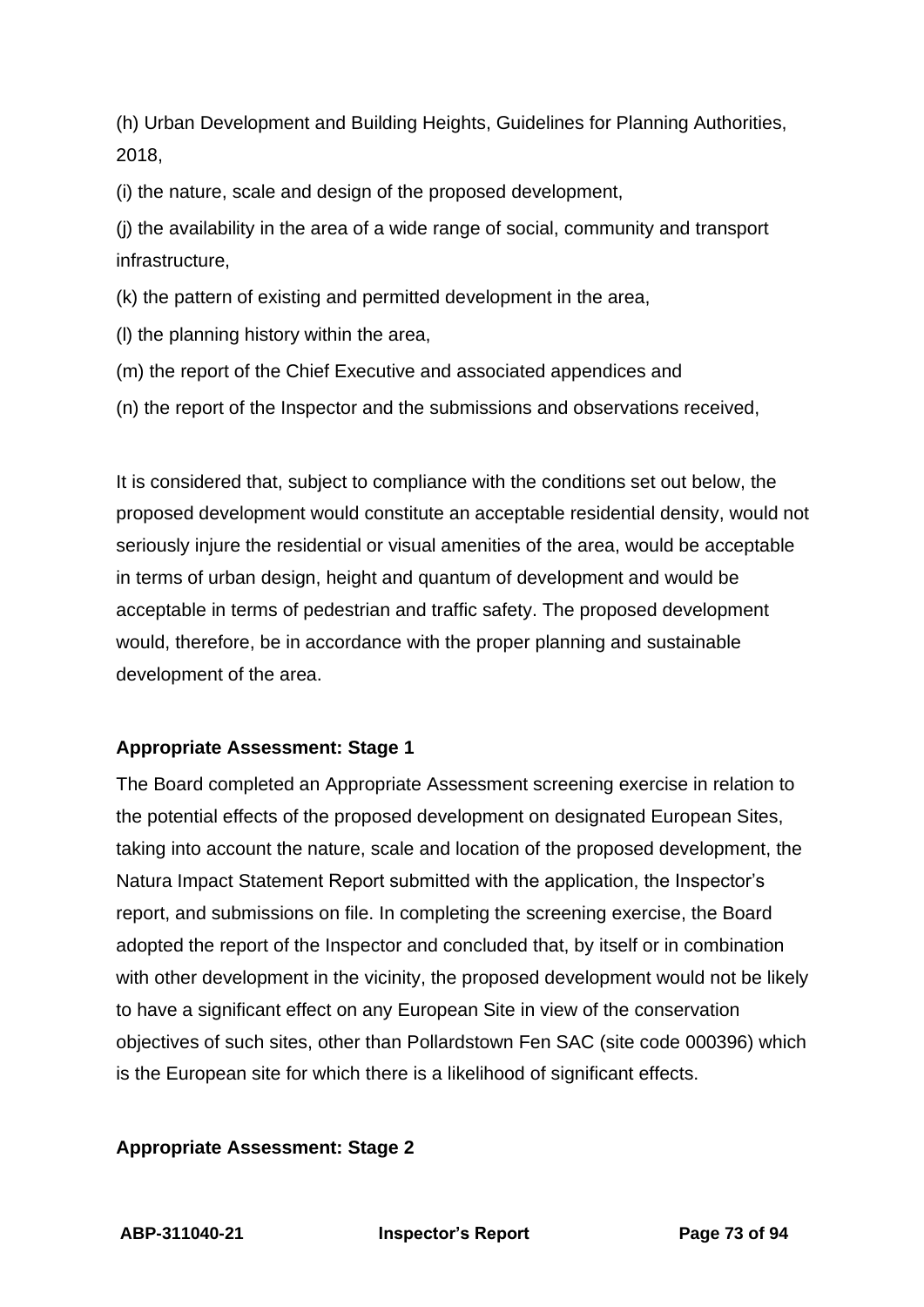The Board considered the Natura Impact Statement and all other relevant submissions on the file and carried out an Appropriate Assessment of the implications of the proposed development on Pollardstown Fen SAC (site code 000396), in view of the site's conservation objectives. The Board considered that the information before it was adequate to allow the carrying out of an Appropriate Assessment. In completing the appropriate assessment, the Board considered, in particular, the following:

a) the site-specific conservation objectives for the European site,

b) the likely direct and indirect impacts arising from the proposed development both individually or in combination with other plans or projects, and in particular the risk of impacts on surface water and ground water quality,

c) the mitigation measures which are included as part of the current proposal. In completing the Appropriate Assessment, the Board accepted and adopted the Appropriate Assessment carried out in the Inspector's report in respect of the potential effects of the proposed development on the aforementioned European Site, having regard to the sites' conservation objectives. In overall conclusion, the Board was satisfied that the proposed development, by itself or in combination with other plans or projects, would not adversely affect the integrity of European Site in view of the sites conservation objectives. This conclusion is based on a complete assessment of all aspects of the proposed project and there is no reasonable doubt as to the absence of adverse effects:

• A full and detailed assessment of all aspects of the proposed project including proposed mitigation measures and ecological monitoring in relation to the Conservation Objectives the Pollardstown Fen SAC (site code 000396).

• Detailed assessment of in-combination effects with other plans and projects including current proposals and future plans.

• No reasonable scientific doubt as to the absence of adverse effects on the integrity of the Pollardstown Fen SAC (site code 000396).

#### **Environmental Impact Assessment**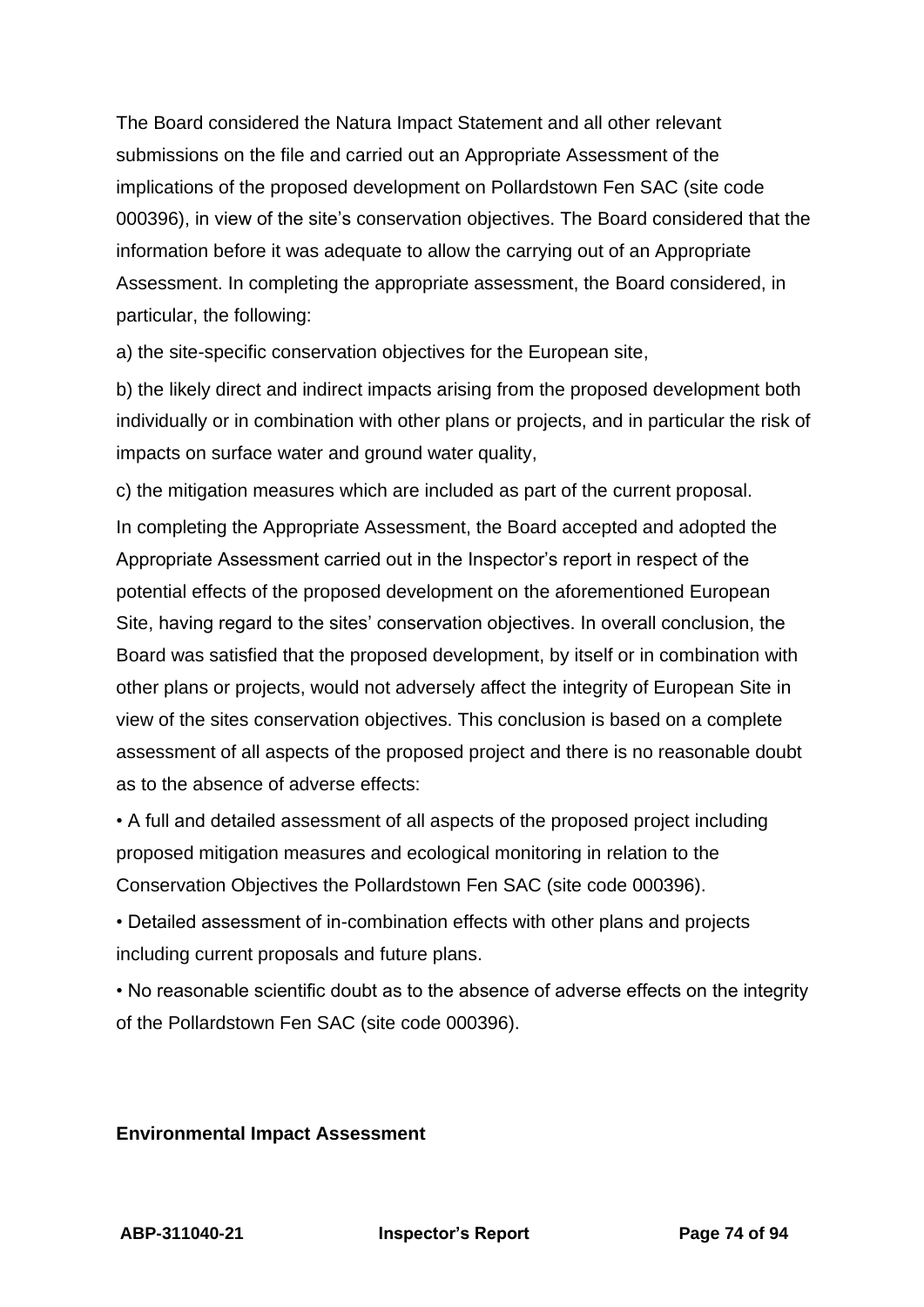The Board completed an environmental impact assessment screening of the proposed development and considered that the Environmental Impact Assessment Screening Report submitted by the applicant, identifies and describes adequately the direct, indirect, secondary, and cumulative effects of the proposed development on the environment.

#### Having regard to:

(a) the nature and scale of the proposed development on an urban site served by public infrastructure,

(b) the absence of any significant environmental sensitivities in the area,

(c) the location of the development outside of any sensitive location specified in article 299C of the Planning and Development Regulations 2001 (as amended), the Board concluded that, by reason of the nature, scale and location of the subject site, the proposed development would not be likely to have significant effects on the environment. The Board decided, therefore, that an environmental impact assessment report for the proposed development was not necessary in this case

## **Conclusions on Proper Planning and Sustainable Development:**

The Board considered that, subject to compliance with the conditions set out below that the proposed development would constitute an acceptable quantum and density of development in this accessible urban location, would not seriously injure the residential or visual amenities of the area, would be acceptable in terms of urban design, height and quantum of development and would be acceptable in terms of pedestrian safety. The proposed development would, therefore, be in accordance with the proper planning and sustainable development of the area. In coming to this conclusion, specific regard was had to the Chief Executive Report from the planning authority.

# 15.0 **Conditions**

1. The development shall be carried out and completed in accordance with the plans and particulars lodged with the application, except as may otherwise be required in order to comply with the following conditions. Where such conditions require details to be agreed with the planning authority, the developer shall agree such details in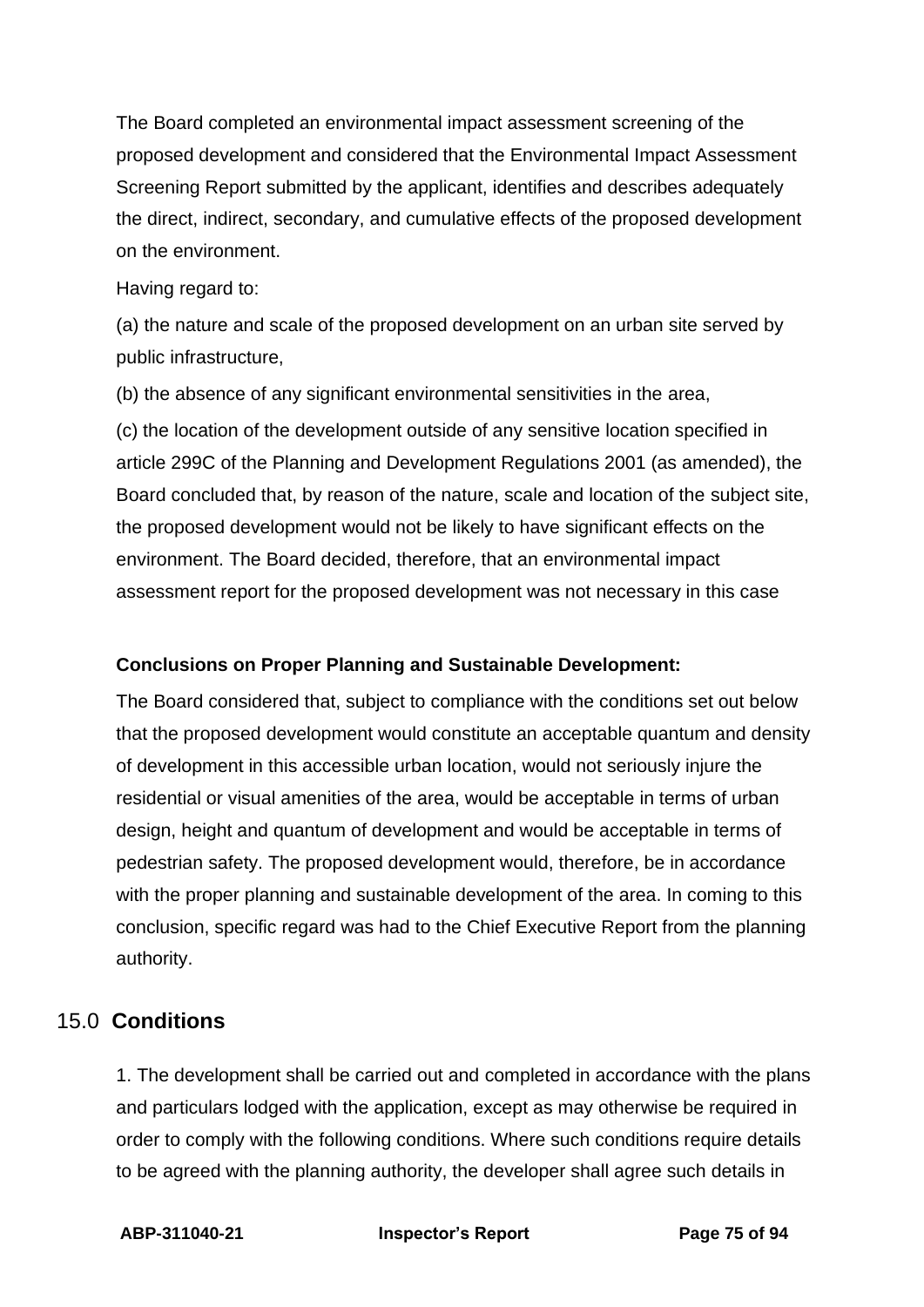writing with the planning authority prior to commencement of development, or as otherwise stipulated by conditions hereunder, and the development shall be carried out and completed in accordance with the agreed particulars. In default of agreement the matter(s) in dispute shall be referred to An Bord Pleanála for determination.

Reason: In the interest of clarity.

2. Prior to the commencement of any house or duplex unit in the development as permitted, the applicant or any person with an interest in the land shall enter into an agreement with the planning authority (such agreement must specify the number and location of each house or duplex unit), pursuant to Section 47 of the Planning and Development Act 2000, that restricts all houses and duplex units permitted, to first occupation by individual purchasers i.e. those not being a corporate entity, and/or by those eligible for the occupation of social and/or affordable housing, including cost rental housing.

Reason: To restrict new housing development to use by persons of a particular class or description in order to ensure an adequate choice and supply of housing, including affordable housing, in the common good.

3. The proposed development shall be amended as follows:

(a) The detailed design of the priority junction from the R445 and the right hand turning lane in the R445 shall be submitted and agreed in writing with the planning authority.

(b) The accessible parking provided at the end of a number of cul-de-sacs and between bin storage shall be reconfigured to be provided at the side of the cul-desacs and facilitate shorter reverse turning movements.

(c) Provision of a pedestrian crossing on the link road and a detailed drawings of road markings/surface materials to provide for a crossing point at the junction of the R445.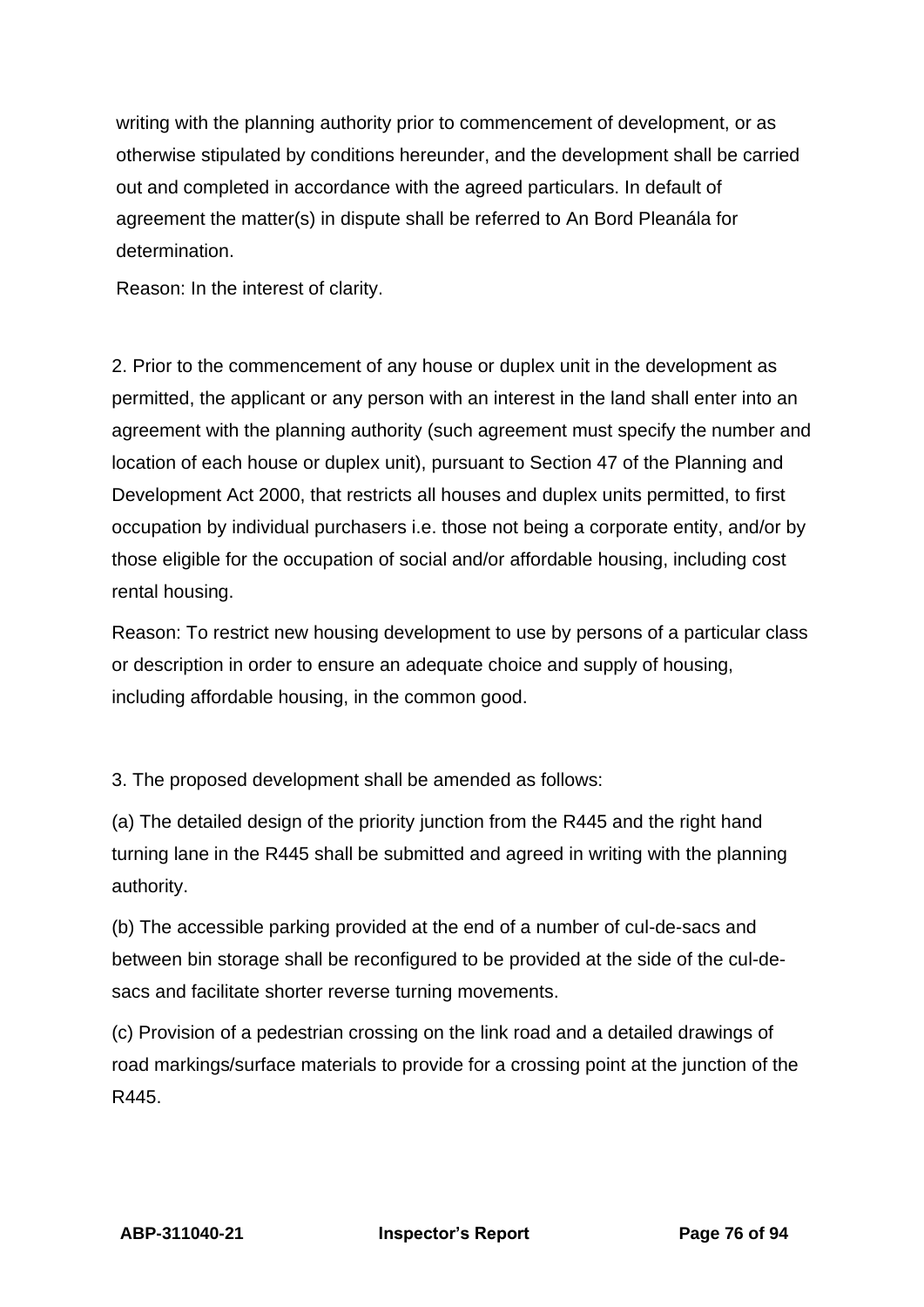Revised drawings showing compliance with these requirements shall be submitted to, and agreed in writing with, the planning authority prior to commencement of development.

Reason: In the interests of orderly development.

4. Detailed specification of the glazing/ventilation proposed to minimise inward noise impact from the M7 is to be submitted and agreed in writing with, the planning authority prior to commencement of development.

Reason: In the interest of residential amenity.

5. Details of the materials, colours and textures of all the external finishes to the proposed buildings shall be as submitted with the application, unless otherwise agreed in writing with, the planning authority prior to commencement of development. In default of agreement the matter(s) in dispute shall be referred to An Bord Pleanála for determination.

Reason: In the interest of visual amenity.

6. Proposals for an estate / street name, house numbering scheme and associated signage shall be submitted to, and agreed in writing with, the planning authority prior to commencement of development. Thereafter, all estate and street signs, and house numbers, shall be provided in accordance with the agreed scheme. No advertisements/marketing signage relating to the name of the development shall be erected until the developer has obtained the planning authority's written agreement to the proposed name.

Reason: In the interest of urban legibility.

7. Public lighting shall be provided in accordance with a scheme, which shall include lighting along pedestrian routes through open spaces details of which shall be submitted to, and agreed in writing with, the planning authority prior to commencement of development/installation of lighting. Such lighting shall be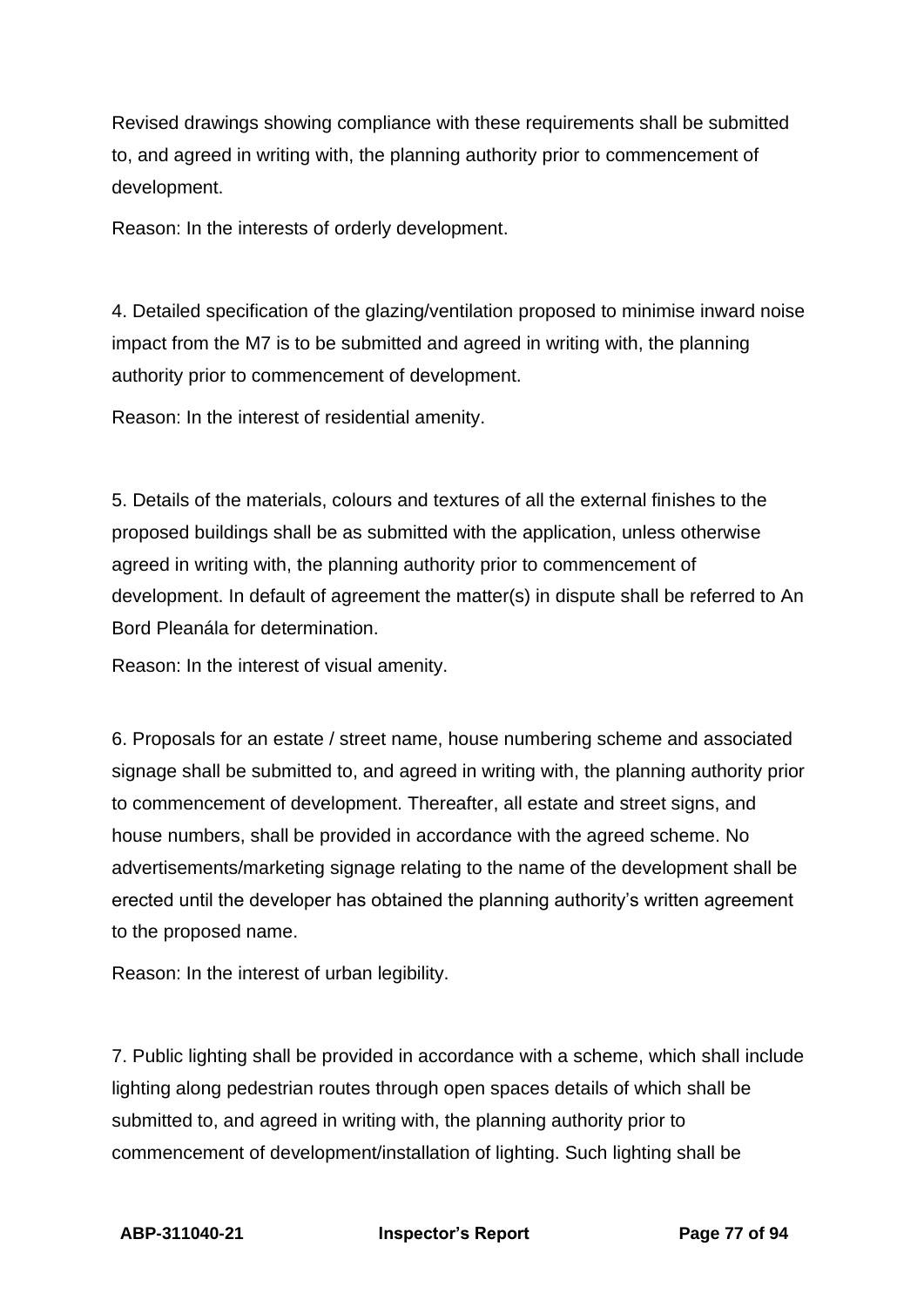provided prior to the making available for occupation of any dwelling unit. Reason: In the interests of amenity and public safety

8.

(a) The internal road network serving the proposed development, including turning bays, junctions, parking areas, footpaths, and kerbs, shall be in accordance with the detailed construction standards of the planning authority for such works and design standards outlined in DMURS.

In default of agreement the matter(s) in dispute shall be referred to An Bord Pleanála for determination.

(b) Prior to the first occupation of the development, a finalised Mobility Management Strategy shall be submitted to and agreed in writing with the planning authority. This shall provide for incentives to encourage the use of public transport, cycling, walking, and carpooling by residents/occupants/staff employed in the development and to reduce and regulate the extent of parking. The mobility strategy shall be prepared and implemented by the management company for all units within the development. (c) The Mobility Management Strategy shall incorporate a Car Parking Management Strategy for the overall development, which shall address the management and assignment of car spaces to residents and units over time and shall include a strategy for the community use and any car-share parking.

Reason: In the interest of encouraging the use of sustainable modes of transport.

9. All roads and footpaths shown to adjoining lands shall be constructed up to the boundaries with no ransom strips remaining to provide access to adjoining lands. These areas shall be shown for taking in charge in a drawing to be submitted and agreed with the planning authority.

Reason: In the interest of permeability and proper planning and sustainable development.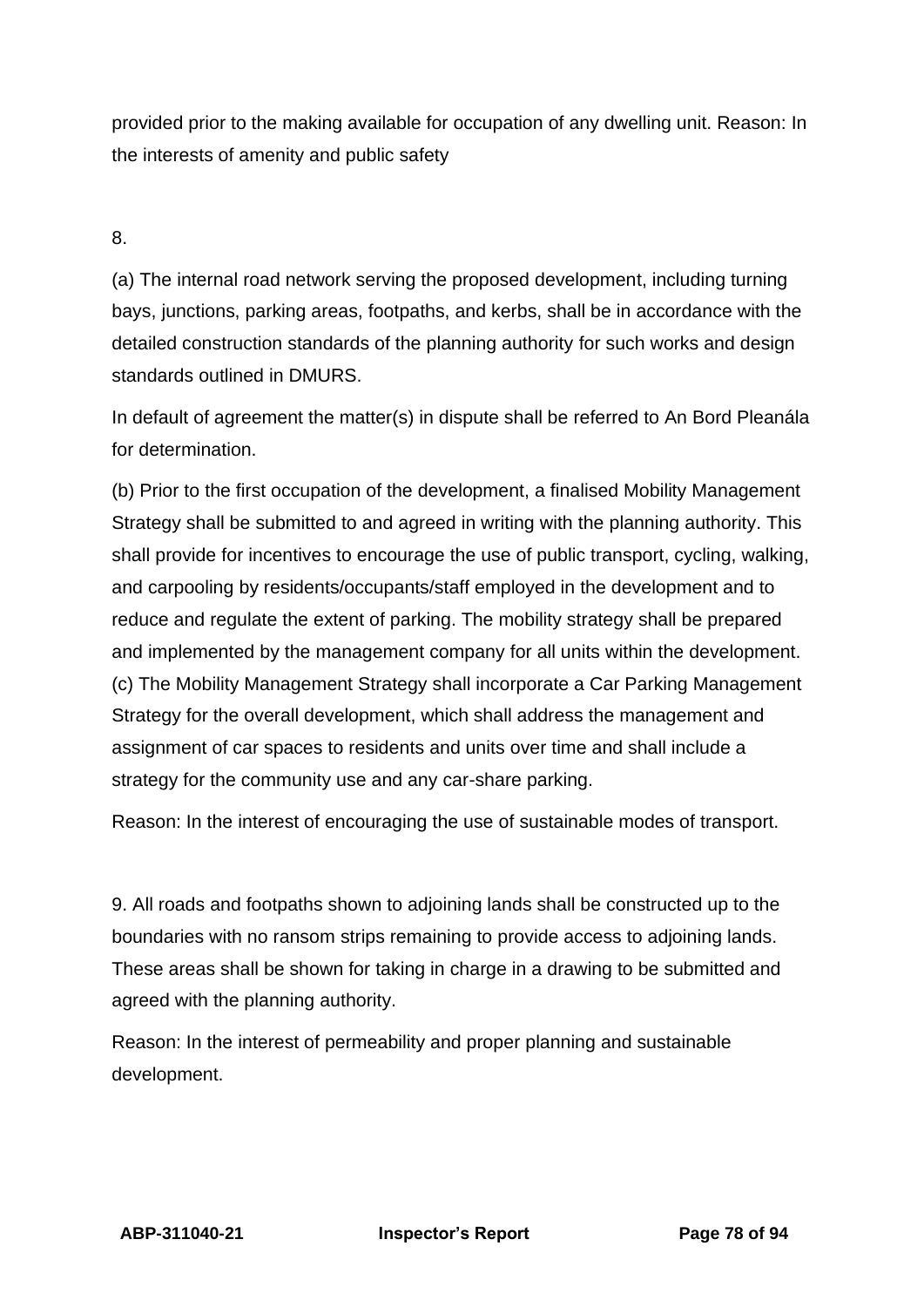10. Bicycle parking spaces shall be provided within the site in accordance with the provisions of the Sustainable Urban Housing: Design Standards for New Apartments, Guidelines for Planning Authorities (2020). Revised details of the number, layout, and design, marking demarcation and security provisions for these spaces shall be submitted to and agreed in writing with the planning authority prior to commencement of development.

Reason: To ensure that adequate bicycle parking provision is available to serve the proposed development, in the interest of sustainable transportation.

11. A minimum of 10% of all car parking spaces should be provided with EV charging stations/points, and ducting shall be provided for all remaining car parking spaces facilitating the installation of EV charging points/stations at a later date. Where proposals relating to the installation of EV ducting and charging stations/points has not been submitted with the application, in accordance with the above noted requirements, the development shall submit such proposals shall be submitted and agreed in writing with the Planning Authority prior to the occupation of the development.

Reason: To provide for and/or future proof the development such as would facilitate the use of Electric Vehicles.

12. All service cables associated with the proposed development (such as electrical, telecommunications and communal television) shall be located underground. Any relocation of utility infrastructure shall be agreed with the relevant utility provider. Ducting shall be provided by the developer to facilitate the provision of broadband infrastructure within the proposed development.

Reason: In the interests of visual and residential amenity.

13. (a) Drainage arrangements including the attenuation and disposal of surface water, shall comply with the detailed requirements of the planning authority for such works and services.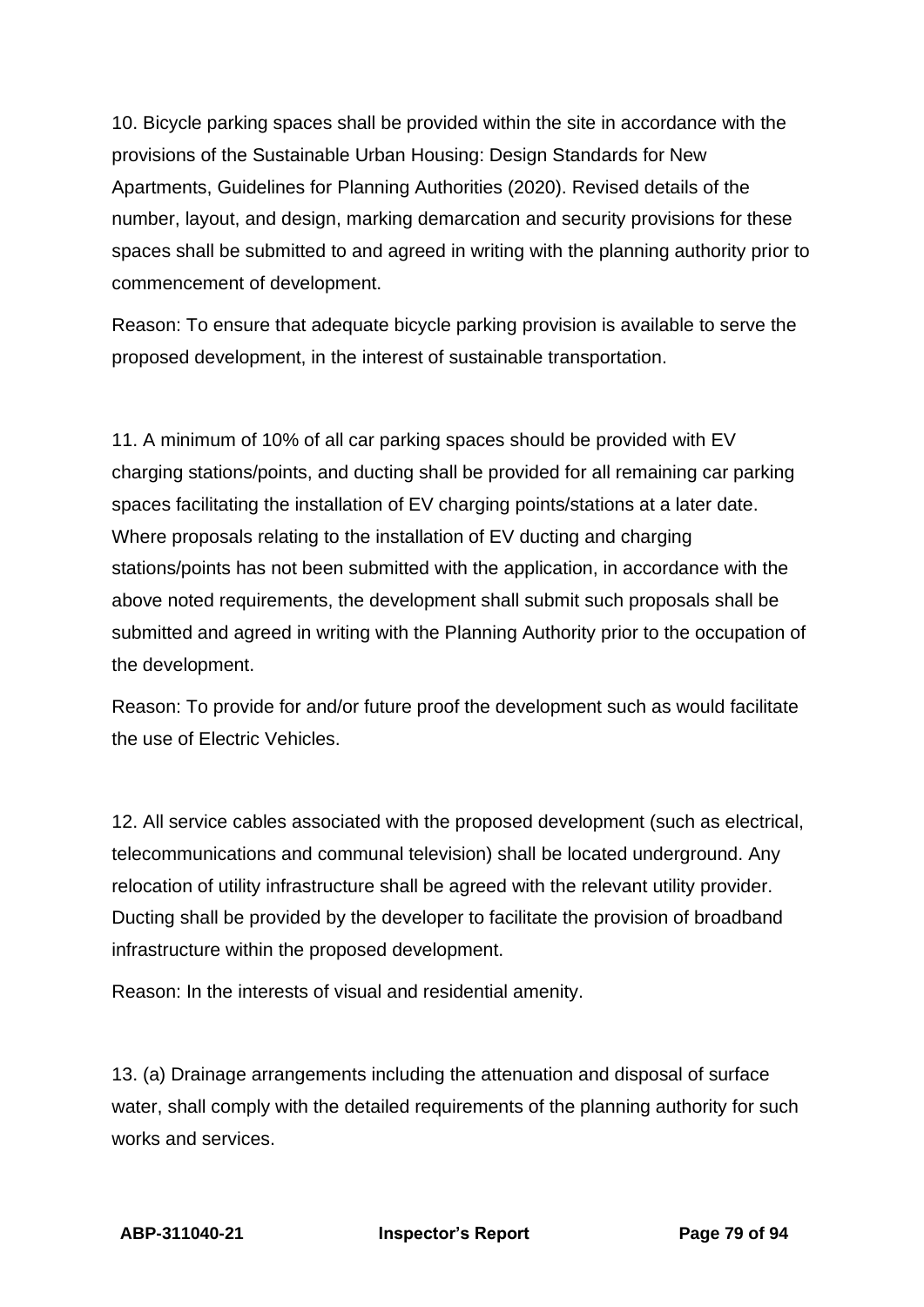(b) Prior to commencement of development the developer shall submit to the Planning Authority for written agreement a Stage 2 - Detailed Design Stage Storm Water Audit

(c) Upon Completion of the development, a Stage 3 Completion Stormwater Audit to demonstrate Sustainable Urban Drainage System measures have been installed and are working as designed and that there has been no misconnections or damage to storm water drainage infrastructure during construction, shall be submitted to the planning authority for written agreement.

(d) A maintenance policy to include regular operational inspection and maintenance of the SUDS infrastructure and the petrol/oil interceptors should be submitted to and agreed in writing with the planning authority prior to occupation of proposed dwelling units and shall be implemented in accordance with that agreement.

Reason: In the interest of public health and surface water management

14. The developer shall enter into water and wastewater connection agreements with Irish Water, prior to commencement of development.

Reason: In the interests of clarity and public health.

15. The developer shall facilitate the preservation, recording and protection of archaeological materials or features that may exist within the site. In this regard, the developer shall –

(a) notify the planning authority in writing at least four weeks prior to the commencement of any site operation (including hydrological and geotechnical investigations) relating to the proposed development,

(b) employ a suitably-qualified archaeologist who shall monitor all site investigations and other excavation works, and

(c) provide arrangements, acceptable to the planning authority, for the recording and for the removal of any archaeological material which the authority considers appropriate to remove. In default of agreement on any of these requirements, the matter shall be referred to An Bord Pleanála for determination.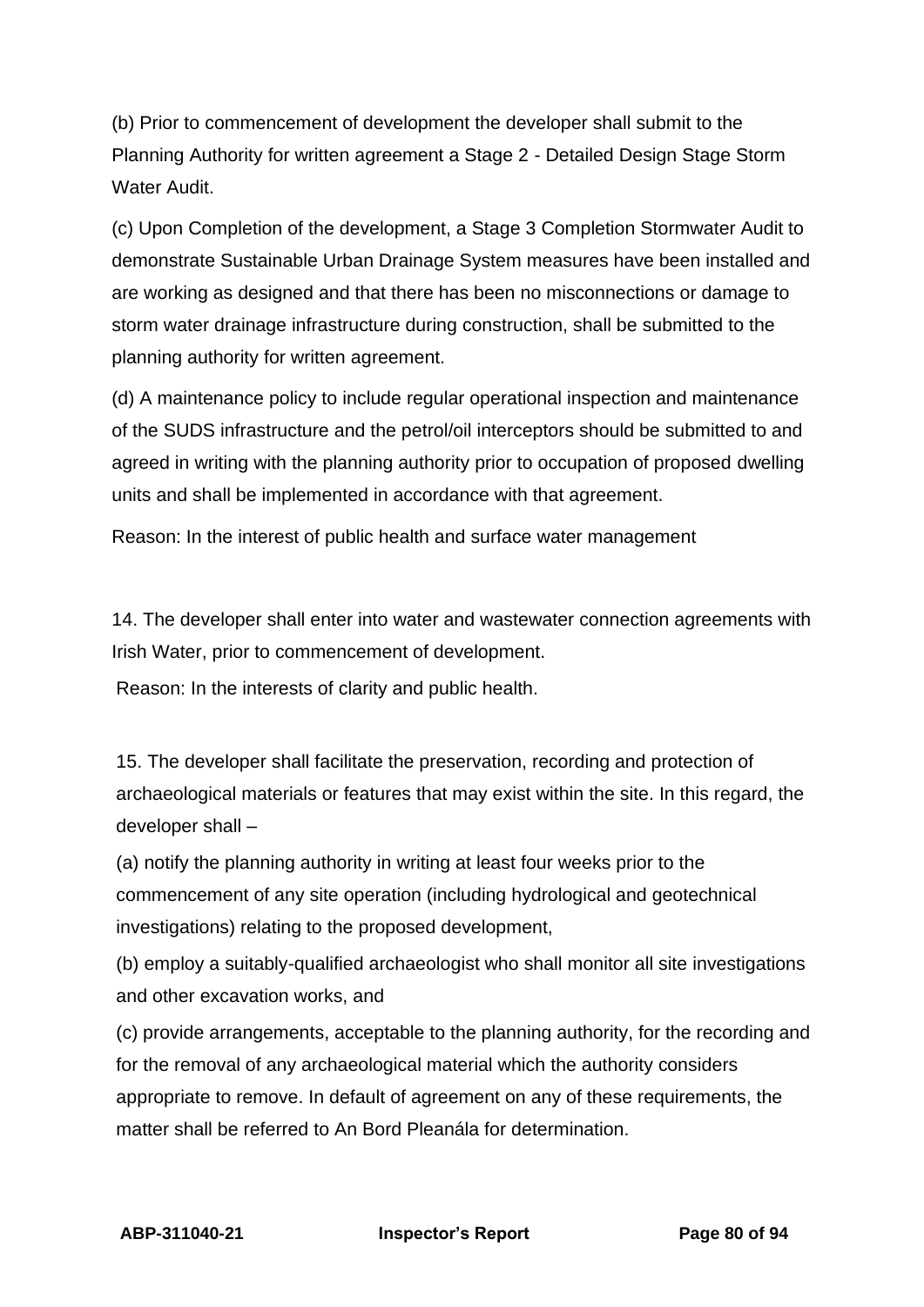Reason: In order to conserve the archaeological heritage of the site and to secure the preservation and protection of any remains that may exist within the site.

16. The site shall be landscaped and earthworks carried out in accordance with the detailed comprehensive scheme of landscaping, which accompanied the application submitted, unless otherwise agreed in writing with, the planning authority prior to commencement of development. The landscape scheme shall be implemented fully in the first planting season following completion of the development, and any trees or shrubs which die or are removed within three years of planting shall be replaced in the first planting season thereafter. This work shall be completed before any of the dwellings are made available for occupation.

Reason: In the interest of residential and visual amenity.

17.(a) Prior to commencement of development, all trees which are to be retained shall be enclosed within stout fences not less than 1.5 metres in height. This protective fencing shall enclose an area covered by the crown spread of the branches, or at minimum a radius of two metres from the trunk of the tree or the centre of the shrub, and to a distance of two metres on each side of the hedge for its full length and shall be maintained until the development has been completed.

(b) No construction equipment, machinery or materials shall be brought onto the site for the purpose of the development until all the trees which are to be retained have been protected by this fencing. No work is shall be carried out within the area enclosed by the fencing and, in particular, there shall be no parking of vehicles, placing of site huts, storage compounds or topsoil heaps, storage of oil, chemicals or other substances, and no lighting of fires, over the root spread of any tree to be retained.

(c) Excavations in preparation for foundations and drainage, shall be carried out under the supervision of a specialist arborist, in a manner that will ensure that all major roots are protected and all branches are retained.

(d) No trench, embankment or pipe run shall be located within three metres of any trees which are to be retained adjacent to the site unless otherwise agreed with the planning authority.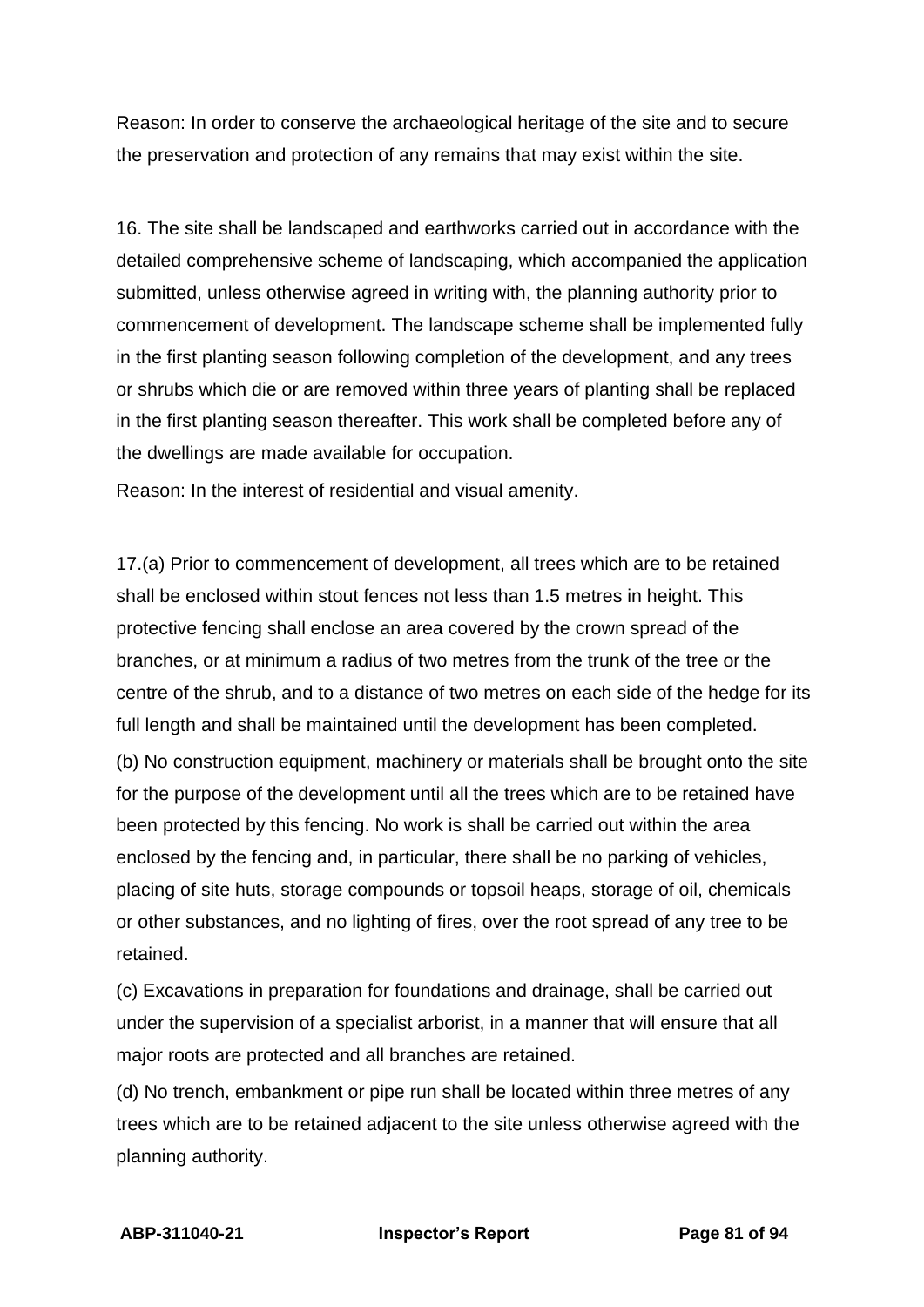Reason: To protect trees and planting during the construction period in the interest of visual amenity.

18. The construction of the development shall be managed in accordance with a Construction Management Plan, which shall be submitted to, and agreed in writing with, the planning authority prior to commencement of development. This plan shall provide details of intended construction practice for the development, including: a) Location of the site and materials compound(s) including area(s) identified for the storage of construction refuse.

b) Location of areas for construction site offices and staff facilities.

c) Details of site security fencing and hoardings.

d) Details of on-site car parking facilities for site workers during the course of construction.

e) A Construction Traffic Management Plan providing details of the timing and routing of construction traffic to and from the construction site and associated directional signage, to include proposals to facilitate the delivery of abnormal loads to the site.

f) Measures to obviate queuing of construction traffic on the adjoining road network. g) Measures to prevent the spillage or deposit of clay, rubble or other debris on the public road network.

h) Alternative arrangements to be put in place for pedestrians, cyclists and vehicles in the case of the closure of any footpath, cyclepath or public road during the course of site development works.

i) Details of appropriate mitigation measures for noise, dust and vibration, and the location and frequency of monitoring of such levels.

j) Containment of all construction-related fuel and oil within specially constructed bunds to ensure that fuel spillages are fully contained. Such bunds shall be roofed to exclude rainwater.

k) Off-site disposal of construction/demolition waste and details of how it is proposed to manage excavated soil. Means to ensure that surface water run-off is controlled such that no silt or other pollutants enter local surface water sewers or drains. m) A record of daily checks that the works are being undertaken in accordance with the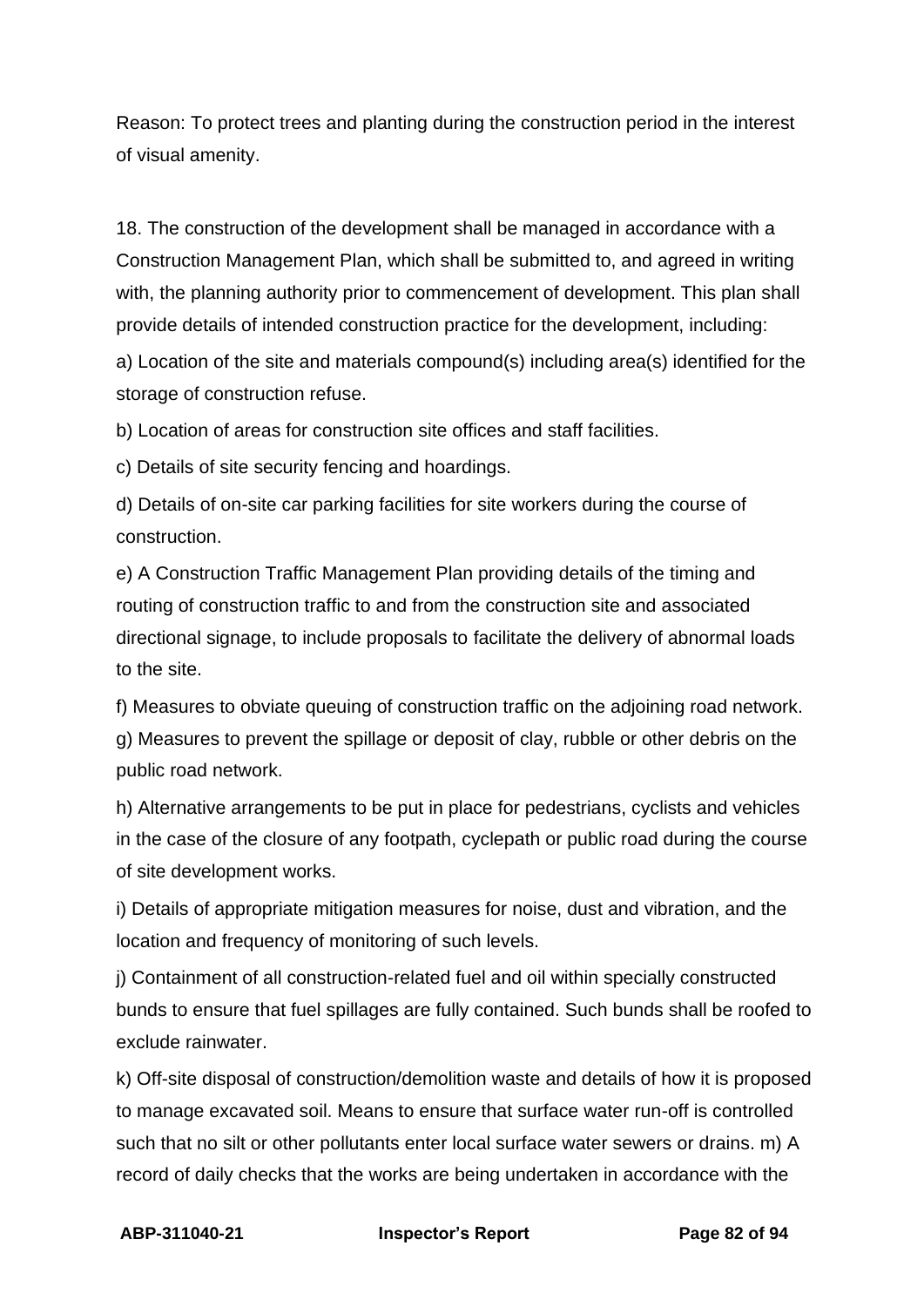Construction Management Plan shall be kept for inspection by the planning authority.

Reason: In the interest of amenities, public health, and safety.

19. Construction and demolition waste shall be managed in accordance with a construction waste and demolition management plan, which shall be submitted to, and agreed in writing with, the planning authority prior to commencement of development. This plan shall be prepared in accordance with the "Best Practice Guidelines on the Preparation of Waste Management Plans for Construction and Demolition Projects", published by the Department of the Environment, Heritage and Local Government in July 2006. The plan shall include details of waste to be generated during site clearance and construction phases, and details of the methods and locations to be employed for the prevention, minimisation, recovery, and disposal of this material in accordance with the provision of the Waste Management Plan for the Region in which the site is situated. Reason: In the interest of sustainable waste management.

20. Site development and building works shall be carried out only between the hours of 0700 to 1900 Mondays to Saturdays inclusive, and not at all on Sundays and public holidays. Deviation from these times will only be allowed in exceptional circumstances where prior written approval has been received from the planning authority. Reason: In order to safeguard the residential amenities of property in the vicinity 22.Prior to the commencement of development, the developer shall submit for the written agreement of the Planning Authority, drawings showing all development works to be taken in charge designed to meet the standards of the Planning Authority.

Reason: In the interest of the proper planning and sustainable development of the area.

21. Prior to commencement of development, the applicant or other person with an interest in the land to which the application relates shall enter into an agreement in writing with the planning authority in relation to the provision of housing in

**ABP-311040-21 Inspector's Report Page 83 of 94**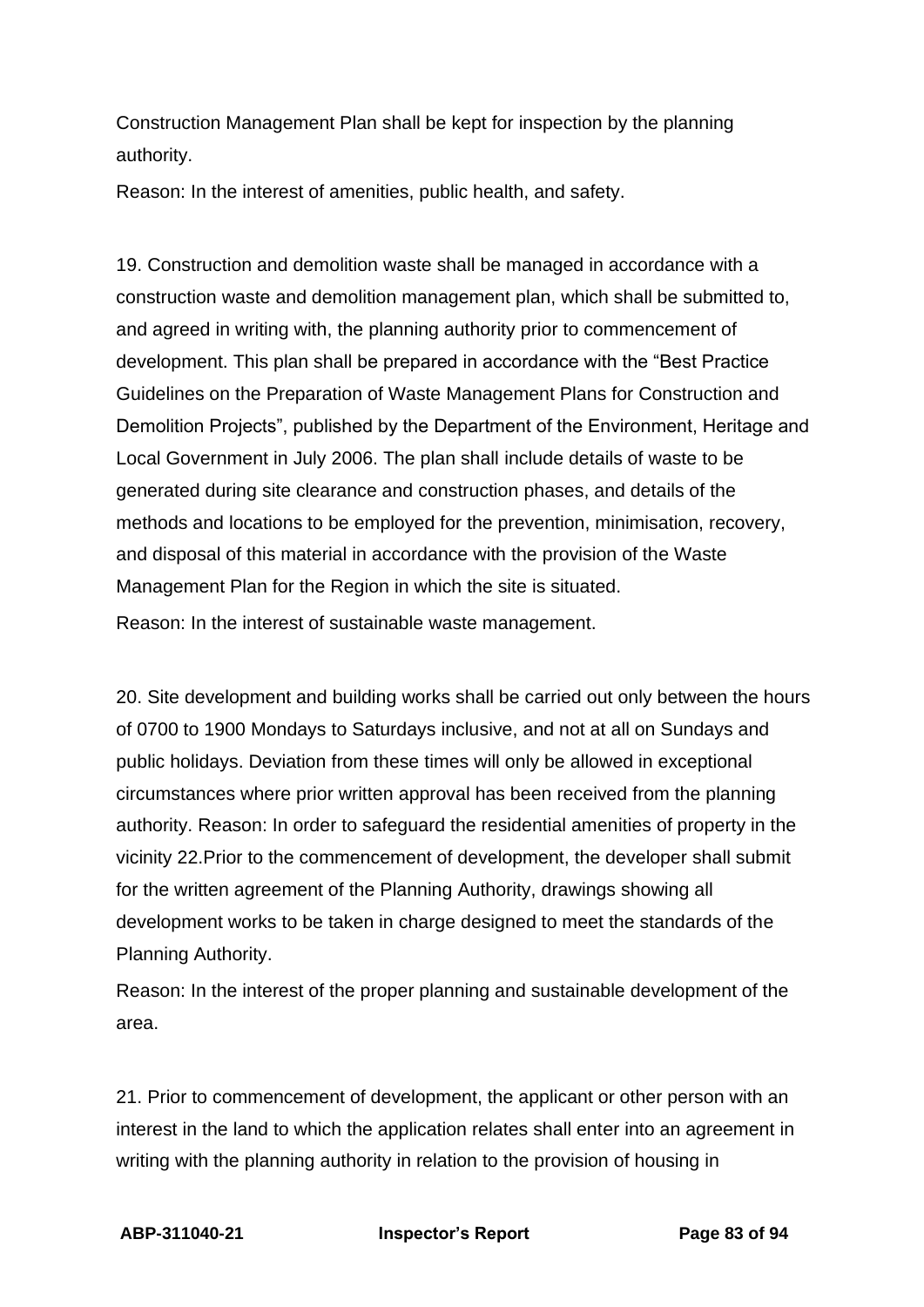accordance with the requirements of section 94(4) and section 96(2) and (3) (Part V) of the Planning and Development Act 2000, as amended, unless an exemption certificate shall have been applied for and been granted under section 97 of the Act, as amended. Where such an agreement is not reached within eight weeks from the date of this order, the matter in dispute (other than a matter to which section 96(7) applies) may be referred by the planning authority or any other prospective party to the agreement to An Bord Pleanála for determination.

Reason: To comply with the requirements of Part V of the Planning and Development Act 2000, as amended, and of the housing strategy in the development plan of the area.

22. Detailed measures in relation to the protection of bats shall be submitted to and agreed in writing with the planning authority, prior to commencement of development. These measures shall be implemented as part of the development. Any envisaged destruction of structures that support bat populations shall be carried out only under licence from the National Parks and Wildlife Service and details of any such licence shall be submitted to the planning authority. Reason: In the interest of wildlife protection.

23. Mitigation and monitoring measures outlined in the plans and particulars, including the Natura Impact Statement and Ecological Impact Assessment submitted with this application shall be carried out in full, except where otherwise required by conditions attached to this permission.

Reason: In the interest of protecting Pollardstwon Fen SAC and in the interest of public health.

24. Prior to commencement of development, the developer shall lodge with the planning authority a cash deposit, a bond of an insurance company, or other security to secure the provision and satisfactory completion and maintenance until taken in charge by the local authority of roads, footpaths, watermains, drains, public open space and other services required in connection with the development, coupled with an agreement empowering the local authority to apply such security or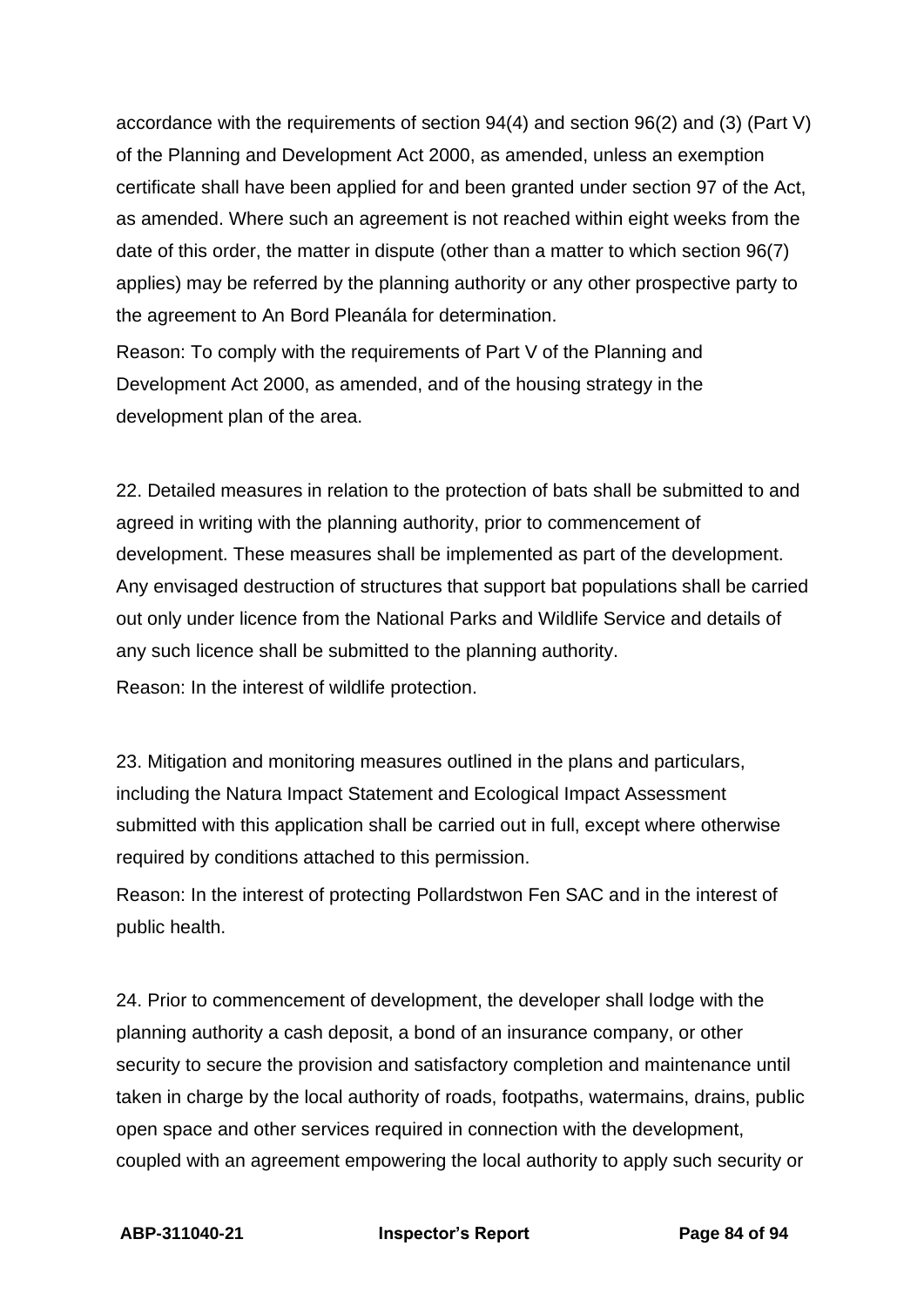part thereof to the satisfactory completion or maintenance of any part of the development. The form and amount of the security shall be as agreed between the planning authority and the developer or, in default of agreement, shall be referred to An Bord Pleanála for determination.

Reason: To ensure the satisfactory completion and maintenance of the development until taken in charge.

25. The developer shall pay to the planning authority a financial contribution in respect of public infrastructure and facilities benefiting development in the area of the planning authority that is provided or intended to be provided by or on behalf of the authority in accordance with the terms of the Development Contribution Scheme made under section 48 of the Planning and Development Act 2000, as amended. The contribution shall be paid prior to commencement of development or in such phased payments as the planning authority may facilitate and shall be subject to any applicable indexation provisions of the Scheme at the time of payment. Details of the application of the terms of the Scheme shall be agreed between the planning authority and the developer or, in default of such agreement, the matter shall be referred to An Bord Pleanála to determine the proper application of the terms of the Scheme.

Reason: It is a requirement of the Planning and Development Act 2000, as amended, that a condition requiring a contribution in accordance with the Development Contribution Scheme made under section 48 of the Act be applied to the permission

Colin McBride Senior Planning Inspector

04th November 2021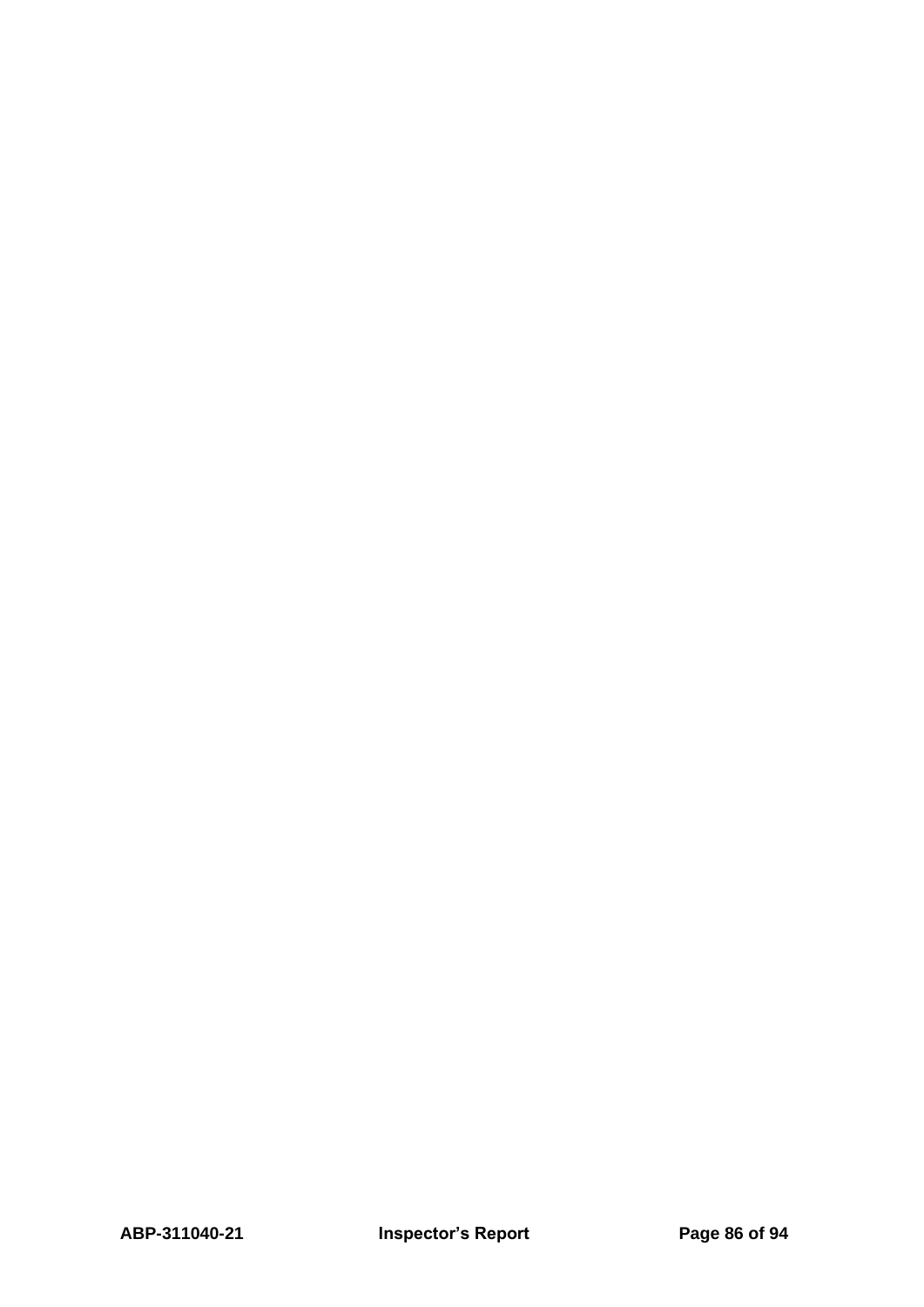

**EIA - Screening Determination for Strategic Housing Development Applications**

| A. CASE DETAILS                                         |                   |                                                                                                                                                             |
|---------------------------------------------------------|-------------------|-------------------------------------------------------------------------------------------------------------------------------------------------------------|
| An Bord Pleanála Case Reference                         |                   | ABP-311040-21                                                                                                                                               |
| <b>Development Summary</b>                              |                   | Demolition of buildings on site, construction of 204 no. residential units (98 no.<br>houses, 106 no. duplexes/apartment), crèche and associated site works |
|                                                         | Yes / No /<br>N/A |                                                                                                                                                             |
| 1. Has an AA screening report or NIS been<br>submitted? |                   |                                                                                                                                                             |
|                                                         | <b>Yes</b>        | <b>NIS</b>                                                                                                                                                  |
|                                                         | No                | No                                                                                                                                                          |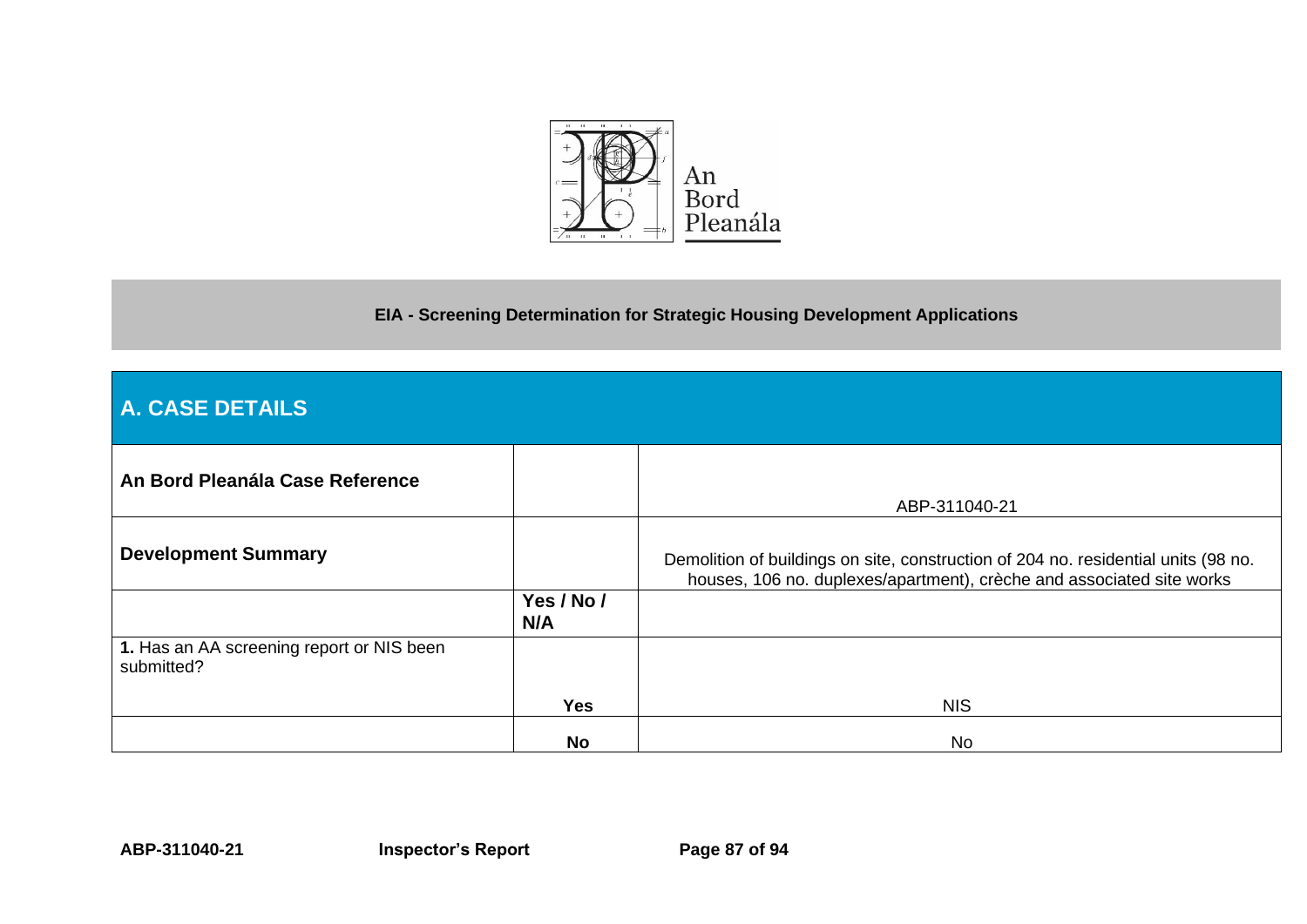| 2. Is a IED/ IPC or Waste Licence (or review of<br>licence) required from the EPA? If YES has the<br>EPA commented on the need for an EIAR?                                                                          |     |                                       |
|----------------------------------------------------------------------------------------------------------------------------------------------------------------------------------------------------------------------|-----|---------------------------------------|
| 3. Have any other relevant assessments of the<br>effects on the environment which have a<br>significant bearing on the project been carried out<br>pursuant to other relevant Directives – for example<br><b>SEA</b> |     |                                       |
|                                                                                                                                                                                                                      | Yes | Refer to section 10.12.5 in my report |

| <b>B.</b><br><b>EXAMINATION</b>                                                                                    | <b>Yes/No/</b><br><b>Uncertain</b> | Briefly describe the nature and extent and<br><b>Mitigation Measures (where relevant)</b>                                                                                                                                                                                                                               | Is this likely to result in<br>significant effects on the<br>environment? |  |
|--------------------------------------------------------------------------------------------------------------------|------------------------------------|-------------------------------------------------------------------------------------------------------------------------------------------------------------------------------------------------------------------------------------------------------------------------------------------------------------------------|---------------------------------------------------------------------------|--|
|                                                                                                                    |                                    | (having regard to the probability, magnitude (including<br>population size affected), complexity, duration,<br>frequency, intensity, and reversibility of impact)<br><b>Mitigation measures</b> - Where relevant specify<br>features or measures proposed by the applicant to<br>avoid or prevent a significant effect. | <b>Yes/ No/ Uncertain</b>                                                 |  |
| 1. Characteristics of proposed development (including demolition, construction, operation, or decommissioning)     |                                    |                                                                                                                                                                                                                                                                                                                         |                                                                           |  |
| 1.1 Is the project significantly different in character<br>or scale to the existing surrounding or<br>environment? | No                                 | Not significant in scale in context of the wider<br>area.                                                                                                                                                                                                                                                               | N <sub>0</sub>                                                            |  |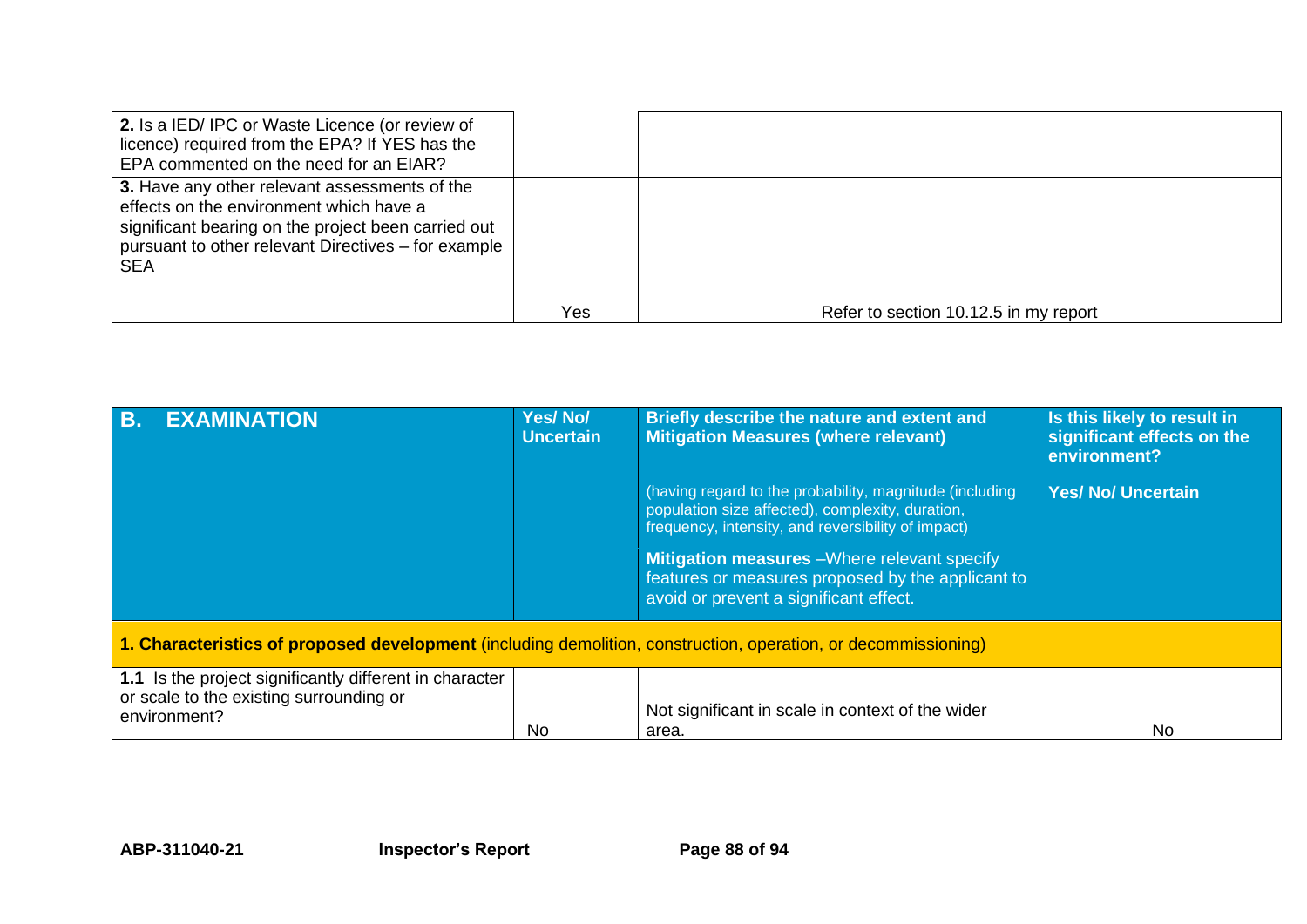| 1.2 Will construction, operation, decommissioning<br>or demolition works cause physical changes to the<br>locality (topography, land use, waterbodies)? |     | Demolition of existing structures and construction<br>of new structures on land in agricultural use. Uses<br>proposed consistent with land uses in the area and |           |
|---------------------------------------------------------------------------------------------------------------------------------------------------------|-----|-----------------------------------------------------------------------------------------------------------------------------------------------------------------|-----------|
|                                                                                                                                                         |     | with the C1 zoning. Residential uses and transition                                                                                                             |           |
|                                                                                                                                                         |     | to more urban format of development permitted.                                                                                                                  |           |
|                                                                                                                                                         | Yes | No changes to topography or waterbodies.                                                                                                                        | No        |
| 1.3 Will construction or operation of the project                                                                                                       |     |                                                                                                                                                                 |           |
| use natural resources such as land, soil, water,                                                                                                        |     |                                                                                                                                                                 |           |
| materials/minerals or energy, especially resources                                                                                                      |     | Construction materials used will be typical of any                                                                                                              |           |
| which are non-renewable or in short supply?                                                                                                             |     | urban development project. The loss of natural                                                                                                                  |           |
|                                                                                                                                                         |     | resources as a result of the development of the                                                                                                                 |           |
|                                                                                                                                                         | Yes | site are not regarded as significant in nature.                                                                                                                 | <b>No</b> |
| 1.4 Will the project involve the use, storage,                                                                                                          |     | Construction activities will require the use of                                                                                                                 |           |
| transport, handling or production of substance                                                                                                          |     | potentially harmful materials, such as fuels and                                                                                                                |           |
| which would be harmful to human health or the                                                                                                           |     | other such substances. Materials used will be                                                                                                                   |           |
| environment?                                                                                                                                            |     | typical of those used in construction activities. Any                                                                                                           |           |
|                                                                                                                                                         |     | impacts would be local and temporary in nature                                                                                                                  |           |
|                                                                                                                                                         |     | and will be mitigated by measures detailed in the                                                                                                               |           |
|                                                                                                                                                         |     | submitted preliminary Construction and Waste                                                                                                                    |           |
|                                                                                                                                                         | Yes | Management Plan. No operational impacts in this<br>regard are anticipated.                                                                                      | No        |
| 1.5 Will the project produce solid waste, release                                                                                                       |     | Construction activities will require the use of                                                                                                                 |           |
| pollutants or any hazardous / toxic / noxious                                                                                                           |     | potentially harmful materials, such as fuels and                                                                                                                |           |
| substances?                                                                                                                                             |     | other such substances and give rise to waste for                                                                                                                |           |
|                                                                                                                                                         |     | disposal. Such use will be typical of construction                                                                                                              |           |
|                                                                                                                                                         |     | sites. Noise and dust emissions during                                                                                                                          |           |
|                                                                                                                                                         |     | construction are likely. Any impacts would be local                                                                                                             |           |
|                                                                                                                                                         |     | and temporary in nature and will be mitigated by                                                                                                                |           |
|                                                                                                                                                         |     | measures detailed in the submitted preliminary                                                                                                                  |           |
|                                                                                                                                                         |     | Construction and Waste Management Plan.                                                                                                                         |           |
|                                                                                                                                                         |     | No operational impacts in this regard are                                                                                                                       |           |
|                                                                                                                                                         |     | anticipated. Operational waste will be managed via                                                                                                              |           |
|                                                                                                                                                         | Yes | an operational waste management plan. Foul                                                                                                                      | <b>No</b> |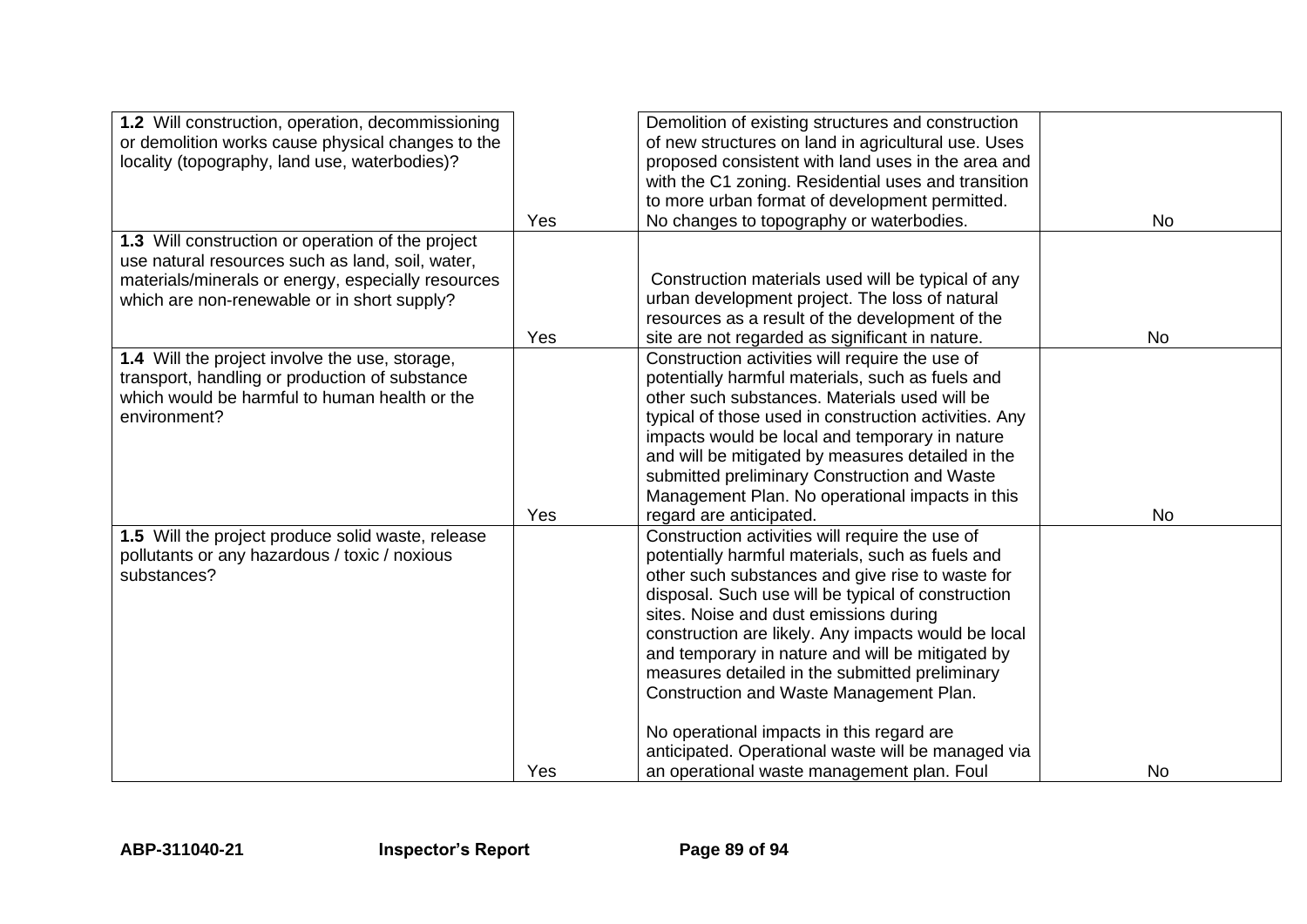|                                                                                                        |           | water will discharge to the public network. No                                                          |           |
|--------------------------------------------------------------------------------------------------------|-----------|---------------------------------------------------------------------------------------------------------|-----------|
|                                                                                                        |           | significant operational impacts anticipated.                                                            |           |
|                                                                                                        |           |                                                                                                         |           |
| 1.6 Will the project lead to risks of contamination                                                    |           |                                                                                                         |           |
| of land or water from releases of pollutants onto                                                      |           | No significant risk identified. Risks during                                                            |           |
| the ground or into surface waters, groundwater,                                                        |           | construction will be mitigated by measures                                                              |           |
| coastal waters or the sea?                                                                             |           | detailed in the submitted preliminary Construction                                                      |           |
|                                                                                                        |           | and Waste Management Plan.                                                                              |           |
|                                                                                                        |           | No operational impacts in this regard are                                                               |           |
|                                                                                                        |           | anticipated. In the operational phase the                                                               |           |
|                                                                                                        |           | development will connect to public wastewater                                                           |           |
|                                                                                                        |           | network and attenuated surface water will                                                               |           |
|                                                                                                        | No.       | discharge to watercourse.                                                                               | <b>No</b> |
| 1.7 Will the project cause noise and vibration or<br>release of light, heat, energy or electromagnetic |           | Potential for construction activity to give rise to<br>noise and vibration emissions. Any impacts would |           |
| radiation?                                                                                             |           | be local and temporary in nature and will be                                                            |           |
|                                                                                                        |           | mitigated by measures detailed in the submitted                                                         |           |
|                                                                                                        |           | preliminary Construction and Waste Management                                                           |           |
|                                                                                                        |           | Plan.                                                                                                   |           |
|                                                                                                        |           |                                                                                                         |           |
|                                                                                                        |           | No operational impacts in this regard are                                                               |           |
|                                                                                                        | Yes       | anticipated.                                                                                            | <b>No</b> |
| 1.8 Will there be any risks to human health, for                                                       |           | Construction activity is likely to give rise to dust                                                    |           |
| example due to water contamination or air                                                              |           | emissions and surface water runoff. Any impacts                                                         |           |
| pollution?                                                                                             |           | would be local and temporary in nature and will be                                                      |           |
|                                                                                                        |           | mitigated by measures detailed in the submitted                                                         |           |
|                                                                                                        |           | <b>Outline Construction and Waste Management</b><br>Plan. No operational impacts in this regard are     |           |
|                                                                                                        | <b>No</b> | anticipated.                                                                                            | <b>No</b> |
| 1.9 Will there be any risk of major accidents that                                                     |           | No significant risk having regard to the nature and                                                     |           |
| could affect human health or the environment?                                                          |           | scale of development. The issue of Flood Risk has                                                       |           |
|                                                                                                        |           | been satisfactorily addressed in the submitted                                                          |           |
|                                                                                                        | <b>No</b> | FRA.                                                                                                    | <b>No</b> |
|                                                                                                        |           |                                                                                                         |           |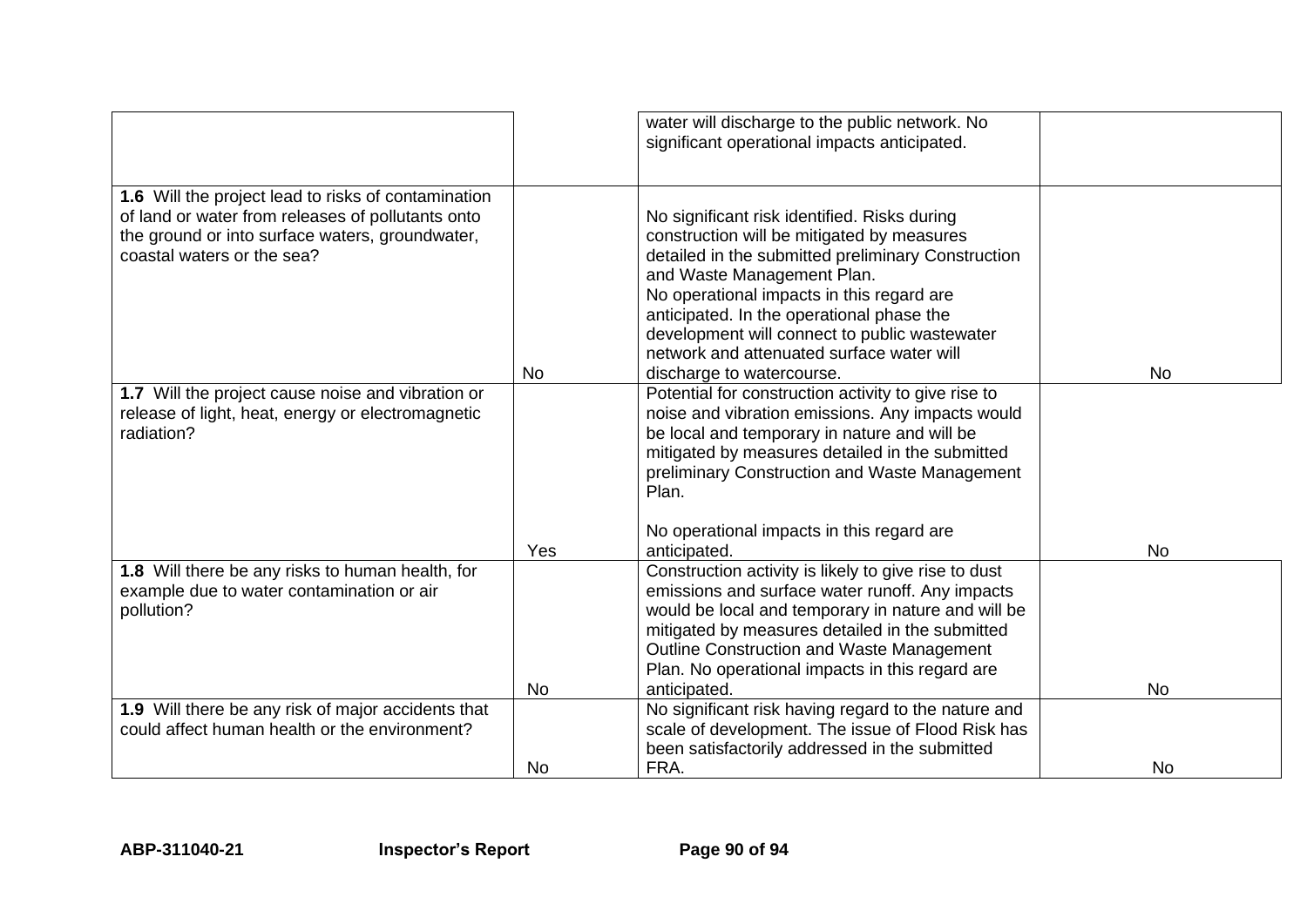| 1.10 Will the project affect the social environment<br>(population, employment)                                                                                                                                                                                                                                                                                                                                                                                     | Yes       | Development of this site as proposed will result in<br>an increase in residential units within Newbridge.<br>The anticipated population of the development is<br>small in the context of the wider urban area. No<br>social environmental impacts anticipated. | <b>No</b> |
|---------------------------------------------------------------------------------------------------------------------------------------------------------------------------------------------------------------------------------------------------------------------------------------------------------------------------------------------------------------------------------------------------------------------------------------------------------------------|-----------|----------------------------------------------------------------------------------------------------------------------------------------------------------------------------------------------------------------------------------------------------------------|-----------|
| 1.11 Is the project part of a wider large scale<br>change that could result in cumulative effects on<br>the environment?                                                                                                                                                                                                                                                                                                                                            | <b>No</b> | <b>No</b>                                                                                                                                                                                                                                                      | <b>No</b> |
| 2. Location of proposed development                                                                                                                                                                                                                                                                                                                                                                                                                                 |           |                                                                                                                                                                                                                                                                |           |
| 2.1 Is the proposed development located on, in,<br>adjoining or have the potential to impact on any of<br>the following:<br>1. European site (SAC/ SPA/ pSAC/<br>pSPA)<br>2. NHA/ pNHA<br>3. Designated Nature Reserve<br>4. Designated refuge for flora or fauna<br>5. Place, site or feature of ecological<br>interest, the preservation/conservation/<br>protection of which is an objective of a<br>development plan/ LAP/ draft plan or<br>variation of a plan |           | No. Potential for significant effects on Natura 2000                                                                                                                                                                                                           |           |
|                                                                                                                                                                                                                                                                                                                                                                                                                                                                     | <b>No</b> | sites has been screened out.                                                                                                                                                                                                                                   | <b>No</b> |
| 2.2 Could any protected, important or sensitive<br>species of flora or fauna which use areas on or<br>around the site, for example: for breeding, nesting,<br>foraging, resting, over-wintering, or migration, be<br>affected by the project?                                                                                                                                                                                                                       | No        | No habitats of species of conservation significance<br>identified within the site or in the immediate<br>environs.                                                                                                                                             | <b>No</b> |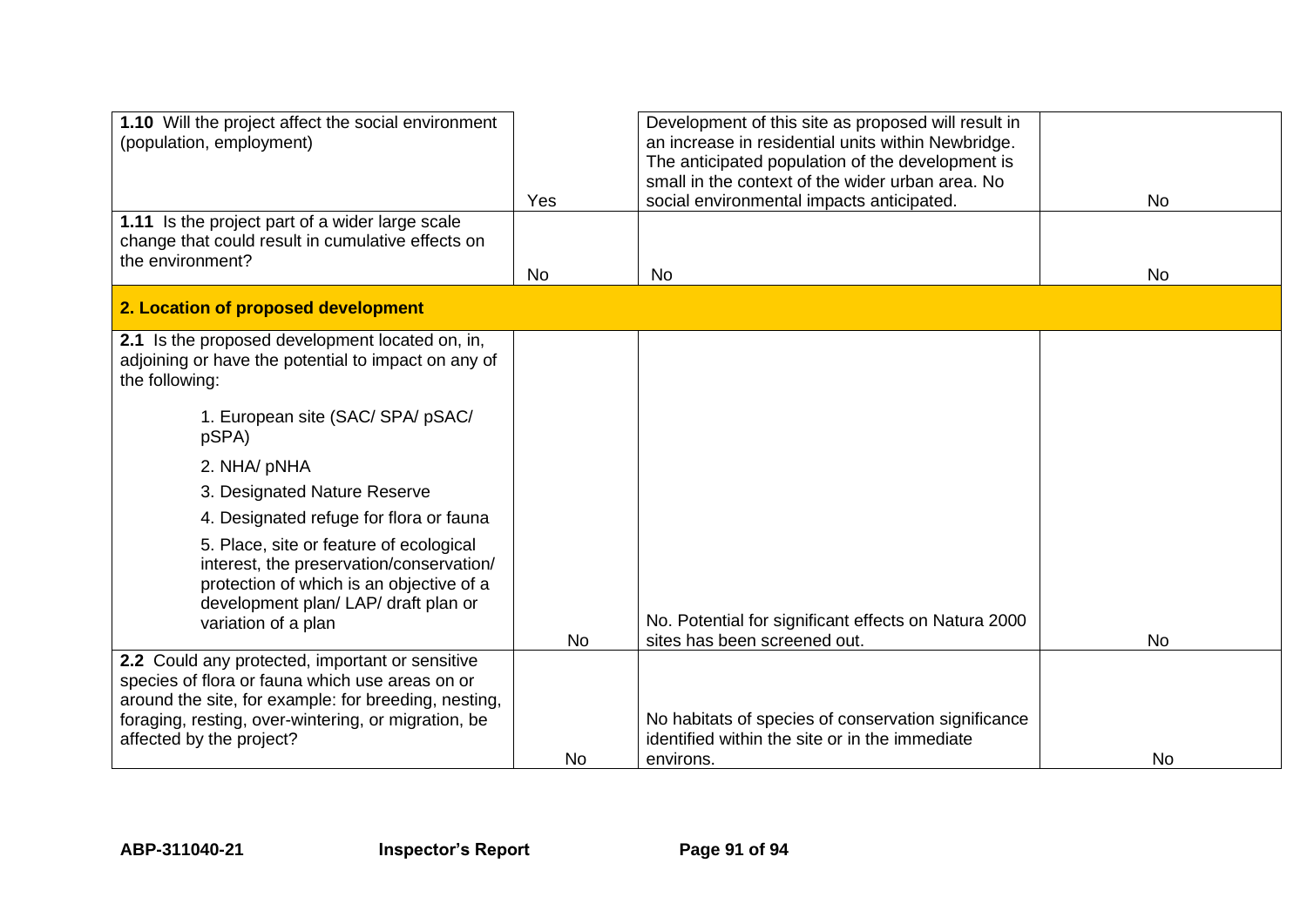| 2.3 Are there any other features of landscape,<br>historic, archaeological, or cultural importance that<br>could be affected?                                                                                                        | No         | There are no areas in the immediate vicinity which<br>contain important resources.                                                                                                                                                                    | <b>No</b> |
|--------------------------------------------------------------------------------------------------------------------------------------------------------------------------------------------------------------------------------------|------------|-------------------------------------------------------------------------------------------------------------------------------------------------------------------------------------------------------------------------------------------------------|-----------|
| 2.4 Are there any areas on/around the location<br>which contain important, high quality or scarce<br>resources which could be affected by the project,<br>for example: forestry, agriculture, water/coastal,<br>fisheries, minerals? |            | Pollardstwon Fen located 1.4km NW of the site.<br>The proposal entails measures to prevent pollution<br>detailed in the submitted preliminary Construction<br>and Waste Management Plan.<br>No operational impacts in this regard are<br>anticipated. |           |
|                                                                                                                                                                                                                                      | <b>Yes</b> |                                                                                                                                                                                                                                                       | <b>No</b> |
| 2.5 Are there any water resources including<br>surface waters, for example: rivers, lakes/ponds,<br>coastal or groundwaters which could be affected<br>by the project, particularly in terms of their volume<br>and flood risk?      | Yes        | Pollardstwon Fen located 1.4km NW of the site.<br>Flood Risk Assessment demonstrates site is within<br>Flood Zone C and poses no flood risk.                                                                                                          | <b>No</b> |
| 2.6 Is the location susceptible to subsidence,<br>landslides or erosion?                                                                                                                                                             | <b>No</b>  | <b>No</b>                                                                                                                                                                                                                                             | <b>No</b> |
| 2.7 Are there any key transport routes (eg)<br>National Primary Roads) on or around the location<br>which are susceptible to congestion or which<br>cause environmental problems, which could be<br>affected by the project?         |            |                                                                                                                                                                                                                                                       |           |
|                                                                                                                                                                                                                                      | <b>No</b>  | <b>No</b>                                                                                                                                                                                                                                             | <b>No</b> |
| 2.8 Are there existing sensitive land uses or<br>community facilities (such as hospitals, schools<br>etc) which could be affected by the project?                                                                                    |            | Residential / community and social land uses. No                                                                                                                                                                                                      |           |
|                                                                                                                                                                                                                                      | Yes        | significant impacts are envisaged.                                                                                                                                                                                                                    | No.       |